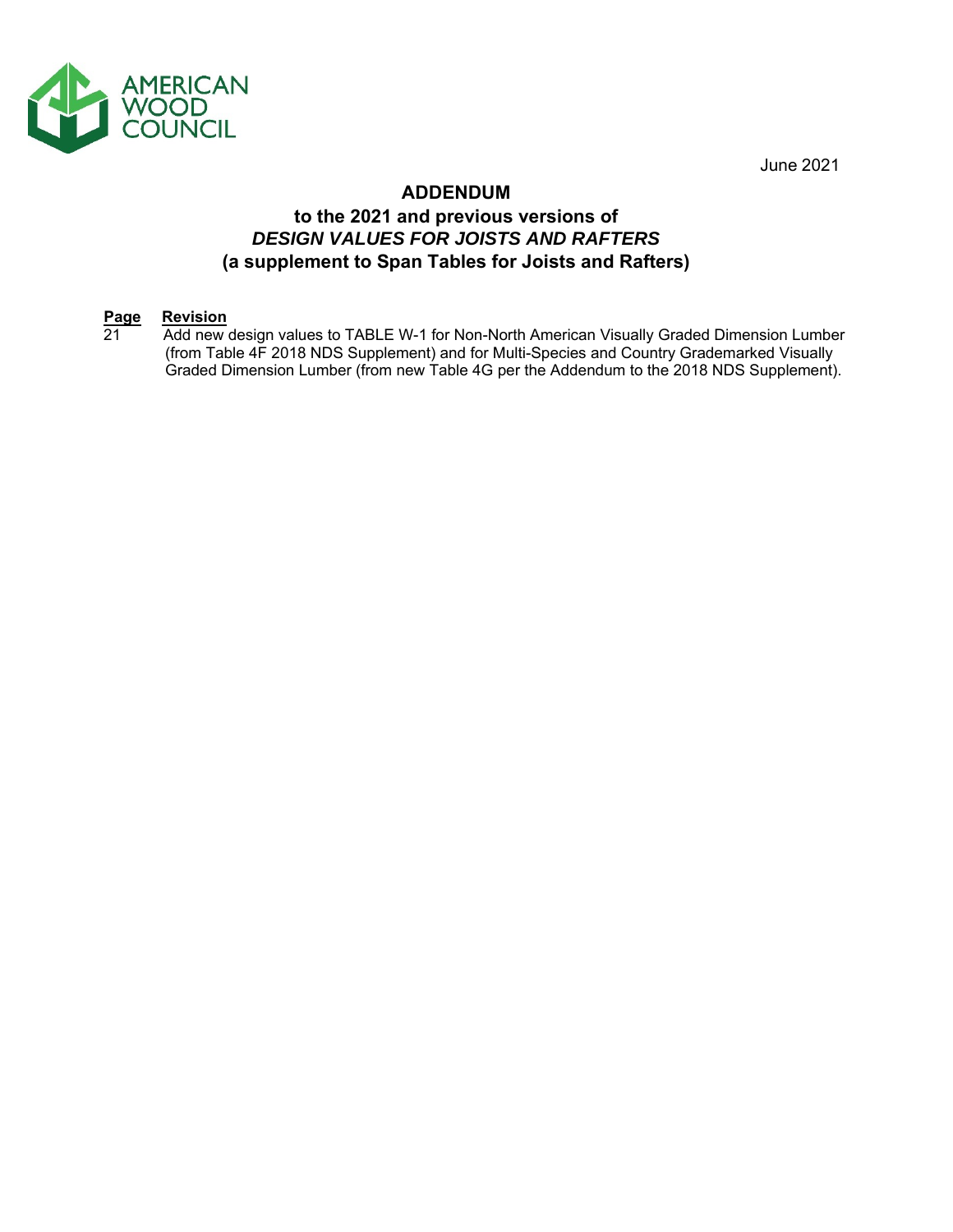|                                            |      |          | Design Value in Bending, F <sub>b</sub> |         | Compression      |             |              |
|--------------------------------------------|------|----------|-----------------------------------------|---------|------------------|-------------|--------------|
|                                            |      |          |                                         |         | perpendicular    | Modulus of  | Grading      |
| Species and Grade                          | Size | Normal   | Snow                                    | 7-Day   | to grain,        | Elasticity, | Rules        |
|                                            |      | Duration | Loading                                 | Loading | $\rm F_{c\perp}$ | E           | Agency       |
| <b>AUSTRIAN SPRUCE - Austria &amp; The</b> |      |          |                                         |         |                  |             |              |
| <b>Czech Republic</b>                      |      |          |                                         |         |                  |             |              |
| Select Structural                          |      | 2,590    | 2,975                                   | 3,235   | 260              | 1,700,000   |              |
| No.1                                       |      | 1,725    | 1,985                                   | 2,155   | 260              | 1,600,000   |              |
| No. 2                                      |      | 1,595    | 1,835                                   | 1,995   | 260              | 1,500,000   |              |
| No. 3                                      | 2x4  | 905      | 1,040                                   | 1,130   | 260              | 1,300,000   |              |
| Stud                                       |      | 915      | 1,055                                   | 1,145   | 260              | 1,300,000   |              |
| Construction                               |      | 1,210    | 1,390                                   | 1,510   | 260              | 1,400,000   |              |
| Standard                                   |      | 660      | 760                                     | 825     | 260              | 1,300,000   |              |
| Utility                                    |      | 315      | 365                                     | 395     | 260              | 1,200,000   |              |
| Select Structural                          |      | 2,245    | 2,580                                   | 2,805   | 260              | 1,700,000   |              |
| No. 1                                      |      | 1,495    | 1,720                                   | 1,870   | 260              | 1,600,000   |              |
| No. 2                                      | 2x6  | 1,385    | 1,590                                   | 1,730   | 260              | 1,500,000   |              |
| No. 3                                      |      | 785      | 905                                     | 980     | 260              | 1,300,000   | <b>WCLIB</b> |
| Stud                                       |      | 835      | 960                                     | 1,040   | 260              | 1,300,000   |              |
| Select Structural                          |      | 2,070    | 2,380                                   | 2,590   | 260              | 1,700,000   |              |
| No. 1                                      |      | 1,380    | 1,585                                   | 1,725   | 260              | 1,600,000   |              |
| No. 2                                      | 2x8  | 1,275    | 1,470                                   | 1,595   | 260              | 1,500,000   |              |
| No. 3                                      |      | 725      | 835                                     | 905     | 260              | 1,300,000   |              |
| Select Structural                          |      | 1,900    | 2,180                                   | 2,370   | 260              | 1,700,000   |              |
| No. 1                                      |      | 1,265    | 1,455                                   | 1,580   | 260              | 1,600,000   |              |
| No. 2                                      | 2x10 | 1,170    | 1,345                                   | 1,465   | 260              | 1,500,000   |              |
| No. 3                                      |      | 665      | 765                                     | 830     | 260              | 1,300,000   |              |
| Select Structural                          |      | 1,725    | 1,985                                   | 2,155   | 260              | 1,700,000   |              |
| No. 1                                      |      | 1,150    | 1,325                                   | 1,440   | 260              | 1,600,000   |              |
| No. 2                                      | 2x12 | 1,065    | 1,225                                   | 1,330   | 260              | 1,500,000   |              |
| No. 3                                      |      | 605      | 695                                     | 755     | 260              | 1,300,000   |              |
| <b>DOUGLAS FIR - France &amp; Germany</b>  |      |          |                                         |         |                  |             |              |
| Select Structural                          |      | 2,590    | 2,975                                   | 3,235   | 540              | 1,900,000   |              |
| No.1                                       |      | 1,680    | 1,935                                   | 2,100   | 540              | 1,700,000   |              |
| No. 2                                      |      | 1,425    | 1,635                                   | 1,780   | 540              | 1,500,000   |              |
| No. 3                                      | 2x4  | 820      | 940                                     | 1,025   | 540              | 1,300,000   |              |
| Stud                                       |      | 820      | 945                                     | 1,030   | 540              | 1,300,000   |              |
| Construction                               |      | 1,065    | 1,225                                   | 1,330   | 540              | 1,400,000   |              |
| Standard                                   |      | 605      | 695                                     | 755     | 540              | 1,300,000   |              |
| Utility                                    |      | 290      | 330                                     | 360     | 540              | 1,200,000   |              |
| Select Structural                          |      | 2,245    | 2,580                                   | 2,805   | 540              | 1,900,000   |              |
| No. 1                                      |      | 1,460    | 1,675                                   | 1,820   | 540              | 1,700,000   |              |
| No. 2                                      | 2x6  | 1,235    | 1,420                                   | 1,540   | 540              | 1,500,000   |              |
| No. 3                                      |      | 710      | 815                                     | 890     | 540              | 1,300,000   | <b>WCLIB</b> |
| Stud                                       |      | 750      | 860                                     | 935     | 540              | 1,300,000   |              |
| Select Structural                          |      | 2,070    | 2,380                                   | 2,590   | 540              | 1,900,000   |              |
| No. 1                                      | 2x8  | 1,345    | 1,545                                   | 1,680   | 540              | 1,700,000   |              |
| No. 2                                      |      | 1,140    | 1,310                                   | 1,425   | 540              | 1,500,000   |              |
| No. 3                                      |      | 655      | 755                                     | 820     | 540              | 1,300,000   |              |
| Select Structural                          |      | 1,900    | 2,180                                   | 2,370   | 540              | 1,900,000   |              |
| No. 1                                      | 2x10 | 1,235    | 1,420                                   | 1,540   | 540              | 1,700,000   |              |
| No. 2                                      |      | 1,045    | 1,200                                   | 1,305   | 540              | 1,500,000   |              |
| No. 3                                      |      | 600      | 690                                     | 750     | 540              | 1,300,000   |              |
| Select Structural                          |      | 1,725    | 1,985                                   | 2,155   | 540              | 1,900,000   |              |
| No.1                                       | 2x12 | 1,120    | 1,290                                   | 1,400   | 540              | 1,700,000   |              |
| No. 2                                      |      | 950      | 1,090                                   | 1,185   | 540              | 1,500,000   |              |
| No. 3                                      |      | 545      | 630                                     | 685     | 540              | 1,300,000   |              |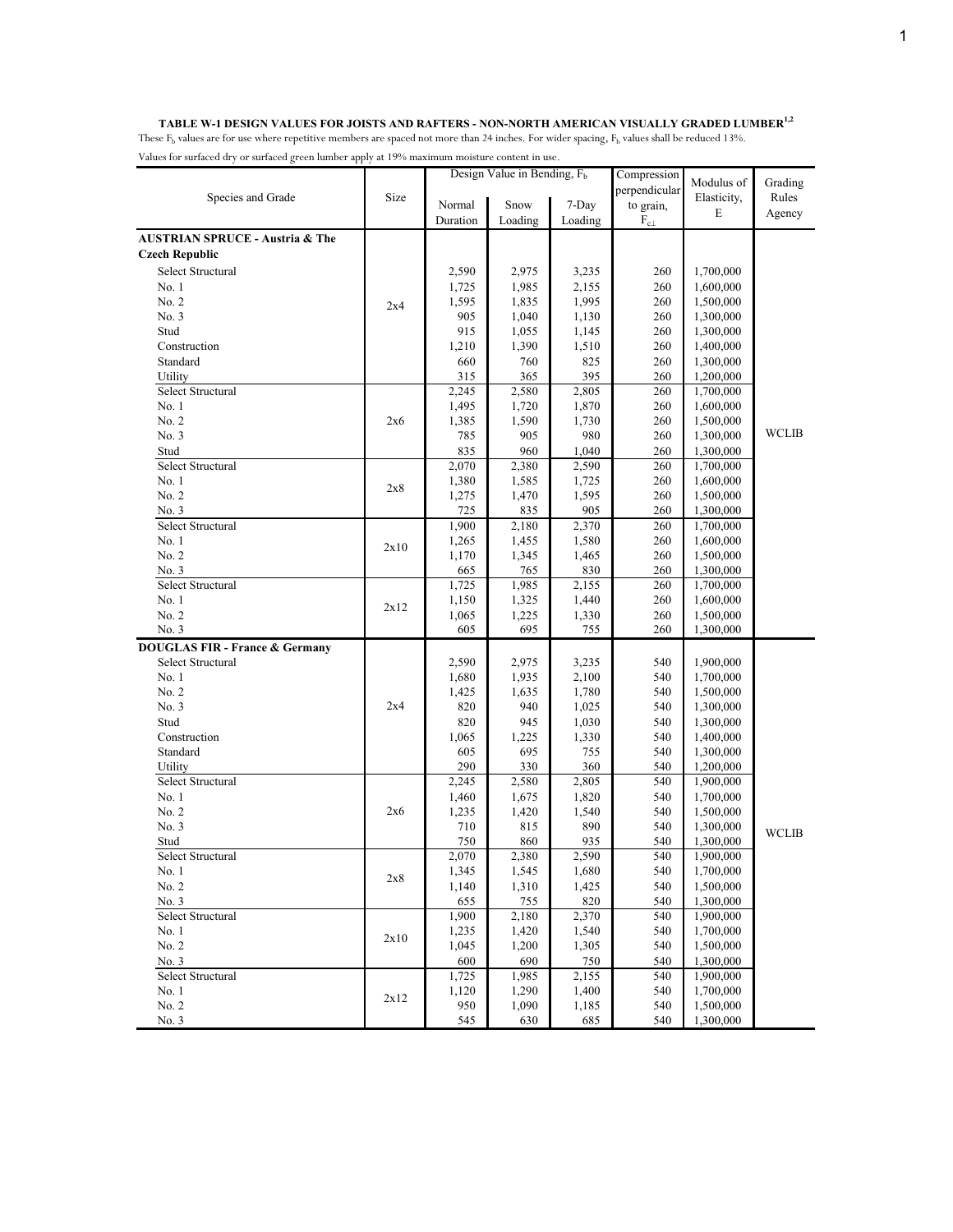### TABLE W-1 DESIGN VALUES FOR JOISTS AND RAFTERS - NON-NORTH AMERICAN VISUALLY GRADED LUMBER<sup>1,2</sup>

|                                                     |      |          | Design Value in Bending, $F_b$ |         | Compression   | Modulus of  | Grading      |
|-----------------------------------------------------|------|----------|--------------------------------|---------|---------------|-------------|--------------|
| Species and Grade                                   | Size |          |                                |         | perpendicular | Elasticity, | Rules        |
|                                                     |      | Normal   | Snow                           | 7-Day   | to grain,     | $\mathbf E$ | Agency       |
|                                                     |      | Duration | Loading                        | Loading | $F_{c\perp}$  |             |              |
| <b>DOUGLAS FIR/EUROPEAN LARCH-</b>                  |      |          |                                |         |               |             |              |
|                                                     |      |          |                                |         |               |             |              |
| Austria, The Czech Republic, & Bavaria <sup>3</sup> |      |          |                                |         |               |             |              |
| Select Structural                                   |      | 2,185    | 2,515                          | 2,730   | 440           | 1,800,000   |              |
| No. 1                                               |      | 1,610    | 1,850                          | 2,015   | 440           | 1,700,000   |              |
| No. 2                                               | 2x4  | 1,555    | 1,785                          | 1,940   | 440           | 1,600,000   | <b>WCLIB</b> |
| No. 3                                               |      | 890      | 1,025                          | 1,115   | 440           | 1,400,000   |              |
| Stud                                                |      | 920      | 1,060                          | 1,150   | 440           | 1,400,000   |              |
| Construction                                        |      | 1,150    | 1,325                          | 1,440   | 440           | 1,500,000   |              |
| Standard                                            |      | 660      | 760                            | 825     | 440           | 1,300,000   |              |
| Utility                                             |      | 315      | 365                            | 395     | 440           | 1,300,000   |              |
| <b>MONTANE PINE - South Africa</b>                  |      |          |                                |         |               |             |              |
| Select Structural                                   |      | 1,680    | 1,935                          | 2,100   | 325           | 1,300,000   |              |
| No. 1                                               |      | 1,120    | 1,290                          | 1,400   | 325           | 1,100,000   |              |
| No. 2                                               |      | 1,035    | 1,190                          | 1,295   | 325           | 1,000,000   |              |
| No.3                                                | 2x4  | 605      | 695                            | 755     | 325           | 900,000     |              |
| Stud                                                |      | 600      | 690                            | 750     | 325           | 900,000     |              |
| Construction                                        |      | 775      | 895                            | 970     | 325           | 900,000     |              |
| Standard                                            |      | 430      | 495                            | 540     | 325           | 800,000     |              |
| Utility                                             |      | 200      | 230                            | 250     | 325           | 800,000     |              |
| Select Structural                                   |      | 1,460    | 1,675                          | 1,820   | 325           | 1,300,000   |              |
| No. 1                                               |      | 970      | 1,120                          | 1,215   | 325           | 1,100,000   |              |
| No. 2                                               | 2x6  | 895      | 1,030                          | 1,120   | 325           | 1,000,000   |              |
| No.3                                                |      | 525      | 600                            | 655     | 325           | 900,000     |              |
| Stud                                                |      | 545      | 630                            | 685     | 325           | 900,000     | <b>WCLIB</b> |
| Select Structural                                   |      | 1,345    | 1,545                          | 1,680   | 325           | 1,300,000   |              |
| No.1                                                |      | 895      | 1,030                          | 1,120   | 325           | 1,100,000   |              |
| No. 2                                               | 2x8  | 830      | 950                            | 1,035   | 325           | 1,000,000   |              |
| No. 3                                               |      | 485      | 555                            | 605     | 325           | 900,000     |              |
| Select Structural                                   |      | 1,235    | 1,420                          | 1,540   | 325           | 1,300,000   |              |
| No. 1                                               |      | 820      | 945                            | 1,030   | 325           | 1,100,000   |              |
| No. 2                                               | 2x10 | 760      | 875                            | 950     | 325           | 1,000,000   |              |
| No. 3                                               |      | 445      | 510                            | 555     | 325           | 900,000     |              |
| Select Structural                                   |      | 1,120    | 1,290                          | 1,400   | 325           | 1,300,000   |              |
| No. 1                                               |      | 750      | 860                            | 935     | 325           | 1,100,000   |              |
| No. 2                                               | 2x12 | 690      | 795                            | 865     | 325           | 1,000,000   |              |
| No. 3                                               |      | 405      | 465                            | 505     | 325           | 900,000     |              |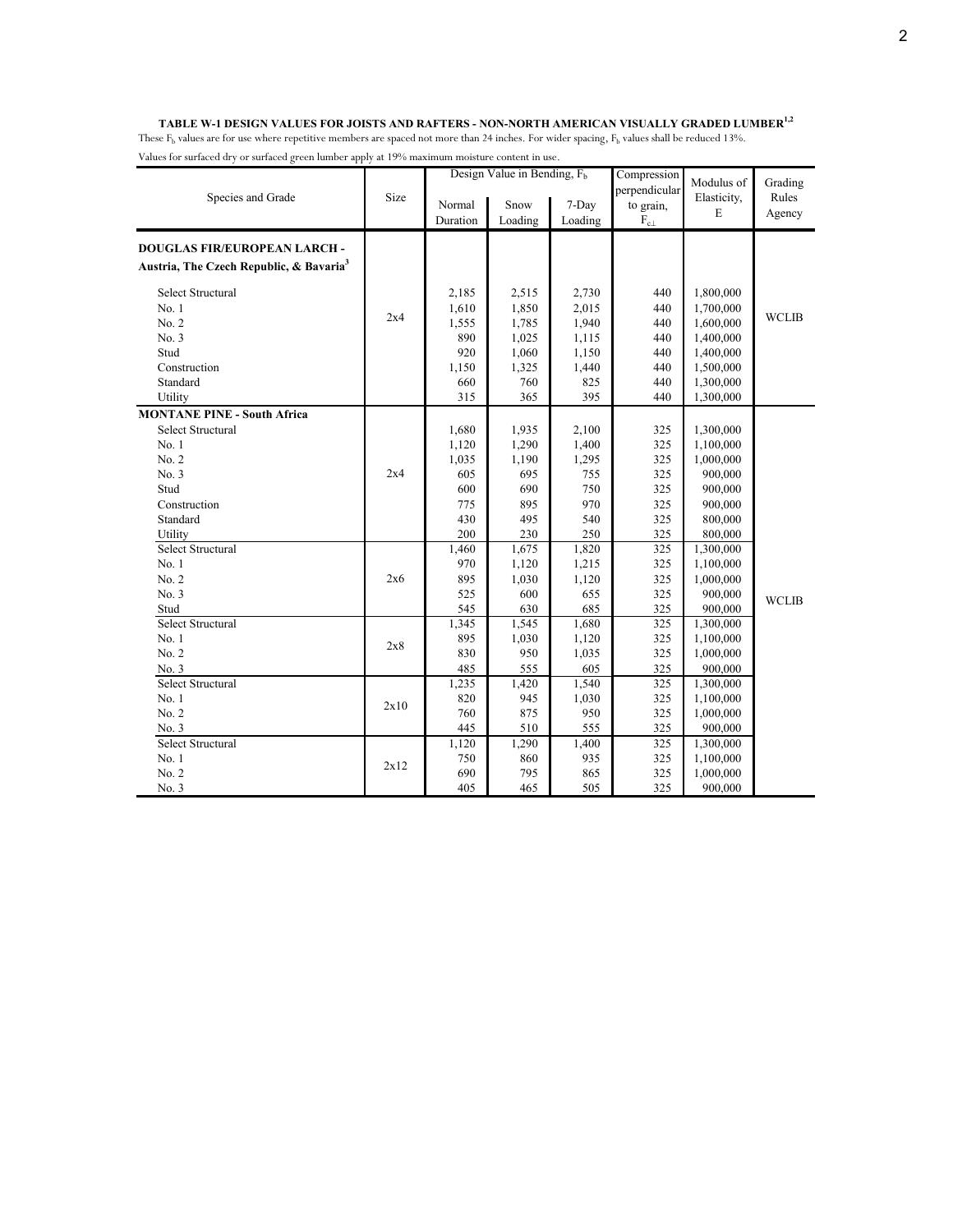#### **TABLE W-1 DESIGN VALUES FOR JOISTS AND RAFTERS - NON-NORTH AMERICAN VISUALLY GRADED LUMBER1,2**

|                                    |      |          | Design Value in Bending, F <sub>b</sub> |         | Compression      |             |              |
|------------------------------------|------|----------|-----------------------------------------|---------|------------------|-------------|--------------|
|                                    |      |          |                                         |         | perpendicular    | Modulus of  | Grading      |
| Species and Grade                  | Size | Normal   | Snow                                    | 7-Day   | to grain,        | Elasticity, | Rules        |
|                                    |      | Duration | Loading                                 | Loading | $\rm F_{c\perp}$ | E           | Agency       |
| NORWAY SPRUCE - Estonia, Latvia, & |      |          |                                         |         |                  |             |              |
| Lithuania                          |      |          |                                         |         |                  |             |              |
| Select Structural                  |      | 2,070    | 2,380                                   | 2,590   | 430              | 1,600,000   |              |
| No. 1                              |      | 1,465    | 1,685                                   | 1,835   | 430              | 1,400,000   |              |
| No. 2                              |      | 1,380    | 1,585                                   | 1,725   | 430              | 1,300,000   |              |
| No. 3                              | 2x4  | 775      | 895                                     | 970     | 430              | 1,100,000   |              |
| Stud                               |      | 790      | 910                                     | 990     | 430              | 1,100,000   |              |
| Construction                       |      | 1,035    | 1,190                                   | 1,295   | 430              | 1,200,000   |              |
| Standard                           |      | 575      | 660                                     | 720     | 430              | 1,100,000   |              |
| Utility                            |      | 290      | 330                                     | 360     | 430              | 1,000,000   |              |
| Select Structural                  |      | 1,795    | 2,065                                   | 2,245   | 430              | 1,600,000   |              |
| No. 1                              |      | 1,270    | 1,460                                   | 1,590   | 430              | 1,400,000   |              |
| No. 2                              | 2x6  | 1,195    | 1,375                                   | 1,495   | 430              | 1,300,000   |              |
| No. 3                              |      | 675      | 775                                     | 840     | 430              | 1,100,000   | <b>WCLIB</b> |
| Stud                               |      | 720      | 825                                     | 900     | 430              | 1,100,000   |              |
| Select Structural                  |      | 1,655    | 1,905                                   | 2,070   | 430              | 1,600,000   |              |
| No. 1                              |      | 1,175    | 1,350                                   | 1,465   | 430              | 1,400,000   |              |
| No. 2                              | 2x8  | 1,105    | 1,270                                   | 1,380   | 430              | 1,300,000   |              |
| No. 3                              |      | 620      | 715                                     | 775     | 430              | 1,100,000   |              |
| Select Structural                  |      | 1,520    | 1,745                                   | 1,900   | 430              | 1,600,000   |              |
| No. 1                              |      | 1,075    | 1,235                                   | 1,345   | 430              | 1,400,000   |              |
| No. 2                              | 2x10 | 1,010    | 1,165                                   | 1,265   | 430              | 1,300,000   |              |
| No. 3                              |      | 570      | 655                                     | 710     | 430              | 1,100,000   |              |
| Select Structural                  |      | 1,380    | 1,585                                   | 1,725   | 430              | 1,600,000   |              |
| No. 1                              |      | 980      | 1,125                                   | 1,220   | 430              | 1,400,000   |              |
| No. 2                              | 2x12 | 920      | 1,060                                   | 1,150   | 430              | 1,300,000   |              |
| No. 3                              |      | 520      | 595                                     | 645     | 430              | 1,100,000   |              |
| <b>NORWAY SPRUCE - Finland</b>     |      |          |                                         |         |                  |             |              |
| Select Structural                  |      | 2,330    | 2,680                                   | 2,910   | 220              | 1,500,000   |              |
| No. 1                              |      | 1,425    | 1,635                                   | 1,780   | 220              | 1,400,000   |              |
| No. 2                              |      | 1,080    | 1,240                                   | 1,350   | 220              | 1,200,000   |              |
| No. 3                              | 2x4  | 645      | 745                                     | 810     | 220              | 1,100,000   |              |
| Stud                               |      | 725      | 835                                     | 910     | 220              | 1,100,000   |              |
| Construction                       |      | 835      | 960                                     | 1,040   | 220              | 1,100,000   |              |
| Standard                           |      | 460      | 530                                     | 575     | 220              | 1,000,000   |              |
| Utility                            |      | 230      | 265                                     | 290     | 220              | 1,000,000   |              |
| Select Structural                  |      | 2,020    | 2,320                                   | 2,525   | 220              | 1,500,000   |              |
| No. 1                              |      | 1,235    | 1,420                                   | 1,540   | 220              | 1,400,000   |              |
| No. 2                              | 2x6  | 935      | 1,075                                   | 1,170   | 220              | 1,200,000   |              |
| No. 3                              |      | 560      | 645                                     | 700     | 220              | 1,100,000   | WCLIB        |
| Stud                               |      | 660      | 760                                     | 825     | 220              | 1,100,000   |              |
| Select Structural                  |      | 1,865    | 2,140                                   | 2,330   | 220              | 1,500,000   |              |
| No. 1                              | 2x8  | 1,140    | 1,310                                   | 1,425   | 220              | 1,400,000   |              |
| No. 2                              |      | 865      | 990                                     | 1,080   | 220              | 1,200,000   |              |
| No. 3                              |      | 520      | 595                                     | 645     | 220              | 1,100,000   |              |
| Select Structural                  |      | 1,710    | 1,965                                   | 2,135   | 220              | 1,500,000   |              |
| No. 1                              | 2x10 | 1,045    | 1,200                                   | 1,305   | 220              | 1,400,000   |              |
| No. 2                              |      | 790      | 910                                     | 990     | 220              | 1,200,000   |              |
| No. 3                              |      | 475      | 545                                     | 595     | 220              | 1,100,000   |              |
| Select Structural                  |      | 1,555    | 1,785                                   | 1,940   | 220              | 1,500,000   |              |
| No. 1                              | 2x12 | 950      | 1,090                                   | 1,185   | 220              | 1,400,000   |              |
| No. 2                              |      | 720      | 825                                     | 900     | 220              | 1,200,000   |              |
| No. 3                              |      | 430      | 495                                     | 540     | 220              | 1,100,000   |              |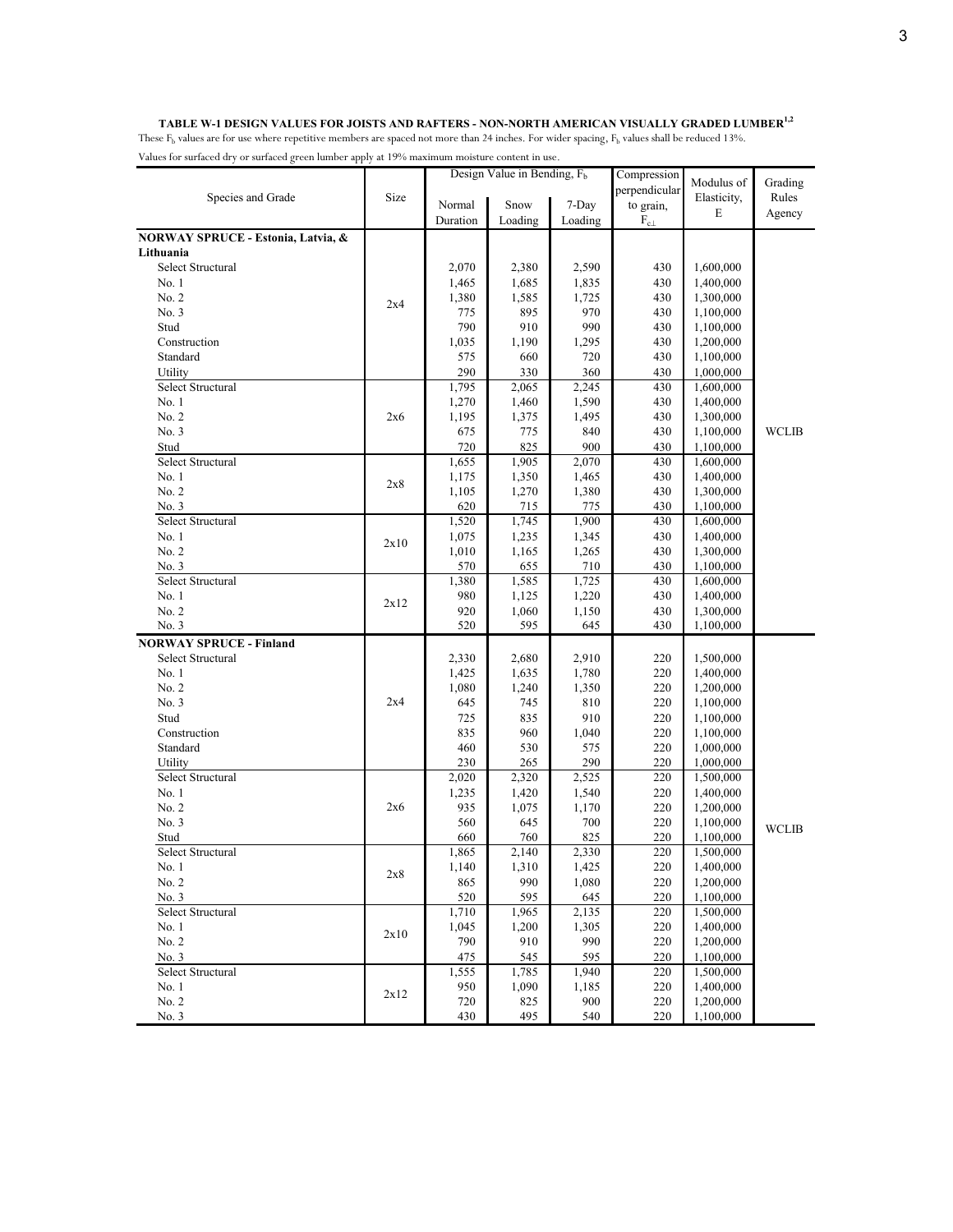#### **TABLE W-1 DESIGN VALUES FOR JOISTS AND RAFTERS - NON-NORTH AMERICAN VISUALLY GRADED LUMBER1,2**

|                                    |      |          | Design Value in Bending, $Fb$ |         | Compression      |             |              |
|------------------------------------|------|----------|-------------------------------|---------|------------------|-------------|--------------|
|                                    |      |          |                               |         | perpendicular    | Modulus of  | Grading      |
| Species and Grade                  | Size | Normal   | Snow                          | 7-Day   | to grain,        | Elasticity, | Rules        |
|                                    |      | Duration | Loading                       | Loading | $\rm F_{c\perp}$ | E           | Agency       |
|                                    |      |          |                               |         |                  |             |              |
| <b>NORWAY SPRUCE - Germany, NE</b> |      |          |                               |         |                  |             |              |
| France, & Switzerland              |      |          |                               |         |                  |             |              |
| Select Structural                  |      | 2,070    | 2,380                         | 2,590   | 355              | 1,600,000   |              |
| No. 1                              |      | 1,425    | 1,635                         | 1,780   | 355              | 1,400,000   |              |
| No. 2                              | 2x4  | 1,250    | 1,440                         | 1,565   | 355              | 1,200,000   |              |
| No. 3                              |      | 735      | 845                           | 915     | 355              | 1,100,000   |              |
| Stud                               |      | 725      | 835                           | 910     | 355              | 1,100,000   |              |
| Construction                       |      | 950      | 1,090                         | 1,185   | 355              | 1,100,000   |              |
| Standard                           |      | 545      | 630                           | 685     | 355              | 1,000,000   |              |
| Utility                            |      | 260      | 300                           | 325     | 355              | 900,000     |              |
| Select Structural                  |      | 1,795    | 2,065                         | 2,245   | 355              | 1,600,000   |              |
| No. 1                              |      | 1,235    | 1,420                         | 1,540   | 355              | 1,400,000   |              |
| No. 2                              | 2x6  | 1,085    | 1,245                         | 1,355   | 355              | 1,200,000   |              |
| No. 3                              |      | 635      | 730                           | 795     | 355              | 1,100,000   | <b>WCLIB</b> |
| Stud                               |      | 660      | 760                           | 825     | 355              | 1,100,000   |              |
| Select Structural                  |      | 1,655    | 1,905                         | 2,070   | 355              | 1,600,000   |              |
| No. 1                              |      | 1,140    | 1,310                         | 1,425   | 355              | 1,400,000   |              |
| No. 2                              | 2x8  | 1,000    | 1,150                         | 1,250   | 355              | 1,200,000   |              |
| No. 3                              |      | 585      | 675                           | 735     | 355              | 1,100,000   |              |
| Select Structural                  |      | 1,520    | 1,745                         | 1,900   | 355              | 1,600,000   |              |
| No. 1                              |      | 1,045    | 1,200                         | 1,305   | 355              | 1,400,000   |              |
| No. 2                              | 2x10 | 915      | 1,055                         | 1,145   | 355              | 1,200,000   |              |
| No. 3                              |      | 540      | 620                           | 670     | 355              | 1,100,000   |              |
| Select Structural                  |      | 1,380    | 1,585                         | 1,725   | 355              | 1,600,000   |              |
| No. 1                              |      | 950      | 1,090                         | 1,185   | 355              | 1,400,000   |              |
| No. 2                              | 2x12 | 835      | 960                           | 1,040   | 355              | 1,200,000   |              |
| No. 3                              |      | 490      | 560                           | 610     | 355              | 1,100,000   |              |
|                                    |      |          |                               |         |                  |             |              |
| <b>NORWAY SPRUCE - Norway</b>      |      |          |                               |         |                  |             |              |
| Select Structural                  |      | 2,675    | 3,075                         | 3,340   | 360              | 1,800,000   |              |
| No. 1                              |      | 1,725    | 1,985                         | 2,155   | 360              | 1,500,000   |              |
| No. 2                              |      | 1,380    | 1,585                         | 1,725   | 360              | 1,300,000   |              |
| No. 3                              | 2x4  | 820      | 940                           | 1,025   | 360              | 1,200,000   |              |
| Stud                               |      | 790      | 910                           | 990     | 360              | 1,200,000   |              |
| Construction                       |      | 1,065    | 1,225                         | 1,330   | 360              | 1,200,000   |              |
| Standard                           |      | 605      | 695                           | 755     | 360              | 1,100,000   |              |
| Utility                            |      | 290      | 330                           | 360     | 360              | 1,000,000   |              |
| Select Structural                  |      | 2,315    | 2,665                         | 2,895   | 360              | 1,800,000   |              |
| No. 1                              |      | 1,495    | 1,720                         | 1,870   | 360              | 1,500,000   |              |
| No. 2                              | 2x6  | 1,195    | 1,375                         | 1,495   | 360              | 1,300,000   |              |
| No. 3                              |      | 710      | 815                           | 890     | 360              | 1,200,000   | <b>WCLIB</b> |
| Stud                               |      | 720      | 825                           | 900     | 360              | 1,200,000   |              |
| Select Structural                  |      | 2,140    | 2,460                         | 2,675   | 360              | 1,800,000   |              |
| No. 1                              | 2x8  | 1,380    | 1,585                         | 1,725   | 360              | 1,500,000   |              |
| No. 2                              |      | 1,105    | 1,270                         | 1,380   | 360              | 1,300,000   |              |
| No. 3                              |      | 655      | 755                           | 820     | 360              | 1,200,000   |              |
| Select Structural                  |      | 1,960    | 2,255                         | 2,450   | 360              | 1,800,000   |              |
| No. 1                              | 2x10 | 1,265    | 1,455                         | 1,580   | 360              | 1,500,000   |              |
| No. 2                              |      | 1,010    | 1,165                         | 1,265   | 360              | 1,300,000   |              |
| No. 3                              |      | 600      | 690                           | 750     | 360              | 1,200,000   |              |
| Select Structural                  |      | 1,785    | 2,050                         | 2,230   | 360              | 1,800,000   |              |
| No. 1                              |      | 1,150    | 1,325                         | 1,440   | 360              | 1,500,000   |              |
| No. 2                              | 2x12 | 920      | 1,060                         | 1,150   | 360              | 1,300,000   |              |
| No. 3                              |      | 545      | 630                           | 685     | 360              | 1,200,000   |              |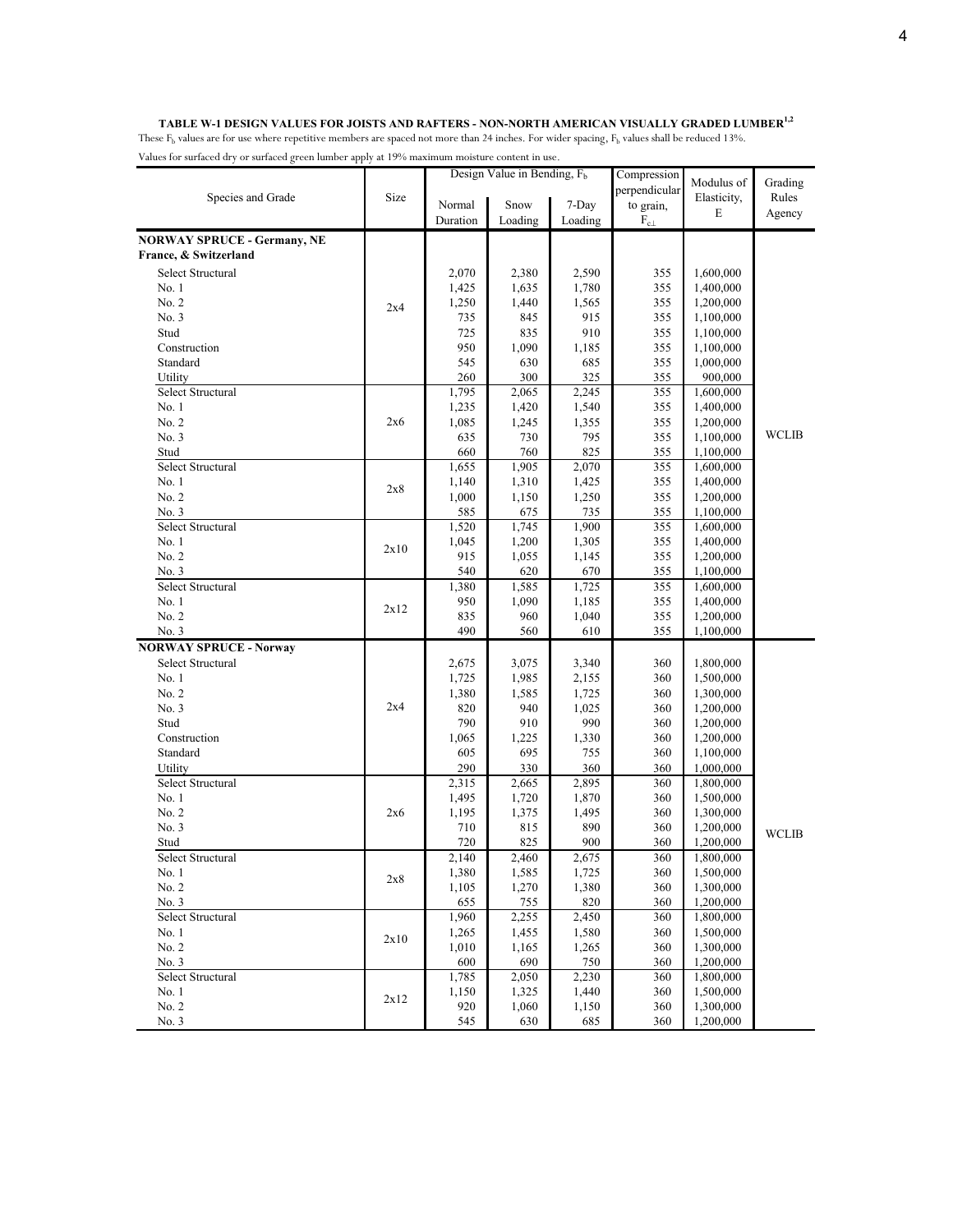|                                              |      |          | Design Value in Bending, $F_b$ |         | Compression      |             |              |
|----------------------------------------------|------|----------|--------------------------------|---------|------------------|-------------|--------------|
|                                              |      |          |                                |         | perpendicular    | Modulus of  | Grading      |
| Species and Grade                            | Size | Normal   | Snow                           | 7-Day   | to grain,        | Elasticity, | Rules        |
|                                              |      | Duration | Loading                        | Loading | $\rm F_{c\perp}$ | E           | Agency       |
|                                              |      |          |                                |         |                  |             |              |
| <b>NORWAY SPRUCE - Romania &amp; Ukraine</b> |      |          |                                |         |                  |             |              |
| <b>Select Structural</b>                     |      |          |                                |         |                  | 1,500,000   |              |
|                                              |      | 2,155    | 2,480                          | 2,695   | 275              |             |              |
| No. 1                                        |      | 1,465    | 1,685                          | 1,835   | 275              | 1,400,000   |              |
| No. 2                                        | 2x4  | 1,250    | 1,440                          | 1,565   | 275              | 1,200,000   |              |
| No. 3                                        |      | 735      | 845                            | 915     | 275              | 1,100,000   |              |
| Stud                                         |      | 725      | 835                            | 910     | 275              | 1,100,000   |              |
| Construction                                 |      | 980      | 1,125                          | 1,220   | 275              | 1,100,000   |              |
| Standard                                     |      | 545      | 630                            | 685     | 275              | 1,000,000   |              |
| Utility                                      |      | 260      | 300                            | 325     | 275              | 1,000,000   |              |
| Select Structural                            |      | 1,870    | 2,150                          | 2,335   | 275              | 1,500,000   |              |
| No. 1                                        |      | 1,270    | 1,460                          | 1,590   | 275              | 1,400,000   |              |
| No. 2                                        | 2x6  | 1,085    | 1,245                          | 1,355   | 275              | 1,200,000   | <b>WCLIB</b> |
| No. 3                                        |      | 635      | 730                            | 795     | 275              | 1,100,000   |              |
| Stud                                         |      | 660      | 760                            | 825     | 275              | 1,100,000   |              |
| Select Structural                            |      | 1,725    | 1,985                          | 2,155   | 275              | 1,500,000   |              |
| No. 1                                        | 2x8  | 1,175    | 1,350                          | 1,465   | 275              | 1,400,000   |              |
| No. 2                                        |      | 1,000    | 1,150                          | 1,250   | 275              | 1,200,000   |              |
| No. 3                                        |      | 585      | 675                            | 735     | 275              | 1,100,000   |              |
| Select Structural                            |      | 1,580    | 1,820                          | 1,975   | 275              | 1,500,000   |              |
| No. 1                                        | 2x10 | 1,075    | 1,235                          | 1,345   | 275              | 1,400,000   |              |
| No. 2                                        |      | 915      | 1,055                          | 1,145   | 275              | 1,200,000   |              |
| No. 3                                        |      | 540      | 620                            | 670     | 275              | 1,100,000   |              |
| Select Structural                            |      | 1,440    | 1,655                          | 1,795   | 275              | 1,500,000   |              |
| No. 1                                        | 2x12 | 980      | 1,125                          | 1,220   | 275              | 1,400,000   |              |
| No. 2                                        |      | 835      | 960                            | 1,040   | 275              | 1,200,000   |              |
| No. 3                                        |      | 490      | 560                            | 610     | 275              | 1,100,000   |              |
| <b>NORWAY SPRUCE - Sweden</b>                |      |          |                                |         |                  |             |              |
| Select Structural                            |      | 2,155    | 2,480                          | 2,695   | 285              | 1,600,000   |              |
| No. 1                                        |      | 1,425    | 1,635                          | 1,780   | 285              | 1,400,000   |              |
| No. 2                                        |      | 1,165    | 1,340                          | 1,455   | 285              | 1,200,000   |              |
| No. 3                                        | 2x4  | 690      | 795                            | 865     | 285              | 1,100,000   |              |
| Stud                                         |      | 695      | 800                            | 870     | 285              | 1,100,000   |              |
| Construction                                 |      | 890      | 1,025                          | 1,115   | 285              | 1,200,000   |              |
| Standard                                     |      | 490      | 560                            | 610     | 285              | 1,100,000   |              |
| Utility                                      |      | 230      | 265                            | 290     | 285              | 1,000,000   |              |
| Select Structural                            |      | 1,870    | 2,150                          | 2,335   | 285              | 1,600,000   |              |
| No. 1                                        |      | 1,235    | 1,420                          | 1,540   | 285              | 1,400,000   |              |
| No. 2                                        | 2x6  | 1,010    | 1,160                          | 1,260   | 285              | 1,200,000   |              |
| No. 3                                        |      | 600      | 690                            | 750     | 285              | 1,100,000   | <b>WCLIB</b> |
| Stud                                         |      | 635      | 725                            | 790     | 285              | 1,100,000   |              |
| Select Structural                            |      | 1,725    | 1,985                          | 2,155   | 285              | 1,600,000   |              |
| No. 1                                        |      | 1,140    | 1,310                          | 1,425   | 285              | 1,400,000   |              |
| No. 2                                        | 2x8  | 930      | 1,070                          | 1,165   | 285              | 1,200,000   |              |
| No. 3                                        |      | 550      | 635                            | 690     | 285              | 1,100,000   |              |
| Select Structural                            |      | 1,580    | 1,820                          | 1,975   | 285              | 1,600,000   |              |
| No. 1                                        |      | 1,045    | 1,200                          | 1,305   | 285              | 1,400,000   |              |
| No. 2                                        | 2x10 | 855      | 980                            | 1,065   | 285              | 1,200,000   |              |
| No. 3                                        |      | 505      | 580                            | 635     | 285              | 1,100,000   |              |
| Select Structural                            |      | 1,440    | 1,655                          | 1,795   | 285              | 1,600,000   |              |
| No.1                                         |      | 950      | 1,090                          | 1,185   | 285              | 1,400,000   |              |
| No. 2                                        | 2x12 | 775      | 895                            | 970     | 285              | 1,200,000   |              |
| No. 3                                        |      | 460      | 530                            | 575     | 285              | 1,100,000   |              |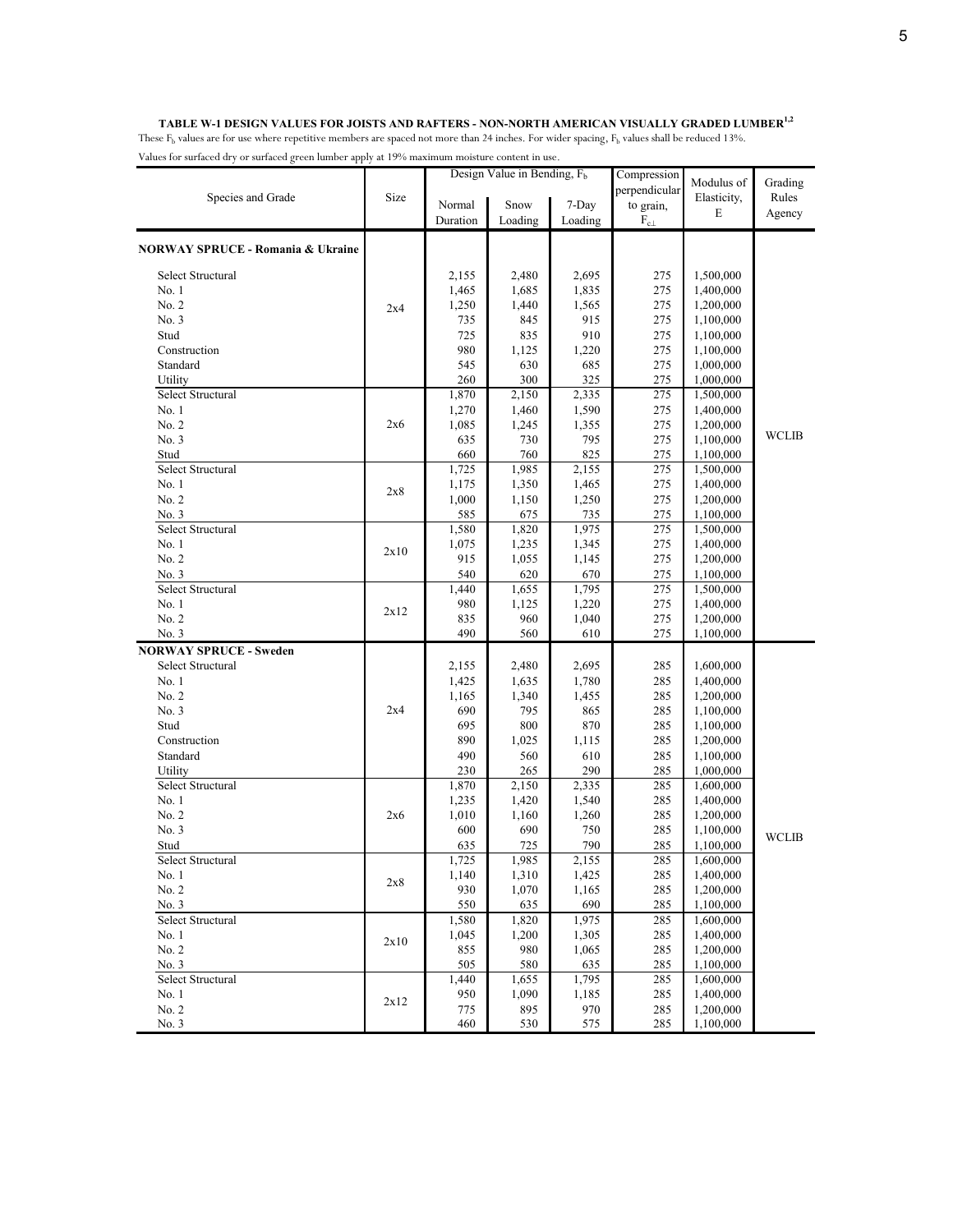#### **TABLE W-1 DESIGN VALUES FOR JOISTS AND RAFTERS - NON-NORTH AMERICAN VISUALLY GRADED LUMBER1,2**

|                                             |      |              | Design Value in Bending, $Fb$ |              | Compression      |                        |         |
|---------------------------------------------|------|--------------|-------------------------------|--------------|------------------|------------------------|---------|
|                                             |      |              |                               |              | perpendicular    | Modulus of             | Grading |
| Species and Grade                           | Size | Normal       | Snow                          | 7-Day        | to grain,        | Elasticity,            | Rules   |
|                                             |      | Duration     | Loading                       | Loading      | $\rm F_{c\perp}$ | E                      | Agency  |
| <b>SCOTS PINE - Austria &amp; The Czech</b> |      |              |                               |              |                  |                        |         |
| Republic, Romania, & Ukraine                |      |              |                               |              |                  |                        |         |
|                                             |      |              |                               |              |                  | 1,700,000              |         |
| Select Structural                           |      | 2,245        | 2,580                         | 2,805        | 270<br>270       |                        |         |
| No. 1                                       |      | 1,555        | 1,785                         | 1,940        |                  | 1,600,000              |         |
| No. 2<br>No. 3                              | 2x4  | 1,335<br>775 | 1,535<br>895                  | 1,670<br>970 | 270<br>270       | 1,400,000<br>1,300,000 |         |
| Stud                                        |      | 760          | 875                           | 950          | 270              | 1,300,000              |         |
| Construction                                |      | 1,005        | 1,155                         | 1,260        | 270              | 1,300,000              |         |
| Standard                                    |      | 575          | 660                           | 720          | 270              | 1,200,000              |         |
| Utility                                     |      | 260          | 300                           | 325          | 270              | 1,100,000              |         |
| Select Structural                           |      | 1,945        | 2,235                         | 2,430        | 270              | 1,700,000              |         |
| No. 1                                       |      | 1,345        | 1,545                         | 1,680        | 270              | 1,600,000              |         |
| No. 2                                       | 2x6  | 1,160        | 1,330                         | 1,450        | 270              | 1,400,000              |         |
| No. 3                                       |      | 675          | 775                           | 840          | 270              | 1,300,000              | WCLIB   |
| Stud                                        |      | 690          | 795                           | 865          | 270              | 1,300,000              |         |
| Select Structural                           |      | 1,795        | 2,065                         | 2,245        | 270              | 1,700,000              |         |
| No. 1                                       |      | 1,240        | 1,430                         | 1,555        | 270              | 1,600,000              |         |
| No. 2                                       | 2x8  | 1,070        | 1,230                         | 1,335        | 270              | 1,400,000              |         |
| No. 3                                       |      | 620          | 715                           | 775          | 270              | 1,300,000              |         |
| Select Structural                           |      | 1,645        | 1,890                         | 2,055        | 270              | 1,700,000              |         |
| No.1                                        |      | 1,140        | 1,310                         | 1,425        | 270              | 1,600,000              |         |
| No. 2                                       | 2x10 | 980          | 1,125                         | 1,225        | 270              | 1,400,000              |         |
| No. 3                                       |      | 570          | 655                           | 710          | 270              | 1,300,000              |         |
| Select Structural                           |      | 1,495        | 1,720                         | 1,870        | 270              | 1,700,000              |         |
| No. 1                                       |      | 1,035        | 1,190                         | 1,295        | 270              | 1,600,000              |         |
| No. 2                                       | 2x12 | 890          | 1,025                         | 1,115        | 270              | 1,400,000              |         |
| No. 3                                       |      | 520          | 595                           | 645          | 270              | 1,300,000              |         |
| SCOTS PINE - Estonia, Latvia, &             |      |              |                               |              |                  |                        |         |
| Lithuania                                   |      |              |                               |              |                  |                        |         |
| Select Structural                           |      | 1,985        | 2,280                         | 2,480        | 430              | 1,500,000              |         |
| No. 1                                       |      | 1,380        | 1,585                         | 1,725        | 430              | 1,400,000              |         |
| No. 2                                       | 2x4  | 1,295        | 1,490                         | 1,615        | 430              | 1,200,000              |         |
| No. 3                                       |      | 735          | 845                           | 915          | 430              | 1,100,000              |         |
| Stud                                        |      | 725          | 835                           | 910          | 430              | 1,100,000              |         |
| Construction                                |      | 980          | 1,125                         | 1,220        | 430              | 1,100,000              |         |
| Standard                                    |      | 545          | 630                           | 685          | 430              | 1,000,000              |         |
| Utility                                     |      | 260          | 300                           | 325          | 430              | 1,000,000              |         |
| Select Structural                           |      | 1,720        | 1,975                         | 2,150        | 430              | 1,500,000              |         |
| No. 1                                       |      | 1,195        | 1,375                         | 1,495        | 430              | 1,400,000              |         |
| No. 2                                       | 2x6  | 1,120        | 1,290                         | 1,400        | 430              | 1,200,000              |         |
| No. 3                                       |      | 635          | 730                           | 795          | 430              | 1,100,000              | WCLIB   |
| Stud                                        |      | 660          | 760                           | 825          | 430              | 1,100,000              |         |
| Select Structural                           |      | 1,585        | 1,825                         | 1,985        | 430              | 1,500,000              |         |
| No. 1                                       | 2x8  | 1,105        | 1,270                         | 1,380        | 430              | 1,400,000              |         |
| No. 2                                       |      | 1,035        | 1,190                         | 1,295        | 430              | 1,200,000              |         |
| No. 3                                       |      | 585          | 675                           | 735          | 430              | 1.100.000              |         |
| Select Structural                           |      | 1,455        | 1,675                         | 1,820        | 430              | 1,500,000              |         |
| No. 1                                       | 2x10 | 1,010        | 1,165                         | 1,265        | 430              | 1,400,000              |         |
| No. 2                                       |      | 950          | 1,090                         | 1,185        | 430              | 1,200,000              |         |
| No. 3                                       |      | 540          | 620                           | 670          | 430              | 1,100,000              |         |
| Select Structural                           |      | 1,325        | 1,520                         | 1,655        | 430              | 1,500,000              |         |
| No. 1                                       | 2x12 | 920          | 1,060                         | 1,150        | 430              | 1,400,000              |         |
| No. 2                                       |      | 865<br>490   | 990                           | 1,080        | 430              | 1,200,000              |         |
| No. 3                                       |      |              | 560                           | 610          | 430              | 1,100,000              |         |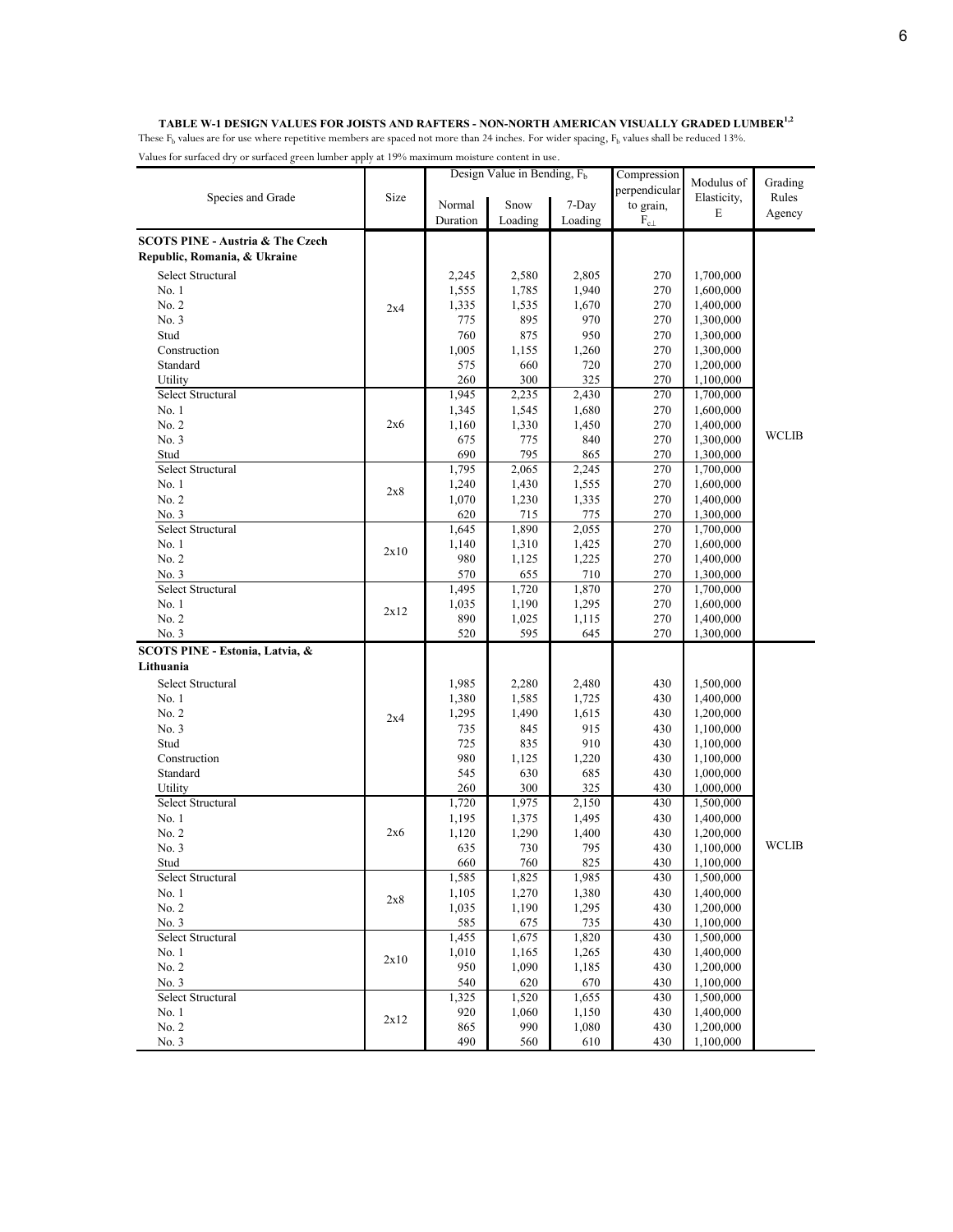#### **TABLE W-1 DESIGN VALUES FOR JOISTS AND RAFTERS - NON-NORTH AMERICAN VISUALLY GRADED LUMBER1,2**

|                                                              |      | Design Value in Bending, $F_h$ |                | Compression    |                  |                        |              |
|--------------------------------------------------------------|------|--------------------------------|----------------|----------------|------------------|------------------------|--------------|
|                                                              |      |                                |                |                | perpendicular    | Modulus of             | Grading      |
| Species and Grade                                            | Size | Normal                         | Snow           | 7-Day          | to grain,        | Elasticity,            | Rules        |
|                                                              |      | Duration                       | Loading        | Loading        | $\rm F_{c\perp}$ | E                      | Agency       |
| <b>SCOTS PINE - Finland</b>                                  |      |                                |                |                |                  |                        |              |
| Select Structural                                            |      |                                | 2,580          |                | 210              | 1,500,000              |              |
| No. 1                                                        |      | 2,245<br>1,640                 | 1,885          | 2,805<br>2,050 | 210              | 1,400,000              |              |
| No. 2                                                        |      |                                |                |                | 210              |                        |              |
| No. 3                                                        | 2x4  | 1,595                          | 1,835          | 1,995          | 210              | 1,300,000              |              |
| Stud                                                         |      | 905                            | 1,040          | 1,130          | 210              | 1,200,000              |              |
|                                                              |      | 915                            | 1,055          | 1,145          |                  | 1,200,000              |              |
| Construction<br>Standard                                     |      | 1,210<br>690                   | 1,390<br>795   | 1,510<br>865   | 210<br>210       | 1,200,000<br>1,100,000 |              |
|                                                              |      | 315                            |                | 395            | 210              |                        |              |
| Utility<br>Select Structural                                 |      | 1,945                          | 365<br>2,235   | 2,430          | 210              | 1,000,000              |              |
| No. 1                                                        |      | 1,420                          | 1,635          | 1,775          | 210              | 1,500,000              |              |
|                                                              |      |                                |                |                |                  | 1,400,000              |              |
| No. 2<br>No. 3                                               | 2x6  | 1,385                          | 1,590          | 1,730<br>980   | 210              | 1,300,000              |              |
| Stud                                                         |      | 785<br>835                     | 905<br>960     |                | 210<br>210       | 1,200,000              | <b>WCLIB</b> |
| Select Structural                                            |      | 1,795                          | 2,065          | 1,040<br>2,245 | 210              | 1,200,000              |              |
| No. 1                                                        |      |                                | 1,510          | 1,640          | 210              | 1,500,000              |              |
| No. 2                                                        | 2x8  | 1,310                          |                |                |                  | 1,400,000<br>1,300,000 |              |
| No. 3                                                        |      | 1,275<br>725                   | 1,470          | 1,595<br>905   | 210<br>210       |                        |              |
| Select Structural                                            |      | 1,645                          | 835<br>1,890   | 2,055          | 210              | 1,200,000              |              |
| No. 1                                                        |      | 1,200                          | 1,380          | 1,500          | 210              | 1,500,000<br>1,400,000 |              |
| No. 2                                                        | 2x10 | 1,170                          | 1,345          | 1,465          | 210              | 1,300,000              |              |
| No. 3                                                        |      | 665                            | 765            | 830            | 210              | 1,200,000              |              |
| Select Structural                                            |      | 1,495                          | 1,720          | 1,870          | 210              | 1,500,000              |              |
| No. 1                                                        |      | 1,095                          | 1,255          | 1,365          | 210              | 1,400,000              |              |
| No. 2                                                        | 2x12 | 1,065                          | 1,225          | 1,330          | 210              | 1,300,000              |              |
| No. 3                                                        |      | 605                            | 695            | 755            | 210              | 1,200,000              |              |
|                                                              |      |                                |                |                |                  |                        |              |
| <b>SCOTS PINE - Germany<sup>4</sup></b><br>Select Structural |      |                                |                |                |                  |                        |              |
|                                                              |      | 2,070                          | 2,380          | 2,590          | 395              | 1,600,000<br>1,400,000 |              |
| No. 1<br>No. 2                                               |      | 1,380<br>1,210                 | 1,585<br>1,390 | 1,725<br>1,510 | 395<br>395       | 1,100,000              |              |
| No. 3                                                        | 2x4  | 690                            | 795            | 865            | 395              | 1,000,000              |              |
| Stud                                                         |      |                                | 800            |                | 395              | 1,000,000              |              |
| Construction                                                 |      | 695<br>920                     | 1,060          | 870<br>1,150   | 395              | 1,100,000              |              |
| Standard                                                     |      | 520                            | 595            | 645            | 395              | 1,000,000              |              |
| Utility                                                      |      | 260                            | 300            | 325            | 395              | 900,000                |              |
| Select Structural                                            |      | 1,795                          | 2,065          | 2,245          | 395              | 1,600,000              |              |
| No. 1                                                        |      | 1,195                          | 1,375          | 1,495          | 395              | 1,400,000              |              |
| No. 2                                                        | 2x6  | 1,045                          | 1,205          | 1,310          | 395              | 1,100,000              |              |
| No. 3                                                        |      | 600                            | 690            | 750            | 395              | 1,000,000              |              |
| Stud                                                         |      | 635                            | 725            | 790            | 395              | 1,000,000              | <b>WCLIB</b> |
| Select Structural                                            |      | 1,655                          | 1,905          | 2,070          | 395              | 1,600,000              |              |
| No. 1                                                        |      | 1,105                          | 1,270          | 1,380          | 395              | 1,400,000              |              |
| No. 2                                                        | 2x8  | 965                            | 1,110          | 1,210          | 395              | 1,100,000              |              |
| No. 3                                                        |      | 550                            | 635            | 690            | 395              | 1,000,000              |              |
| Select Structural                                            |      | 1,520                          | 1,745          | 1,900          | 395              | 1,600,000              |              |
| No. 1                                                        |      | 1,010                          | 1,165          | 1,265          | 395              | 1,400,000              |              |
| No. 2                                                        | 2x10 | 885                            | 1,020          | 1,105          | 395              | 1,100,000              |              |
| No. 3                                                        |      | 505                            | 580            | 635            | 395              | 1,000,000              |              |
| Select Structural                                            |      | 1,380                          | 1,585          | 1,725          | 395              | 1,600,000              |              |
| No. 1                                                        |      | 920                            | 1,060          | 1,150          | 395              | 1,400,000              |              |
| No. 2                                                        | 2x12 | 805                            | 925            | 1,005          | 395              | 1,100,000              |              |
| No. 3                                                        |      | 460                            | 530            | 575            | 395              | 1,000,000              |              |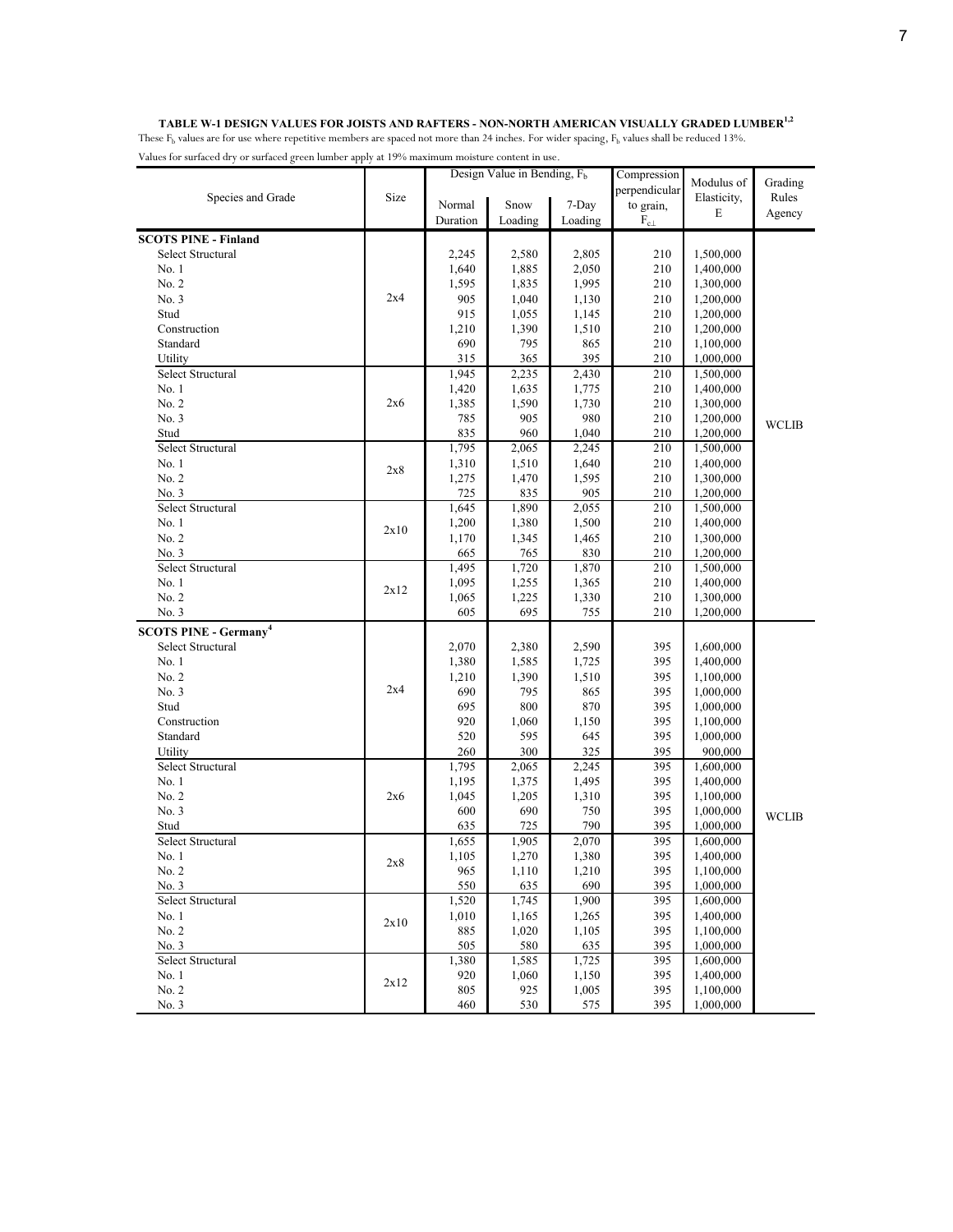#### TABLE W-1 DESIGN VALUES FOR JOISTS AND RAFTERS - NON-NORTH AMERICAN VISUALLY GRADED LUMBER<sup>1,2</sup>

|                                       |      |            | Design Value in Bending, $F_b$ |            | Compression      |                        |              |
|---------------------------------------|------|------------|--------------------------------|------------|------------------|------------------------|--------------|
|                                       |      |            |                                |            | perpendicular    | Modulus of             | Grading      |
| Species and Grade                     | Size | Normal     | Snow                           | 7-Day      | to grain,        | Elasticity,            | Rules        |
|                                       |      | Duration   | Loading                        | Loading    | $\rm F_{c\perp}$ | Е                      | Agency       |
| <b>SCOTS PINE - Sweden</b>            |      |            |                                |            |                  |                        |              |
| Select Structural                     |      | 2,330      | 2,680                          | 2,910      | 410              | 1,700,000              |              |
| No. 1                                 |      | 1,425      | 1,635                          | 1,780      | 410              | 1,500,000              |              |
| No. 2                                 |      | 990        | 1,140                          | 1,240      | 410              | 1,200,000              |              |
| No. 3                                 | 2x4  | 560        | 645                            | 700        | 410              | 1,100,000              |              |
| Stud                                  |      | 570        | 655                            | 710        | 410              | 1,100,000              |              |
| Construction                          |      | 750        | 860                            | 935        | 410              | 1,200,000              |              |
| Standard                              |      | 430        | 495                            | 540        | 410              |                        |              |
| Utility                               |      | 200        | 230                            | 250        | 410              | 1,100,000<br>1,000,000 |              |
| Select Structural                     |      | 2,020      | 2,320                          | 2,525      | 410              |                        |              |
| No. 1                                 |      | 1,235      | 1,420                          | 1,540      | 410              | 1,700,000              |              |
| No. 2                                 | 2x6  |            | 990                            |            | 410              | 1,500,000              |              |
|                                       |      | 860        |                                | 1,075      |                  | 1,200,000              |              |
| No. 3                                 |      | 485<br>520 | 560                            | 605<br>645 | 410              | 1,100,000              | <b>WCLIB</b> |
| Stud<br>Select Structural             |      |            | 595                            |            | 410              | 1,100,000              |              |
|                                       |      | 1,865      | 2,140                          | 2,330      | 410              | 1,700,000              |              |
| No. 1                                 | 2x8  | 1,140      | 1,310                          | 1,425      | 410              | 1,500,000              |              |
| No. 2                                 |      | 795        | 915                            | 990        | 410              | 1,200,000              |              |
| No. 3                                 |      | 450        | 515                            | 560        | 410              | 1,100,000              |              |
| Select Structural                     |      | 1,710      | 1,965                          | 2,135      | 410              | 1,700,000              |              |
| No. 1                                 | 2x10 | 1,045      | 1,200                          | 1,305      | 410              | 1,500,000              |              |
| No. 2                                 |      | 725        | 835                            | 910        | 410              | 1,200,000              |              |
| No. 3                                 |      | 410        | 475                            | 515        | 410              | 1,100,000              |              |
| Select Structural                     |      | 1,555      | 1,785                          | 1,940      | 410              | 1,700,000              |              |
| No. 1                                 | 2x12 | 950        | 1,090                          | 1,185      | 410              | 1,500,000              |              |
| No. 2                                 |      | 660        | 760                            | 825        | 410              | 1,200,000              |              |
| No. 3                                 |      | 375        | 430                            | 465        | 410              | 1,100,000              |              |
| SILVER FIR (Abies alba) - Germany, NE |      |            |                                |            |                  |                        |              |
| France, & Switzerland                 |      |            |                                |            |                  |                        |              |
| Select Structural                     |      | 1,640      | 1,885                          | 2,050      | 400              | 1,500,000              |              |
| No. 1                                 |      | 1,250      | 1,440                          | 1,565      | 400              | 1,400,000              |              |
| No. 2                                 | 2x4  | 1,250      | 1,440                          | 1,565      | 400              | 1,300,000              |              |
| No. 3                                 |      | 735        | 845                            | 915        | 400              | 1,100,000              |              |
| Stud                                  |      | 725        | 835                            | 910        | 400              | 1,100,000              |              |
| Construction                          |      | 950        | 1,090                          | 1,185      | 400              | 1,200,000              |              |
| Standard                              |      | 545        | 630                            | 685        | 400              | 1,100,000              |              |
| Utility                               |      | 260        | 300                            | 325        | 400              | 1,000,000              |              |
| Select Structural                     |      | 1,420      | 1,635                          | 1,775      | 400              | 1,500,000              |              |
| No. 1                                 |      | 1,085      | 1,245                          | 1,355      | 400              | 1,400,000              |              |
| No. 2                                 | 2x6  | 1,085      | 1,245                          | 1,355      | 400              | 1,300,000              |              |
| No. 3                                 |      | 635        | 730                            | 795        | 400              | 1,100,000              | <b>WCLIB</b> |
| Stud                                  |      | 660        | 760                            | 825        | 400              | 1,100,000              |              |
| Select Structural                     |      | 1,310      | 1,510                          | 1,640      | 400              | 1,500,000              |              |
| No. 1                                 | 2x8  | 1,000      | 1,150                          | 1,250      | 400              | 1,400,000              |              |
| No. 2                                 |      | 1,000      | 1,150                          | 1,250      | 400              | 1,300,000              |              |
| No. 3                                 |      | 585        | 675                            | 735        | 400              | 1,100,000              |              |
| Select Structural                     |      | 1,200      | 1,380                          | 1,500      | 400              | 1,500,000              |              |
| No. 1                                 | 2x10 | 915        | 1,055                          | 1,145      | 400              | 1,400,000              |              |
| No. 2                                 |      | 915        | 1,055                          | 1,145      | 400              | 1,300,000              |              |
| No. 3                                 |      | 540        | 620                            | 670        | 400              | 1,100,000              |              |
| Select Structural                     |      | 1,095      | 1,255                          | 1,365      | 400              | 1,500,000              |              |
| No. 1                                 | 2x12 | 835        | 960                            | 1,040      | 400              | 1,400,000              |              |
| No. 2                                 |      | 835        | 960                            | 1,040      | 400              | 1,300,000              |              |
| No. 3                                 |      | 490        | 560                            | 610        | 400              | 1,100,000              |              |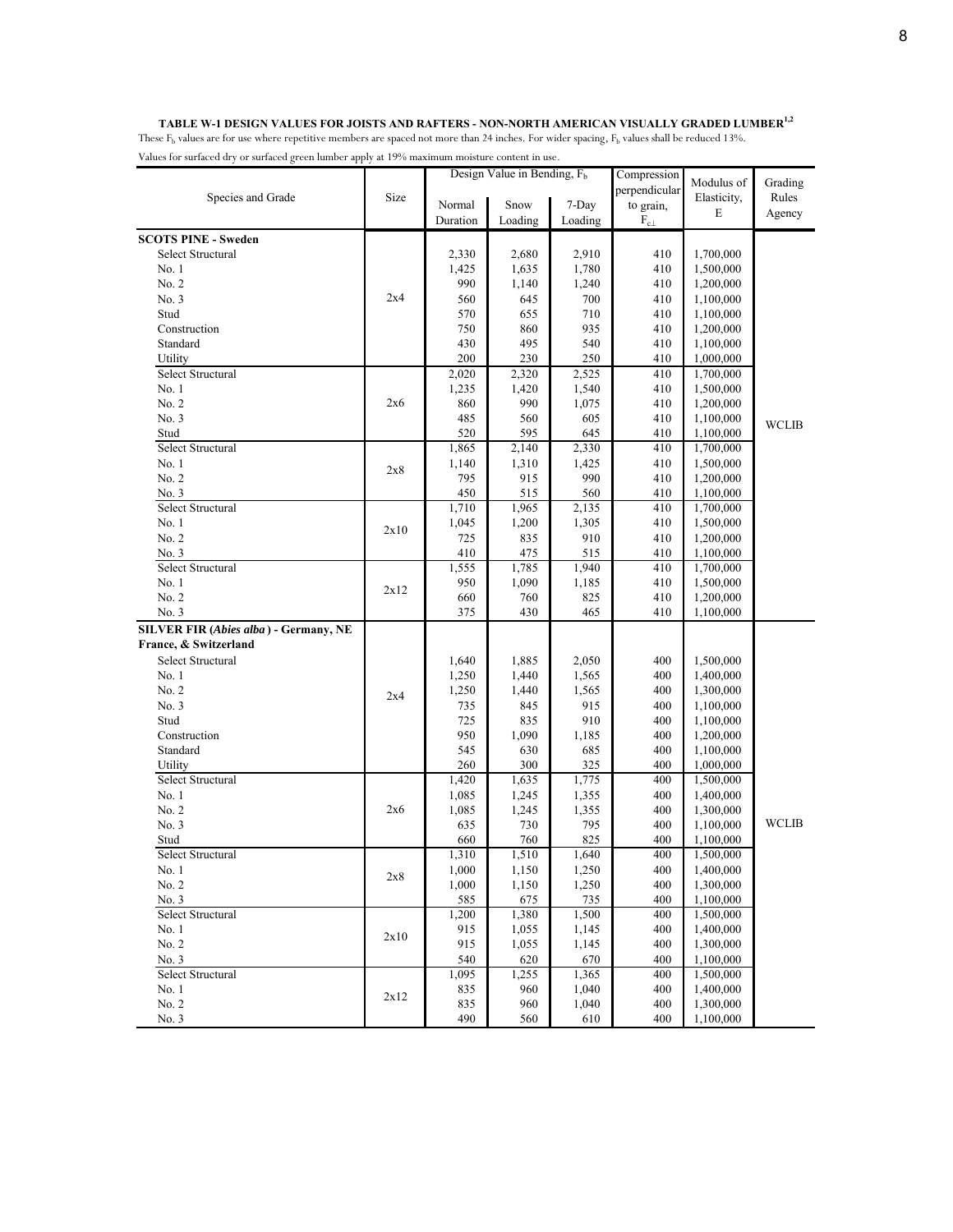#### **TABLE W-1 DESIGN VALUES FOR JOISTS AND RAFTERS - NON-NORTH AMERICAN VISUALLY GRADED LUMBER1,2**

These  $F_b$  values are for use where repetitive members are spaced not more than 24 inches. For wider spacing,  $F_b$  values shall be reduced 13%. Values for surfaced dry or surfaced green lumber apply at 19% maximum moisture content in use.

|                                              |      |          | Design Value in Bending, F <sub>b</sub> |         | Compression      |             |             |  |
|----------------------------------------------|------|----------|-----------------------------------------|---------|------------------|-------------|-------------|--|
|                                              |      |          |                                         |         | perpendicular    | Modulus of  | Grading     |  |
| Species and Grade                            | Size | Normal   | Snow                                    | 7-Day   | to grain,        | Elasticity, | Rules       |  |
|                                              |      | Duration | Loading                                 | Loading | $\rm F_{c\perp}$ | E           | Agency      |  |
| <b>SOUTHERN PINE - Misiones Argentina</b>    |      |          |                                         |         |                  |             |             |  |
| <b>Select Structural</b>                     |      | 1,900    | 2,180                                   | 2,370   | 440              | 1,200,000   |             |  |
| No. 1                                        |      | 1,335    | 1,535                                   | 1,670   | 440              | 1,100,000   |             |  |
| No. 2                                        |      | 1,250    | 1,440                                   | 1,565   | 440              | 1,100,000   |             |  |
| No. 3                                        | 2x4  | 735      | 845                                     | 915     | 440              | 900,000     |             |  |
| Stud                                         |      | 725      | 835                                     | 910     | 440              | 900,000     |             |  |
| Construction                                 |      | 950      | 1,090                                   | 1,185   | 440              | 1,000,000   |             |  |
| Standard                                     |      | 545      | 630                                     | 685     | 440              | 900,000     |             |  |
| Utility                                      |      | 260      | 300                                     | 325     | 440              | 800,000     |             |  |
| Select Structural                            |      | 1,645    | 1,890                                   | 2,055   | 440              | 1,200,000   |             |  |
| No. 1                                        |      | 1,160    | 1,330                                   | 1,450   | 440              | 1,100,000   |             |  |
| No. 2                                        | 2x6  | 1,085    | 1,245                                   | 1,355   | 440              | 1,100,000   |             |  |
| No. 3                                        |      | 635      | 730                                     | 795     | 440              | 900,000     |             |  |
| Stud                                         |      | 660      | 760                                     | 825     | 440              | 900,000     | <b>SPIB</b> |  |
| Select Structural                            |      | 1,520    | 1,745                                   | 1,900   | 440              | 1,200,000   |             |  |
| No. 1                                        |      | 1,070    | 1,230                                   | 1,335   | 440              | 1,100,000   |             |  |
| No. 2                                        | 2x8  | 1,000    | 1,150                                   | 1,250   | 440              | 1,100,000   |             |  |
| No. 3                                        |      | 585      | 675                                     | 735     | 440              | 900,000     |             |  |
| Select Structural                            |      | 1,390    | 1,600                                   | 1,740   | 440              | 1,200,000   |             |  |
| No. 1                                        |      | 980      | 1,125                                   | 1,225   | 440              | 1,100,000   |             |  |
| No. 2                                        | 2x10 | 915      | 1,055                                   | 1,145   | 440              | 1,100,000   |             |  |
| No. 3                                        |      | 540      | 620                                     | 670     | 440              | 900,000     |             |  |
| Select Structural                            |      | 1,265    | 1,455                                   | 1,580   | 440              | 1,200,000   |             |  |
| No. 1                                        |      | 890      | 1,025                                   | 1,115   | 440              | 1,100,000   |             |  |
| No. 2                                        | 2x12 | 835      | 960                                     | 1,040   | 440              | 1,100,000   |             |  |
| No. 3                                        |      | 490      | 560                                     | 610     | 440              | 900,000     |             |  |
| <b>SOUTHERN PINE - Misiones Argentina,</b>   |      |          |                                         |         |                  |             |             |  |
| <b>Free of Heart Center and Medium Grain</b> |      |          |                                         |         |                  |             |             |  |
| <b>Density</b>                               |      |          |                                         |         |                  |             |             |  |
| Select Structural                            |      | 2,935    | 3,370                                   | 3,665   | 710              | 1,500,000   |             |  |
| No. 1                                        |      | 1,985    | 2,280                                   | 2,480   | 710              | 1,500,000   |             |  |
| No. 2                                        | 2x4  | 1,725    | 1,985                                   | 2,155   | 710              | 1,500,000   |             |  |
| No. 3                                        |      | 990      | 1,140                                   | 1,240   | 710              | 1,400,000   |             |  |
| Stud                                         |      | 1,010    | 1,165                                   | 1,265   | 710              | 1,400,000   |             |  |
| Construction                                 |      | 1,325    | 1,520                                   | 1,655   | 710              | 1,400,000   |             |  |
| Standard                                     |      | 750      | 860                                     | 935     | 710              | 1,300,000   |             |  |
| Utility                                      |      | 345      | 395                                     | 430     | 710              | 1,200,000   |             |  |
| Select Structural                            |      | 2,540    | 2,925                                   | 3,175   | 710              | 1,500,000   |             |  |
| No. 1                                        |      | 1,720    | 1,975                                   | 2,150   | 710              | 1,500,000   |             |  |
| No. 2                                        | 2x6  | 1,495    | 1,720                                   | 1,870   | 710              | 1,500,000   | <b>SPIB</b> |  |
| No. 3.                                       |      | 860      | 990                                     | 1,075   | 710              | 1,400,000   |             |  |
| Stud                                         |      | 920      | 1,060                                   | 1,150   | 710              | 1,400,000   |             |  |
| Select Structural                            |      | 2,345    | 2,700                                   | 2,935   | 710              | 1,500,000   |             |  |
| No. 1                                        |      | 1,585    | 1,825                                   | 1,985   | 710              | 1,500,000   |             |  |
| No. 2                                        | 2x8  | 1,380    | 1,585                                   | 1,725   | 710              | 1,500,000   |             |  |
| No. 3                                        |      | 795      | 915                                     | 990     | 710              | 1,400,000   |             |  |
| Select Structural                            |      | 2,150    | 2,475                                   | 2,690   | 710              | 1,500,000   |             |  |
| No. 1                                        |      | 1,455    | 1,675                                   | 1,820   | 710              | 1,500,000   |             |  |
| No. 2                                        | 2x10 | 1,265    | 1,455                                   | 1,580   | 710              | 1,500,000   |             |  |
| No. 3                                        |      | 725      | 835                                     | 910     | 710              | 1,400,000   |             |  |
| Select Structural                            |      | 1,955    | 2,250                                   | 2,445   | 710              | 1,500,000   |             |  |
| No. 1                                        | 2x12 | 1,325    | 1,520                                   | 1,655   | 710              | 1,500,000   |             |  |
| No. 2                                        |      | 1,150    | 1,325                                   | 1,440   | 710              | 1,500,000   |             |  |
| No. 3                                        |      | 660      | 760                                     | 825     | 710              | 1,400,000   |             |  |

1,2 See Table W1 FOOTNOTES

<sup>3</sup> Design values are applicable only for 2x4 dimensional lumber.

4 Does not include states of Baden-Wurttemburg and Saarland.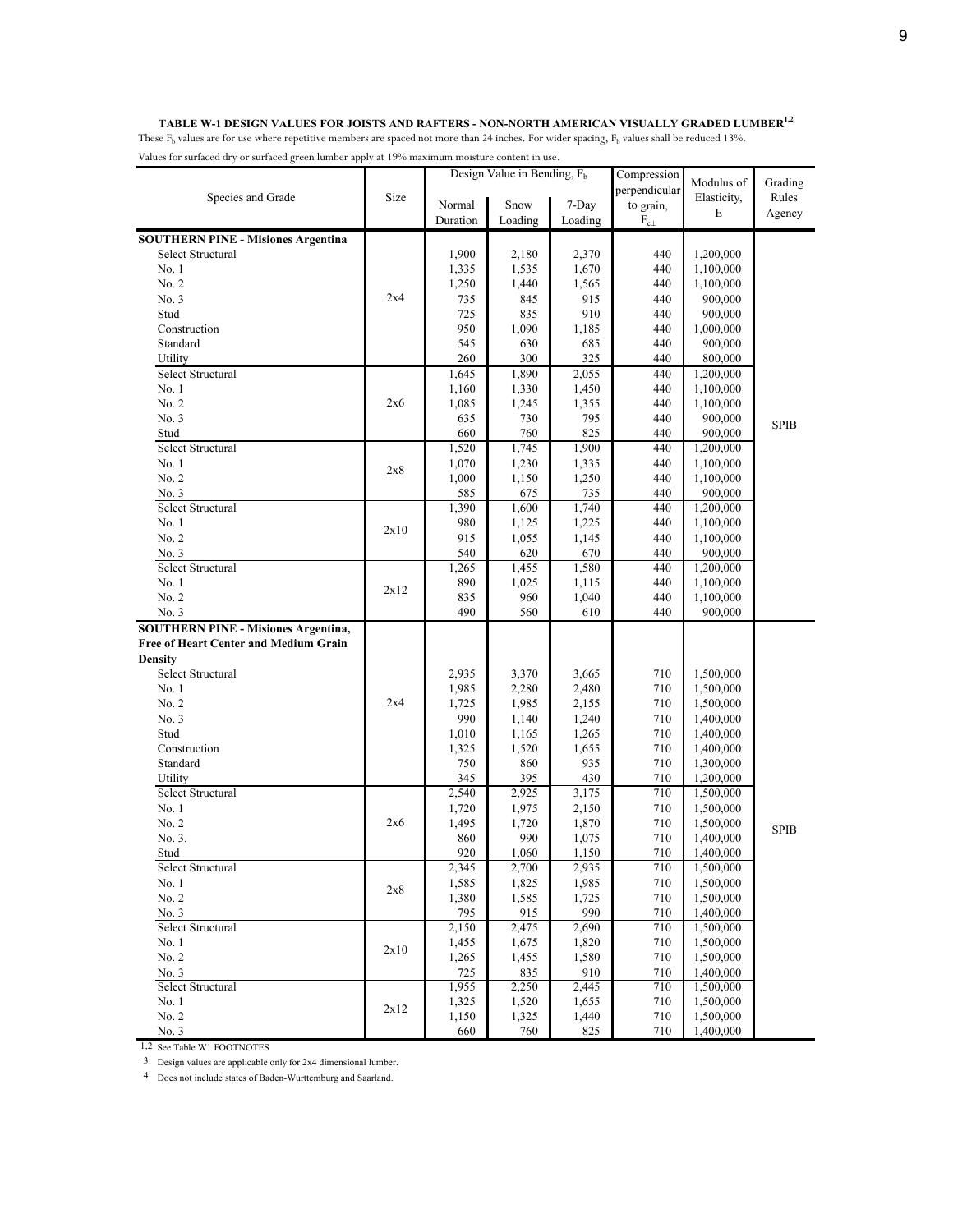| perpendicular<br>Size<br>Elasticity,<br>Rules<br>Multi-Species Country Grademark and Grade<br>Normal<br>Snow<br>7-Day<br>to grain,<br>$\mathbf E$<br>Agency<br>Duration<br>Loading<br>Loading<br>$\rm F_{c\perp}$<br>As-N Spr-Sc P (I) AUS ROM UKR<br>Select Structural<br>1,500,000<br>2,155<br>2,480<br>2,695<br>260<br>No. 1<br>260<br>1,400,000<br>1,465<br>1,685<br>1,835<br>No. 2<br>1,250<br>1,565<br>260<br>1,200,000<br>1,440<br>2x4<br>No. 3<br>735<br>915<br>260<br>845<br>1,100,000<br>Stud<br>725<br>835<br>910<br>260<br>1,100,000<br>Construction<br>980<br>260<br>1,125<br>1,220<br>1,100,000<br>Standard<br>545<br>630<br>685<br>260<br>1,000,000<br>300<br>Utility<br>260<br>325<br>260<br>1,000,000<br>Select Structural<br>1,870<br>2,150<br>2,335<br>260<br>1,500,000<br>No. 1<br>1,270<br>1,590<br>260<br>1,460<br>1,400,000<br>No. 2<br>2x6<br>260<br>1,085<br>1,245<br>1,355<br>1,200,000<br>No. 3<br>635<br>730<br>795<br>260<br>1,100,000<br><b>PLIB</b><br>825<br>260<br>Stud<br>660<br>760<br>1,100,000<br>Select Structural<br>1,725<br>1,985<br>2,155<br>260<br>1,500,000<br>1,175<br>260<br>No. 1<br>1,350<br>1,465<br>1,400,000<br>2x8<br>No. 2<br>1,000<br>260<br>1,150<br>1,250<br>1,200,000<br>585<br>675<br>735<br>260<br>No. 3<br>1,100,000<br>Select Structural<br>1,580<br>1,975<br>260<br>1,820<br>1,500,000<br>1,075<br>No. 1<br>1,235<br>1,345<br>260<br>1,400,000<br>2x10<br>No. 2<br>915<br>260<br>1,055<br>1,145<br>1,200,000<br>540<br>620<br>670<br>260<br>No. 3<br>1,100,000<br>Select Structural<br>1,440<br>1,795<br>260<br>1,655<br>1,500,000<br>No. 1<br>980<br>1,220<br>260<br>1,400,000<br>1,125<br>2x12<br>No. 2<br>835<br>960<br>1,040<br>260<br>1,200,000<br>No. 3<br>490<br>610<br>260<br>560<br>1,100,000<br>AS-Sc P (I) AUS<br>Select Structural<br>2,245<br>2,580<br>2,805<br>260<br>1,700,000<br>No. 1<br>260<br>1,555<br>1,785<br>1,940<br>1,600,000<br>No. 2<br>1,335<br>1,670<br>260<br>1,535<br>1,400,000<br>2x4<br>No. 3<br>775<br>895<br>970<br>260<br>1,300,000<br>Stud<br>760<br>875<br>950<br>260<br>1,300,000<br>Construction<br>1,005<br>1,155<br>1,260<br>260<br>1,300,000<br>Standard<br>575<br>660<br>260<br>720<br>1,200,000<br>260<br>300<br>325<br>260<br>Utility<br>1,100,000<br>Select Structural<br>2,430<br>1,945<br>2,235<br>260<br>1,700,000<br>1,345<br>1,545<br>1,680<br>260<br>1,600,000<br>No. 1<br>2x6<br>1,400,000<br>1,160<br>1,330<br>1,450<br>No. 2<br>260<br>No. 3<br>675<br>775<br>840<br>260<br>1,300,000<br><b>PLIB</b><br>690<br>865<br>795<br>260<br>Stud<br>1,300,000<br>Select Structural<br>1,795<br>260<br>2,065<br>2,245<br>1,700,000<br>260<br>No. 1<br>1,240<br>1,430<br>1,600,000<br>1,555<br>2x8<br>No. 2<br>1,400,000<br>1,070<br>1,230<br>1,335<br>260<br>620<br>No. 3<br>715<br>775<br>260<br>1,300,000<br>Select Structural<br>1,645<br>1,890<br>2,055<br>260<br>1,700,000<br>No. 1<br>1,140<br>1,310<br>260<br>1,600,000<br>1,425<br>2x10<br>No. 2<br>980<br>260<br>1,400,000<br>1,125<br>1,225<br>710<br>1,300,000<br>No. 3<br>570<br>655<br>260<br>Select Structural<br>1,495<br>1,720<br>1,870<br>260<br>1,700,000<br>1,035<br>1,190<br>260<br>1,600,000<br>No. 1<br>1,295<br>2x12<br>No. 2<br>890<br>260<br>1,400,000<br>1,025<br>1,115 |       |     | Design Value in Bending, $F_h$ |     | Compression | Modulus of | Grading |
|---------------------------------------------------------------------------------------------------------------------------------------------------------------------------------------------------------------------------------------------------------------------------------------------------------------------------------------------------------------------------------------------------------------------------------------------------------------------------------------------------------------------------------------------------------------------------------------------------------------------------------------------------------------------------------------------------------------------------------------------------------------------------------------------------------------------------------------------------------------------------------------------------------------------------------------------------------------------------------------------------------------------------------------------------------------------------------------------------------------------------------------------------------------------------------------------------------------------------------------------------------------------------------------------------------------------------------------------------------------------------------------------------------------------------------------------------------------------------------------------------------------------------------------------------------------------------------------------------------------------------------------------------------------------------------------------------------------------------------------------------------------------------------------------------------------------------------------------------------------------------------------------------------------------------------------------------------------------------------------------------------------------------------------------------------------------------------------------------------------------------------------------------------------------------------------------------------------------------------------------------------------------------------------------------------------------------------------------------------------------------------------------------------------------------------------------------------------------------------------------------------------------------------------------------------------------------------------------------------------------------------------------------------------------------------------------------------------------------------------------------------------------------------------------------------------------------------------------------------------------------------------------------------------------------------------------------------------------------------------------------------------------------------------------------------------------------------------------------------------------------------------------------------------------------------------------------------------------------------------------------------------|-------|-----|--------------------------------|-----|-------------|------------|---------|
|                                                                                                                                                                                                                                                                                                                                                                                                                                                                                                                                                                                                                                                                                                                                                                                                                                                                                                                                                                                                                                                                                                                                                                                                                                                                                                                                                                                                                                                                                                                                                                                                                                                                                                                                                                                                                                                                                                                                                                                                                                                                                                                                                                                                                                                                                                                                                                                                                                                                                                                                                                                                                                                                                                                                                                                                                                                                                                                                                                                                                                                                                                                                                                                                                                                               |       |     |                                |     |             |            |         |
|                                                                                                                                                                                                                                                                                                                                                                                                                                                                                                                                                                                                                                                                                                                                                                                                                                                                                                                                                                                                                                                                                                                                                                                                                                                                                                                                                                                                                                                                                                                                                                                                                                                                                                                                                                                                                                                                                                                                                                                                                                                                                                                                                                                                                                                                                                                                                                                                                                                                                                                                                                                                                                                                                                                                                                                                                                                                                                                                                                                                                                                                                                                                                                                                                                                               |       |     |                                |     |             |            |         |
|                                                                                                                                                                                                                                                                                                                                                                                                                                                                                                                                                                                                                                                                                                                                                                                                                                                                                                                                                                                                                                                                                                                                                                                                                                                                                                                                                                                                                                                                                                                                                                                                                                                                                                                                                                                                                                                                                                                                                                                                                                                                                                                                                                                                                                                                                                                                                                                                                                                                                                                                                                                                                                                                                                                                                                                                                                                                                                                                                                                                                                                                                                                                                                                                                                                               |       |     |                                |     |             |            |         |
|                                                                                                                                                                                                                                                                                                                                                                                                                                                                                                                                                                                                                                                                                                                                                                                                                                                                                                                                                                                                                                                                                                                                                                                                                                                                                                                                                                                                                                                                                                                                                                                                                                                                                                                                                                                                                                                                                                                                                                                                                                                                                                                                                                                                                                                                                                                                                                                                                                                                                                                                                                                                                                                                                                                                                                                                                                                                                                                                                                                                                                                                                                                                                                                                                                                               |       |     |                                |     |             |            |         |
|                                                                                                                                                                                                                                                                                                                                                                                                                                                                                                                                                                                                                                                                                                                                                                                                                                                                                                                                                                                                                                                                                                                                                                                                                                                                                                                                                                                                                                                                                                                                                                                                                                                                                                                                                                                                                                                                                                                                                                                                                                                                                                                                                                                                                                                                                                                                                                                                                                                                                                                                                                                                                                                                                                                                                                                                                                                                                                                                                                                                                                                                                                                                                                                                                                                               |       |     |                                |     |             |            |         |
|                                                                                                                                                                                                                                                                                                                                                                                                                                                                                                                                                                                                                                                                                                                                                                                                                                                                                                                                                                                                                                                                                                                                                                                                                                                                                                                                                                                                                                                                                                                                                                                                                                                                                                                                                                                                                                                                                                                                                                                                                                                                                                                                                                                                                                                                                                                                                                                                                                                                                                                                                                                                                                                                                                                                                                                                                                                                                                                                                                                                                                                                                                                                                                                                                                                               |       |     |                                |     |             |            |         |
|                                                                                                                                                                                                                                                                                                                                                                                                                                                                                                                                                                                                                                                                                                                                                                                                                                                                                                                                                                                                                                                                                                                                                                                                                                                                                                                                                                                                                                                                                                                                                                                                                                                                                                                                                                                                                                                                                                                                                                                                                                                                                                                                                                                                                                                                                                                                                                                                                                                                                                                                                                                                                                                                                                                                                                                                                                                                                                                                                                                                                                                                                                                                                                                                                                                               |       |     |                                |     |             |            |         |
|                                                                                                                                                                                                                                                                                                                                                                                                                                                                                                                                                                                                                                                                                                                                                                                                                                                                                                                                                                                                                                                                                                                                                                                                                                                                                                                                                                                                                                                                                                                                                                                                                                                                                                                                                                                                                                                                                                                                                                                                                                                                                                                                                                                                                                                                                                                                                                                                                                                                                                                                                                                                                                                                                                                                                                                                                                                                                                                                                                                                                                                                                                                                                                                                                                                               |       |     |                                |     |             |            |         |
|                                                                                                                                                                                                                                                                                                                                                                                                                                                                                                                                                                                                                                                                                                                                                                                                                                                                                                                                                                                                                                                                                                                                                                                                                                                                                                                                                                                                                                                                                                                                                                                                                                                                                                                                                                                                                                                                                                                                                                                                                                                                                                                                                                                                                                                                                                                                                                                                                                                                                                                                                                                                                                                                                                                                                                                                                                                                                                                                                                                                                                                                                                                                                                                                                                                               |       |     |                                |     |             |            |         |
|                                                                                                                                                                                                                                                                                                                                                                                                                                                                                                                                                                                                                                                                                                                                                                                                                                                                                                                                                                                                                                                                                                                                                                                                                                                                                                                                                                                                                                                                                                                                                                                                                                                                                                                                                                                                                                                                                                                                                                                                                                                                                                                                                                                                                                                                                                                                                                                                                                                                                                                                                                                                                                                                                                                                                                                                                                                                                                                                                                                                                                                                                                                                                                                                                                                               |       |     |                                |     |             |            |         |
|                                                                                                                                                                                                                                                                                                                                                                                                                                                                                                                                                                                                                                                                                                                                                                                                                                                                                                                                                                                                                                                                                                                                                                                                                                                                                                                                                                                                                                                                                                                                                                                                                                                                                                                                                                                                                                                                                                                                                                                                                                                                                                                                                                                                                                                                                                                                                                                                                                                                                                                                                                                                                                                                                                                                                                                                                                                                                                                                                                                                                                                                                                                                                                                                                                                               |       |     |                                |     |             |            |         |
|                                                                                                                                                                                                                                                                                                                                                                                                                                                                                                                                                                                                                                                                                                                                                                                                                                                                                                                                                                                                                                                                                                                                                                                                                                                                                                                                                                                                                                                                                                                                                                                                                                                                                                                                                                                                                                                                                                                                                                                                                                                                                                                                                                                                                                                                                                                                                                                                                                                                                                                                                                                                                                                                                                                                                                                                                                                                                                                                                                                                                                                                                                                                                                                                                                                               |       |     |                                |     |             |            |         |
|                                                                                                                                                                                                                                                                                                                                                                                                                                                                                                                                                                                                                                                                                                                                                                                                                                                                                                                                                                                                                                                                                                                                                                                                                                                                                                                                                                                                                                                                                                                                                                                                                                                                                                                                                                                                                                                                                                                                                                                                                                                                                                                                                                                                                                                                                                                                                                                                                                                                                                                                                                                                                                                                                                                                                                                                                                                                                                                                                                                                                                                                                                                                                                                                                                                               |       |     |                                |     |             |            |         |
|                                                                                                                                                                                                                                                                                                                                                                                                                                                                                                                                                                                                                                                                                                                                                                                                                                                                                                                                                                                                                                                                                                                                                                                                                                                                                                                                                                                                                                                                                                                                                                                                                                                                                                                                                                                                                                                                                                                                                                                                                                                                                                                                                                                                                                                                                                                                                                                                                                                                                                                                                                                                                                                                                                                                                                                                                                                                                                                                                                                                                                                                                                                                                                                                                                                               |       |     |                                |     |             |            |         |
|                                                                                                                                                                                                                                                                                                                                                                                                                                                                                                                                                                                                                                                                                                                                                                                                                                                                                                                                                                                                                                                                                                                                                                                                                                                                                                                                                                                                                                                                                                                                                                                                                                                                                                                                                                                                                                                                                                                                                                                                                                                                                                                                                                                                                                                                                                                                                                                                                                                                                                                                                                                                                                                                                                                                                                                                                                                                                                                                                                                                                                                                                                                                                                                                                                                               |       |     |                                |     |             |            |         |
|                                                                                                                                                                                                                                                                                                                                                                                                                                                                                                                                                                                                                                                                                                                                                                                                                                                                                                                                                                                                                                                                                                                                                                                                                                                                                                                                                                                                                                                                                                                                                                                                                                                                                                                                                                                                                                                                                                                                                                                                                                                                                                                                                                                                                                                                                                                                                                                                                                                                                                                                                                                                                                                                                                                                                                                                                                                                                                                                                                                                                                                                                                                                                                                                                                                               |       |     |                                |     |             |            |         |
|                                                                                                                                                                                                                                                                                                                                                                                                                                                                                                                                                                                                                                                                                                                                                                                                                                                                                                                                                                                                                                                                                                                                                                                                                                                                                                                                                                                                                                                                                                                                                                                                                                                                                                                                                                                                                                                                                                                                                                                                                                                                                                                                                                                                                                                                                                                                                                                                                                                                                                                                                                                                                                                                                                                                                                                                                                                                                                                                                                                                                                                                                                                                                                                                                                                               |       |     |                                |     |             |            |         |
|                                                                                                                                                                                                                                                                                                                                                                                                                                                                                                                                                                                                                                                                                                                                                                                                                                                                                                                                                                                                                                                                                                                                                                                                                                                                                                                                                                                                                                                                                                                                                                                                                                                                                                                                                                                                                                                                                                                                                                                                                                                                                                                                                                                                                                                                                                                                                                                                                                                                                                                                                                                                                                                                                                                                                                                                                                                                                                                                                                                                                                                                                                                                                                                                                                                               |       |     |                                |     |             |            |         |
|                                                                                                                                                                                                                                                                                                                                                                                                                                                                                                                                                                                                                                                                                                                                                                                                                                                                                                                                                                                                                                                                                                                                                                                                                                                                                                                                                                                                                                                                                                                                                                                                                                                                                                                                                                                                                                                                                                                                                                                                                                                                                                                                                                                                                                                                                                                                                                                                                                                                                                                                                                                                                                                                                                                                                                                                                                                                                                                                                                                                                                                                                                                                                                                                                                                               |       |     |                                |     |             |            |         |
|                                                                                                                                                                                                                                                                                                                                                                                                                                                                                                                                                                                                                                                                                                                                                                                                                                                                                                                                                                                                                                                                                                                                                                                                                                                                                                                                                                                                                                                                                                                                                                                                                                                                                                                                                                                                                                                                                                                                                                                                                                                                                                                                                                                                                                                                                                                                                                                                                                                                                                                                                                                                                                                                                                                                                                                                                                                                                                                                                                                                                                                                                                                                                                                                                                                               |       |     |                                |     |             |            |         |
|                                                                                                                                                                                                                                                                                                                                                                                                                                                                                                                                                                                                                                                                                                                                                                                                                                                                                                                                                                                                                                                                                                                                                                                                                                                                                                                                                                                                                                                                                                                                                                                                                                                                                                                                                                                                                                                                                                                                                                                                                                                                                                                                                                                                                                                                                                                                                                                                                                                                                                                                                                                                                                                                                                                                                                                                                                                                                                                                                                                                                                                                                                                                                                                                                                                               |       |     |                                |     |             |            |         |
|                                                                                                                                                                                                                                                                                                                                                                                                                                                                                                                                                                                                                                                                                                                                                                                                                                                                                                                                                                                                                                                                                                                                                                                                                                                                                                                                                                                                                                                                                                                                                                                                                                                                                                                                                                                                                                                                                                                                                                                                                                                                                                                                                                                                                                                                                                                                                                                                                                                                                                                                                                                                                                                                                                                                                                                                                                                                                                                                                                                                                                                                                                                                                                                                                                                               |       |     |                                |     |             |            |         |
|                                                                                                                                                                                                                                                                                                                                                                                                                                                                                                                                                                                                                                                                                                                                                                                                                                                                                                                                                                                                                                                                                                                                                                                                                                                                                                                                                                                                                                                                                                                                                                                                                                                                                                                                                                                                                                                                                                                                                                                                                                                                                                                                                                                                                                                                                                                                                                                                                                                                                                                                                                                                                                                                                                                                                                                                                                                                                                                                                                                                                                                                                                                                                                                                                                                               |       |     |                                |     |             |            |         |
|                                                                                                                                                                                                                                                                                                                                                                                                                                                                                                                                                                                                                                                                                                                                                                                                                                                                                                                                                                                                                                                                                                                                                                                                                                                                                                                                                                                                                                                                                                                                                                                                                                                                                                                                                                                                                                                                                                                                                                                                                                                                                                                                                                                                                                                                                                                                                                                                                                                                                                                                                                                                                                                                                                                                                                                                                                                                                                                                                                                                                                                                                                                                                                                                                                                               |       |     |                                |     |             |            |         |
|                                                                                                                                                                                                                                                                                                                                                                                                                                                                                                                                                                                                                                                                                                                                                                                                                                                                                                                                                                                                                                                                                                                                                                                                                                                                                                                                                                                                                                                                                                                                                                                                                                                                                                                                                                                                                                                                                                                                                                                                                                                                                                                                                                                                                                                                                                                                                                                                                                                                                                                                                                                                                                                                                                                                                                                                                                                                                                                                                                                                                                                                                                                                                                                                                                                               |       |     |                                |     |             |            |         |
|                                                                                                                                                                                                                                                                                                                                                                                                                                                                                                                                                                                                                                                                                                                                                                                                                                                                                                                                                                                                                                                                                                                                                                                                                                                                                                                                                                                                                                                                                                                                                                                                                                                                                                                                                                                                                                                                                                                                                                                                                                                                                                                                                                                                                                                                                                                                                                                                                                                                                                                                                                                                                                                                                                                                                                                                                                                                                                                                                                                                                                                                                                                                                                                                                                                               |       |     |                                |     |             |            |         |
|                                                                                                                                                                                                                                                                                                                                                                                                                                                                                                                                                                                                                                                                                                                                                                                                                                                                                                                                                                                                                                                                                                                                                                                                                                                                                                                                                                                                                                                                                                                                                                                                                                                                                                                                                                                                                                                                                                                                                                                                                                                                                                                                                                                                                                                                                                                                                                                                                                                                                                                                                                                                                                                                                                                                                                                                                                                                                                                                                                                                                                                                                                                                                                                                                                                               |       |     |                                |     |             |            |         |
|                                                                                                                                                                                                                                                                                                                                                                                                                                                                                                                                                                                                                                                                                                                                                                                                                                                                                                                                                                                                                                                                                                                                                                                                                                                                                                                                                                                                                                                                                                                                                                                                                                                                                                                                                                                                                                                                                                                                                                                                                                                                                                                                                                                                                                                                                                                                                                                                                                                                                                                                                                                                                                                                                                                                                                                                                                                                                                                                                                                                                                                                                                                                                                                                                                                               |       |     |                                |     |             |            |         |
|                                                                                                                                                                                                                                                                                                                                                                                                                                                                                                                                                                                                                                                                                                                                                                                                                                                                                                                                                                                                                                                                                                                                                                                                                                                                                                                                                                                                                                                                                                                                                                                                                                                                                                                                                                                                                                                                                                                                                                                                                                                                                                                                                                                                                                                                                                                                                                                                                                                                                                                                                                                                                                                                                                                                                                                                                                                                                                                                                                                                                                                                                                                                                                                                                                                               |       |     |                                |     |             |            |         |
|                                                                                                                                                                                                                                                                                                                                                                                                                                                                                                                                                                                                                                                                                                                                                                                                                                                                                                                                                                                                                                                                                                                                                                                                                                                                                                                                                                                                                                                                                                                                                                                                                                                                                                                                                                                                                                                                                                                                                                                                                                                                                                                                                                                                                                                                                                                                                                                                                                                                                                                                                                                                                                                                                                                                                                                                                                                                                                                                                                                                                                                                                                                                                                                                                                                               |       |     |                                |     |             |            |         |
|                                                                                                                                                                                                                                                                                                                                                                                                                                                                                                                                                                                                                                                                                                                                                                                                                                                                                                                                                                                                                                                                                                                                                                                                                                                                                                                                                                                                                                                                                                                                                                                                                                                                                                                                                                                                                                                                                                                                                                                                                                                                                                                                                                                                                                                                                                                                                                                                                                                                                                                                                                                                                                                                                                                                                                                                                                                                                                                                                                                                                                                                                                                                                                                                                                                               |       |     |                                |     |             |            |         |
|                                                                                                                                                                                                                                                                                                                                                                                                                                                                                                                                                                                                                                                                                                                                                                                                                                                                                                                                                                                                                                                                                                                                                                                                                                                                                                                                                                                                                                                                                                                                                                                                                                                                                                                                                                                                                                                                                                                                                                                                                                                                                                                                                                                                                                                                                                                                                                                                                                                                                                                                                                                                                                                                                                                                                                                                                                                                                                                                                                                                                                                                                                                                                                                                                                                               |       |     |                                |     |             |            |         |
|                                                                                                                                                                                                                                                                                                                                                                                                                                                                                                                                                                                                                                                                                                                                                                                                                                                                                                                                                                                                                                                                                                                                                                                                                                                                                                                                                                                                                                                                                                                                                                                                                                                                                                                                                                                                                                                                                                                                                                                                                                                                                                                                                                                                                                                                                                                                                                                                                                                                                                                                                                                                                                                                                                                                                                                                                                                                                                                                                                                                                                                                                                                                                                                                                                                               |       |     |                                |     |             |            |         |
|                                                                                                                                                                                                                                                                                                                                                                                                                                                                                                                                                                                                                                                                                                                                                                                                                                                                                                                                                                                                                                                                                                                                                                                                                                                                                                                                                                                                                                                                                                                                                                                                                                                                                                                                                                                                                                                                                                                                                                                                                                                                                                                                                                                                                                                                                                                                                                                                                                                                                                                                                                                                                                                                                                                                                                                                                                                                                                                                                                                                                                                                                                                                                                                                                                                               |       |     |                                |     |             |            |         |
|                                                                                                                                                                                                                                                                                                                                                                                                                                                                                                                                                                                                                                                                                                                                                                                                                                                                                                                                                                                                                                                                                                                                                                                                                                                                                                                                                                                                                                                                                                                                                                                                                                                                                                                                                                                                                                                                                                                                                                                                                                                                                                                                                                                                                                                                                                                                                                                                                                                                                                                                                                                                                                                                                                                                                                                                                                                                                                                                                                                                                                                                                                                                                                                                                                                               |       |     |                                |     |             |            |         |
|                                                                                                                                                                                                                                                                                                                                                                                                                                                                                                                                                                                                                                                                                                                                                                                                                                                                                                                                                                                                                                                                                                                                                                                                                                                                                                                                                                                                                                                                                                                                                                                                                                                                                                                                                                                                                                                                                                                                                                                                                                                                                                                                                                                                                                                                                                                                                                                                                                                                                                                                                                                                                                                                                                                                                                                                                                                                                                                                                                                                                                                                                                                                                                                                                                                               |       |     |                                |     |             |            |         |
|                                                                                                                                                                                                                                                                                                                                                                                                                                                                                                                                                                                                                                                                                                                                                                                                                                                                                                                                                                                                                                                                                                                                                                                                                                                                                                                                                                                                                                                                                                                                                                                                                                                                                                                                                                                                                                                                                                                                                                                                                                                                                                                                                                                                                                                                                                                                                                                                                                                                                                                                                                                                                                                                                                                                                                                                                                                                                                                                                                                                                                                                                                                                                                                                                                                               |       |     |                                |     |             |            |         |
|                                                                                                                                                                                                                                                                                                                                                                                                                                                                                                                                                                                                                                                                                                                                                                                                                                                                                                                                                                                                                                                                                                                                                                                                                                                                                                                                                                                                                                                                                                                                                                                                                                                                                                                                                                                                                                                                                                                                                                                                                                                                                                                                                                                                                                                                                                                                                                                                                                                                                                                                                                                                                                                                                                                                                                                                                                                                                                                                                                                                                                                                                                                                                                                                                                                               |       |     |                                |     |             |            |         |
|                                                                                                                                                                                                                                                                                                                                                                                                                                                                                                                                                                                                                                                                                                                                                                                                                                                                                                                                                                                                                                                                                                                                                                                                                                                                                                                                                                                                                                                                                                                                                                                                                                                                                                                                                                                                                                                                                                                                                                                                                                                                                                                                                                                                                                                                                                                                                                                                                                                                                                                                                                                                                                                                                                                                                                                                                                                                                                                                                                                                                                                                                                                                                                                                                                                               |       |     |                                |     |             |            |         |
|                                                                                                                                                                                                                                                                                                                                                                                                                                                                                                                                                                                                                                                                                                                                                                                                                                                                                                                                                                                                                                                                                                                                                                                                                                                                                                                                                                                                                                                                                                                                                                                                                                                                                                                                                                                                                                                                                                                                                                                                                                                                                                                                                                                                                                                                                                                                                                                                                                                                                                                                                                                                                                                                                                                                                                                                                                                                                                                                                                                                                                                                                                                                                                                                                                                               |       |     |                                |     |             |            |         |
|                                                                                                                                                                                                                                                                                                                                                                                                                                                                                                                                                                                                                                                                                                                                                                                                                                                                                                                                                                                                                                                                                                                                                                                                                                                                                                                                                                                                                                                                                                                                                                                                                                                                                                                                                                                                                                                                                                                                                                                                                                                                                                                                                                                                                                                                                                                                                                                                                                                                                                                                                                                                                                                                                                                                                                                                                                                                                                                                                                                                                                                                                                                                                                                                                                                               |       |     |                                |     |             |            |         |
|                                                                                                                                                                                                                                                                                                                                                                                                                                                                                                                                                                                                                                                                                                                                                                                                                                                                                                                                                                                                                                                                                                                                                                                                                                                                                                                                                                                                                                                                                                                                                                                                                                                                                                                                                                                                                                                                                                                                                                                                                                                                                                                                                                                                                                                                                                                                                                                                                                                                                                                                                                                                                                                                                                                                                                                                                                                                                                                                                                                                                                                                                                                                                                                                                                                               |       |     |                                |     |             |            |         |
|                                                                                                                                                                                                                                                                                                                                                                                                                                                                                                                                                                                                                                                                                                                                                                                                                                                                                                                                                                                                                                                                                                                                                                                                                                                                                                                                                                                                                                                                                                                                                                                                                                                                                                                                                                                                                                                                                                                                                                                                                                                                                                                                                                                                                                                                                                                                                                                                                                                                                                                                                                                                                                                                                                                                                                                                                                                                                                                                                                                                                                                                                                                                                                                                                                                               |       |     |                                |     |             |            |         |
|                                                                                                                                                                                                                                                                                                                                                                                                                                                                                                                                                                                                                                                                                                                                                                                                                                                                                                                                                                                                                                                                                                                                                                                                                                                                                                                                                                                                                                                                                                                                                                                                                                                                                                                                                                                                                                                                                                                                                                                                                                                                                                                                                                                                                                                                                                                                                                                                                                                                                                                                                                                                                                                                                                                                                                                                                                                                                                                                                                                                                                                                                                                                                                                                                                                               |       |     |                                |     |             |            |         |
|                                                                                                                                                                                                                                                                                                                                                                                                                                                                                                                                                                                                                                                                                                                                                                                                                                                                                                                                                                                                                                                                                                                                                                                                                                                                                                                                                                                                                                                                                                                                                                                                                                                                                                                                                                                                                                                                                                                                                                                                                                                                                                                                                                                                                                                                                                                                                                                                                                                                                                                                                                                                                                                                                                                                                                                                                                                                                                                                                                                                                                                                                                                                                                                                                                                               |       |     |                                |     |             |            |         |
|                                                                                                                                                                                                                                                                                                                                                                                                                                                                                                                                                                                                                                                                                                                                                                                                                                                                                                                                                                                                                                                                                                                                                                                                                                                                                                                                                                                                                                                                                                                                                                                                                                                                                                                                                                                                                                                                                                                                                                                                                                                                                                                                                                                                                                                                                                                                                                                                                                                                                                                                                                                                                                                                                                                                                                                                                                                                                                                                                                                                                                                                                                                                                                                                                                                               |       |     |                                |     |             |            |         |
|                                                                                                                                                                                                                                                                                                                                                                                                                                                                                                                                                                                                                                                                                                                                                                                                                                                                                                                                                                                                                                                                                                                                                                                                                                                                                                                                                                                                                                                                                                                                                                                                                                                                                                                                                                                                                                                                                                                                                                                                                                                                                                                                                                                                                                                                                                                                                                                                                                                                                                                                                                                                                                                                                                                                                                                                                                                                                                                                                                                                                                                                                                                                                                                                                                                               |       |     |                                |     |             |            |         |
|                                                                                                                                                                                                                                                                                                                                                                                                                                                                                                                                                                                                                                                                                                                                                                                                                                                                                                                                                                                                                                                                                                                                                                                                                                                                                                                                                                                                                                                                                                                                                                                                                                                                                                                                                                                                                                                                                                                                                                                                                                                                                                                                                                                                                                                                                                                                                                                                                                                                                                                                                                                                                                                                                                                                                                                                                                                                                                                                                                                                                                                                                                                                                                                                                                                               |       |     |                                |     |             |            |         |
|                                                                                                                                                                                                                                                                                                                                                                                                                                                                                                                                                                                                                                                                                                                                                                                                                                                                                                                                                                                                                                                                                                                                                                                                                                                                                                                                                                                                                                                                                                                                                                                                                                                                                                                                                                                                                                                                                                                                                                                                                                                                                                                                                                                                                                                                                                                                                                                                                                                                                                                                                                                                                                                                                                                                                                                                                                                                                                                                                                                                                                                                                                                                                                                                                                                               |       |     |                                |     |             |            |         |
|                                                                                                                                                                                                                                                                                                                                                                                                                                                                                                                                                                                                                                                                                                                                                                                                                                                                                                                                                                                                                                                                                                                                                                                                                                                                                                                                                                                                                                                                                                                                                                                                                                                                                                                                                                                                                                                                                                                                                                                                                                                                                                                                                                                                                                                                                                                                                                                                                                                                                                                                                                                                                                                                                                                                                                                                                                                                                                                                                                                                                                                                                                                                                                                                                                                               |       |     |                                |     |             |            |         |
|                                                                                                                                                                                                                                                                                                                                                                                                                                                                                                                                                                                                                                                                                                                                                                                                                                                                                                                                                                                                                                                                                                                                                                                                                                                                                                                                                                                                                                                                                                                                                                                                                                                                                                                                                                                                                                                                                                                                                                                                                                                                                                                                                                                                                                                                                                                                                                                                                                                                                                                                                                                                                                                                                                                                                                                                                                                                                                                                                                                                                                                                                                                                                                                                                                                               |       |     |                                |     |             |            |         |
|                                                                                                                                                                                                                                                                                                                                                                                                                                                                                                                                                                                                                                                                                                                                                                                                                                                                                                                                                                                                                                                                                                                                                                                                                                                                                                                                                                                                                                                                                                                                                                                                                                                                                                                                                                                                                                                                                                                                                                                                                                                                                                                                                                                                                                                                                                                                                                                                                                                                                                                                                                                                                                                                                                                                                                                                                                                                                                                                                                                                                                                                                                                                                                                                                                                               |       |     |                                |     |             |            |         |
|                                                                                                                                                                                                                                                                                                                                                                                                                                                                                                                                                                                                                                                                                                                                                                                                                                                                                                                                                                                                                                                                                                                                                                                                                                                                                                                                                                                                                                                                                                                                                                                                                                                                                                                                                                                                                                                                                                                                                                                                                                                                                                                                                                                                                                                                                                                                                                                                                                                                                                                                                                                                                                                                                                                                                                                                                                                                                                                                                                                                                                                                                                                                                                                                                                                               |       |     |                                |     |             |            |         |
|                                                                                                                                                                                                                                                                                                                                                                                                                                                                                                                                                                                                                                                                                                                                                                                                                                                                                                                                                                                                                                                                                                                                                                                                                                                                                                                                                                                                                                                                                                                                                                                                                                                                                                                                                                                                                                                                                                                                                                                                                                                                                                                                                                                                                                                                                                                                                                                                                                                                                                                                                                                                                                                                                                                                                                                                                                                                                                                                                                                                                                                                                                                                                                                                                                                               |       |     |                                |     |             |            |         |
|                                                                                                                                                                                                                                                                                                                                                                                                                                                                                                                                                                                                                                                                                                                                                                                                                                                                                                                                                                                                                                                                                                                                                                                                                                                                                                                                                                                                                                                                                                                                                                                                                                                                                                                                                                                                                                                                                                                                                                                                                                                                                                                                                                                                                                                                                                                                                                                                                                                                                                                                                                                                                                                                                                                                                                                                                                                                                                                                                                                                                                                                                                                                                                                                                                                               | No. 3 | 520 | 595                            | 645 | 260         | 1,300,000  |         |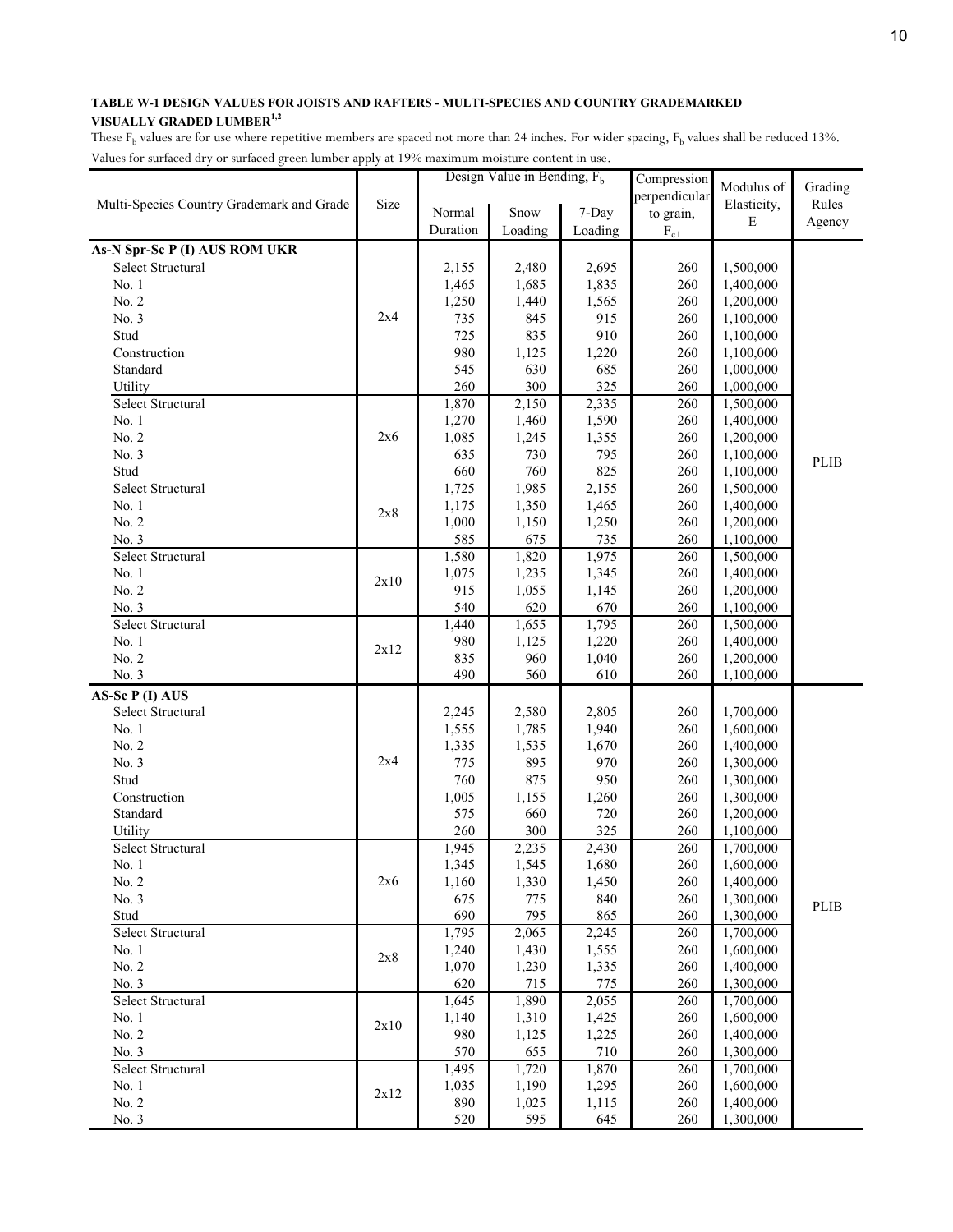|                                           |      |                    | Design Value in Bending, $F_h$ |                  | Compression                                    | Modulus of       | Grading         |
|-------------------------------------------|------|--------------------|--------------------------------|------------------|------------------------------------------------|------------------|-----------------|
| Multi-Species Country Grademark and Grade | Size | Normal<br>Duration | Snow<br>Loading                | 7-Day<br>Loading | perpendicular<br>to grain,<br>$\rm F_{c\perp}$ | Elasticity,<br>E | Rules<br>Agency |
| AS/NSPR/SCOTP(I)AUS/GER                   |      |                    |                                |                  |                                                |                  |                 |
| Select Structural                         |      | 2,070              | 2,380                          | 2,590            | 260                                            | 1,600,000        |                 |
| No.1                                      |      | 1,380              | 1,585                          | 1,725            | 260                                            | 1,400,000        |                 |
| No. 2                                     |      | 1,210              | 1,390                          | 1,510            | 260                                            | 1,100,000        |                 |
| No. 3                                     | 2x4  | 690                | 795                            | 865              | 260                                            | 1,000,000        |                 |
| Stud                                      |      | 695                | 800                            | 870              | 260                                            | 1,000,000        |                 |
| Construction                              |      | 920                | 1,060                          | 1,150            | 260                                            | 1,100,000        |                 |
| Standard                                  |      | 520                | 595                            | 645              | 260                                            | 1,000,000        |                 |
| Utility                                   |      | 260                | 300                            | 325              | 260                                            | 900,000          |                 |
| Select Structural                         |      | 1,795              | 2,065                          | 2,245            | 260                                            | 1,600,000        |                 |
| No. 1                                     |      | 1,195              | 1,375                          | 1,495            | 260                                            | 1,400,000        |                 |
| No. 2                                     | 2x6  | 1,045              | 1,205                          | 1,310            | 260                                            | 1,100,000        |                 |
| No. 3                                     |      | 600                | 690                            | 750              | 260                                            | 1,000,000        | TP              |
| Stud                                      |      | 635                | 725                            | 790              | 260                                            | 1,000,000        |                 |
| Select Structural                         |      | 1,655              | 1,905                          | 2,070            | 260                                            | 1,600,000        |                 |
| No. 1                                     | 2x8  | 1,105              | 1,270                          | 1,380            | 260                                            | 1,400,000        |                 |
| No. 2                                     |      | 965                | 1,110                          | 1,210            | 260                                            | 1,100,000        |                 |
| No. 3                                     |      | 550                | 635                            | 690              | 260                                            | 1,000,000        |                 |
| <b>Select Structural</b>                  |      | 1,520              | 1,745                          | 1,900            | 260                                            | 1,600,000        |                 |
| No. 1                                     | 2x10 | 1,010              | 1,165                          | 1,265            | 260                                            | 1,400,000        |                 |
| No. 2                                     |      | 885                | 1,020                          | 1,105            | 260                                            | 1,100,000        |                 |
| No. 3                                     |      | 505                | 580                            | 635              | 260                                            | 1,000,000        |                 |
| <b>Select Structural</b>                  |      | 1,380              | 1,585                          | 1,725            | 260                                            | 1,600,000        |                 |
| No. 1                                     | 2x12 | 920                | 1,060                          | 1,150            | 260                                            | 1,400,000        |                 |
| No. 2                                     |      | 805                | 925                            | 1,005            | 260                                            | 1,100,000        |                 |
| No. 3                                     |      | 460                | 530                            | 575              | 260                                            | 1,000,000        |                 |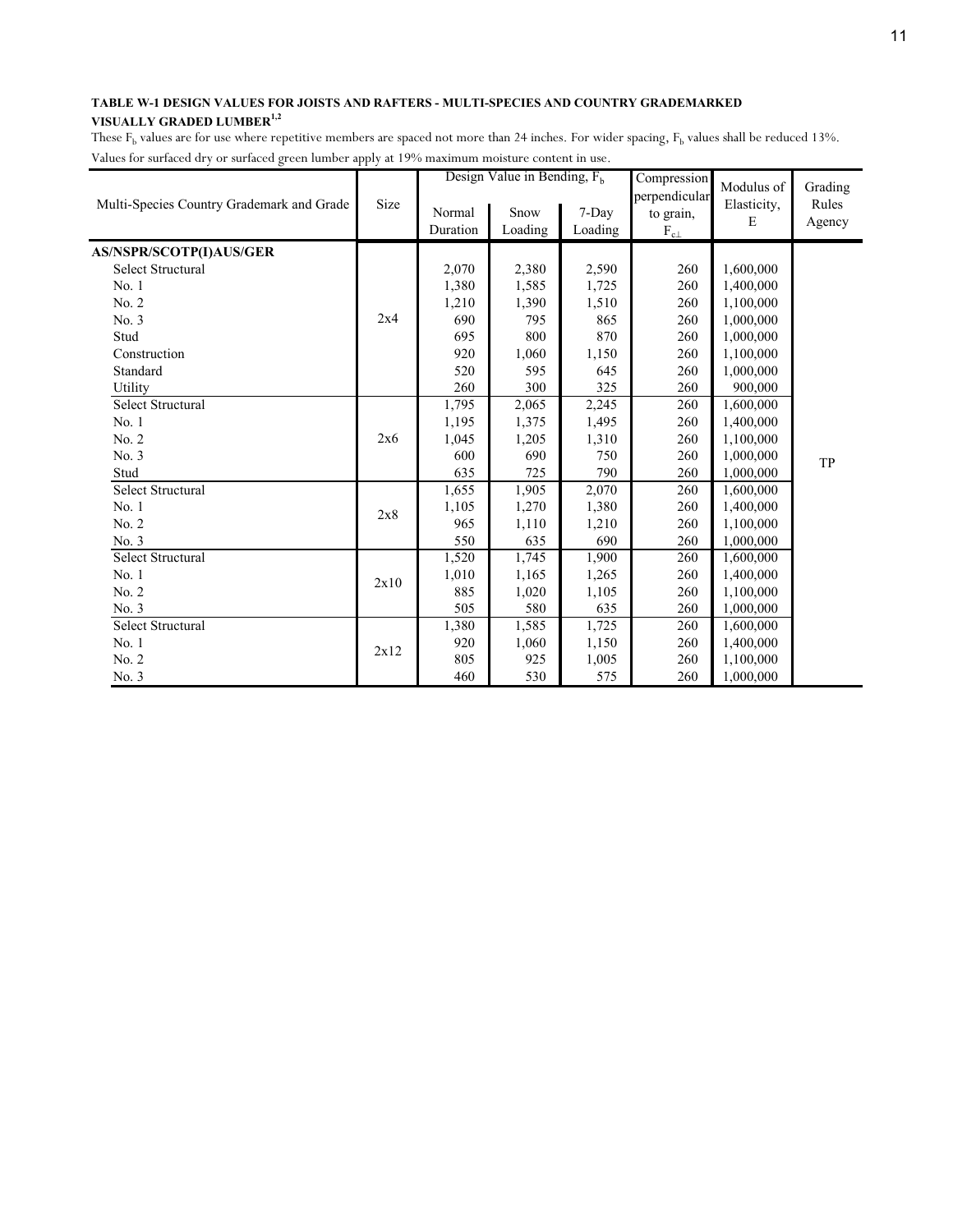|                                           |      |          | Design Value in Bending, $F_h$ |         | Compression      | Modulus of  | Grading     |
|-------------------------------------------|------|----------|--------------------------------|---------|------------------|-------------|-------------|
| Multi-Species Country Grademark and Grade | Size |          |                                |         | perpendicular    | Elasticity, | Rules       |
|                                           |      | Normal   | Snow                           | 7-Day   | to grain,        | E           | Agency      |
|                                           |      | Duration | Loading                        | Loading | $\rm F_{c\perp}$ |             |             |
| <b>DF/DF-N</b>                            |      |          |                                |         |                  |             |             |
| $DF-L/DF-L(N)$                            |      |          |                                |         |                  |             |             |
| $DF-L/DF(N)$                              |      |          |                                |         |                  |             |             |
| <b>Select Structural</b>                  |      | 2,330    | 2,680                          | 2,910   | 625              | 1,900,000   |             |
| No. 1 & Btr                               |      | 1,985    | 2,280                          | 2,480   | 625              | 1,800,000   |             |
| No.1                                      | 2x4  | 1,465    | 1,685                          | 1,835   | 625              | 1,600,000   |             |
| No. 2                                     |      | 1,465    | 1,685                          | 1,835   | 625              | 1,600,000   |             |
| No. 3                                     |      | 820      | 940                            | 1,025   | 625              | 1,400,000   |             |
| Stud                                      |      | 820      | 945                            | 1,030   | 625              | 1,400,000   |             |
| Construction                              |      | 1,095    | 1,255                          | 1,365   | 625              | 1,500,000   |             |
| Standard                                  |      | 605      | 695                            | 755     | 625              | 1,400,000   |             |
| Utility                                   |      | 290      | 330                            | 360     | 625              | 1,300,000   |             |
| Select Structural                         |      | 2,020    | 2,320                          | 2,525   | 625              | 1,900,000   |             |
| No. 1 & Btr                               |      | 1,720    | 1,975                          | 2,150   | 625              | 1,800,000   |             |
| No. 1                                     | 2x6  | 1,270    | 1,460                          | 1,590   | 625              | 1,600,000   |             |
| No. 2                                     |      | 1,270    | 1,460                          | 1,590   | 625              | 1,600,000   | PLIB, TP,   |
| No. 3                                     |      | 710      | 815                            | 890     | 625              | 1,400,000   | <b>WWPA</b> |
| Stud                                      |      | 750      | 860                            | 935     | 625              | 1,400,000   |             |
| Select Structural                         |      | 1,865    | 2,140                          | 2,330   | 625              | 1,900,000   |             |
| No. 1 & Btr                               |      | 1,585    | 1,825                          | 1,985   | 625              | 1,800,000   |             |
| No. 1                                     | 2x8  | 1,175    | 1,350                          | 1,465   | 625              | 1,600,000   |             |
| No. 2                                     |      | 1,175    | 1,350                          | 1,465   | 625              | 1,600,000   |             |
| No. 3                                     |      | 655      | 755                            | 820     | 625              | 1,400,000   |             |
| Select Structural                         |      | 1,710    | 1,965                          | 2,135   | 625              | 1,900,000   |             |
| No. 1 & Btr                               |      | 1,455    | 1,675                          | 1,820   | 625              | 1,800,000   |             |
| No. 1                                     | 2x10 | 1,075    | 1,235                          | 1,345   | 625              | 1,600,000   |             |
| No. 2                                     |      | 1,075    | 1,235                          | 1,345   | 625              | 1,600,000   |             |
| No. 3                                     |      | 600      | 690                            | 750     | 625              | 1,400,000   |             |
| Select Structural                         |      | 1,555    | 1,785                          | 1,940   | 625              | 1,900,000   |             |
| No. 1 & Btr                               |      | 1,325    | 1,520                          | 1,655   | 625              | 1,800,000   |             |
| No. 1                                     | 2x12 | 980      | 1,125                          | 1,220   | 625              | 1,600,000   |             |
| No. 2                                     |      | 980      | 1,125                          | 1,220   | 625              | 1,600,000   |             |
| No. 3                                     |      | 545      | 630                            | 685     | 625              | 1,400,000   |             |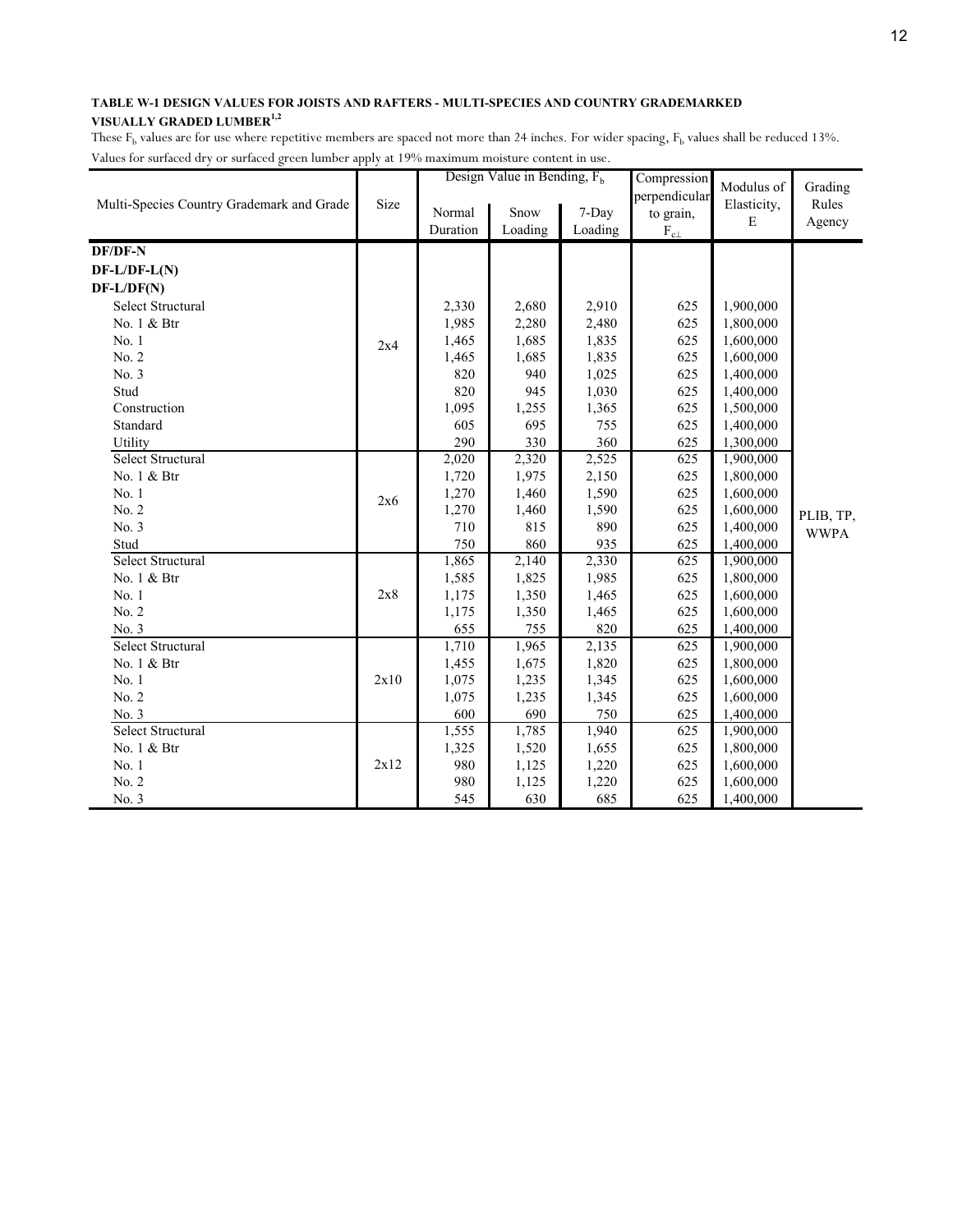|                                           |      | Design Value in Bending, $F_h$ |         |                    | Compression<br>perpendicular | Modulus of  | Grading |
|-------------------------------------------|------|--------------------------------|---------|--------------------|------------------------------|-------------|---------|
| Multi-Species Country Grademark and Grade | Size | Normal                         | Snow    | 7-Day              | to grain,                    | Elasticity, | Rules   |
|                                           |      | Duration                       | Loading | Loading            | $\rm F_{c\perp}$             | E           | Agency  |
| D Fir-L-HF                                |      |                                |         |                    |                              |             |         |
|                                           |      |                                |         |                    |                              |             |         |
| DF-HF                                     |      |                                |         |                    |                              |             |         |
| Select Structural                         |      | 2,415                          | 2,775   | 3,020              | 405                          | 1,600,000   |         |
| No. 1 & Btr                               |      | 1,900                          | 2,180   | 2,370              | 405                          | 1,500,000   |         |
| No. 1                                     |      | 1,680                          | 1,935   | 2,100              | 405                          | 1,500,000   |         |
| No. 2                                     | 2x4  | 1,465                          | 1,685   | 1,835              | 405                          | 1,300,000   |         |
| No. 3                                     |      | 865                            | 990     | 1,080              | 405                          | 1,200,000   |         |
| Stud                                      |      | 855                            | 980     | 1,065              | 405                          | 1,200,000   |         |
| Construction                              |      | 1,120                          | 1,290   | 1,400              | 405                          | 1,300,000   |         |
| Standard                                  |      | 635                            | 725     | 790                | 405                          | 1,200,000   |         |
| Utility                                   |      | 290                            | 330     | 360                | 405                          | 1,100,000   |         |
| Select Structural                         |      | 2,095                          | 2,405   | 2,615              | 405                          | 1,600,000   |         |
| No. 1 & Btr                               |      | 1,645                          | 1,890   | 2,055              | 405                          | 1,500,000   |         |
| No. 1                                     | 2x6  | 1,460                          | 1,675   | 1,820              | 405                          | 1,500,000   |         |
| No. 2                                     |      | 1,270                          | 1,460   | 1,590              | 405                          | 1,300,000   |         |
| No. 3                                     |      | 750                            | 860     | 935                | 405                          | 1,200,000   | PLIB    |
| Stud                                      |      | 775                            | 895     | 970                | 405                          | 1,200,000   |         |
| <b>Select Structural</b>                  |      | 1,930                          | 2,220   | 2,415              | 405                          | 1,600,000   |         |
| No. 1 & Btr                               |      | 1,520                          | 1,745   | 1,900              | 405                          | 1,500,000   |         |
| No. 1                                     | 2x8  | 1,345                          | 1,545   | 1,680              | 405                          | 1,500,000   |         |
| No. 2                                     |      | 1,175                          | 1,350   | 1,465              | 405                          | 1,300,000   |         |
| No. 3                                     |      | 690                            | 795     | 865                | 405                          | 1,200,000   |         |
| <b>Select Structural</b>                  |      | 1,770                          | 2,035   | 2,215              | 405                          | 1,600,000   |         |
| No. 1 & Btr                               |      | 1,390                          | 1,600   | 1,740              | 405                          | 1,500,000   |         |
| No. 1                                     | 2x10 | 1,235                          | 1,420   | 1,540              | 405                          | 1,500,000   |         |
| No. 2                                     |      | 1,075                          | 1,235   | 1,345              | 405                          | 1,300,000   |         |
| No. 3                                     |      | 635                            | 725     | 790                | 405                          | 1,200,000   |         |
| <b>Select Structural</b>                  |      | 1,610                          | 1,850   | $\overline{2,015}$ | 405                          | 1,600,000   |         |
| No. 1 & Btr                               |      | 1,265                          | 1,455   | 1,580              | 405                          | 1,500,000   |         |
| No. 1                                     | 2x12 | 1,120                          | 1,290   | 1,400              | 405                          | 1,500,000   |         |
| No. 2                                     |      | 980                            | 1,125   | 1,220              | 405                          | 1,300,000   |         |
| No. 3                                     |      | 575                            | 660     | 720                | 405                          | 1,200,000   |         |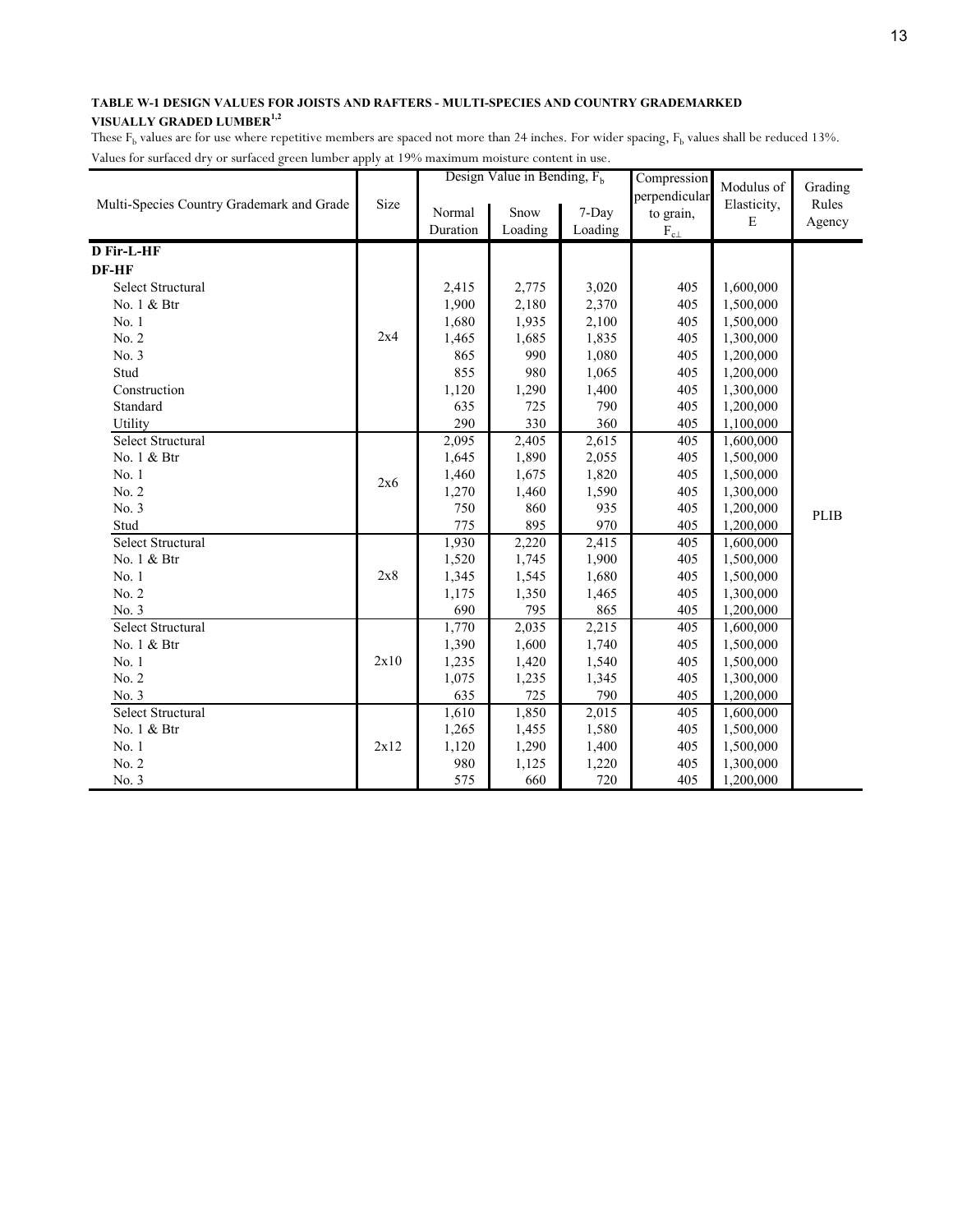|                                           |      |                | Design Value in Bending, $F_h$ |                | Compression      | Modulus of             | Grading     |
|-------------------------------------------|------|----------------|--------------------------------|----------------|------------------|------------------------|-------------|
| Multi-Species Country Grademark and Grade | Size |                |                                |                | perpendicular    | Elasticity,            | Rules       |
|                                           |      | Normal         | Snow                           | 7-Day          | to grain,        | E                      | Agency      |
|                                           |      | Duration       | Loading                        | Loading        | $\rm F_{c\perp}$ |                        |             |
| <b>DF-HF-SPF</b>                          |      |                |                                |                |                  |                        |             |
| Select Structural                         |      | 2,155          | 2,480                          | 2,695          | 405              | 1,500,000              |             |
| No. 1                                     |      | 1,510          | 1,735                          | 1,885          | 405              | 1,400,000              |             |
| No. 2                                     |      | 1,465          | 1,685                          | 1,835          | 405              | 1,300,000              |             |
| No. 3                                     | 2x4  | 865            | 990                            | 1,080          | 405              | 1,200,000              |             |
| Stud                                      |      | 855            | 980                            | 1,065          | 405              | 1,200,000              |             |
| Construction                              |      | 1,120          | 1,290                          | 1,400          | 405              | 1,300,000              |             |
| Standard                                  |      | 635            | 725                            | 790            | 405              | 1,200,000              |             |
| Utility                                   |      | 290            | 330                            | 360            | 405              | 1,100,000              |             |
| Select Structural                         |      | 1,870          | 2,150                          | 2,335          | 405              | 1,500,000              |             |
| No. 1                                     |      | 1,310          | 1,505                          | 1,635          | 405              | 1,400,000              |             |
| No. 2                                     | 2x6  | 1,270          | 1,460                          | 1,590          | 405              | 1,300,000              |             |
| No. 3                                     |      | 750            | 860                            | 935            | 405              | 1,200,000              | <b>PLIB</b> |
| Stud                                      |      | 775            | 895                            | 970            | 405              | 1,200,000              |             |
| Select Structural                         |      | 1,725          | 1,985                          | 2,155          | 405              | 1,500,000              |             |
| No. 1                                     | 2x8  | 1,210          | 1,390                          | 1,510          | 405              | 1,400,000              |             |
| No. 2                                     |      | 1,175          | 1,350                          | 1,465          | 405              | 1,300,000              |             |
| No. 3                                     |      | 690            | 795                            | 865            | 405              | 1,200,000              |             |
| Select Structural                         |      | 1,580          | 1,820                          | 1,975          | 405              | 1,500,000              |             |
| No. 1                                     | 2x10 | 1,105          | 1,275                          | 1,385          | 405              | 1,400,000              |             |
| No. 2                                     |      | 1,075          | 1,235                          | 1,345          | 405              | 1,300,000              |             |
| No. 3<br>Select Structural                |      | 635            | 725                            | 790            | 405<br>405       | 1,200,000              |             |
| No. 1                                     |      | 1,440<br>1,005 | 1,655<br>1,155                 | 1,795<br>1,260 | 405              | 1,500,000<br>1,400,000 |             |
| No. 2                                     | 2x12 | 980            | 1,125                          | 1,220          | 405              | 1,300,000              |             |
| No. 3                                     |      | 575            | 660                            | 720            | 405              | 1,200,000              |             |
| DF-HF-SPF(S)                              |      |                |                                |                |                  |                        |             |
| Select Structural                         |      | 2,245          | 2,580                          | 2,805          | 335              | 1,300,000              |             |
| No. 1                                     |      | 1,510          | 1,735                          | 1,885          | 335              | 1,200,000              |             |
| No. 2                                     |      | 1,335          | 1,535                          | 1,670          | 335              | 1,100,000              |             |
| No. 3                                     | 2x4  | 775            | 895                            | 970            | 335              | 1,000,000              |             |
| Stud                                      |      | 760            | 875                            | 950            | 335              | 1,000,000              |             |
| Construction                              |      | 1,005          | 1,155                          | 1,260          | 335              | 1,000,000              |             |
| Standard                                  |      | 575            | 660                            | 720            | 335              | 900,000                |             |
| Utility                                   |      | 260            | 300                            | 325            | 335              | 900,000                |             |
| Select Structural                         |      | 1,945          | 2,235                          | 2,430          | 335              | 1,300,000              |             |
| No. 1                                     |      | 1,310          | 1,505                          | 1,635          | 335              | 1,200,000              |             |
| No. 2                                     | 2x6  | 1,160          | 1,330                          | 1,450          | 335              | 1,100,000              |             |
| No. 3                                     |      | 675            | 775                            | 840            | 335              | 1,000,000              | PLIB        |
| Stud                                      |      | 690            | 795                            | 865            | 335              | 1,000,000              |             |
| Select Structural                         |      | 1,795          | 2,065                          | 2,245          | 335              | 1,300,000              |             |
| No. 1                                     | 2x8  | 1,210          | 1,390                          | 1,510          | 335              | 1,200,000              |             |
| No. 2                                     |      | 1,070          | 1,230                          | 1,335          | 335              | 1,100,000              |             |
| No. 3                                     |      | 620            | 715                            | 775            | 335              | 1,000,000              |             |
| <b>Select Structural</b>                  |      | 1,645          | 1,890                          | 2,055          | 335              | 1,300,000              |             |
| No. 1                                     | 2x10 | 1,105          | 1,275                          | 1,385          | 335              | 1,200,000              |             |
| No. 2                                     |      | 980            | 1,125                          | 1,225          | 335              | 1,100,000              |             |
| No. 3                                     |      | 570            | 655                            | 710            | 335              | 1,000,000              |             |
| Select Structural                         |      | 1,495          | 1,720                          | 1,870          | 335              | 1,300,000              |             |
| No. 1                                     | 2x12 | 1,005          | 1,155                          | 1,260          | 335              | 1,200,000              |             |
| No. 2                                     |      | 890            | 1,025                          | 1,115          | 335              | 1,100,000              |             |
| No. 3                                     |      | 520            | 595                            | 645            | 335              | 1,000,000              |             |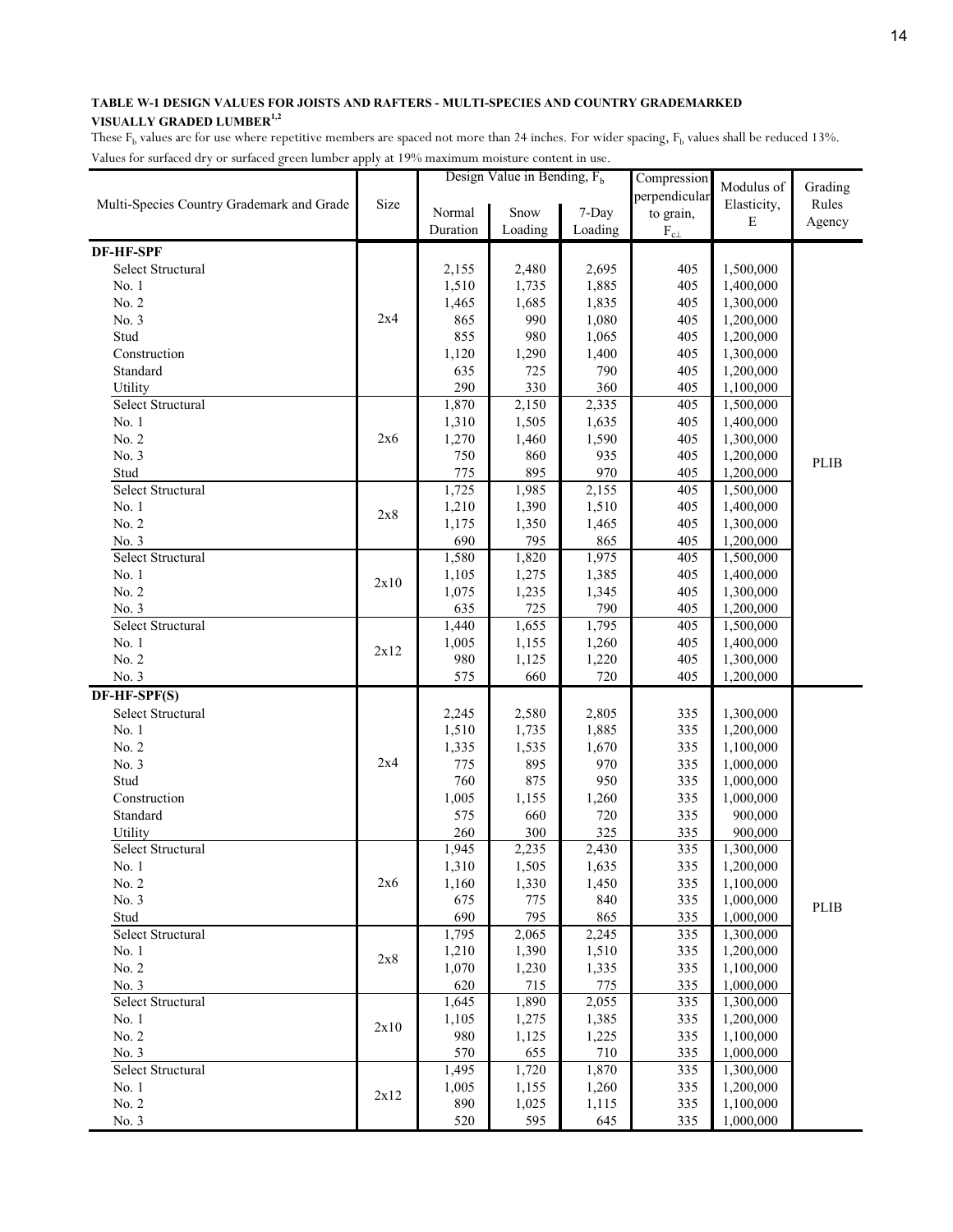|                                           |      |          | Design Value in Bending, $F_h$ |         | Compression                | Modulus of  | Grading |
|-------------------------------------------|------|----------|--------------------------------|---------|----------------------------|-------------|---------|
| Multi-Species Country Grademark and Grade | Size | Normal   | Snow                           | 7-Day   | perpendicular<br>to grain, | Elasticity, | Rules   |
|                                           |      | Duration | Loading                        | Loading | $F_{c\perp}$               | E           | Agency  |
| D Fir-SPF                                 |      |          |                                |         |                            |             |         |
|                                           |      |          |                                |         |                            |             |         |
| DF-L-SPF                                  |      |          |                                |         |                            |             |         |
| Select Structural                         |      | 2,155    | 2,480                          | 2,695   | 425                        | 1,500,000   |         |
| No.1                                      |      | 1,510    | 1,735                          | 1,885   | 425                        | 1,400,000   |         |
| No. 2                                     | 2x4  | 1,510    | 1,735                          | 1,885   | 425                        | 1,400,000   |         |
| No. 3                                     |      | 865      | 990                            | 1,080   | 425                        | 1,200,000   |         |
| Stud                                      |      | 855      | 980                            | 1,065   | 425                        | 1,200,000   |         |
| Construction                              |      | 1,150    | 1,325                          | 1,440   | 425                        | 1,300,000   |         |
| Standard                                  |      | 635      | 725                            | 790     | 425                        | 1,200,000   |         |
| Utility                                   |      | 315      | 365                            | 395     | 425                        | 1,100,000   |         |
| Select Structural                         |      | 1,870    | 2,150                          | 2,335   | 425                        | 1,500,000   |         |
| No. 1                                     |      | 1,310    | 1,505                          | 1,635   | 425                        | 1,400,000   |         |
| No. 2                                     | 2x6  | 1,310    | 1,505                          | 1,635   | 425                        | 1,400,000   |         |
| No. 3                                     |      | 750      | 860                            | 935     | 425                        | 1,200,000   | PLIB    |
| Stud                                      |      | 775      | 895                            | 970     | 425                        | 1,200,000   |         |
| Select Structural                         |      | 1,725    | 1,985                          | 2,155   | 425                        | 1,500,000   |         |
| No. 1                                     | 2x8  | 1,210    | 1,390                          | 1,510   | 425                        | 1,400,000   |         |
| No. 2                                     |      | 1,210    | 1,390                          | 1,510   | 425                        | 1,400,000   |         |
| No. 3                                     |      | 690      | 795                            | 865     | 425                        | 1,200,000   |         |
| Select Structural                         |      | 1,580    | 1,820                          | 1,975   | 425                        | 1,500,000   |         |
| No. 1                                     | 2x10 | 1,105    | 1,275                          | 1,385   | 425                        | 1,400,000   |         |
| No. 2                                     |      | 1,105    | 1,275                          | 1,385   | 425                        | 1,400,000   |         |
| No. 3                                     |      | 635      | 725                            | 790     | 425                        | 1,200,000   |         |
| Select Structural                         |      | 1,440    | 1,655                          | 1,795   | 425                        | 1,500,000   |         |
| No. 1                                     |      | 1,005    | 1,155                          | 1,260   | 425                        | 1,400,000   |         |
| No. 2                                     | 2x12 | 1,005    | 1,155                          | 1,260   | 425                        | 1,400,000   |         |
| No. 3                                     |      | 575      | 660                            | 720     | 425                        | 1,200,000   |         |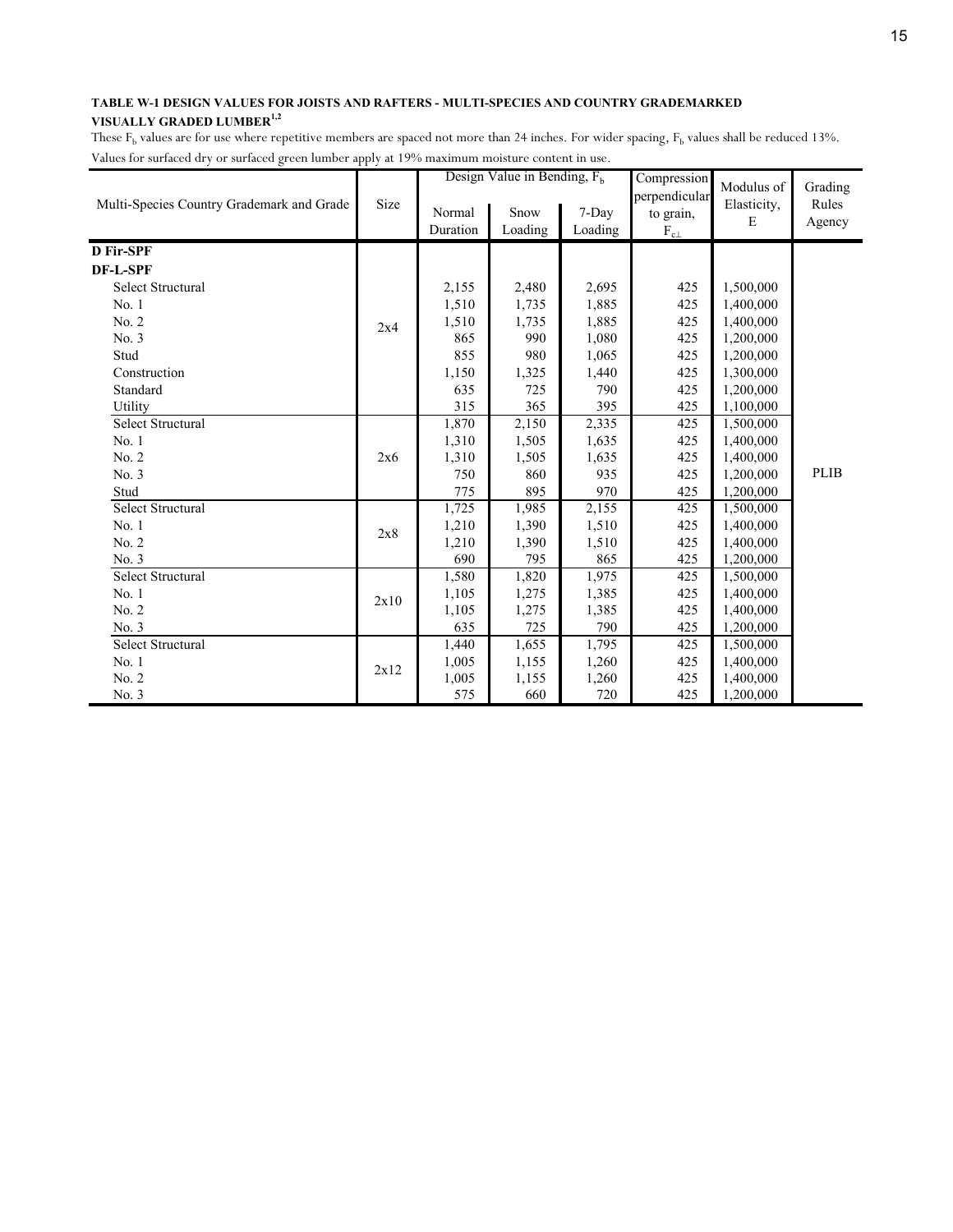|                                           |      |                    | Design Value in Bending, $F_h$ |                  | Compression                                | Modulus of       | Grading         |
|-------------------------------------------|------|--------------------|--------------------------------|------------------|--------------------------------------------|------------------|-----------------|
| Multi-Species Country Grademark and Grade | Size | Normal<br>Duration | Snow<br>Loading                | 7-Day<br>Loading | perpendicular<br>to grain,<br>$F_{c\perp}$ | Elasticity,<br>E | Rules<br>Agency |
| DF-N Spr (I) N FRA                        |      |                    |                                |                  |                                            |                  |                 |
| Select Structural                         |      | 2,070              | 2,380                          | 2,590            | 355                                        | 1,600,000        |                 |
| No.1                                      |      | 1,425              | 1,635                          | 1,780            | 355                                        | 1,400,000        |                 |
| No. 2                                     |      | 1,250              | 1,440                          | 1,565            | 355                                        | 1,200,000        |                 |
| No. 3                                     | 2x4  | 735                | 845                            | 915              | 355                                        | 1,100,000        |                 |
| Stud                                      |      | 725                | 835                            | 910              | 355                                        | 1,100,000        |                 |
| Construction                              |      | 950                | 1,090                          | 1,185            | 355                                        | 1,100,000        |                 |
| Standard                                  |      | 545                | 630                            | 685              | 355                                        | 1,000,000        |                 |
| Utility                                   |      | 260                | 300                            | 325              | 355                                        | 900,000          |                 |
| Select Structural                         |      | 1,795              | 2,065                          | 2,245            | 355                                        | 1,600,000        |                 |
| No. 1                                     |      | 1,235              | 1,420                          | 1,540            | 355                                        | 1,400,000        |                 |
| No. 2                                     | 2x6  | 1,085              | 1,245                          | 1,355            | 355                                        | 1,200,000        |                 |
| No. 3                                     |      | 635                | 730                            | 795              | 355                                        | 1,100,000        | PLIB            |
| Stud                                      |      | 660                | 760                            | 825              | 355                                        | 1,100,000        |                 |
| <b>Select Structural</b>                  |      | 1,655              | 1,905                          | 2,070            | 355                                        | 1,600,000        |                 |
| No.1                                      | 2x8  | 1,140              | 1,310                          | 1,425            | 355                                        | 1,400,000        |                 |
| No. 2                                     |      | 1,000              | 1,150                          | 1,250            | 355                                        | 1,200,000        |                 |
| No. 3                                     |      | 585                | 675                            | 735              | 355                                        | 1,100,000        |                 |
| Select Structural                         |      | 1,520              | 1,745                          | 1,900            | 355                                        | 1,600,000        |                 |
| No. 1                                     | 2x10 | 1,045              | 1,200                          | 1,305            | 355                                        | 1,400,000        |                 |
| No. 2                                     |      | 915                | 1,055                          | 1,145            | 355                                        | 1,200,000        |                 |
| No. 3                                     |      | 540                | 620                            | 670              | 355                                        | 1,100,000        |                 |
| Select Structural                         |      | 1,380              | 1,585                          | 1,725            | 355                                        | 1,600,000        |                 |
| No. 1                                     | 2x12 | 950                | 1,090                          | 1,185            | 355                                        | 1,400,000        |                 |
| No. 2                                     |      | 835                | 960                            | 1,040            | 355                                        | 1,200,000        |                 |
| No. 3                                     |      | 490                | 560                            | 610              | 355                                        | 1,100,000        |                 |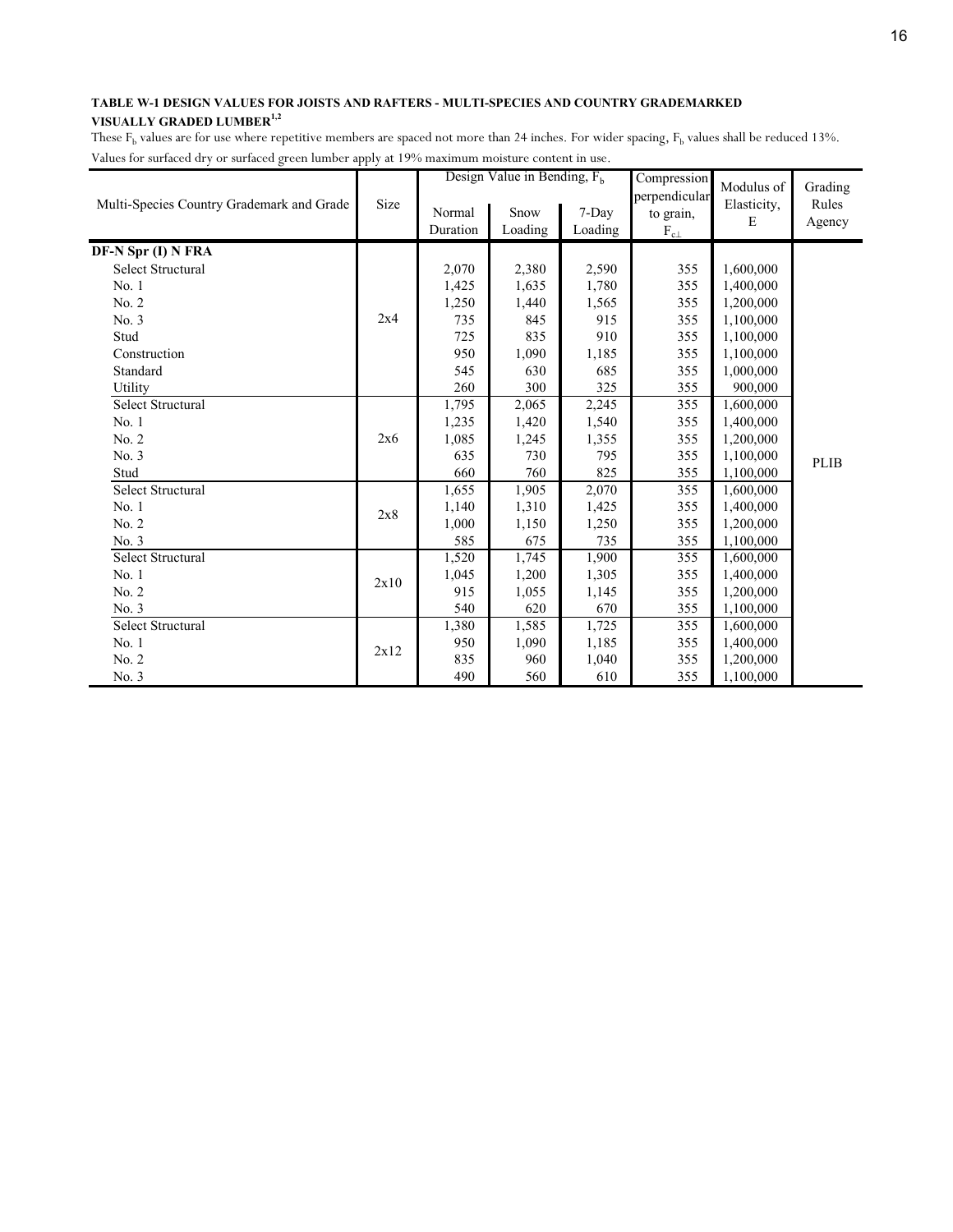| hacs for surfaced ary or surfaced green famoer upply at 1976 maximum moisture content in |      |            | Design Value in Bending, $F_h$ |              | Compression   |                        |         |
|------------------------------------------------------------------------------------------|------|------------|--------------------------------|--------------|---------------|------------------------|---------|
|                                                                                          |      |            |                                |              | perpendicular | Modulus of             | Grading |
| Multi-Species Country Grademark and Grade                                                | Size | Normal     | Snow                           | 7-Day        | to grain,     | Elasticity,            | Rules   |
|                                                                                          |      | Duration   | Loading                        | Loading      |               | E                      | Agency  |
|                                                                                          |      |            |                                |              | $F_{c\perp}$  |                        |         |
| DF/NSPR/SCOTP(I)GER/ROM/SW/UKR                                                           |      |            |                                |              |               |                        |         |
| Select Structural                                                                        |      | 2,070      | 2,380                          | 2,590        | 270           | 1,500,000              |         |
| No. 1                                                                                    |      | 1,380      | 1,585                          | 1,725        | 270           | 1,400,000              |         |
| No. 2                                                                                    |      | 990        | 1,140                          | 1,240        | 270           | 1,100,000              |         |
| No. 3                                                                                    | 2x4  | 560        | 645                            | 700          | 270           | 1,000,000              |         |
| Stud                                                                                     |      | 570        | 655                            | 710          | 270           | 1,000,000              |         |
| Construction                                                                             |      | 750        | 860                            | 935          | 270           | 1,100,000              |         |
| Standard                                                                                 |      | 430        | 495                            | 540          | 270           | 1,000,000              |         |
| Utility                                                                                  |      | 200        | 230                            | 250          | 270           | 900,000                |         |
| Select Structural                                                                        |      | 1,795      | 2,065                          | 2,245        | 270           | 1,500,000              |         |
| No. 1                                                                                    |      | 1,195      | 1,375                          | 1,495        | 270           | 1,400,000              |         |
| No. 2                                                                                    | 2x6  | 860        | 990                            | 1,075        | 270           | 1,100,000              |         |
| No. 3                                                                                    |      | 485        | 560                            | 605          | 270           | 1,000,000              | TP      |
| Stud                                                                                     |      | 520        | 595                            | 645          | 270           | 1,000,000              |         |
| <b>Select Structural</b>                                                                 |      | 1,655      | 1,905                          | 2,070        | 270           | 1,500,000              |         |
| No. 1                                                                                    | 2x8  | 1,105      | 1,270                          | 1,380        | 270           | 1,400,000              |         |
| No. 2                                                                                    |      | 795        | 915                            | 990          | 270           | 1,100,000              |         |
| No. 3                                                                                    |      | 450        | 515                            | 560          | 270           | 1,000,000              |         |
| <b>Select Structural</b>                                                                 |      | 1,520      | 1,745                          | 1,900        | 270           | 1,500,000              |         |
| No. 1                                                                                    | 2x10 | 1,010      | 1,165                          | 1,265        | 270           | 1,400,000              |         |
| No. 2                                                                                    |      | 725        | 835                            | 910          | 270           | 1,100,000              |         |
| No. 3                                                                                    |      | 410        | 475                            | 515          | 270           | 1,000,000              |         |
| Select Structural                                                                        |      | 1,380      | 1,585                          | 1,725        | 270           | 1,500,000              |         |
| No. 1                                                                                    | 2x12 | 920        | 1,060                          | 1,150        | 270           | 1,400,000              |         |
| No. 2                                                                                    |      | 660        | 760                            | 825          | 270           | 1,100,000              |         |
| No. 3                                                                                    |      | 375        | 430                            | 465          | 270           | 1,000,000              |         |
| DF/NSPR/SCOTP(I)GER                                                                      |      |            |                                |              |               |                        |         |
| Select Structural                                                                        |      | 2,070      | 2,380                          | 2,590        | 355           | 1,600,000              |         |
| No. 1                                                                                    |      | 1,380      | 1,585                          | 1,725        | 355           | 1,400,000              |         |
| No. 2                                                                                    |      | 1,210      | 1,390                          | 1,510        | 355           | 1,100,000              |         |
| No. 3                                                                                    | 2x4  | 690        | 795                            | 865          | 355           | 1,000,000              |         |
| Stud                                                                                     |      | 695        | 800                            | 870          | 355           | 1,000,000              |         |
| Construction                                                                             |      | 920        | 1,060                          | 1,150        | 355           | 1,100,000              |         |
| Standard                                                                                 |      | 520        | 595                            | 645          | 355           | 1,000,000              |         |
| Utility                                                                                  |      | 260        | 300                            | 325          | 355           | 900,000                |         |
| Select Structural                                                                        |      | 1,795      | 2,065                          | 2,245        | 355           | 1,600,000              |         |
| No. 1                                                                                    |      | 1,195      | 1,375                          | 1,495        | 355           | 1,400,000              |         |
| No. 2                                                                                    | 2x6  | 1,045      | 1,205                          | 1,310        | 355           | 1,100,000              |         |
| No. 3                                                                                    |      | 600        | 690                            | 750          | 355           | 1,000,000              | TP      |
| Stud                                                                                     |      | 635        | 725                            | 790          | 355           | 1,000,000              |         |
| Select Structural                                                                        |      | 1,655      | 1,905                          | 2,070        | 355           | 1,600,000              |         |
| No. 1                                                                                    | 2x8  | 1,105      | 1,270                          | 1,380        | 355           | 1,400,000              |         |
| No. 2                                                                                    |      | 965        | 1,110                          | 1,210        | 355           | 1,100,000              |         |
| No. 3                                                                                    |      | 550        | 635                            | 690          | 355           | 1,000,000              |         |
| Select Structural                                                                        |      | 1,520      | 1,745                          | 1,900        | 355           | 1,600,000              |         |
| No. 1                                                                                    | 2x10 | 1,010      | 1,165                          | 1,265        | 355           | 1,400,000              |         |
| No. 2                                                                                    |      | 885        | 1,020                          | 1,105        | 355           | 1,100,000              |         |
| No. 3                                                                                    |      | 505        | 580                            | 635          | 355           | 1,000,000              |         |
| Select Structural                                                                        |      | 1,380      | 1,585                          | 1,725        | 355           | 1,600,000              |         |
| No. 1                                                                                    | 2x12 | 920        | 1,060                          | 1,150        | 355           | 1,400,000              |         |
| No. 2                                                                                    |      | 805<br>460 | 925                            | 1,005<br>575 | 355           | 1,100,000<br>1,000,000 |         |
| No. 3                                                                                    |      |            | 530                            |              | 355           |                        |         |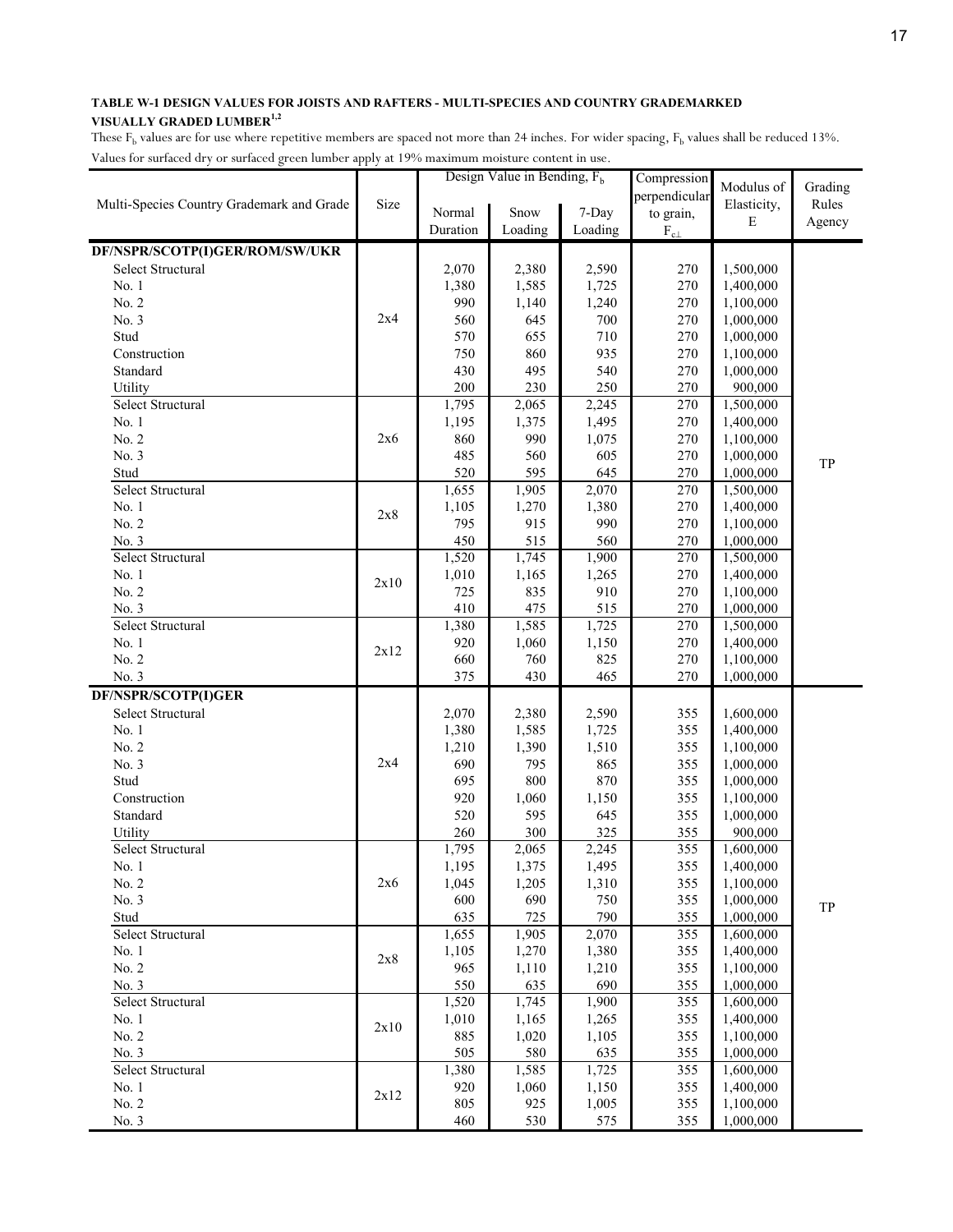|                                           |      |                | Design Value in Bending, $F_h$ |                | Compression      | Modulus of             | Grading     |
|-------------------------------------------|------|----------------|--------------------------------|----------------|------------------|------------------------|-------------|
| Multi-Species Country Grademark and Grade | Size |                |                                |                | perpendicular    | Elasticity,            | Rules       |
|                                           |      | Normal         | Snow                           | 7-Day          | to grain,        | $\mathbf E$            | Agency      |
|                                           |      | Duration       | Loading                        | Loading        | $\rm F_{c\perp}$ |                        |             |
| <b>ES-LP</b>                              |      |                |                                |                |                  |                        |             |
| Select Structural                         |      | 2,245          | 2,580                          | 2,805          | 335              | 1,300,000              |             |
| No. 1                                     |      | 1,510          | 1,735                          | 1,885          | 335              | 1,200,000              |             |
| No. 2                                     |      | 1,335          | 1,535                          | 1,670          | 335              | 1,100,000              |             |
| No. 3                                     | 2x4  | 775            | 895                            | 970            | 335              | 1,000,000              |             |
| Stud                                      |      | 760            | 875                            | 950            | 335              | 1,000,000              |             |
| Construction                              |      | 1,005          | 1,155                          | 1,260          | 335              | 1,000,000              |             |
| Standard                                  |      | 575            | 660                            | 720            | 335              | 900,000                |             |
| Utility                                   |      | 260            | 300                            | 325            | 335              | 900,000                |             |
| Select Structural                         |      | 1,945          | 2,235                          | 2,430          | 335              | 1,300,000              |             |
| No. 1                                     |      | 1,310          | 1,505                          | 1,635          | 335              | 1,200,000              |             |
| No. 2                                     | 2x6  | 1,160          | 1,330                          | 1,450          | 335              | 1,100,000              |             |
| No. 3                                     |      | 675            | 775                            | 840            | 335              | 1,000,000              | PLIB,       |
| Stud                                      |      | 690            | 795                            | 865            | 335              | 1,000,000              | <b>WWPA</b> |
| Select Structural                         |      | 1,795          | 2,065                          | 2,245          | 335              | 1,300,000              |             |
| No. 1                                     | 2x8  | 1,210          | 1,390                          | 1,510          | 335              | 1,200,000              |             |
| No. 2                                     |      | 1,070          | 1,230                          | 1,335          | 335              | 1,100,000              |             |
| No. 3                                     |      | 620            | 715                            | 775            | 335              | 1,000,000              |             |
| Select Structural                         |      | 1,645          | 1,890                          | 2,055          | 335              | 1,300,000              |             |
| No. 1                                     | 2x10 | 1,105          | 1,275                          | 1,385          | 335              | 1,200,000              |             |
| No. 2                                     |      | 980            | 1,125                          | 1,225          | 335              | 1,100,000              |             |
| No. 3                                     |      | 570            | 655                            | 710            | 335              | 1,000,000              |             |
| Select Structural                         |      | 1,495          | 1,720                          | 1,870          | 335              | 1,300,000              |             |
| No. 1                                     | 2x12 | 1,005          | 1,155                          | 1,260          | 335              | 1,200,000              |             |
| No. 2<br>No. 3                            |      | 890<br>520     | 1,025<br>595                   | 1,115<br>645   | 335<br>335       | 1,100,000<br>1,000,000 |             |
| <b>ES-LP-AF</b>                           |      |                |                                |                |                  |                        |             |
| Select Structural                         |      |                |                                |                |                  |                        |             |
| No. 1                                     |      | 1,555<br>1,165 | 1,785<br>1,340                 | 1,940<br>1,455 | 335<br>335       | 1,200,000<br>1,100,000 |             |
| No. 2                                     |      | 1,165          | 1,340                          | 1,455          | 335              | 1,000,000              |             |
| No. 3                                     | 2x4  | 645            | 745                            | 810            | 335              | 900,000                |             |
| Stud                                      |      | 665            | 765                            | 830            | 335              | 900,000                |             |
| Construction                              |      | 890            | 1,025                          | 1,115          | 335              | 1,000,000              |             |
| Standard                                  |      | 490            | 560                            | 610            | 335              | 900,000                |             |
| Utility                                   |      | 230            | 265                            | 290            | 335              | 800,000                |             |
| Select Structural                         |      | 1,345          | 1,545                          | 1,680          | 335              | 1,200,000              |             |
| No. 1                                     |      | 1,010          | 1,160                          | 1,260          | 335              | 1,100,000              |             |
| No. 2                                     | 2x6  | 1,010          | 1,160                          | 1,260          | 335              | 1,000,000              |             |
| No. 3                                     |      | 560            | 645                            | 700            | 335              | 900,000                | PLIB,       |
| Stud                                      |      | 605            | 695                            | 755            | 335              | 900,000                | <b>WWPA</b> |
| Select Structural                         |      | 1,240          | 1,430                          | 1,555          | 335              | 1,200,000              |             |
| No. 1                                     |      | 930            | 1,070                          | 1,165          | 335              | 1,100,000              |             |
| No. 2                                     | 2x8  | 930            | 1,070                          | 1,165          | 335              | 1,000,000              |             |
| No. 3                                     |      | 520            | 595                            | 645            | 335              | 900,000                |             |
| Select Structural                         |      | 1,140          | 1,310                          | 1,425          | 335              | 1,200,000              |             |
| No. 1                                     |      | 855            | 980                            | 1,065          | 335              | 1,100,000              |             |
| No. 2                                     | 2x10 | 855            | 980                            | 1,065          | 335              | 1,000,000              |             |
| No. 3                                     |      | 475            | 545                            | 595            | 335              | 900,000                |             |
| Select Structural                         |      | 1,035          | 1,190                          | 1,295          | 335              | 1,200,000              |             |
| No. 1                                     |      | 775            | 895                            | 970            | 335              | 1,100,000              |             |
| No. 2                                     | 2x12 | 775            | 895                            | 970            | 335              | 1,000,000              |             |
| No. 3                                     |      | 430            | 495                            | 540            | 335              | 900,000                |             |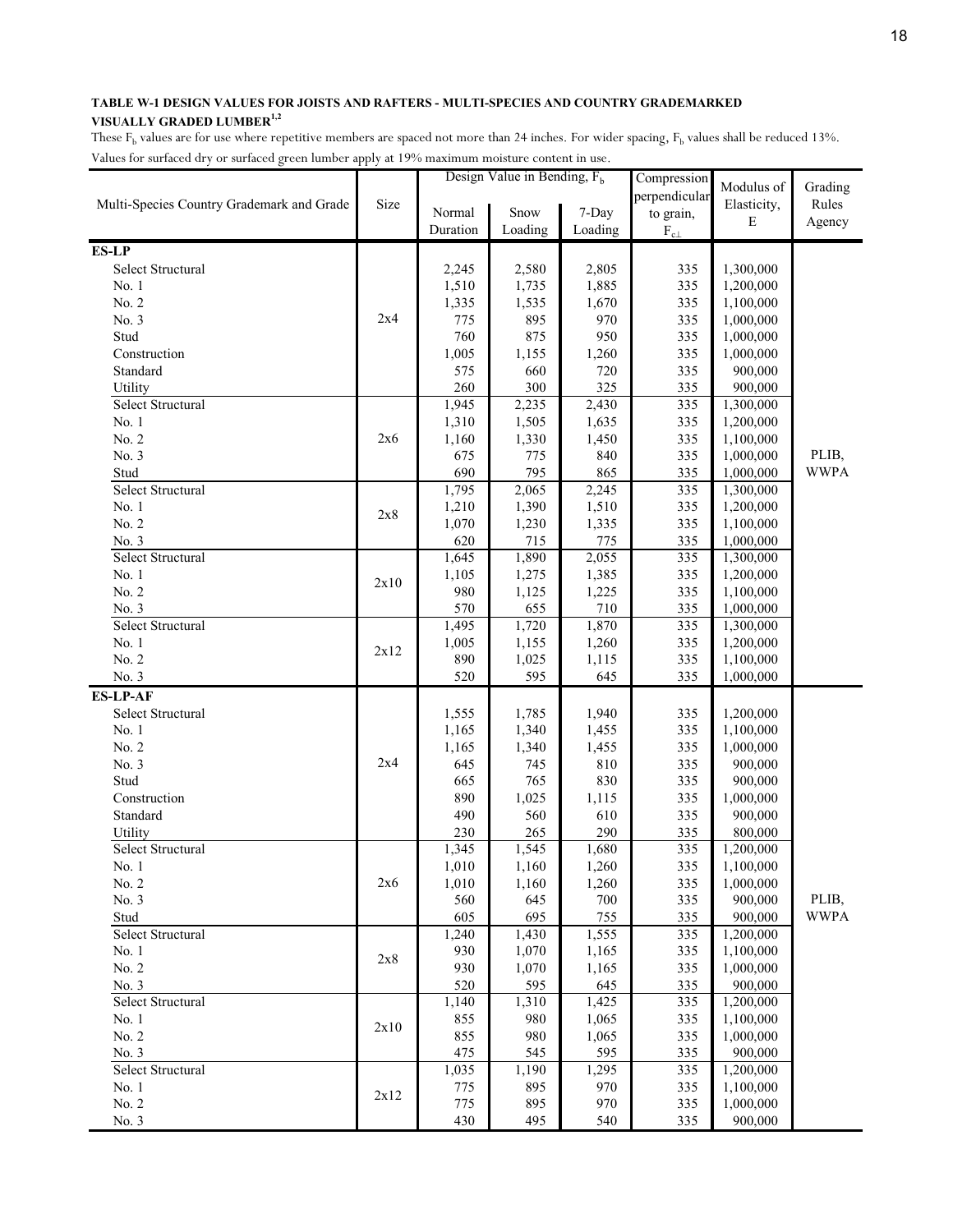|                                           |      |          | Design Value in Bending, $F_h$ |         | Compression                | Modulus of  | Grading |
|-------------------------------------------|------|----------|--------------------------------|---------|----------------------------|-------------|---------|
| Multi-Species Country Grademark and Grade | Size | Normal   | Snow                           | 7-Day   | perpendicular<br>to grain, | Elasticity, | Rules   |
|                                           |      | Duration | Loading                        | Loading | $\rm F_{c\perp}$           | Е           | Agency  |
| <b>HF/DF-N/SPF/SPF-S</b>                  |      |          |                                |         |                            |             |         |
| <b>Select Structural</b>                  |      | 2,155    | 2,480                          | 2,695   | 335                        | 1,300,000   |         |
| No.1                                      |      | 1,465    | 1,685                          | 1,835   | 335                        | 1,200,000   |         |
| No. 2                                     |      | 1,335    | 1,535                          | 1,670   | 335                        | 1,100,000   |         |
| No. 3                                     | 2x4  | 775      | 895                            | 970     | 335                        | 1,000,000   |         |
| Stud                                      |      | 760      | 875                            | 950     | 335                        | 1,000,000   |         |
| Construction                              |      | 1,005    | 1,155                          | 1,260   | 335                        | 1,000,000   |         |
| Standard                                  |      | 575      | 660                            | 720     | 335                        | 900,000     |         |
| Utility                                   |      | 260      | 300                            | 325     | 335                        | 900,000     |         |
| Select Structural                         |      | 1,870    | $\overline{2,}150$             | 2,335   | 335                        | 1,300,000   |         |
| No. 1                                     |      | 1,270    | 1,460                          | 1,590   | 335                        | 1,200,000   |         |
| No. 2                                     | 2x6  | 1,160    | 1,330                          | 1,450   | 335                        | 1,100,000   |         |
| No. 3                                     |      | 675      | 775                            | 840     | 335                        | 1,000,000   | TP      |
| Stud                                      |      | 690      | 795                            | 865     | 335                        | 1,000,000   |         |
| Select Structural                         |      | 1,725    | 1,985                          | 2,155   | 335                        | 1,300,000   |         |
| No.1                                      | 2x8  | 1,175    | 1,350                          | 1,465   | 335                        | 1,200,000   |         |
| No. 2                                     |      | 1,070    | 1,230                          | 1,335   | 335                        | 1,100,000   |         |
| No. 3                                     |      | 620      | 715                            | 775     | 335                        | 1,000,000   |         |
| <b>Select Structural</b>                  |      | 1,580    | 1,820                          | 1,975   | 335                        | 1,300,000   |         |
| No. 1                                     | 2x10 | 1,075    | 1,235                          | 1,345   | 335                        | 1,200,000   |         |
| No. 2                                     |      | 980      | 1,125                          | 1,225   | 335                        | 1,100,000   |         |
| No. 3                                     |      | 570      | 655                            | 710     | 335                        | 1,000,000   |         |
| Select Structural                         |      | 1,440    | 1,655                          | 1,795   | 335                        | 1,300,000   |         |
| No. 1                                     | 2x12 | 980      | 1,125                          | 1,220   | 335                        | 1,200,000   |         |
| No. 2                                     |      | 890      | 1,025                          | 1,115   | 335                        | 1,100,000   |         |
| No. 3                                     |      | 520      | 595                            | 645     | 335                        | 1,000,000   |         |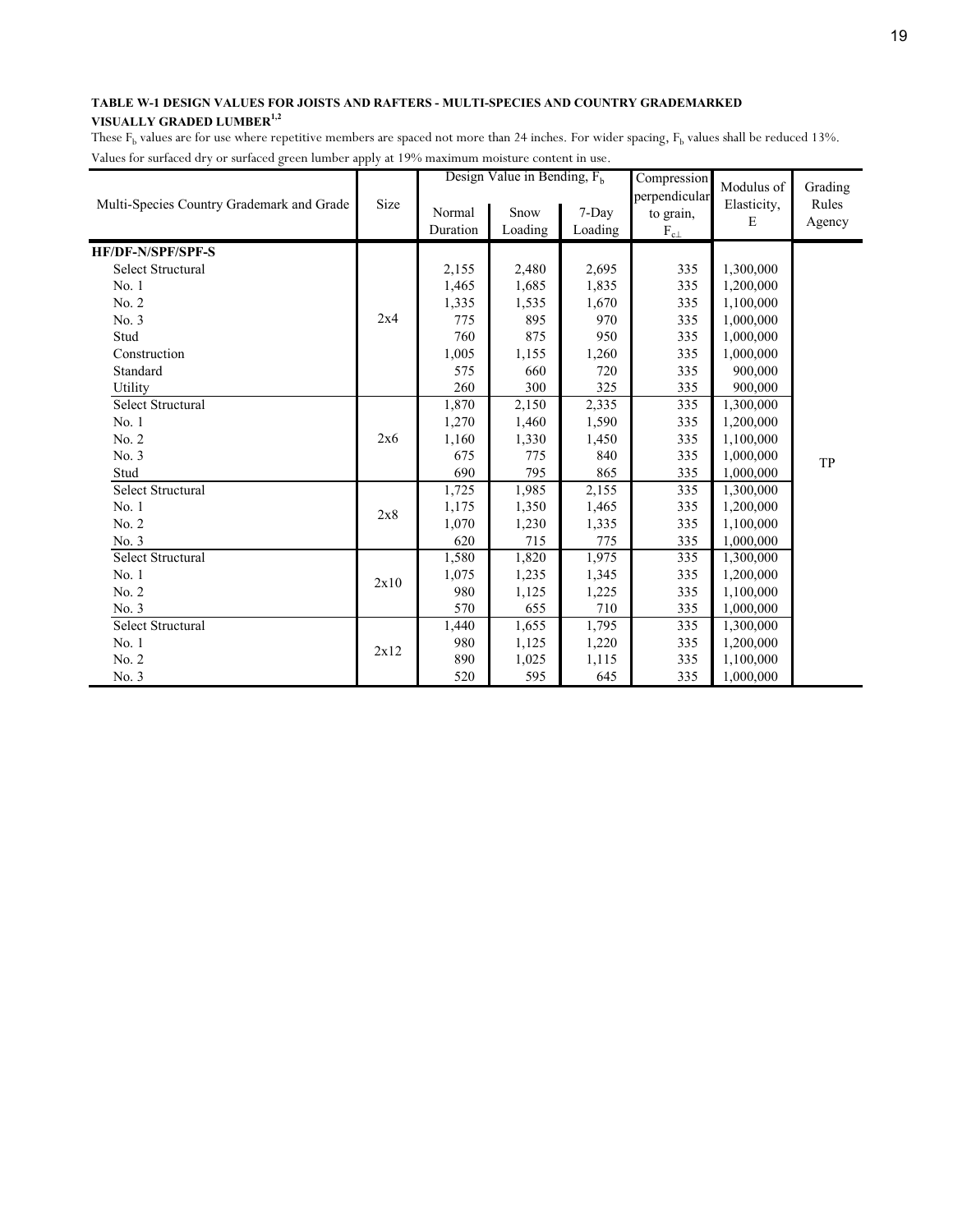|                                           |      |          | Design Value in Bending, $F_h$ |         | Compression      | Modulus of  | Grading     |
|-------------------------------------------|------|----------|--------------------------------|---------|------------------|-------------|-------------|
| Multi-Species Country Grademark and Grade | Size |          |                                |         | perpendicular    | Elasticity, | Rules       |
|                                           |      | Normal   | Snow                           | 7-Day   | to grain,        | E           | Agency      |
|                                           |      | Duration | Loading                        | Loading | $\rm F_{c\perp}$ |             |             |
| HF/HF(N)                                  |      |          |                                |         |                  |             |             |
| HF/HF-N                                   |      |          |                                |         |                  |             |             |
| Select Structural                         |      | 2,245    | 2,580                          | 2,805   | 405              | 1,600,000   |             |
| No. 1 & Btr                               |      | 1,900    | 2,180                          | 2,370   | 405              | 1,500,000   |             |
| No. 1                                     |      | 1,680    | 1,935                          | 2,100   | 405              | 1,500,000   |             |
| No. 2                                     | 2x4  | 1,465    | 1,685                          | 1,835   | 405              | 1,300,000   |             |
| No. 3                                     |      | 865      | 990                            | 1,080   | 405              | 1,200,000   |             |
| Stud                                      |      | 855      | 980                            | 1,065   | 405              | 1,200,000   |             |
| Construction                              |      | 1,120    | 1,290                          | 1,400   | 405              | 1,300,000   |             |
| Standard                                  |      | 635      | 725                            | 790     | 405              | 1,200,000   |             |
| Utility                                   |      | 290      | 330                            | 360     | 405              | 1,100,000   |             |
| Select Structural                         |      | 1,945    | 2,235                          | 2,430   | 405              | 1,600,000   |             |
| No. 1 & Btr                               |      | 1,645    | 1,890                          | 2,055   | 405              | 1,500,000   |             |
| No. 1                                     | 2x6  | 1,460    | 1,675                          | 1,820   | 405              | 1,500,000   |             |
| No. 2                                     |      | 1,270    | 1,460                          | 1,590   | 405              | 1,300,000   |             |
| No. 3                                     |      | 750      | 860                            | 935     | 405              | 1,200,000   | PLIB, TP,   |
| Stud                                      |      | 775      | 895                            | 970     | 405              | 1,200,000   | <b>WWPA</b> |
| <b>Select Structural</b>                  |      | 1,795    | 2,065                          | 2,245   | 405              | 1,600,000   |             |
| No. 1 & Btr                               |      | 1,520    | 1,745                          | 1,900   | 405              | 1,500,000   |             |
| No. 1                                     | 2x8  | 1,345    | 1,545                          | 1,680   | 405              | 1,500,000   |             |
| No. 2                                     |      | 1,175    | 1,350                          | 1,465   | 405              | 1,300,000   |             |
| No. 3                                     |      | 690      | 795                            | 865     | 405              | 1,200,000   |             |
| <b>Select Structural</b>                  |      | 1,645    | 1,890                          | 2,055   | 405              | 1,600,000   |             |
| No. 1 & Btr                               |      | 1,390    | 1,600                          | 1,740   | 405              | 1,500,000   |             |
| No. 1                                     | 2x10 | 1,235    | 1,420                          | 1,540   | 405              | 1,500,000   |             |
| No. 2                                     |      | 1,075    | 1,235                          | 1,345   | 405              | 1,300,000   |             |
| No. 3                                     |      | 635      | 725                            | 790     | 405              | 1,200,000   |             |
| Select Structural                         |      | 1,495    | 1,720                          | 1,870   | 405              | 1,600,000   |             |
| No. 1 & Btr                               |      | 1,265    | 1,455                          | 1,580   | 405              | 1,500,000   |             |
| No. 1                                     | 2x12 | 1,120    | 1,290                          | 1,400   | 405              | 1,500,000   |             |
| No. 2                                     |      | 980      | 1,125                          | 1,220   | 405              | 1,300,000   |             |
| No. 3                                     |      | 575      | 660                            | 720     | 405              | 1,200,000   |             |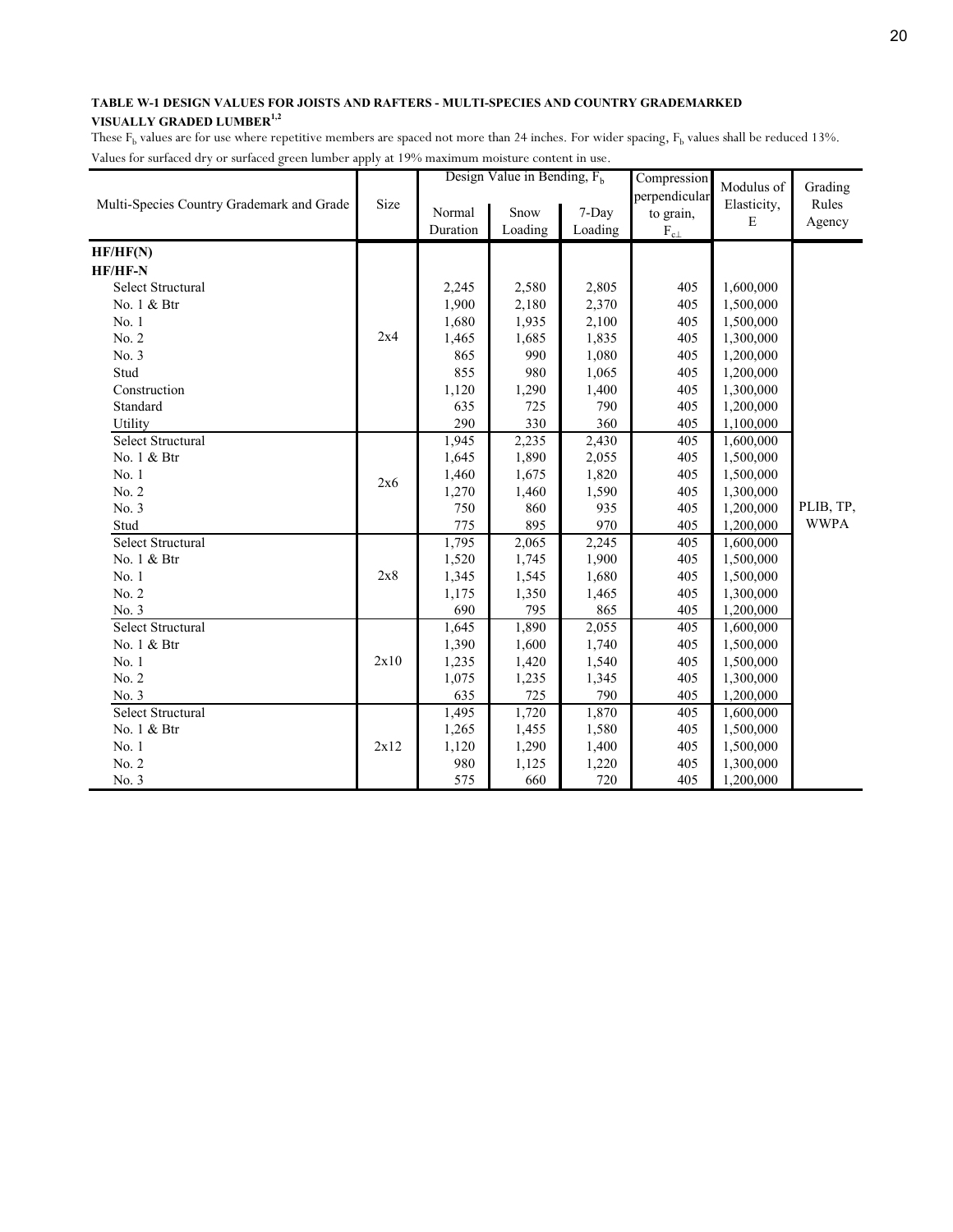| perpendicular<br>Size<br>Multi-Species Country Grademark and Grade<br>Elasticity,<br>Rules<br>Snow<br>7-Day<br>Normal<br>to grain,<br>E<br>Agency<br>Duration<br>Loading<br>Loading<br>$\rm F_{c\perp}$<br>Select Structural<br>2,580<br>2,805<br>335<br>1,300,000<br>2,245<br>1,510<br>1,885<br>335<br>1,200,000<br>No. 1<br>1,735<br>No. 2<br>1,335<br>1,670<br>335<br>1,100,000<br>1,535<br>2x4<br>No. 3<br>775<br>895<br>970<br>335<br>1,000,000<br>Stud<br>760<br>875<br>950<br>335<br>1,000,000<br>1,005<br>335<br>Construction<br>1,155<br>1,260<br>1,000,000<br>575<br>Standard<br>660<br>720<br>335<br>900,000<br>260<br>300<br>325<br>Utility<br>335<br>900,000<br>Select Structural<br>1,945<br>2,430<br>335<br>2,235<br>1,300,000<br>No. 1<br>1,310<br>335<br>1,505<br>1,635<br>1,200,000<br>No. 2<br>335<br>2x6<br>1,160<br>1,330<br>1,450<br>1,100,000<br>No. 3<br>675<br>840<br>335<br>1,000,000<br>775<br><b>PLIB</b><br>Stud<br>690<br>795<br>865<br>335<br>1,000,000<br><b>Select Structural</b><br>1,795<br>335<br>2,065<br>2,245<br>1,300,000<br>1,210<br>1,390<br>1,510<br>335<br>No. 1<br>1,200,000<br>2x8<br>No. 2<br>1,070<br>335<br>1,230<br>1,335<br>1,100,000<br>620<br>775<br>335<br>No. 3<br>715<br>1,000,000<br>Select Structural<br>1,645<br>1,890<br>2,055<br>335<br>1,300,000<br>1,385<br>No. 1<br>1,105<br>1,275<br>335<br>1,200,000<br>2x10<br>No. 2<br>980<br>335<br>1,125<br>1,225<br>1,100,000<br>710<br>570<br>655<br>335<br>No. 3<br>1,000,000<br><b>Select Structural</b><br>1,495<br>1,870<br>335<br>1,720<br>1,300,000<br>No. 1<br>1,005<br>335<br>1,200,000<br>1,155<br>1,260<br>2x12<br>890<br>No. 2<br>335<br>1,100,000<br>1,025<br>1,115<br>520<br>595<br>No. 3<br>645<br>335<br>1,000,000<br>N Spr (I) EST FIN GER LTH NOR SW<br>Select Structural<br>2,070<br>2,380<br>2,590<br>220<br>1,500,000<br>No. 1<br>1,780<br>220<br>1,425<br>1,635<br>1,400,000<br>No. 2<br>1,080<br>1,350<br>220<br>1,240<br>1,200,000<br>2x4<br>No. 3<br>645<br>810<br>220<br>745<br>1,100,000<br>Stud<br>695<br>800<br>870<br>220<br>1,100,000<br>Construction<br>835<br>220<br>960<br>1,040<br>1,100,000<br>Standard<br>460<br>530<br>220<br>575<br>1,000,000<br>230<br>265<br>290<br>220<br>Utility<br>900,000<br>Select Structural<br>1,795<br>2,245<br>2,065<br>220<br>1,500,000<br>$220\,$<br>1,235<br>1,420<br>1,540<br>1,400,000<br>No. 1<br>2x6<br>935<br>1,075<br>1,170<br>220<br>1,200,000<br>No. 2<br>No. 3<br>1,100,000<br>560<br>645<br>700<br>220<br>PLIB<br>790<br>635<br>725<br>220<br>Stud<br>1,100,000<br>Select Structural<br>1,655<br>220<br>1,905<br>2,070<br>1,500,000<br>220<br>No. 1<br>1,140<br>1,310<br>1,425<br>1,400,000<br>2x8<br>No. 2<br>990<br>220<br>865<br>1,080<br>1,200,000<br>520<br>220<br>No. 3<br>595<br>645<br>1,100,000 |       |  | Design Value in Bending, $F_h$ | Compression | Modulus of | Grading |
|------------------------------------------------------------------------------------------------------------------------------------------------------------------------------------------------------------------------------------------------------------------------------------------------------------------------------------------------------------------------------------------------------------------------------------------------------------------------------------------------------------------------------------------------------------------------------------------------------------------------------------------------------------------------------------------------------------------------------------------------------------------------------------------------------------------------------------------------------------------------------------------------------------------------------------------------------------------------------------------------------------------------------------------------------------------------------------------------------------------------------------------------------------------------------------------------------------------------------------------------------------------------------------------------------------------------------------------------------------------------------------------------------------------------------------------------------------------------------------------------------------------------------------------------------------------------------------------------------------------------------------------------------------------------------------------------------------------------------------------------------------------------------------------------------------------------------------------------------------------------------------------------------------------------------------------------------------------------------------------------------------------------------------------------------------------------------------------------------------------------------------------------------------------------------------------------------------------------------------------------------------------------------------------------------------------------------------------------------------------------------------------------------------------------------------------------------------------------------------------------------------------------------------------------------------------------------------------------------------------------------------------------------------------------------------------------------------------------------------------------------------------------------------------------|-------|--|--------------------------------|-------------|------------|---------|
|                                                                                                                                                                                                                                                                                                                                                                                                                                                                                                                                                                                                                                                                                                                                                                                                                                                                                                                                                                                                                                                                                                                                                                                                                                                                                                                                                                                                                                                                                                                                                                                                                                                                                                                                                                                                                                                                                                                                                                                                                                                                                                                                                                                                                                                                                                                                                                                                                                                                                                                                                                                                                                                                                                                                                                                                |       |  |                                |             |            |         |
|                                                                                                                                                                                                                                                                                                                                                                                                                                                                                                                                                                                                                                                                                                                                                                                                                                                                                                                                                                                                                                                                                                                                                                                                                                                                                                                                                                                                                                                                                                                                                                                                                                                                                                                                                                                                                                                                                                                                                                                                                                                                                                                                                                                                                                                                                                                                                                                                                                                                                                                                                                                                                                                                                                                                                                                                |       |  |                                |             |            |         |
|                                                                                                                                                                                                                                                                                                                                                                                                                                                                                                                                                                                                                                                                                                                                                                                                                                                                                                                                                                                                                                                                                                                                                                                                                                                                                                                                                                                                                                                                                                                                                                                                                                                                                                                                                                                                                                                                                                                                                                                                                                                                                                                                                                                                                                                                                                                                                                                                                                                                                                                                                                                                                                                                                                                                                                                                |       |  |                                |             |            |         |
|                                                                                                                                                                                                                                                                                                                                                                                                                                                                                                                                                                                                                                                                                                                                                                                                                                                                                                                                                                                                                                                                                                                                                                                                                                                                                                                                                                                                                                                                                                                                                                                                                                                                                                                                                                                                                                                                                                                                                                                                                                                                                                                                                                                                                                                                                                                                                                                                                                                                                                                                                                                                                                                                                                                                                                                                | HF-SS |  |                                |             |            |         |
|                                                                                                                                                                                                                                                                                                                                                                                                                                                                                                                                                                                                                                                                                                                                                                                                                                                                                                                                                                                                                                                                                                                                                                                                                                                                                                                                                                                                                                                                                                                                                                                                                                                                                                                                                                                                                                                                                                                                                                                                                                                                                                                                                                                                                                                                                                                                                                                                                                                                                                                                                                                                                                                                                                                                                                                                |       |  |                                |             |            |         |
|                                                                                                                                                                                                                                                                                                                                                                                                                                                                                                                                                                                                                                                                                                                                                                                                                                                                                                                                                                                                                                                                                                                                                                                                                                                                                                                                                                                                                                                                                                                                                                                                                                                                                                                                                                                                                                                                                                                                                                                                                                                                                                                                                                                                                                                                                                                                                                                                                                                                                                                                                                                                                                                                                                                                                                                                |       |  |                                |             |            |         |
|                                                                                                                                                                                                                                                                                                                                                                                                                                                                                                                                                                                                                                                                                                                                                                                                                                                                                                                                                                                                                                                                                                                                                                                                                                                                                                                                                                                                                                                                                                                                                                                                                                                                                                                                                                                                                                                                                                                                                                                                                                                                                                                                                                                                                                                                                                                                                                                                                                                                                                                                                                                                                                                                                                                                                                                                |       |  |                                |             |            |         |
|                                                                                                                                                                                                                                                                                                                                                                                                                                                                                                                                                                                                                                                                                                                                                                                                                                                                                                                                                                                                                                                                                                                                                                                                                                                                                                                                                                                                                                                                                                                                                                                                                                                                                                                                                                                                                                                                                                                                                                                                                                                                                                                                                                                                                                                                                                                                                                                                                                                                                                                                                                                                                                                                                                                                                                                                |       |  |                                |             |            |         |
|                                                                                                                                                                                                                                                                                                                                                                                                                                                                                                                                                                                                                                                                                                                                                                                                                                                                                                                                                                                                                                                                                                                                                                                                                                                                                                                                                                                                                                                                                                                                                                                                                                                                                                                                                                                                                                                                                                                                                                                                                                                                                                                                                                                                                                                                                                                                                                                                                                                                                                                                                                                                                                                                                                                                                                                                |       |  |                                |             |            |         |
|                                                                                                                                                                                                                                                                                                                                                                                                                                                                                                                                                                                                                                                                                                                                                                                                                                                                                                                                                                                                                                                                                                                                                                                                                                                                                                                                                                                                                                                                                                                                                                                                                                                                                                                                                                                                                                                                                                                                                                                                                                                                                                                                                                                                                                                                                                                                                                                                                                                                                                                                                                                                                                                                                                                                                                                                |       |  |                                |             |            |         |
|                                                                                                                                                                                                                                                                                                                                                                                                                                                                                                                                                                                                                                                                                                                                                                                                                                                                                                                                                                                                                                                                                                                                                                                                                                                                                                                                                                                                                                                                                                                                                                                                                                                                                                                                                                                                                                                                                                                                                                                                                                                                                                                                                                                                                                                                                                                                                                                                                                                                                                                                                                                                                                                                                                                                                                                                |       |  |                                |             |            |         |
|                                                                                                                                                                                                                                                                                                                                                                                                                                                                                                                                                                                                                                                                                                                                                                                                                                                                                                                                                                                                                                                                                                                                                                                                                                                                                                                                                                                                                                                                                                                                                                                                                                                                                                                                                                                                                                                                                                                                                                                                                                                                                                                                                                                                                                                                                                                                                                                                                                                                                                                                                                                                                                                                                                                                                                                                |       |  |                                |             |            |         |
|                                                                                                                                                                                                                                                                                                                                                                                                                                                                                                                                                                                                                                                                                                                                                                                                                                                                                                                                                                                                                                                                                                                                                                                                                                                                                                                                                                                                                                                                                                                                                                                                                                                                                                                                                                                                                                                                                                                                                                                                                                                                                                                                                                                                                                                                                                                                                                                                                                                                                                                                                                                                                                                                                                                                                                                                |       |  |                                |             |            |         |
|                                                                                                                                                                                                                                                                                                                                                                                                                                                                                                                                                                                                                                                                                                                                                                                                                                                                                                                                                                                                                                                                                                                                                                                                                                                                                                                                                                                                                                                                                                                                                                                                                                                                                                                                                                                                                                                                                                                                                                                                                                                                                                                                                                                                                                                                                                                                                                                                                                                                                                                                                                                                                                                                                                                                                                                                |       |  |                                |             |            |         |
|                                                                                                                                                                                                                                                                                                                                                                                                                                                                                                                                                                                                                                                                                                                                                                                                                                                                                                                                                                                                                                                                                                                                                                                                                                                                                                                                                                                                                                                                                                                                                                                                                                                                                                                                                                                                                                                                                                                                                                                                                                                                                                                                                                                                                                                                                                                                                                                                                                                                                                                                                                                                                                                                                                                                                                                                |       |  |                                |             |            |         |
|                                                                                                                                                                                                                                                                                                                                                                                                                                                                                                                                                                                                                                                                                                                                                                                                                                                                                                                                                                                                                                                                                                                                                                                                                                                                                                                                                                                                                                                                                                                                                                                                                                                                                                                                                                                                                                                                                                                                                                                                                                                                                                                                                                                                                                                                                                                                                                                                                                                                                                                                                                                                                                                                                                                                                                                                |       |  |                                |             |            |         |
|                                                                                                                                                                                                                                                                                                                                                                                                                                                                                                                                                                                                                                                                                                                                                                                                                                                                                                                                                                                                                                                                                                                                                                                                                                                                                                                                                                                                                                                                                                                                                                                                                                                                                                                                                                                                                                                                                                                                                                                                                                                                                                                                                                                                                                                                                                                                                                                                                                                                                                                                                                                                                                                                                                                                                                                                |       |  |                                |             |            |         |
|                                                                                                                                                                                                                                                                                                                                                                                                                                                                                                                                                                                                                                                                                                                                                                                                                                                                                                                                                                                                                                                                                                                                                                                                                                                                                                                                                                                                                                                                                                                                                                                                                                                                                                                                                                                                                                                                                                                                                                                                                                                                                                                                                                                                                                                                                                                                                                                                                                                                                                                                                                                                                                                                                                                                                                                                |       |  |                                |             |            |         |
|                                                                                                                                                                                                                                                                                                                                                                                                                                                                                                                                                                                                                                                                                                                                                                                                                                                                                                                                                                                                                                                                                                                                                                                                                                                                                                                                                                                                                                                                                                                                                                                                                                                                                                                                                                                                                                                                                                                                                                                                                                                                                                                                                                                                                                                                                                                                                                                                                                                                                                                                                                                                                                                                                                                                                                                                |       |  |                                |             |            |         |
|                                                                                                                                                                                                                                                                                                                                                                                                                                                                                                                                                                                                                                                                                                                                                                                                                                                                                                                                                                                                                                                                                                                                                                                                                                                                                                                                                                                                                                                                                                                                                                                                                                                                                                                                                                                                                                                                                                                                                                                                                                                                                                                                                                                                                                                                                                                                                                                                                                                                                                                                                                                                                                                                                                                                                                                                |       |  |                                |             |            |         |
|                                                                                                                                                                                                                                                                                                                                                                                                                                                                                                                                                                                                                                                                                                                                                                                                                                                                                                                                                                                                                                                                                                                                                                                                                                                                                                                                                                                                                                                                                                                                                                                                                                                                                                                                                                                                                                                                                                                                                                                                                                                                                                                                                                                                                                                                                                                                                                                                                                                                                                                                                                                                                                                                                                                                                                                                |       |  |                                |             |            |         |
|                                                                                                                                                                                                                                                                                                                                                                                                                                                                                                                                                                                                                                                                                                                                                                                                                                                                                                                                                                                                                                                                                                                                                                                                                                                                                                                                                                                                                                                                                                                                                                                                                                                                                                                                                                                                                                                                                                                                                                                                                                                                                                                                                                                                                                                                                                                                                                                                                                                                                                                                                                                                                                                                                                                                                                                                |       |  |                                |             |            |         |
|                                                                                                                                                                                                                                                                                                                                                                                                                                                                                                                                                                                                                                                                                                                                                                                                                                                                                                                                                                                                                                                                                                                                                                                                                                                                                                                                                                                                                                                                                                                                                                                                                                                                                                                                                                                                                                                                                                                                                                                                                                                                                                                                                                                                                                                                                                                                                                                                                                                                                                                                                                                                                                                                                                                                                                                                |       |  |                                |             |            |         |
|                                                                                                                                                                                                                                                                                                                                                                                                                                                                                                                                                                                                                                                                                                                                                                                                                                                                                                                                                                                                                                                                                                                                                                                                                                                                                                                                                                                                                                                                                                                                                                                                                                                                                                                                                                                                                                                                                                                                                                                                                                                                                                                                                                                                                                                                                                                                                                                                                                                                                                                                                                                                                                                                                                                                                                                                |       |  |                                |             |            |         |
|                                                                                                                                                                                                                                                                                                                                                                                                                                                                                                                                                                                                                                                                                                                                                                                                                                                                                                                                                                                                                                                                                                                                                                                                                                                                                                                                                                                                                                                                                                                                                                                                                                                                                                                                                                                                                                                                                                                                                                                                                                                                                                                                                                                                                                                                                                                                                                                                                                                                                                                                                                                                                                                                                                                                                                                                |       |  |                                |             |            |         |
|                                                                                                                                                                                                                                                                                                                                                                                                                                                                                                                                                                                                                                                                                                                                                                                                                                                                                                                                                                                                                                                                                                                                                                                                                                                                                                                                                                                                                                                                                                                                                                                                                                                                                                                                                                                                                                                                                                                                                                                                                                                                                                                                                                                                                                                                                                                                                                                                                                                                                                                                                                                                                                                                                                                                                                                                |       |  |                                |             |            |         |
|                                                                                                                                                                                                                                                                                                                                                                                                                                                                                                                                                                                                                                                                                                                                                                                                                                                                                                                                                                                                                                                                                                                                                                                                                                                                                                                                                                                                                                                                                                                                                                                                                                                                                                                                                                                                                                                                                                                                                                                                                                                                                                                                                                                                                                                                                                                                                                                                                                                                                                                                                                                                                                                                                                                                                                                                |       |  |                                |             |            |         |
|                                                                                                                                                                                                                                                                                                                                                                                                                                                                                                                                                                                                                                                                                                                                                                                                                                                                                                                                                                                                                                                                                                                                                                                                                                                                                                                                                                                                                                                                                                                                                                                                                                                                                                                                                                                                                                                                                                                                                                                                                                                                                                                                                                                                                                                                                                                                                                                                                                                                                                                                                                                                                                                                                                                                                                                                |       |  |                                |             |            |         |
|                                                                                                                                                                                                                                                                                                                                                                                                                                                                                                                                                                                                                                                                                                                                                                                                                                                                                                                                                                                                                                                                                                                                                                                                                                                                                                                                                                                                                                                                                                                                                                                                                                                                                                                                                                                                                                                                                                                                                                                                                                                                                                                                                                                                                                                                                                                                                                                                                                                                                                                                                                                                                                                                                                                                                                                                |       |  |                                |             |            |         |
|                                                                                                                                                                                                                                                                                                                                                                                                                                                                                                                                                                                                                                                                                                                                                                                                                                                                                                                                                                                                                                                                                                                                                                                                                                                                                                                                                                                                                                                                                                                                                                                                                                                                                                                                                                                                                                                                                                                                                                                                                                                                                                                                                                                                                                                                                                                                                                                                                                                                                                                                                                                                                                                                                                                                                                                                |       |  |                                |             |            |         |
|                                                                                                                                                                                                                                                                                                                                                                                                                                                                                                                                                                                                                                                                                                                                                                                                                                                                                                                                                                                                                                                                                                                                                                                                                                                                                                                                                                                                                                                                                                                                                                                                                                                                                                                                                                                                                                                                                                                                                                                                                                                                                                                                                                                                                                                                                                                                                                                                                                                                                                                                                                                                                                                                                                                                                                                                |       |  |                                |             |            |         |
|                                                                                                                                                                                                                                                                                                                                                                                                                                                                                                                                                                                                                                                                                                                                                                                                                                                                                                                                                                                                                                                                                                                                                                                                                                                                                                                                                                                                                                                                                                                                                                                                                                                                                                                                                                                                                                                                                                                                                                                                                                                                                                                                                                                                                                                                                                                                                                                                                                                                                                                                                                                                                                                                                                                                                                                                |       |  |                                |             |            |         |
|                                                                                                                                                                                                                                                                                                                                                                                                                                                                                                                                                                                                                                                                                                                                                                                                                                                                                                                                                                                                                                                                                                                                                                                                                                                                                                                                                                                                                                                                                                                                                                                                                                                                                                                                                                                                                                                                                                                                                                                                                                                                                                                                                                                                                                                                                                                                                                                                                                                                                                                                                                                                                                                                                                                                                                                                |       |  |                                |             |            |         |
|                                                                                                                                                                                                                                                                                                                                                                                                                                                                                                                                                                                                                                                                                                                                                                                                                                                                                                                                                                                                                                                                                                                                                                                                                                                                                                                                                                                                                                                                                                                                                                                                                                                                                                                                                                                                                                                                                                                                                                                                                                                                                                                                                                                                                                                                                                                                                                                                                                                                                                                                                                                                                                                                                                                                                                                                |       |  |                                |             |            |         |
|                                                                                                                                                                                                                                                                                                                                                                                                                                                                                                                                                                                                                                                                                                                                                                                                                                                                                                                                                                                                                                                                                                                                                                                                                                                                                                                                                                                                                                                                                                                                                                                                                                                                                                                                                                                                                                                                                                                                                                                                                                                                                                                                                                                                                                                                                                                                                                                                                                                                                                                                                                                                                                                                                                                                                                                                |       |  |                                |             |            |         |
|                                                                                                                                                                                                                                                                                                                                                                                                                                                                                                                                                                                                                                                                                                                                                                                                                                                                                                                                                                                                                                                                                                                                                                                                                                                                                                                                                                                                                                                                                                                                                                                                                                                                                                                                                                                                                                                                                                                                                                                                                                                                                                                                                                                                                                                                                                                                                                                                                                                                                                                                                                                                                                                                                                                                                                                                |       |  |                                |             |            |         |
|                                                                                                                                                                                                                                                                                                                                                                                                                                                                                                                                                                                                                                                                                                                                                                                                                                                                                                                                                                                                                                                                                                                                                                                                                                                                                                                                                                                                                                                                                                                                                                                                                                                                                                                                                                                                                                                                                                                                                                                                                                                                                                                                                                                                                                                                                                                                                                                                                                                                                                                                                                                                                                                                                                                                                                                                |       |  |                                |             |            |         |
|                                                                                                                                                                                                                                                                                                                                                                                                                                                                                                                                                                                                                                                                                                                                                                                                                                                                                                                                                                                                                                                                                                                                                                                                                                                                                                                                                                                                                                                                                                                                                                                                                                                                                                                                                                                                                                                                                                                                                                                                                                                                                                                                                                                                                                                                                                                                                                                                                                                                                                                                                                                                                                                                                                                                                                                                |       |  |                                |             |            |         |
|                                                                                                                                                                                                                                                                                                                                                                                                                                                                                                                                                                                                                                                                                                                                                                                                                                                                                                                                                                                                                                                                                                                                                                                                                                                                                                                                                                                                                                                                                                                                                                                                                                                                                                                                                                                                                                                                                                                                                                                                                                                                                                                                                                                                                                                                                                                                                                                                                                                                                                                                                                                                                                                                                                                                                                                                |       |  |                                |             |            |         |
|                                                                                                                                                                                                                                                                                                                                                                                                                                                                                                                                                                                                                                                                                                                                                                                                                                                                                                                                                                                                                                                                                                                                                                                                                                                                                                                                                                                                                                                                                                                                                                                                                                                                                                                                                                                                                                                                                                                                                                                                                                                                                                                                                                                                                                                                                                                                                                                                                                                                                                                                                                                                                                                                                                                                                                                                |       |  |                                |             |            |         |
|                                                                                                                                                                                                                                                                                                                                                                                                                                                                                                                                                                                                                                                                                                                                                                                                                                                                                                                                                                                                                                                                                                                                                                                                                                                                                                                                                                                                                                                                                                                                                                                                                                                                                                                                                                                                                                                                                                                                                                                                                                                                                                                                                                                                                                                                                                                                                                                                                                                                                                                                                                                                                                                                                                                                                                                                |       |  |                                |             |            |         |
|                                                                                                                                                                                                                                                                                                                                                                                                                                                                                                                                                                                                                                                                                                                                                                                                                                                                                                                                                                                                                                                                                                                                                                                                                                                                                                                                                                                                                                                                                                                                                                                                                                                                                                                                                                                                                                                                                                                                                                                                                                                                                                                                                                                                                                                                                                                                                                                                                                                                                                                                                                                                                                                                                                                                                                                                |       |  |                                |             |            |         |
|                                                                                                                                                                                                                                                                                                                                                                                                                                                                                                                                                                                                                                                                                                                                                                                                                                                                                                                                                                                                                                                                                                                                                                                                                                                                                                                                                                                                                                                                                                                                                                                                                                                                                                                                                                                                                                                                                                                                                                                                                                                                                                                                                                                                                                                                                                                                                                                                                                                                                                                                                                                                                                                                                                                                                                                                |       |  |                                |             |            |         |
|                                                                                                                                                                                                                                                                                                                                                                                                                                                                                                                                                                                                                                                                                                                                                                                                                                                                                                                                                                                                                                                                                                                                                                                                                                                                                                                                                                                                                                                                                                                                                                                                                                                                                                                                                                                                                                                                                                                                                                                                                                                                                                                                                                                                                                                                                                                                                                                                                                                                                                                                                                                                                                                                                                                                                                                                |       |  |                                |             |            |         |
|                                                                                                                                                                                                                                                                                                                                                                                                                                                                                                                                                                                                                                                                                                                                                                                                                                                                                                                                                                                                                                                                                                                                                                                                                                                                                                                                                                                                                                                                                                                                                                                                                                                                                                                                                                                                                                                                                                                                                                                                                                                                                                                                                                                                                                                                                                                                                                                                                                                                                                                                                                                                                                                                                                                                                                                                |       |  |                                |             |            |         |
|                                                                                                                                                                                                                                                                                                                                                                                                                                                                                                                                                                                                                                                                                                                                                                                                                                                                                                                                                                                                                                                                                                                                                                                                                                                                                                                                                                                                                                                                                                                                                                                                                                                                                                                                                                                                                                                                                                                                                                                                                                                                                                                                                                                                                                                                                                                                                                                                                                                                                                                                                                                                                                                                                                                                                                                                |       |  |                                |             |            |         |
|                                                                                                                                                                                                                                                                                                                                                                                                                                                                                                                                                                                                                                                                                                                                                                                                                                                                                                                                                                                                                                                                                                                                                                                                                                                                                                                                                                                                                                                                                                                                                                                                                                                                                                                                                                                                                                                                                                                                                                                                                                                                                                                                                                                                                                                                                                                                                                                                                                                                                                                                                                                                                                                                                                                                                                                                |       |  |                                |             |            |         |
| Select Structural<br>1,520<br>1,745<br>1,900<br>220<br>1,500,000                                                                                                                                                                                                                                                                                                                                                                                                                                                                                                                                                                                                                                                                                                                                                                                                                                                                                                                                                                                                                                                                                                                                                                                                                                                                                                                                                                                                                                                                                                                                                                                                                                                                                                                                                                                                                                                                                                                                                                                                                                                                                                                                                                                                                                                                                                                                                                                                                                                                                                                                                                                                                                                                                                                               |       |  |                                |             |            |         |
| No. 1<br>1,045<br>1,200<br>220<br>1,400,000<br>1,305                                                                                                                                                                                                                                                                                                                                                                                                                                                                                                                                                                                                                                                                                                                                                                                                                                                                                                                                                                                                                                                                                                                                                                                                                                                                                                                                                                                                                                                                                                                                                                                                                                                                                                                                                                                                                                                                                                                                                                                                                                                                                                                                                                                                                                                                                                                                                                                                                                                                                                                                                                                                                                                                                                                                           |       |  |                                |             |            |         |
| 2x10<br>No. 2<br>790<br>910<br>220<br>990<br>1,200,000                                                                                                                                                                                                                                                                                                                                                                                                                                                                                                                                                                                                                                                                                                                                                                                                                                                                                                                                                                                                                                                                                                                                                                                                                                                                                                                                                                                                                                                                                                                                                                                                                                                                                                                                                                                                                                                                                                                                                                                                                                                                                                                                                                                                                                                                                                                                                                                                                                                                                                                                                                                                                                                                                                                                         |       |  |                                |             |            |         |
| 475<br>595<br>220<br>1,100,000<br>No. 3<br>545                                                                                                                                                                                                                                                                                                                                                                                                                                                                                                                                                                                                                                                                                                                                                                                                                                                                                                                                                                                                                                                                                                                                                                                                                                                                                                                                                                                                                                                                                                                                                                                                                                                                                                                                                                                                                                                                                                                                                                                                                                                                                                                                                                                                                                                                                                                                                                                                                                                                                                                                                                                                                                                                                                                                                 |       |  |                                |             |            |         |
| Select Structural<br>1,380<br>1,585<br>1,725<br>220<br>1,500,000                                                                                                                                                                                                                                                                                                                                                                                                                                                                                                                                                                                                                                                                                                                                                                                                                                                                                                                                                                                                                                                                                                                                                                                                                                                                                                                                                                                                                                                                                                                                                                                                                                                                                                                                                                                                                                                                                                                                                                                                                                                                                                                                                                                                                                                                                                                                                                                                                                                                                                                                                                                                                                                                                                                               |       |  |                                |             |            |         |
| No. 1<br>950<br>1,090<br>1,185<br>220<br>1,400,000                                                                                                                                                                                                                                                                                                                                                                                                                                                                                                                                                                                                                                                                                                                                                                                                                                                                                                                                                                                                                                                                                                                                                                                                                                                                                                                                                                                                                                                                                                                                                                                                                                                                                                                                                                                                                                                                                                                                                                                                                                                                                                                                                                                                                                                                                                                                                                                                                                                                                                                                                                                                                                                                                                                                             |       |  |                                |             |            |         |
| 2x12<br>No. 2<br>720<br>825<br>900<br>220<br>1,200,000                                                                                                                                                                                                                                                                                                                                                                                                                                                                                                                                                                                                                                                                                                                                                                                                                                                                                                                                                                                                                                                                                                                                                                                                                                                                                                                                                                                                                                                                                                                                                                                                                                                                                                                                                                                                                                                                                                                                                                                                                                                                                                                                                                                                                                                                                                                                                                                                                                                                                                                                                                                                                                                                                                                                         |       |  |                                |             |            |         |
| No. 3<br>430<br>495<br>220<br>540<br>1,100,000                                                                                                                                                                                                                                                                                                                                                                                                                                                                                                                                                                                                                                                                                                                                                                                                                                                                                                                                                                                                                                                                                                                                                                                                                                                                                                                                                                                                                                                                                                                                                                                                                                                                                                                                                                                                                                                                                                                                                                                                                                                                                                                                                                                                                                                                                                                                                                                                                                                                                                                                                                                                                                                                                                                                                 |       |  |                                |             |            |         |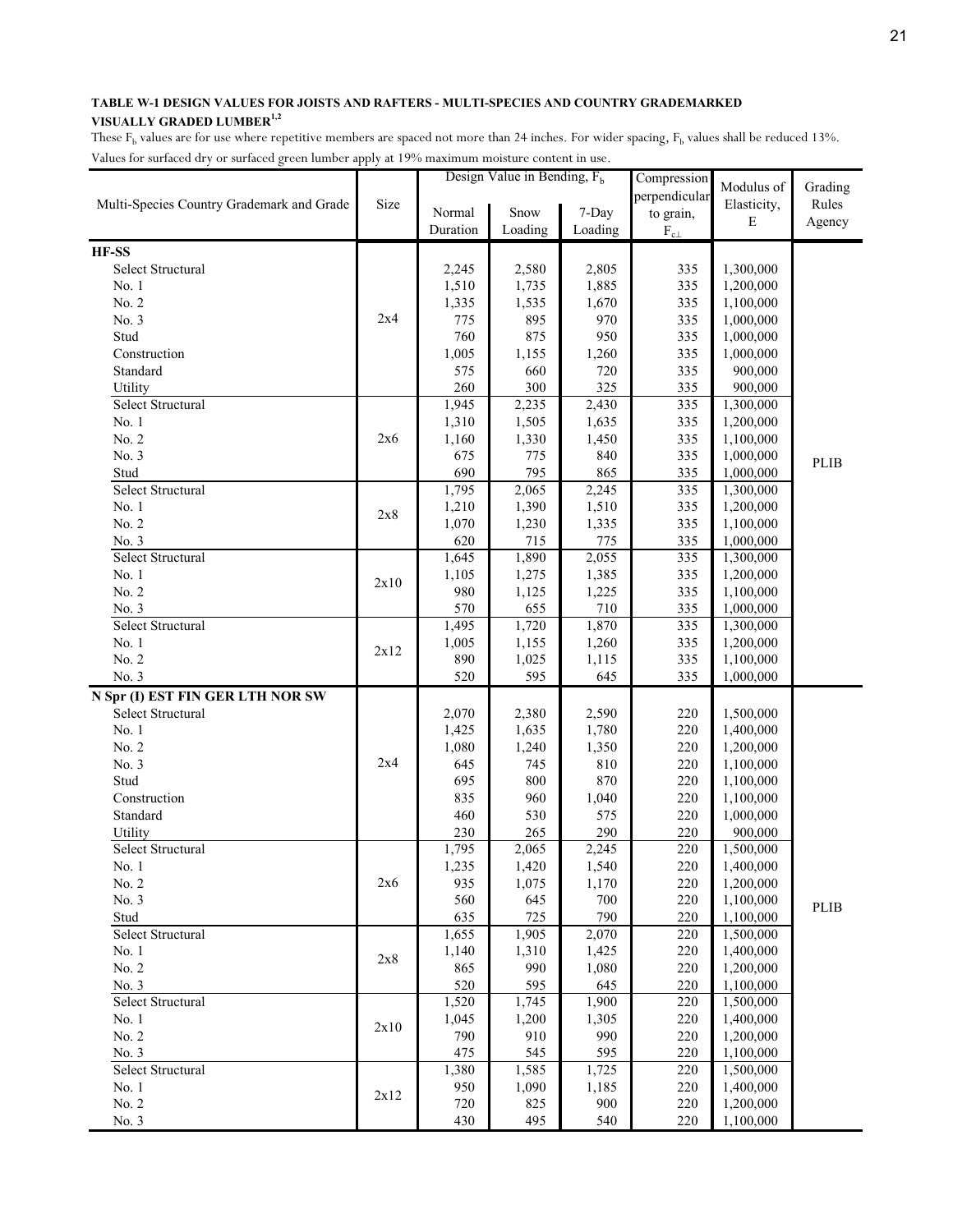|                                           |      |          | Design Value in Bending, $F_h$ |         | Compression      | Modulus of  | Grading  |
|-------------------------------------------|------|----------|--------------------------------|---------|------------------|-------------|----------|
| Multi-Species Country Grademark and Grade | Size | Normal   | Snow                           | 7-Day   | perpendicular    | Elasticity, | Rules    |
|                                           |      | Duration | Loading                        | Loading | to grain,        | E           | Agency   |
|                                           |      |          |                                |         | $\rm F_{c\perp}$ |             |          |
| N Spr-Sc P(I) EST                         |      |          |                                |         |                  |             |          |
| N Spr-Sc P(I) LAT                         |      |          |                                |         |                  |             |          |
| N Spr-Sc P(I) LTH                         |      |          |                                |         |                  |             |          |
| NSPR/SCOTP(I)LAT/LTH                      |      |          |                                |         |                  |             |          |
| <b>Select Structural</b>                  |      | 1,985    | 2,280                          | 2,480   | 430              | 1,500,000   |          |
| No.1                                      | 2x4  | 1,380    | 1,585                          | 1,725   | 430              | 1,400,000   |          |
| No. 2                                     |      | 1,295    | 1,490                          | 1,615   | 430              | 1,200,000   |          |
| No. 3                                     |      | 735      | 845                            | 915     | 430              | 1,100,000   |          |
| Stud                                      |      | 725      | 835                            | 910     | 430              | 1,100,000   |          |
| Construction                              |      | 980      | 1,125                          | 1,220   | 430              | 1,100,000   |          |
| Standard                                  |      | 545      | 630                            | 685     | 430              | 1,000,000   |          |
| Utility                                   |      | 260      | 300                            | 325     | 430              | 1,000,000   |          |
| Select Structural                         |      | 1,720    | 1,975                          | 2,150   | 430              | 1,500,000   |          |
| No. 1                                     |      | 1,195    | 1,375                          | 1,495   | 430              | 1,400,000   |          |
| No. 2                                     | 2x6  | 1,120    | 1,290                          | 1,400   | 430              | 1,200,000   | PLIB, TP |
| No. 3.                                    |      | 635      | 730                            | 795     | 430              | 1,100,000   |          |
| Stud                                      |      | 660      | 760                            | 825     | 430              | 1,100,000   |          |
| <b>Select Structural</b>                  |      | 1,585    | 1,825                          | 1,985   | 430              | 1,500,000   |          |
| No. 1                                     | 2x8  | 1,105    | 1,270                          | 1,380   | 430              | 1,400,000   |          |
| No. 2                                     |      | 1,035    | 1,190                          | 1,295   | 430              | 1,200,000   |          |
| No. 3                                     |      | 585      | 675                            | 735     | 430              | 1,100,000   |          |
| <b>Select Structural</b>                  |      | 1,455    | 1,675                          | 1,820   | 430              | 1,500,000   |          |
| No. 1                                     |      | 1,010    | 1,165                          | 1,265   | 430              | 1,400,000   |          |
| No. 2                                     | 2x10 | 950      | 1,090                          | 1,185   | 430              | 1,200,000   |          |
| No. 3                                     |      | 540      | 620                            | 670     | 430              | 1,100,000   |          |
| Select Structural                         |      | 1,325    | 1,520                          | 1,655   | 430              | 1,500,000   |          |
| No. 1                                     |      | 920      | 1,060                          | 1,150   | 430              | 1,400,000   |          |
| No. 2                                     | 2x12 | 865      | 990                            | 1,080   | 430              | 1,200,000   |          |
| No. 3                                     |      | 490      | 560                            | 610     | 430              | 1,100,000   |          |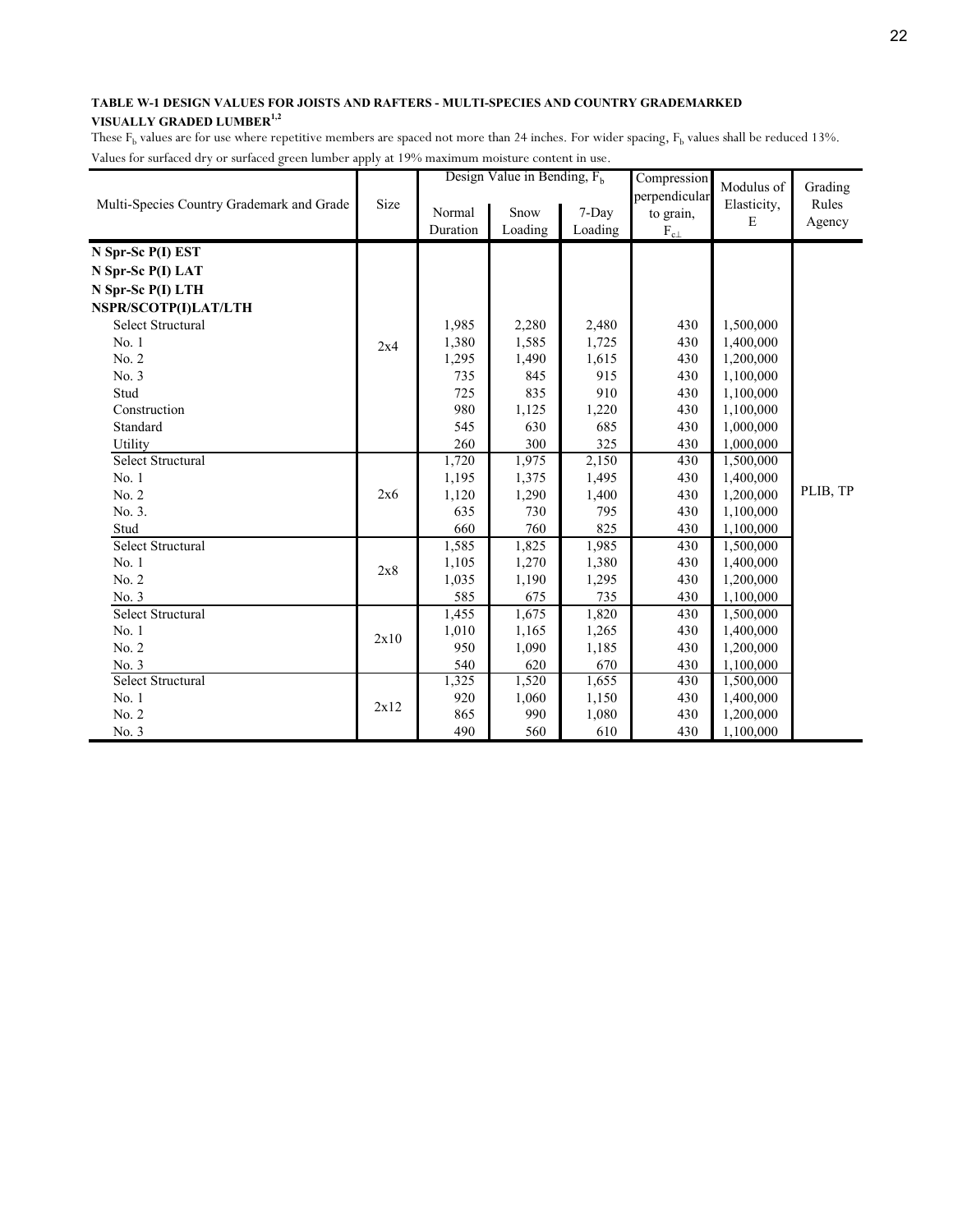| perpendicular<br>Size<br>Elasticity,<br>Rules<br>Multi-Species Country Grademark and Grade<br>Snow<br>7-Day<br>Normal<br>to grain,<br>E<br>Agency<br>Duration<br>$\rm F_{c\perp}$<br>Loading<br>Loading<br>N Spr-Sc P(I) FIN<br>Select Structural<br>1,500,000<br>2,245<br>2,580<br>2,805<br>210<br>1,425<br>1,780<br>210<br>1,400,000<br>No. 1<br>1,635<br>No. 2<br>1,080<br>1,350<br>210<br>1,240<br>1,200,000<br>2x4<br>No. 3<br>210<br>645<br>745<br>810<br>1,100,000<br>910<br>Stud<br>725<br>835<br>210<br>1,100,000<br>835<br>960<br>210<br>Construction<br>1,040<br>1,100,000<br>530<br>210<br>Standard<br>460<br>575<br>1,000,000<br>290<br>210<br>Utility<br>230<br>265<br>1,000,000<br>Select Structural<br>1,945<br>2,430<br>210<br>2,235<br>1,500,000<br>1,235<br>210<br>No. 1<br>1,420<br>1,540<br>1,400,000<br>No. 2<br>935<br>210<br>2x6<br>1,075<br>1,170<br>1,200,000<br>No. 3<br>560<br>645<br>700<br>210<br>1,100,000<br><b>PLIB</b><br>825<br>660<br>760<br>210<br>Stud<br>1,100,000<br>Select Structural<br>1,795<br>$\overline{2,}065$<br>2,245<br>210<br>1,500,000<br>1,425<br>No. 1<br>1,140<br>1,310<br>210<br>1,400,000<br>2x8<br>No. 2<br>990<br>1,080<br>210<br>865<br>1,200,000<br>520<br>595<br>645<br>210<br>No. 3<br>1,100,000<br>Select Structural<br>1,645<br>1,890<br>210<br>2,055<br>1,500,000<br>210<br>No. 1<br>1,045<br>1,200<br>1,305<br>1,400,000<br>2x10<br>No. 2<br>790<br>910<br>990<br>210<br>1,200,000<br>545<br>595<br>210<br>No. 3<br>475<br>1,100,000<br>Select Structural<br>210<br>1,495<br>1,720<br>1,870<br>1,500,000<br>No. 1<br>950<br>210<br>1,090<br>1,185<br>1,400,000<br>2x12<br>No. 2<br>720<br>900<br>210<br>825<br>1,200,000<br>No. 3<br>430<br>495<br>540<br>210<br>1,100,000<br>N Spr-Sc P(I) GER<br>Select Structural<br>2,070<br>2,380<br>2,590<br>355<br>1,600,000<br>No. 1<br>355<br>1,380<br>1,585<br>1,725<br>1,400,000<br>No. 2<br>355<br>1,210<br>1,390<br>1,510<br>1,100,000<br>2x4<br>No. 3<br>690<br>795<br>865<br>355<br>1,000,000<br>Stud<br>695<br>800<br>870<br>355<br>1,000,000<br>Construction<br>920<br>1,060<br>1,150<br>355<br>1,100,000<br>520<br>Standard<br>595<br>645<br>355<br>1,000,000<br>260<br>300<br>325<br>355<br>Utility<br>900,000<br>Select Structural<br>1,795<br>355<br>2,065<br>2,245<br>1,600,000<br>1,375<br>1,495<br>355<br>1,195<br>1,400,000<br>No. 1<br>2x6<br>1,045<br>1,205<br>1,310<br>355<br>1,100,000<br>No. 2<br>No. 3<br>600<br>690<br>750<br>355<br>1,000,000<br>PLIB<br>635<br>725<br>790<br>Stud<br>355<br>1,000,000<br>Select Structural<br>1,655<br>1,905<br>2,070<br>355<br>1,600,000<br>1,105<br>355<br>No. 1<br>1,270<br>1,380<br>1,400,000<br>2x8<br>No. 2<br>965<br>355<br>1,110<br>1,210<br>1,100,000<br>550<br>690<br>355<br>1,000,000<br>No. 3<br>635 |                          |       | Design Value in Bending, $F_h$ |       | Compression | Modulus of | Grading |
|---------------------------------------------------------------------------------------------------------------------------------------------------------------------------------------------------------------------------------------------------------------------------------------------------------------------------------------------------------------------------------------------------------------------------------------------------------------------------------------------------------------------------------------------------------------------------------------------------------------------------------------------------------------------------------------------------------------------------------------------------------------------------------------------------------------------------------------------------------------------------------------------------------------------------------------------------------------------------------------------------------------------------------------------------------------------------------------------------------------------------------------------------------------------------------------------------------------------------------------------------------------------------------------------------------------------------------------------------------------------------------------------------------------------------------------------------------------------------------------------------------------------------------------------------------------------------------------------------------------------------------------------------------------------------------------------------------------------------------------------------------------------------------------------------------------------------------------------------------------------------------------------------------------------------------------------------------------------------------------------------------------------------------------------------------------------------------------------------------------------------------------------------------------------------------------------------------------------------------------------------------------------------------------------------------------------------------------------------------------------------------------------------------------------------------------------------------------------------------------------------------------------------------------------------------------------------------------------------------------------------------------------------------------------------------------------------------------------------------------------------------------------------------------|--------------------------|-------|--------------------------------|-------|-------------|------------|---------|
|                                                                                                                                                                                                                                                                                                                                                                                                                                                                                                                                                                                                                                                                                                                                                                                                                                                                                                                                                                                                                                                                                                                                                                                                                                                                                                                                                                                                                                                                                                                                                                                                                                                                                                                                                                                                                                                                                                                                                                                                                                                                                                                                                                                                                                                                                                                                                                                                                                                                                                                                                                                                                                                                                                                                                                                       |                          |       |                                |       |             |            |         |
|                                                                                                                                                                                                                                                                                                                                                                                                                                                                                                                                                                                                                                                                                                                                                                                                                                                                                                                                                                                                                                                                                                                                                                                                                                                                                                                                                                                                                                                                                                                                                                                                                                                                                                                                                                                                                                                                                                                                                                                                                                                                                                                                                                                                                                                                                                                                                                                                                                                                                                                                                                                                                                                                                                                                                                                       |                          |       |                                |       |             |            |         |
|                                                                                                                                                                                                                                                                                                                                                                                                                                                                                                                                                                                                                                                                                                                                                                                                                                                                                                                                                                                                                                                                                                                                                                                                                                                                                                                                                                                                                                                                                                                                                                                                                                                                                                                                                                                                                                                                                                                                                                                                                                                                                                                                                                                                                                                                                                                                                                                                                                                                                                                                                                                                                                                                                                                                                                                       |                          |       |                                |       |             |            |         |
|                                                                                                                                                                                                                                                                                                                                                                                                                                                                                                                                                                                                                                                                                                                                                                                                                                                                                                                                                                                                                                                                                                                                                                                                                                                                                                                                                                                                                                                                                                                                                                                                                                                                                                                                                                                                                                                                                                                                                                                                                                                                                                                                                                                                                                                                                                                                                                                                                                                                                                                                                                                                                                                                                                                                                                                       |                          |       |                                |       |             |            |         |
|                                                                                                                                                                                                                                                                                                                                                                                                                                                                                                                                                                                                                                                                                                                                                                                                                                                                                                                                                                                                                                                                                                                                                                                                                                                                                                                                                                                                                                                                                                                                                                                                                                                                                                                                                                                                                                                                                                                                                                                                                                                                                                                                                                                                                                                                                                                                                                                                                                                                                                                                                                                                                                                                                                                                                                                       |                          |       |                                |       |             |            |         |
|                                                                                                                                                                                                                                                                                                                                                                                                                                                                                                                                                                                                                                                                                                                                                                                                                                                                                                                                                                                                                                                                                                                                                                                                                                                                                                                                                                                                                                                                                                                                                                                                                                                                                                                                                                                                                                                                                                                                                                                                                                                                                                                                                                                                                                                                                                                                                                                                                                                                                                                                                                                                                                                                                                                                                                                       |                          |       |                                |       |             |            |         |
|                                                                                                                                                                                                                                                                                                                                                                                                                                                                                                                                                                                                                                                                                                                                                                                                                                                                                                                                                                                                                                                                                                                                                                                                                                                                                                                                                                                                                                                                                                                                                                                                                                                                                                                                                                                                                                                                                                                                                                                                                                                                                                                                                                                                                                                                                                                                                                                                                                                                                                                                                                                                                                                                                                                                                                                       |                          |       |                                |       |             |            |         |
|                                                                                                                                                                                                                                                                                                                                                                                                                                                                                                                                                                                                                                                                                                                                                                                                                                                                                                                                                                                                                                                                                                                                                                                                                                                                                                                                                                                                                                                                                                                                                                                                                                                                                                                                                                                                                                                                                                                                                                                                                                                                                                                                                                                                                                                                                                                                                                                                                                                                                                                                                                                                                                                                                                                                                                                       |                          |       |                                |       |             |            |         |
|                                                                                                                                                                                                                                                                                                                                                                                                                                                                                                                                                                                                                                                                                                                                                                                                                                                                                                                                                                                                                                                                                                                                                                                                                                                                                                                                                                                                                                                                                                                                                                                                                                                                                                                                                                                                                                                                                                                                                                                                                                                                                                                                                                                                                                                                                                                                                                                                                                                                                                                                                                                                                                                                                                                                                                                       |                          |       |                                |       |             |            |         |
|                                                                                                                                                                                                                                                                                                                                                                                                                                                                                                                                                                                                                                                                                                                                                                                                                                                                                                                                                                                                                                                                                                                                                                                                                                                                                                                                                                                                                                                                                                                                                                                                                                                                                                                                                                                                                                                                                                                                                                                                                                                                                                                                                                                                                                                                                                                                                                                                                                                                                                                                                                                                                                                                                                                                                                                       |                          |       |                                |       |             |            |         |
|                                                                                                                                                                                                                                                                                                                                                                                                                                                                                                                                                                                                                                                                                                                                                                                                                                                                                                                                                                                                                                                                                                                                                                                                                                                                                                                                                                                                                                                                                                                                                                                                                                                                                                                                                                                                                                                                                                                                                                                                                                                                                                                                                                                                                                                                                                                                                                                                                                                                                                                                                                                                                                                                                                                                                                                       |                          |       |                                |       |             |            |         |
|                                                                                                                                                                                                                                                                                                                                                                                                                                                                                                                                                                                                                                                                                                                                                                                                                                                                                                                                                                                                                                                                                                                                                                                                                                                                                                                                                                                                                                                                                                                                                                                                                                                                                                                                                                                                                                                                                                                                                                                                                                                                                                                                                                                                                                                                                                                                                                                                                                                                                                                                                                                                                                                                                                                                                                                       |                          |       |                                |       |             |            |         |
|                                                                                                                                                                                                                                                                                                                                                                                                                                                                                                                                                                                                                                                                                                                                                                                                                                                                                                                                                                                                                                                                                                                                                                                                                                                                                                                                                                                                                                                                                                                                                                                                                                                                                                                                                                                                                                                                                                                                                                                                                                                                                                                                                                                                                                                                                                                                                                                                                                                                                                                                                                                                                                                                                                                                                                                       |                          |       |                                |       |             |            |         |
|                                                                                                                                                                                                                                                                                                                                                                                                                                                                                                                                                                                                                                                                                                                                                                                                                                                                                                                                                                                                                                                                                                                                                                                                                                                                                                                                                                                                                                                                                                                                                                                                                                                                                                                                                                                                                                                                                                                                                                                                                                                                                                                                                                                                                                                                                                                                                                                                                                                                                                                                                                                                                                                                                                                                                                                       |                          |       |                                |       |             |            |         |
|                                                                                                                                                                                                                                                                                                                                                                                                                                                                                                                                                                                                                                                                                                                                                                                                                                                                                                                                                                                                                                                                                                                                                                                                                                                                                                                                                                                                                                                                                                                                                                                                                                                                                                                                                                                                                                                                                                                                                                                                                                                                                                                                                                                                                                                                                                                                                                                                                                                                                                                                                                                                                                                                                                                                                                                       |                          |       |                                |       |             |            |         |
|                                                                                                                                                                                                                                                                                                                                                                                                                                                                                                                                                                                                                                                                                                                                                                                                                                                                                                                                                                                                                                                                                                                                                                                                                                                                                                                                                                                                                                                                                                                                                                                                                                                                                                                                                                                                                                                                                                                                                                                                                                                                                                                                                                                                                                                                                                                                                                                                                                                                                                                                                                                                                                                                                                                                                                                       |                          |       |                                |       |             |            |         |
|                                                                                                                                                                                                                                                                                                                                                                                                                                                                                                                                                                                                                                                                                                                                                                                                                                                                                                                                                                                                                                                                                                                                                                                                                                                                                                                                                                                                                                                                                                                                                                                                                                                                                                                                                                                                                                                                                                                                                                                                                                                                                                                                                                                                                                                                                                                                                                                                                                                                                                                                                                                                                                                                                                                                                                                       |                          |       |                                |       |             |            |         |
|                                                                                                                                                                                                                                                                                                                                                                                                                                                                                                                                                                                                                                                                                                                                                                                                                                                                                                                                                                                                                                                                                                                                                                                                                                                                                                                                                                                                                                                                                                                                                                                                                                                                                                                                                                                                                                                                                                                                                                                                                                                                                                                                                                                                                                                                                                                                                                                                                                                                                                                                                                                                                                                                                                                                                                                       |                          |       |                                |       |             |            |         |
|                                                                                                                                                                                                                                                                                                                                                                                                                                                                                                                                                                                                                                                                                                                                                                                                                                                                                                                                                                                                                                                                                                                                                                                                                                                                                                                                                                                                                                                                                                                                                                                                                                                                                                                                                                                                                                                                                                                                                                                                                                                                                                                                                                                                                                                                                                                                                                                                                                                                                                                                                                                                                                                                                                                                                                                       |                          |       |                                |       |             |            |         |
|                                                                                                                                                                                                                                                                                                                                                                                                                                                                                                                                                                                                                                                                                                                                                                                                                                                                                                                                                                                                                                                                                                                                                                                                                                                                                                                                                                                                                                                                                                                                                                                                                                                                                                                                                                                                                                                                                                                                                                                                                                                                                                                                                                                                                                                                                                                                                                                                                                                                                                                                                                                                                                                                                                                                                                                       |                          |       |                                |       |             |            |         |
|                                                                                                                                                                                                                                                                                                                                                                                                                                                                                                                                                                                                                                                                                                                                                                                                                                                                                                                                                                                                                                                                                                                                                                                                                                                                                                                                                                                                                                                                                                                                                                                                                                                                                                                                                                                                                                                                                                                                                                                                                                                                                                                                                                                                                                                                                                                                                                                                                                                                                                                                                                                                                                                                                                                                                                                       |                          |       |                                |       |             |            |         |
|                                                                                                                                                                                                                                                                                                                                                                                                                                                                                                                                                                                                                                                                                                                                                                                                                                                                                                                                                                                                                                                                                                                                                                                                                                                                                                                                                                                                                                                                                                                                                                                                                                                                                                                                                                                                                                                                                                                                                                                                                                                                                                                                                                                                                                                                                                                                                                                                                                                                                                                                                                                                                                                                                                                                                                                       |                          |       |                                |       |             |            |         |
|                                                                                                                                                                                                                                                                                                                                                                                                                                                                                                                                                                                                                                                                                                                                                                                                                                                                                                                                                                                                                                                                                                                                                                                                                                                                                                                                                                                                                                                                                                                                                                                                                                                                                                                                                                                                                                                                                                                                                                                                                                                                                                                                                                                                                                                                                                                                                                                                                                                                                                                                                                                                                                                                                                                                                                                       |                          |       |                                |       |             |            |         |
|                                                                                                                                                                                                                                                                                                                                                                                                                                                                                                                                                                                                                                                                                                                                                                                                                                                                                                                                                                                                                                                                                                                                                                                                                                                                                                                                                                                                                                                                                                                                                                                                                                                                                                                                                                                                                                                                                                                                                                                                                                                                                                                                                                                                                                                                                                                                                                                                                                                                                                                                                                                                                                                                                                                                                                                       |                          |       |                                |       |             |            |         |
|                                                                                                                                                                                                                                                                                                                                                                                                                                                                                                                                                                                                                                                                                                                                                                                                                                                                                                                                                                                                                                                                                                                                                                                                                                                                                                                                                                                                                                                                                                                                                                                                                                                                                                                                                                                                                                                                                                                                                                                                                                                                                                                                                                                                                                                                                                                                                                                                                                                                                                                                                                                                                                                                                                                                                                                       |                          |       |                                |       |             |            |         |
|                                                                                                                                                                                                                                                                                                                                                                                                                                                                                                                                                                                                                                                                                                                                                                                                                                                                                                                                                                                                                                                                                                                                                                                                                                                                                                                                                                                                                                                                                                                                                                                                                                                                                                                                                                                                                                                                                                                                                                                                                                                                                                                                                                                                                                                                                                                                                                                                                                                                                                                                                                                                                                                                                                                                                                                       |                          |       |                                |       |             |            |         |
|                                                                                                                                                                                                                                                                                                                                                                                                                                                                                                                                                                                                                                                                                                                                                                                                                                                                                                                                                                                                                                                                                                                                                                                                                                                                                                                                                                                                                                                                                                                                                                                                                                                                                                                                                                                                                                                                                                                                                                                                                                                                                                                                                                                                                                                                                                                                                                                                                                                                                                                                                                                                                                                                                                                                                                                       |                          |       |                                |       |             |            |         |
|                                                                                                                                                                                                                                                                                                                                                                                                                                                                                                                                                                                                                                                                                                                                                                                                                                                                                                                                                                                                                                                                                                                                                                                                                                                                                                                                                                                                                                                                                                                                                                                                                                                                                                                                                                                                                                                                                                                                                                                                                                                                                                                                                                                                                                                                                                                                                                                                                                                                                                                                                                                                                                                                                                                                                                                       |                          |       |                                |       |             |            |         |
|                                                                                                                                                                                                                                                                                                                                                                                                                                                                                                                                                                                                                                                                                                                                                                                                                                                                                                                                                                                                                                                                                                                                                                                                                                                                                                                                                                                                                                                                                                                                                                                                                                                                                                                                                                                                                                                                                                                                                                                                                                                                                                                                                                                                                                                                                                                                                                                                                                                                                                                                                                                                                                                                                                                                                                                       |                          |       |                                |       |             |            |         |
|                                                                                                                                                                                                                                                                                                                                                                                                                                                                                                                                                                                                                                                                                                                                                                                                                                                                                                                                                                                                                                                                                                                                                                                                                                                                                                                                                                                                                                                                                                                                                                                                                                                                                                                                                                                                                                                                                                                                                                                                                                                                                                                                                                                                                                                                                                                                                                                                                                                                                                                                                                                                                                                                                                                                                                                       |                          |       |                                |       |             |            |         |
|                                                                                                                                                                                                                                                                                                                                                                                                                                                                                                                                                                                                                                                                                                                                                                                                                                                                                                                                                                                                                                                                                                                                                                                                                                                                                                                                                                                                                                                                                                                                                                                                                                                                                                                                                                                                                                                                                                                                                                                                                                                                                                                                                                                                                                                                                                                                                                                                                                                                                                                                                                                                                                                                                                                                                                                       |                          |       |                                |       |             |            |         |
|                                                                                                                                                                                                                                                                                                                                                                                                                                                                                                                                                                                                                                                                                                                                                                                                                                                                                                                                                                                                                                                                                                                                                                                                                                                                                                                                                                                                                                                                                                                                                                                                                                                                                                                                                                                                                                                                                                                                                                                                                                                                                                                                                                                                                                                                                                                                                                                                                                                                                                                                                                                                                                                                                                                                                                                       |                          |       |                                |       |             |            |         |
|                                                                                                                                                                                                                                                                                                                                                                                                                                                                                                                                                                                                                                                                                                                                                                                                                                                                                                                                                                                                                                                                                                                                                                                                                                                                                                                                                                                                                                                                                                                                                                                                                                                                                                                                                                                                                                                                                                                                                                                                                                                                                                                                                                                                                                                                                                                                                                                                                                                                                                                                                                                                                                                                                                                                                                                       |                          |       |                                |       |             |            |         |
|                                                                                                                                                                                                                                                                                                                                                                                                                                                                                                                                                                                                                                                                                                                                                                                                                                                                                                                                                                                                                                                                                                                                                                                                                                                                                                                                                                                                                                                                                                                                                                                                                                                                                                                                                                                                                                                                                                                                                                                                                                                                                                                                                                                                                                                                                                                                                                                                                                                                                                                                                                                                                                                                                                                                                                                       |                          |       |                                |       |             |            |         |
|                                                                                                                                                                                                                                                                                                                                                                                                                                                                                                                                                                                                                                                                                                                                                                                                                                                                                                                                                                                                                                                                                                                                                                                                                                                                                                                                                                                                                                                                                                                                                                                                                                                                                                                                                                                                                                                                                                                                                                                                                                                                                                                                                                                                                                                                                                                                                                                                                                                                                                                                                                                                                                                                                                                                                                                       |                          |       |                                |       |             |            |         |
|                                                                                                                                                                                                                                                                                                                                                                                                                                                                                                                                                                                                                                                                                                                                                                                                                                                                                                                                                                                                                                                                                                                                                                                                                                                                                                                                                                                                                                                                                                                                                                                                                                                                                                                                                                                                                                                                                                                                                                                                                                                                                                                                                                                                                                                                                                                                                                                                                                                                                                                                                                                                                                                                                                                                                                                       |                          |       |                                |       |             |            |         |
|                                                                                                                                                                                                                                                                                                                                                                                                                                                                                                                                                                                                                                                                                                                                                                                                                                                                                                                                                                                                                                                                                                                                                                                                                                                                                                                                                                                                                                                                                                                                                                                                                                                                                                                                                                                                                                                                                                                                                                                                                                                                                                                                                                                                                                                                                                                                                                                                                                                                                                                                                                                                                                                                                                                                                                                       |                          |       |                                |       |             |            |         |
|                                                                                                                                                                                                                                                                                                                                                                                                                                                                                                                                                                                                                                                                                                                                                                                                                                                                                                                                                                                                                                                                                                                                                                                                                                                                                                                                                                                                                                                                                                                                                                                                                                                                                                                                                                                                                                                                                                                                                                                                                                                                                                                                                                                                                                                                                                                                                                                                                                                                                                                                                                                                                                                                                                                                                                                       |                          |       |                                |       |             |            |         |
|                                                                                                                                                                                                                                                                                                                                                                                                                                                                                                                                                                                                                                                                                                                                                                                                                                                                                                                                                                                                                                                                                                                                                                                                                                                                                                                                                                                                                                                                                                                                                                                                                                                                                                                                                                                                                                                                                                                                                                                                                                                                                                                                                                                                                                                                                                                                                                                                                                                                                                                                                                                                                                                                                                                                                                                       |                          |       |                                |       |             |            |         |
|                                                                                                                                                                                                                                                                                                                                                                                                                                                                                                                                                                                                                                                                                                                                                                                                                                                                                                                                                                                                                                                                                                                                                                                                                                                                                                                                                                                                                                                                                                                                                                                                                                                                                                                                                                                                                                                                                                                                                                                                                                                                                                                                                                                                                                                                                                                                                                                                                                                                                                                                                                                                                                                                                                                                                                                       |                          |       |                                |       |             |            |         |
|                                                                                                                                                                                                                                                                                                                                                                                                                                                                                                                                                                                                                                                                                                                                                                                                                                                                                                                                                                                                                                                                                                                                                                                                                                                                                                                                                                                                                                                                                                                                                                                                                                                                                                                                                                                                                                                                                                                                                                                                                                                                                                                                                                                                                                                                                                                                                                                                                                                                                                                                                                                                                                                                                                                                                                                       |                          |       |                                |       |             |            |         |
|                                                                                                                                                                                                                                                                                                                                                                                                                                                                                                                                                                                                                                                                                                                                                                                                                                                                                                                                                                                                                                                                                                                                                                                                                                                                                                                                                                                                                                                                                                                                                                                                                                                                                                                                                                                                                                                                                                                                                                                                                                                                                                                                                                                                                                                                                                                                                                                                                                                                                                                                                                                                                                                                                                                                                                                       |                          |       |                                |       |             |            |         |
|                                                                                                                                                                                                                                                                                                                                                                                                                                                                                                                                                                                                                                                                                                                                                                                                                                                                                                                                                                                                                                                                                                                                                                                                                                                                                                                                                                                                                                                                                                                                                                                                                                                                                                                                                                                                                                                                                                                                                                                                                                                                                                                                                                                                                                                                                                                                                                                                                                                                                                                                                                                                                                                                                                                                                                                       |                          |       |                                |       |             |            |         |
|                                                                                                                                                                                                                                                                                                                                                                                                                                                                                                                                                                                                                                                                                                                                                                                                                                                                                                                                                                                                                                                                                                                                                                                                                                                                                                                                                                                                                                                                                                                                                                                                                                                                                                                                                                                                                                                                                                                                                                                                                                                                                                                                                                                                                                                                                                                                                                                                                                                                                                                                                                                                                                                                                                                                                                                       |                          |       |                                |       |             |            |         |
|                                                                                                                                                                                                                                                                                                                                                                                                                                                                                                                                                                                                                                                                                                                                                                                                                                                                                                                                                                                                                                                                                                                                                                                                                                                                                                                                                                                                                                                                                                                                                                                                                                                                                                                                                                                                                                                                                                                                                                                                                                                                                                                                                                                                                                                                                                                                                                                                                                                                                                                                                                                                                                                                                                                                                                                       |                          |       |                                |       |             |            |         |
|                                                                                                                                                                                                                                                                                                                                                                                                                                                                                                                                                                                                                                                                                                                                                                                                                                                                                                                                                                                                                                                                                                                                                                                                                                                                                                                                                                                                                                                                                                                                                                                                                                                                                                                                                                                                                                                                                                                                                                                                                                                                                                                                                                                                                                                                                                                                                                                                                                                                                                                                                                                                                                                                                                                                                                                       |                          |       |                                |       |             |            |         |
|                                                                                                                                                                                                                                                                                                                                                                                                                                                                                                                                                                                                                                                                                                                                                                                                                                                                                                                                                                                                                                                                                                                                                                                                                                                                                                                                                                                                                                                                                                                                                                                                                                                                                                                                                                                                                                                                                                                                                                                                                                                                                                                                                                                                                                                                                                                                                                                                                                                                                                                                                                                                                                                                                                                                                                                       | <b>Select Structural</b> | 1,520 | 1,745                          | 1,900 | 355         | 1,600,000  |         |
| 1,010<br>No. 1<br>1,265<br>355<br>1,400,000                                                                                                                                                                                                                                                                                                                                                                                                                                                                                                                                                                                                                                                                                                                                                                                                                                                                                                                                                                                                                                                                                                                                                                                                                                                                                                                                                                                                                                                                                                                                                                                                                                                                                                                                                                                                                                                                                                                                                                                                                                                                                                                                                                                                                                                                                                                                                                                                                                                                                                                                                                                                                                                                                                                                           |                          |       |                                |       |             |            |         |
| 1,165<br>2x10<br>No. 2<br>885<br>355<br>1,020<br>1,105<br>1,100,000                                                                                                                                                                                                                                                                                                                                                                                                                                                                                                                                                                                                                                                                                                                                                                                                                                                                                                                                                                                                                                                                                                                                                                                                                                                                                                                                                                                                                                                                                                                                                                                                                                                                                                                                                                                                                                                                                                                                                                                                                                                                                                                                                                                                                                                                                                                                                                                                                                                                                                                                                                                                                                                                                                                   |                          |       |                                |       |             |            |         |
| No. 3<br>505<br>580<br>635<br>355<br>1,000,000                                                                                                                                                                                                                                                                                                                                                                                                                                                                                                                                                                                                                                                                                                                                                                                                                                                                                                                                                                                                                                                                                                                                                                                                                                                                                                                                                                                                                                                                                                                                                                                                                                                                                                                                                                                                                                                                                                                                                                                                                                                                                                                                                                                                                                                                                                                                                                                                                                                                                                                                                                                                                                                                                                                                        |                          |       |                                |       |             |            |         |
| 1,380<br>1,585<br>355<br>Select Structural<br>1,725<br>1,600,000                                                                                                                                                                                                                                                                                                                                                                                                                                                                                                                                                                                                                                                                                                                                                                                                                                                                                                                                                                                                                                                                                                                                                                                                                                                                                                                                                                                                                                                                                                                                                                                                                                                                                                                                                                                                                                                                                                                                                                                                                                                                                                                                                                                                                                                                                                                                                                                                                                                                                                                                                                                                                                                                                                                      |                          |       |                                |       |             |            |         |
| 920<br>No. 1<br>1,060<br>1,150<br>355<br>1,400,000                                                                                                                                                                                                                                                                                                                                                                                                                                                                                                                                                                                                                                                                                                                                                                                                                                                                                                                                                                                                                                                                                                                                                                                                                                                                                                                                                                                                                                                                                                                                                                                                                                                                                                                                                                                                                                                                                                                                                                                                                                                                                                                                                                                                                                                                                                                                                                                                                                                                                                                                                                                                                                                                                                                                    |                          |       |                                |       |             |            |         |
| 2x12<br>No. 2<br>805<br>925<br>1,005<br>355<br>1,100,000                                                                                                                                                                                                                                                                                                                                                                                                                                                                                                                                                                                                                                                                                                                                                                                                                                                                                                                                                                                                                                                                                                                                                                                                                                                                                                                                                                                                                                                                                                                                                                                                                                                                                                                                                                                                                                                                                                                                                                                                                                                                                                                                                                                                                                                                                                                                                                                                                                                                                                                                                                                                                                                                                                                              |                          |       |                                |       |             |            |         |
| No. 3<br>460<br>530<br>575<br>355<br>1,000,000                                                                                                                                                                                                                                                                                                                                                                                                                                                                                                                                                                                                                                                                                                                                                                                                                                                                                                                                                                                                                                                                                                                                                                                                                                                                                                                                                                                                                                                                                                                                                                                                                                                                                                                                                                                                                                                                                                                                                                                                                                                                                                                                                                                                                                                                                                                                                                                                                                                                                                                                                                                                                                                                                                                                        |                          |       |                                |       |             |            |         |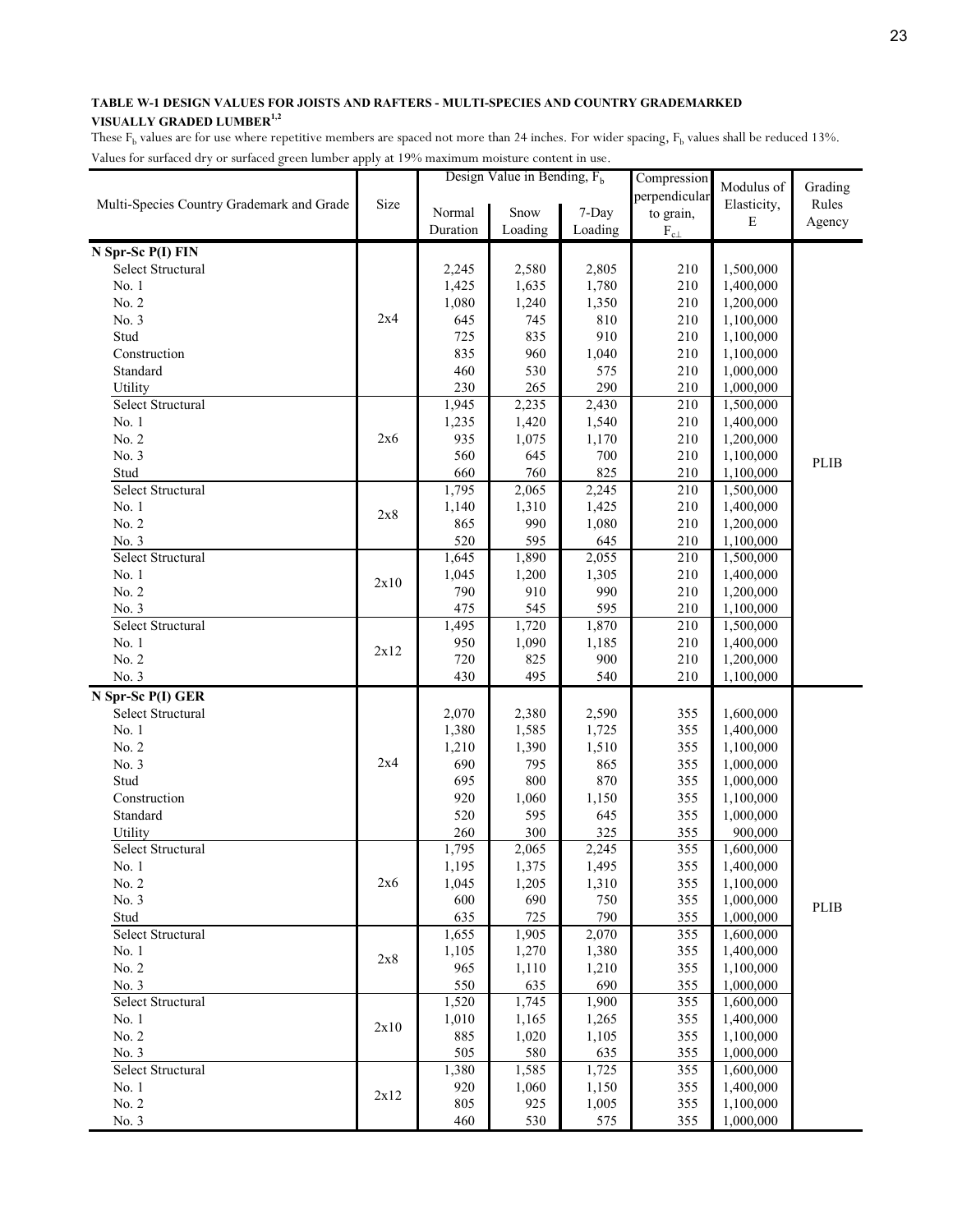|                                           |      |          | Design Value in Bending, $F_h$ |         | Compression<br>perpendicular | Modulus of  | Grading     |
|-------------------------------------------|------|----------|--------------------------------|---------|------------------------------|-------------|-------------|
| Multi-Species Country Grademark and Grade | Size | Normal   | Snow                           | 7-Day   | to grain,                    | Elasticity, | Rules       |
|                                           |      | Duration | Loading                        | Loading | $\rm F_{c\perp}$             | E           | Agency      |
| N Spr-Sc P(I) ROM                         |      |          |                                |         |                              |             |             |
| N SPr-Sc P(I) ROM-UKR                     |      |          |                                |         |                              |             |             |
| <b>Select Structural</b>                  |      | 2,155    | 2,480                          | 2,695   | 270                          | 1,500,000   |             |
| No.1                                      |      | 1,465    | 1,685                          | 1,835   | 270                          | 1,400,000   |             |
| No. 2                                     | 2x4  | 1,250    | 1,440                          | 1,565   | 270                          | 1,200,000   |             |
| No. 3                                     |      | 735      | 845                            | 915     | 270                          | 1,100,000   |             |
| Stud                                      |      | 725      | 835                            | 910     | 270                          | 1,100,000   |             |
| Construction                              |      | 980      | 1,125                          | 1,220   | 270                          | 1,100,000   |             |
| Standard                                  |      | 545      | 630                            | 685     | 270                          | 1,000,000   |             |
| Utility                                   |      | 260      | 300                            | 325     | 270                          | 1,000,000   |             |
| Select Structural                         |      | 1,870    | 2,150                          | 2,335   | 270                          | 1,500,000   |             |
| No. 1                                     |      | 1,270    | 1,460                          | 1,590   | 270                          | 1,400,000   |             |
| No. 2                                     | 2x6  | 1,085    | 1,245                          | 1,355   | 270                          | 1,200,000   |             |
| No. 3                                     |      | 635      | 730                            | 795     | 270                          | 1,100,000   | <b>PLIB</b> |
| Stud                                      |      | 660      | 760                            | 825     | 270                          | 1,100,000   |             |
| Select Structural                         |      | 1,725    | 1,985                          | 2,155   | 270                          | 1,500,000   |             |
| No. 1                                     | 2x8  | 1,175    | 1,350                          | 1,465   | 270                          | 1,400,000   |             |
| No. 2                                     |      | 1,000    | 1,150                          | 1,250   | 270                          | 1,200,000   |             |
| No. 3                                     |      | 585      | 675                            | 735     | 270                          | 1,100,000   |             |
| Select Structural                         |      | 1,580    | 1,820                          | 1,975   | 270                          | 1,500,000   |             |
| No.1                                      | 2x10 | 1,075    | 1,235                          | 1,345   | 270                          | 1,400,000   |             |
| No. 2                                     |      | 915      | 1,055                          | 1,145   | 270                          | 1,200,000   |             |
| No. 3                                     |      | 540      | 620                            | 670     | 270                          | 1,100,000   |             |
| Select Structural                         |      | 1,440    | 1,655                          | 1,795   | 270                          | 1,500,000   |             |
| No. 1                                     | 2x12 | 980      | 1,125                          | 1,220   | 270                          | 1,400,000   |             |
| No. 2                                     |      | 835      | 960                            | 1,040   | 270                          | 1,200,000   |             |
| No. 3                                     |      | 490      | 560                            | 610     | 270                          | 1,100,000   |             |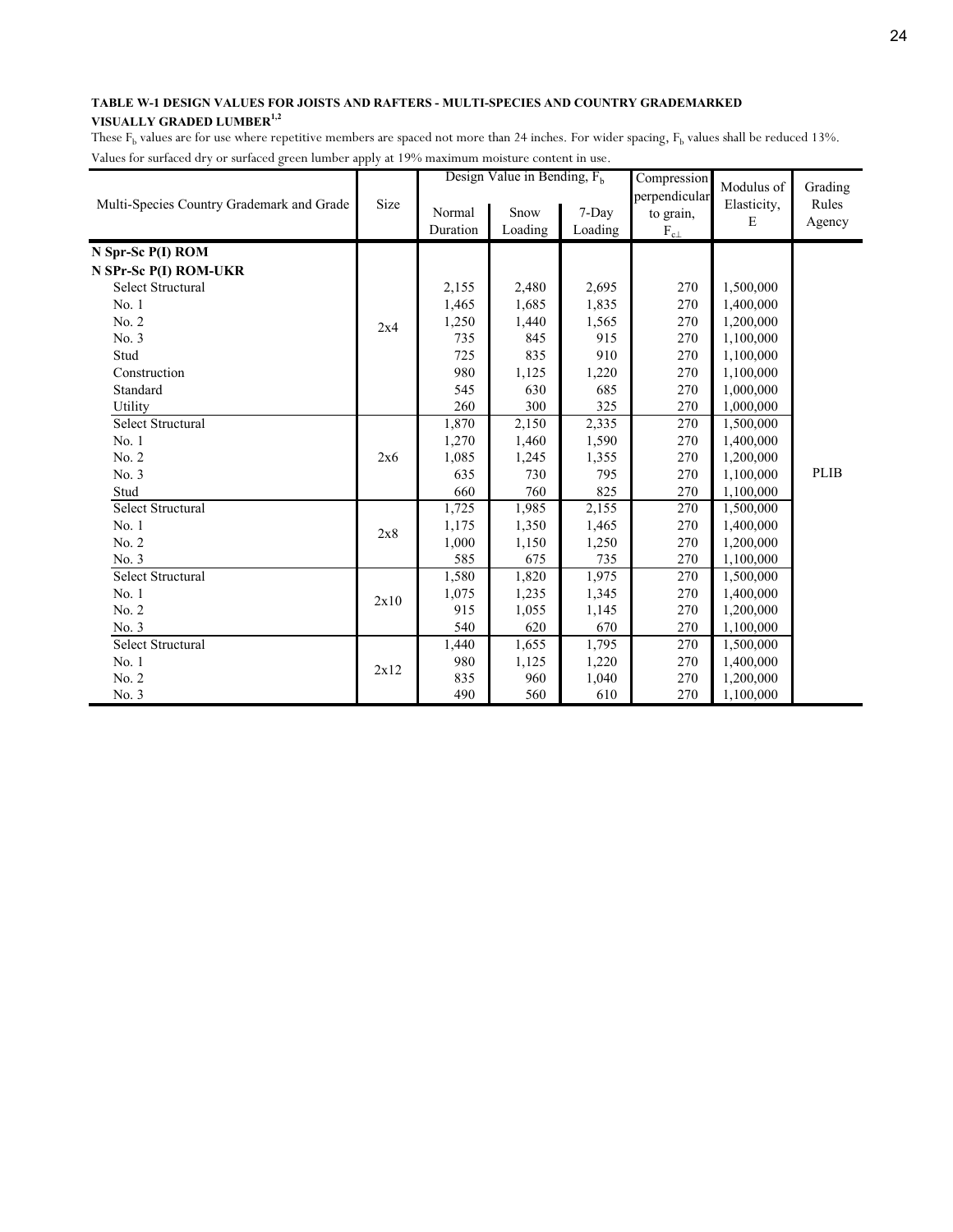|                                           |      |                    | Design Value in Bending, $F_h$ |                  | Compression                                | Modulus of       | Grading         |
|-------------------------------------------|------|--------------------|--------------------------------|------------------|--------------------------------------------|------------------|-----------------|
| Multi-Species Country Grademark and Grade | Size | Normal<br>Duration | Snow<br>Loading                | 7-Day<br>Loading | perpendicular<br>to grain,<br>$F_{c\perp}$ | Elasticity,<br>E | Rules<br>Agency |
| N Spr-Sc P(I) SW                          |      |                    |                                |                  |                                            |                  |                 |
| Select Structural                         |      | 2,155              | 2,480                          | 2,695            | 285                                        | 1,600,000        |                 |
| No.1                                      |      | 1,425              | 1,635                          | 1,780            | 285                                        | 1,400,000        |                 |
| No. 2                                     |      | 990                | 1,140                          | 1,240            | 285                                        | 1,200,000        |                 |
| No. 3                                     | 2x4  | 560                | 645                            | 700              | 285                                        | 1,100,000        |                 |
| Stud                                      |      | 570                | 655                            | 710              | 285                                        | 1,100,000        |                 |
| Construction                              |      | 750                | 860                            | 935              | 285                                        | 1,200,000        |                 |
| Standard                                  |      | 430                | 495                            | 540              | 285                                        | 1,100,000        |                 |
| Utility                                   |      | 200                | 230                            | 250              | 285                                        | 1,000,000        |                 |
| Select Structural                         |      | 1,870              | 2,150                          | 2,335            | 285                                        | 1,600,000        |                 |
| No. 1                                     |      | 1,235              | 1,420                          | 1,540            | 285                                        | 1,400,000        |                 |
| No. 2                                     | 2x6  | 860                | 990                            | 1,075            | 285                                        | 1,200,000        |                 |
| No. 3                                     |      | 485                | 560                            | 605              | 285                                        | 1,100,000        | <b>PLIB</b>     |
| Stud                                      |      | 520                | 595                            | 645              | 285                                        | 1,100,000        |                 |
| <b>Select Structural</b>                  |      | 1,725              | 1,985                          | 2,155            | 285                                        | 1,600,000        |                 |
| No.1                                      | 2x8  | 1,140              | 1,310                          | 1,425            | 285                                        | 1,400,000        |                 |
| No. 2                                     |      | 795                | 915                            | 990              | 285                                        | 1,200,000        |                 |
| No. 3                                     |      | 450                | 515                            | 560              | 285                                        | 1,100,000        |                 |
| Select Structural                         |      | 1,580              | 1,820                          | 1,975            | 285                                        | 1,600,000        |                 |
| No. 1                                     | 2x10 | 1,045              | 1,200                          | 1,305            | 285                                        | 1,400,000        |                 |
| No. 2                                     |      | 725                | 835                            | 910              | 285                                        | 1,200,000        |                 |
| No. 3                                     |      | 410                | 475                            | 515              | 285                                        | 1,100,000        |                 |
| Select Structural                         |      | 1,440              | 1,655                          | 1,795            | 285                                        | 1,600,000        |                 |
| No. 1                                     | 2x12 | 950                | 1,090                          | 1,185            | 285                                        | 1,400,000        |                 |
| No. 2                                     |      | 660                | 760                            | 825              | 285                                        | 1,200,000        |                 |
| No. 3                                     |      | 375                | 430                            | 465              | 285                                        | 1,100,000        |                 |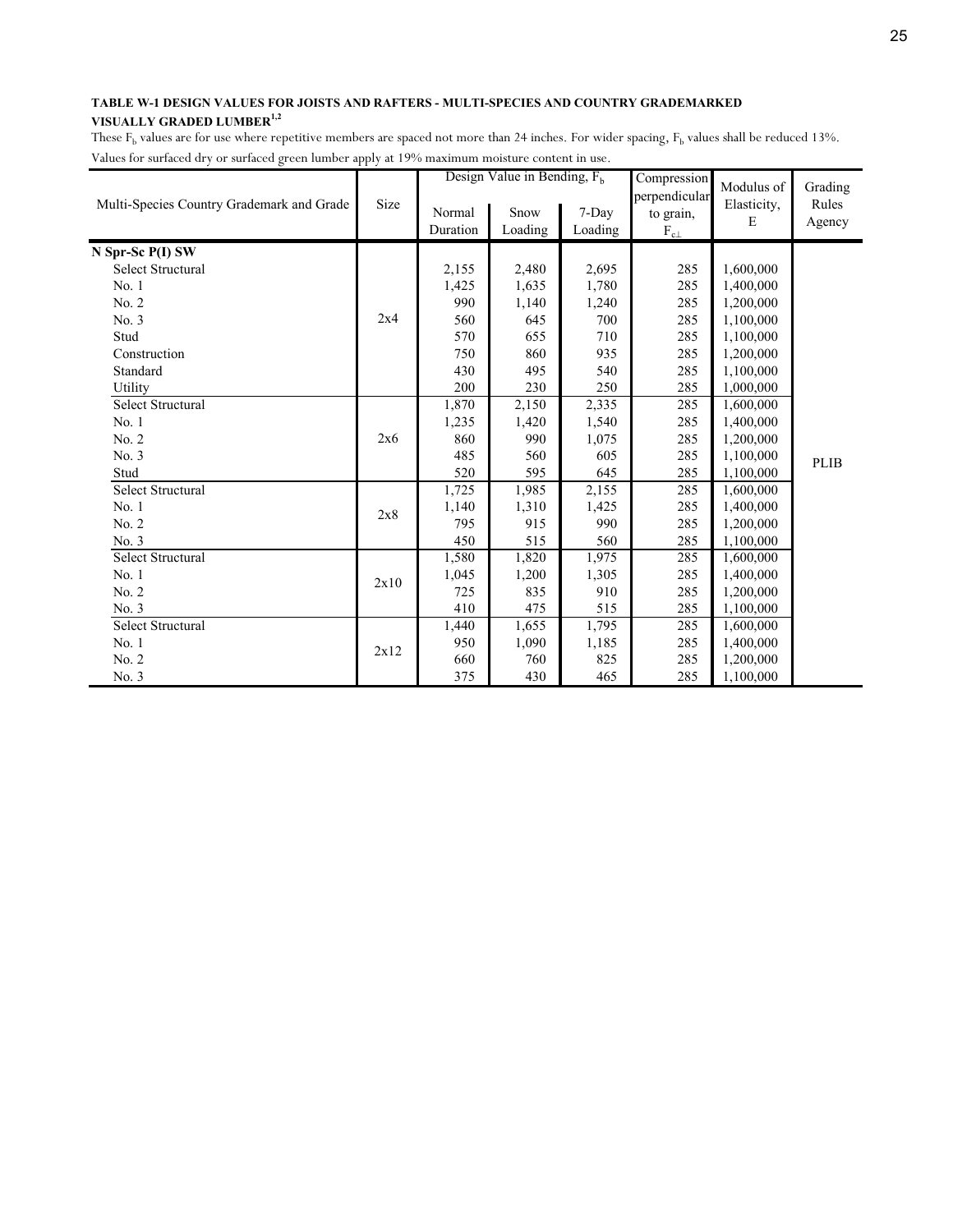|                                           |      |          | Design Value in Bending, $F_h$ |         | Compression<br>perpendicular | Modulus of  | Grading     |
|-------------------------------------------|------|----------|--------------------------------|---------|------------------------------|-------------|-------------|
| Multi-Species Country Grademark and Grade | Size | Normal   | Snow                           | 7-Day   | to grain,                    | Elasticity, | Rules       |
|                                           |      | Duration | Loading                        | Loading | $\rm F_{c\perp}$             | E           | Agency      |
| N Spr-S Fir (I) GER                       |      |          |                                |         |                              |             |             |
| N Spr-S Fir (I) N FRA                     |      |          |                                |         |                              |             |             |
| N Spr-S Fir(I) GER N FRA                  |      |          |                                |         |                              |             |             |
| Select Structural                         |      | 1,640    | 1,885                          | 2,050   | 355                          | 1,500,000   |             |
| No.1                                      |      | 1,250    | 1,440                          | 1,565   | 355                          | 1,400,000   |             |
| No. 2                                     | 2x4  | 1,250    | 1,440                          | 1,565   | 355                          | 1,200,000   |             |
| No. 3                                     |      | 735      | 845                            | 915     | 355                          | 1,100,000   |             |
| Stud                                      |      | 725      | 835                            | 910     | 355                          | 1,100,000   |             |
| Construction                              |      | 950      | 1,090                          | 1,185   | 355                          | 1,100,000   |             |
| Standard                                  |      | 545      | 630                            | 685     | 355                          | 1,000,000   |             |
| Utility                                   |      | 260      | 300                            | 325     | 355                          | 900,000     |             |
| Select Structural                         |      | 1,420    | 1,635                          | 1,775   | 355                          | 1,500,000   |             |
| No. 1                                     |      | 1,085    | 1,245                          | 1,355   | 355                          | 1,400,000   |             |
| No. 2                                     | 2x6  | 1,085    | 1,245                          | 1,355   | 355                          | 1,200,000   | <b>PLIB</b> |
| No. 3                                     |      | 635      | 730                            | 795     | 355                          | 1,100,000   |             |
| Stud                                      |      | 660      | 760                            | 825     | 355                          | 1,100,000   |             |
| <b>Select Structural</b>                  |      | 1,310    | 1,510                          | 1,640   | 355                          | 1,500,000   |             |
| No. 1                                     | 2x8  | 1,000    | 1,150                          | 1,250   | 355                          | 1,400,000   |             |
| No. 2                                     |      | 1,000    | 1,150                          | 1,250   | 355                          | 1,200,000   |             |
| No. 3                                     |      | 585      | 675                            | 735     | 355                          | 1,100,000   |             |
| <b>Select Structural</b>                  |      | 1,200    | 1,380                          | 1,500   | 355                          | 1,500,000   |             |
| No.1                                      | 2x10 | 915      | 1,055                          | 1,145   | 355                          | 1,400,000   |             |
| No. 2                                     |      | 915      | 1,055                          | 1,145   | 355                          | 1,200,000   |             |
| No. 3                                     |      | 540      | 620                            | 670     | 355                          | 1,100,000   |             |
| Select Structural                         |      | 1,095    | 1,255                          | 1,365   | 355                          | 1,500,000   |             |
| No. 1                                     | 2x12 | 835      | 960                            | 1,040   | 355                          | 1,400,000   |             |
| No. 2                                     |      | 835      | 960                            | 1,040   | 355                          | 1,200,000   |             |
| No. 3                                     |      | 490      | 560                            | 610     | 355                          | 1,100,000   |             |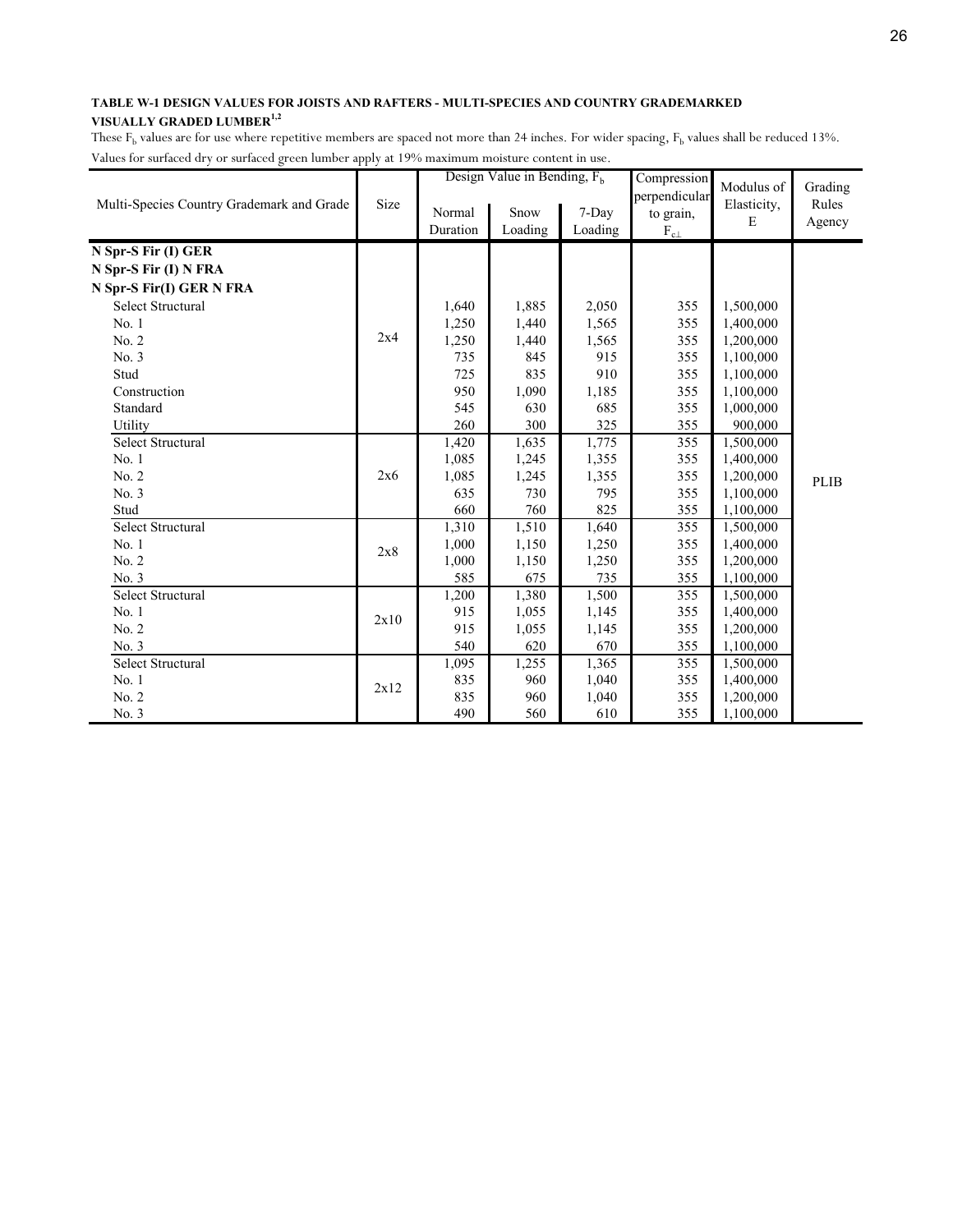|                                           |      |              | Design Value in Bending, $F_h$ |                | Compression      | Modulus of             | Grading     |
|-------------------------------------------|------|--------------|--------------------------------|----------------|------------------|------------------------|-------------|
| Multi-Species Country Grademark and Grade | Size |              |                                |                | perpendicular    | Elasticity,            | Rules       |
|                                           |      | Normal       | Snow                           | 7-Day          | to grain,        | E                      | Agency      |
|                                           |      | Duration     | Loading                        | Loading        | $\rm F_{c\perp}$ |                        |             |
| N Spr-Sc P-DF (I) GER                     |      |              |                                |                |                  |                        |             |
| Select Structural                         |      | 2,070        | 2,380                          | 2,590          | 355              | 1,600,000              |             |
| No. 1                                     |      | 1,380        | 1,585                          | 1,725          | 355              | 1,400,000              |             |
| No. 2                                     |      | 1,210        | 1,390                          | 1,510          | 355              | 1,100,000              |             |
| No. 3                                     | 2x4  | 690          | 795                            | 865            | 355              | 1,000,000              |             |
| Stud                                      |      | 695          | 800                            | 870            | 355              | 1,000,000              |             |
| Construction                              |      | 920          | 1,060                          | 1,150          | 355              | 1,100,000              |             |
| Standard                                  |      | 520          | 595                            | 645            | 355              | 1,000,000              |             |
| Utility                                   |      | 260          | 300                            | 325            | 355              | 900,000                |             |
| Select Structural                         |      | 1,795        | 2,065                          | 2,245          | 355              | 1,600,000              |             |
| No. 1                                     |      | 1,195        | 1,375                          | 1,495          | 355              | 1,400,000              |             |
| No. 2                                     | 2x6  | 1,045        | 1,205                          | 1,310          | 355              | 1,100,000              |             |
| No. 3                                     |      | 600          | 690                            | 750            | 355              | 1,000,000              | <b>PLIB</b> |
| Stud                                      |      | 635          | 725                            | 790            | 355              | 1,000,000              |             |
| Select Structural                         |      | 1,655        | 1,905                          | 2,070          | 355              | 1,600,000              |             |
| No. 1                                     | 2x8  | 1,105        | 1,270                          | 1,380          | 355              | 1,400,000              |             |
| No. 2                                     |      | 965          | 1,110                          | 1,210          | 355              | 1,100,000              |             |
| No. 3<br>Select Structural                |      | 550<br>1,520 | 635                            | 690            | 355<br>355       | 1,000,000              |             |
| No.1                                      |      | 1,010        | 1,745                          | 1,900          |                  | 1,600,000              |             |
| No. 2                                     | 2x10 | 885          | 1,165                          | 1,265<br>1,105 | 355<br>355       | 1,400,000              |             |
| No. 3                                     |      | 505          | 1,020<br>580                   | 635            | 355              | 1,100,000<br>1,000,000 |             |
| Select Structural                         |      | 1,380        | 1,585                          | 1,725          | 355              | 1,600,000              |             |
| No. 1                                     |      | 920          | 1,060                          | 1,150          | 355              | 1,400,000              |             |
| No. 2                                     | 2x12 | 805          | 925                            | 1,005          | 355              | 1,100,000              |             |
| No. 3                                     |      | 460          | 530                            | 575            | 355              | 1,000,000              |             |
| N Spr-Sc P-DF-L (I) GER                   |      |              |                                |                |                  |                        |             |
| Select Structural                         |      | 2,070        | 2,380                          | 2,590          | 355              | 1,600,000              |             |
| No. 1                                     |      | 1,380        | 1,585                          | 1,725          | 355              | 1,400,000              |             |
| No. 2                                     |      | 1,210        | 1,390                          | 1,510          | 355              | 1,100,000              |             |
| No. 3                                     | 2x4  | 690          | 795                            | 865            | 355              | 1,000,000              |             |
| Stud                                      |      | 695          | 800                            | 870            | 355              | 1,000,000              |             |
| Construction                              |      | 920          | 1,060                          | 1,150          | 355              | 1,100,000              |             |
| Standard                                  |      | 520          | 595                            | 645            | 355              | 1,000,000              |             |
| Utility                                   |      | 260          | 300                            | 325            | 355              | 900,000                |             |
| Select Structural                         |      | 1,795        | 2,065                          | 2,245          | 355              | 1,600,000              |             |
| No. 1                                     |      | 1,195        | 1,375                          | 1,495          | 355              | 1,400,000              |             |
| No. 2                                     | 2x6  | 1,045        | 1,205                          | 1,310          | 355              | 1,100,000              |             |
| No. 3                                     |      | 600          | 690                            | 750            | 355              | 1,000,000              | PLIB        |
| Stud                                      |      | 635          | 725                            | 790            | 355              | 1,000,000              |             |
| Select Structural                         |      | 1,655        | 1,905                          | 2,070          | 355              | 1,600,000              |             |
| No. 1                                     | 2x8  | 1,105        | 1,270                          | 1,380          | 355              | 1,400,000              |             |
| No. 2                                     |      | 965          | 1,110                          | 1,210          | 355              | 1,100,000              |             |
| No. 3                                     |      | 550          | 635                            | 690            | 355              | 1,000,000              |             |
| Select Structural                         |      | 1,520        | 1,745                          | 1,900          | 355              | 1,600,000              |             |
| No. 1                                     | 2x10 | 1,010        | 1,165                          | 1,265          | 355              | 1,400,000              |             |
| No. 2                                     |      | 885          | 1,020                          | 1,105          | 355              | 1,100,000              |             |
| No. 3                                     |      | 505          | 580                            | 635            | 355              | 1,000,000              |             |
| Select Structural                         |      | 1,380        | 1,585                          | 1,725          | 355              | 1,600,000              |             |
| No. 1                                     | 2x12 | 920          | 1,060                          | 1,150          | 355              | 1,400,000              |             |
| No. 2<br>No. 3                            |      | 805<br>460   | 925<br>530                     | 1,005<br>575   | 355<br>355       | 1,100,000<br>1,000,000 |             |
|                                           |      |              |                                |                |                  |                        |             |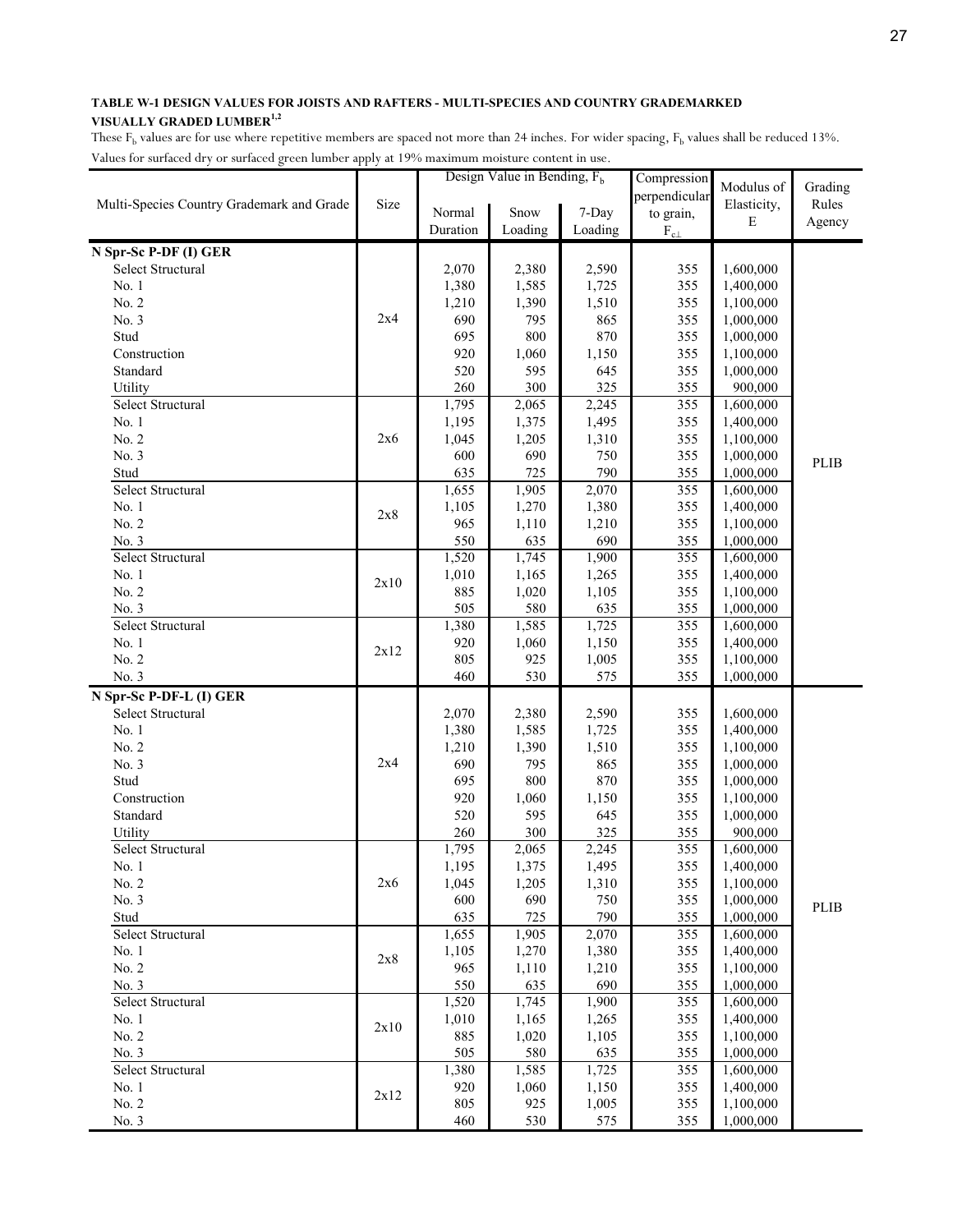|                                           |      |                    | Design Value in Bending, $F_h$ |                  | Compression                                    | Modulus of       | Grading         |
|-------------------------------------------|------|--------------------|--------------------------------|------------------|------------------------------------------------|------------------|-----------------|
| Multi-Species Country Grademark and Grade | Size | Normal<br>Duration | Snow<br>Loading                | 7-Day<br>Loading | perpendicular<br>to grain,<br>$\rm F_{c\perp}$ | Elasticity,<br>E | Rules<br>Agency |
| N Spr-Sc P-DF-S Fir (I) GER               |      |                    |                                |                  |                                                |                  |                 |
| Select Structural                         |      | 1,640              | 1,885                          | 2,050            | 355                                            | 1,500,000        |                 |
| No.1                                      |      | 1,250              | 1,440                          | 1,565            | 355                                            | 1,400,000        |                 |
| No. 2                                     |      | 1,210              | 1,390                          | 1,510            | 355                                            | 1,100,000        |                 |
| No. 3                                     | 2x4  | 690                | 795                            | 865              | 355                                            | 1,000,000        |                 |
| Stud                                      |      | 695                | 800                            | 870              | 355                                            | 1,000,000        |                 |
| Construction                              |      | 920                | 1,060                          | 1,150            | 355                                            | 1,100,000        |                 |
| Standard                                  |      | 520                | 595                            | 645              | 355                                            | 1,000,000        |                 |
| Utility                                   |      | 260                | 300                            | 325              | 355                                            | 900,000          |                 |
| <b>Select Structural</b>                  |      | 1,420              | 1,635                          | 1,775            | 355                                            | 1,500,000        |                 |
| No. 1                                     |      | 1,085              | 1,245                          | 1,355            | 355                                            | 1,400,000        |                 |
| No. 2                                     | 2x6  | 1,045              | 1,205                          | 1,310            | 355                                            | 1,100,000        |                 |
| No. 3                                     |      | 600                | 690                            | 750              | 355                                            | 1,000,000        | <b>PLIB</b>     |
| Stud                                      |      | 635                | 725                            | 790              | 355                                            | 1,000,000        |                 |
| <b>Select Structural</b>                  |      | 1,310              | 1,510                          | 1,640            | 355                                            | 1,500,000        |                 |
| No. 1                                     | 2x8  | 1,000              | 1,150                          | 1,250            | 355                                            | 1,400,000        |                 |
| No. 2                                     |      | 965                | 1,110                          | 1,210            | 355                                            | 1,100,000        |                 |
| No. 3                                     |      | 550                | 635                            | 690              | 355                                            | 1,000,000        |                 |
| <b>Select Structural</b>                  |      | 1,200              | 1,380                          | 1,500            | 355                                            | 1,500,000        |                 |
| No. 1                                     | 2x10 | 915                | 1,055                          | 1,145            | 355                                            | 1,400,000        |                 |
| No. 2                                     |      | 885                | 1,020                          | 1,105            | 355                                            | 1,100,000        |                 |
| No. 3                                     |      | 505                | 580                            | 635              | 355                                            | 1,000,000        |                 |
| Select Structural                         |      | 1,095              | 1,255                          | 1,365            | 355                                            | 1,500,000        |                 |
| No. 1                                     | 2x12 | 835                | 960                            | 1,040            | 355                                            | 1,400,000        |                 |
| No. 2                                     |      | 805                | 925                            | 1,005            | 355                                            | 1,100,000        |                 |
| No. 3                                     |      | 460                | 530                            | 575              | 355                                            | 1,000,000        |                 |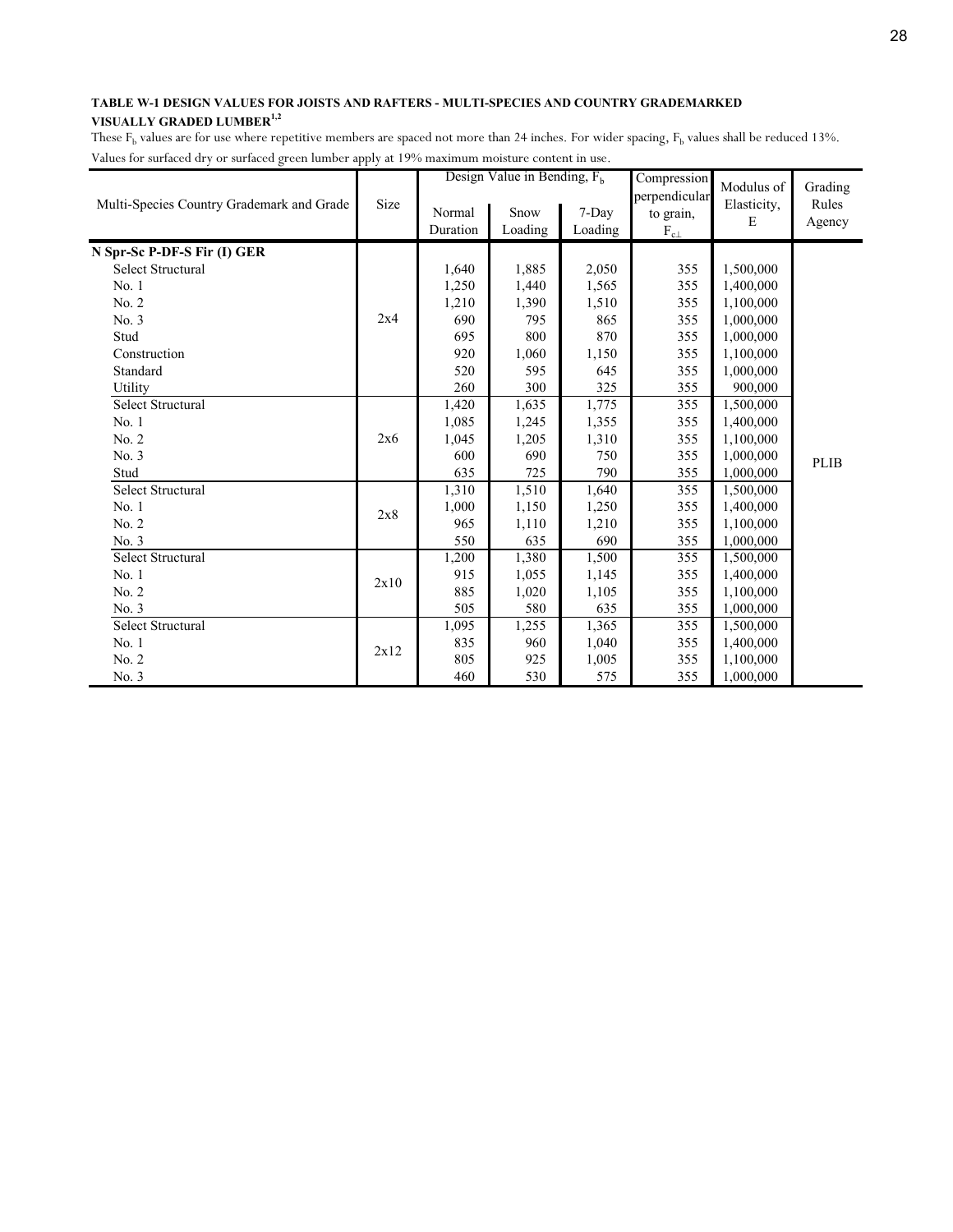|                                           |      |          | Design Value in Bending, $F_h$ |         | Compression<br>perpendicular | Modulus of  | Grading |
|-------------------------------------------|------|----------|--------------------------------|---------|------------------------------|-------------|---------|
| Multi-Species Country Grademark and Grade | Size | Normal   | Snow                           | 7-Day   | to grain,                    | Elasticity, | Rules   |
|                                           |      | Duration | Loading                        | Loading | $\rm F_{c\perp}$             | E           | Agency  |
|                                           |      |          |                                |         |                              |             |         |
| NSPR/SCOTP(I)EST/FIN/GER/LIT/ROM          |      |          |                                |         |                              |             |         |
| /SW/UKR                                   |      |          |                                |         |                              |             |         |
| <b>Select Structural</b>                  |      | 1,985    | 2,280                          | 2,480   | 210                          | 1,500,000   |         |
| No.1                                      |      | 1,380    | 1,585                          | 1,725   | 210                          | 1,400,000   |         |
| No. 2                                     | 2x4  | 990      | 1,140                          | 1,240   | 210                          | 1,100,000   |         |
| No. 3                                     |      | 560      | 645                            | 700     | 210                          | 1,000,000   |         |
| Stud                                      |      | 570      | 655                            | 710     | 210                          | 1,000,000   |         |
| Construction                              |      | 750      | 860                            | 935     | 210                          | 1,100,000   |         |
| Standard                                  |      | 430      | 495                            | 540     | 210                          | 1,000,000   |         |
| Utility                                   |      | 200      | 230                            | 250     | 210                          | 900,000     |         |
| Select Structural                         |      | 1,720    | 1,975                          | 2,150   | 210                          | 1,500,000   |         |
| No. 1                                     |      | 1,195    | 1,375                          | 1,495   | 210                          | 1,400,000   |         |
| No. 2                                     | 2x6  | 860      | 990                            | 1,075   | 210                          | 1,100,000   |         |
| No. 3                                     |      | 485      | 560                            | 605     | 210                          | 1,000,000   | TP      |
| Stud                                      |      | 520      | 595                            | 645     | 210                          | 1,000,000   |         |
| <b>Select Structural</b>                  |      | 1,585    | 1,825                          | 1,985   | 210                          | 1,500,000   |         |
| No. 1                                     |      | 1,105    | 1,270                          | 1,380   | 210                          | 1,400,000   |         |
| No. 2                                     | 2x8  | 795      | 915                            | 990     | 210                          | 1,100,000   |         |
| No. 3                                     |      | 450      | 515                            | 560     | 210                          | 1,000,000   |         |
| <b>Select Structural</b>                  |      | 1,455    | 1,675                          | 1,820   | 210                          | 1,500,000   |         |
| No.1                                      |      | 1,010    | 1,165                          | 1,265   | 210                          | 1,400,000   |         |
| No. 2                                     | 2x10 | 725      | 835                            | 910     | 210                          | 1,100,000   |         |
| No. 3                                     |      | 410      | 475                            | 515     | 210                          | 1,000,000   |         |
| Select Structural                         |      | 1,325    | 1,520                          | 1,655   | 210                          | 1,500,000   |         |
| No. 1                                     |      | 920      | 1,060                          | 1,150   | 210                          | 1,400,000   |         |
| No. 2                                     | 2x12 | 660      | 760                            | 825     | 210                          | 1,100,000   |         |
| No. 3                                     |      | 375      | 430                            | 465     | 210                          | 1,000,000   |         |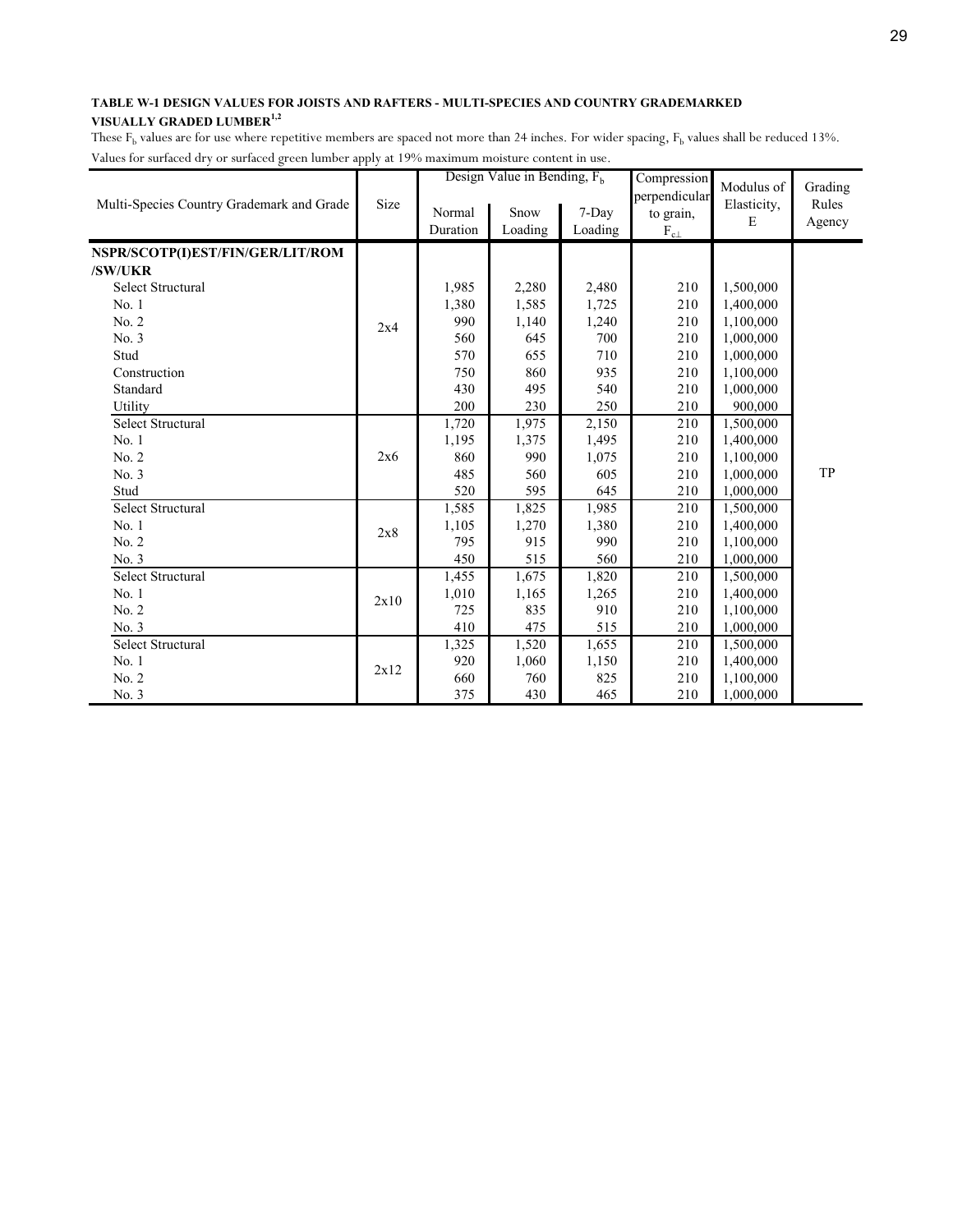|                                           |      |                    | Design Value in Bending, $F_h$ |                  | Compression                                    | Modulus of       | Grading         |
|-------------------------------------------|------|--------------------|--------------------------------|------------------|------------------------------------------------|------------------|-----------------|
| Multi-Species Country Grademark and Grade | Size | Normal<br>Duration | Snow<br>Loading                | 7-Day<br>Loading | perpendicular<br>to grain,<br>$\rm F_{c\perp}$ | Elasticity,<br>E | Rules<br>Agency |
| NSPR/SCOTP(I)GER/ROM/SW/UKR               |      |                    |                                |                  |                                                |                  |                 |
| Select Structural                         |      | 2,070              | 2,380                          | 2,590            | 270                                            | 1,500,000        |                 |
| No. 1                                     |      | 1,380              | 1,585                          | 1,725            | 270                                            | 1,400,000        |                 |
| No. 2                                     |      | 990                | 1,140                          | 1,240            | 270                                            | 1,100,000        |                 |
| No. 3                                     | 2x4  | 560                | 645                            | 700              | 270                                            | 1,000,000        |                 |
| Stud                                      |      | 570                | 655                            | 710              | 270                                            | 1,000,000        |                 |
| Construction                              |      | 750                | 860                            | 935              | 270                                            | 1,100,000        |                 |
| Standard                                  |      | 430                | 495                            | 540              | 270                                            | 1,000,000        |                 |
| Utility                                   |      | 200                | 230                            | 250              | 270                                            | 900,000          |                 |
| <b>Select Structural</b>                  |      | 1,795              | 2,065                          | 2,245            | 270                                            | 1,500,000        |                 |
| No. 1                                     |      | 1,195              | 1,375                          | 1,495            | 270                                            | 1,400,000        |                 |
| No. 2                                     | 2x6  | 860                | 990                            | 1,075            | 270                                            | 1,100,000        |                 |
| No. 3                                     |      | 485                | 560                            | 605              | 270                                            | 1,000,000        | TP              |
| Stud                                      |      | 520                | 595                            | 645              | 270                                            | 1,000,000        |                 |
| <b>Select Structural</b>                  |      | 1,655              | 1,905                          | 2,070            | 270                                            | 1,500,000        |                 |
| No. 1                                     | 2x8  | 1,105              | 1,270                          | 1,380            | 270                                            | 1,400,000        |                 |
| No. 2                                     |      | 795                | 915                            | 990              | 270                                            | 1,100,000        |                 |
| No. 3                                     |      | 450                | 515                            | 560              | 270                                            | 1,000,000        |                 |
| <b>Select Structural</b>                  |      | 1,520              | 1,745                          | 1,900            | 270                                            | 1,500,000        |                 |
| No. 1                                     | 2x10 | 1,010              | 1,165                          | 1,265            | 270                                            | 1,400,000        |                 |
| No. 2                                     |      | 725                | 835                            | 910              | 270                                            | 1,100,000        |                 |
| No. 3                                     |      | 410                | 475                            | 515              | 270                                            | 1,000,000        |                 |
| <b>Select Structural</b>                  |      | 1,380              | 1,585                          | 1,725            | 270                                            | 1,500,000        |                 |
| No. 1                                     |      | 920                | 1,060                          | 1,150            | 270                                            | 1,400,000        |                 |
| No. 2                                     | 2x12 | 660                | 760                            | 825              | 270                                            | 1,100,000        |                 |
| No. 3                                     |      | 375                | 430                            | 465              | 270                                            | 1,000,000        |                 |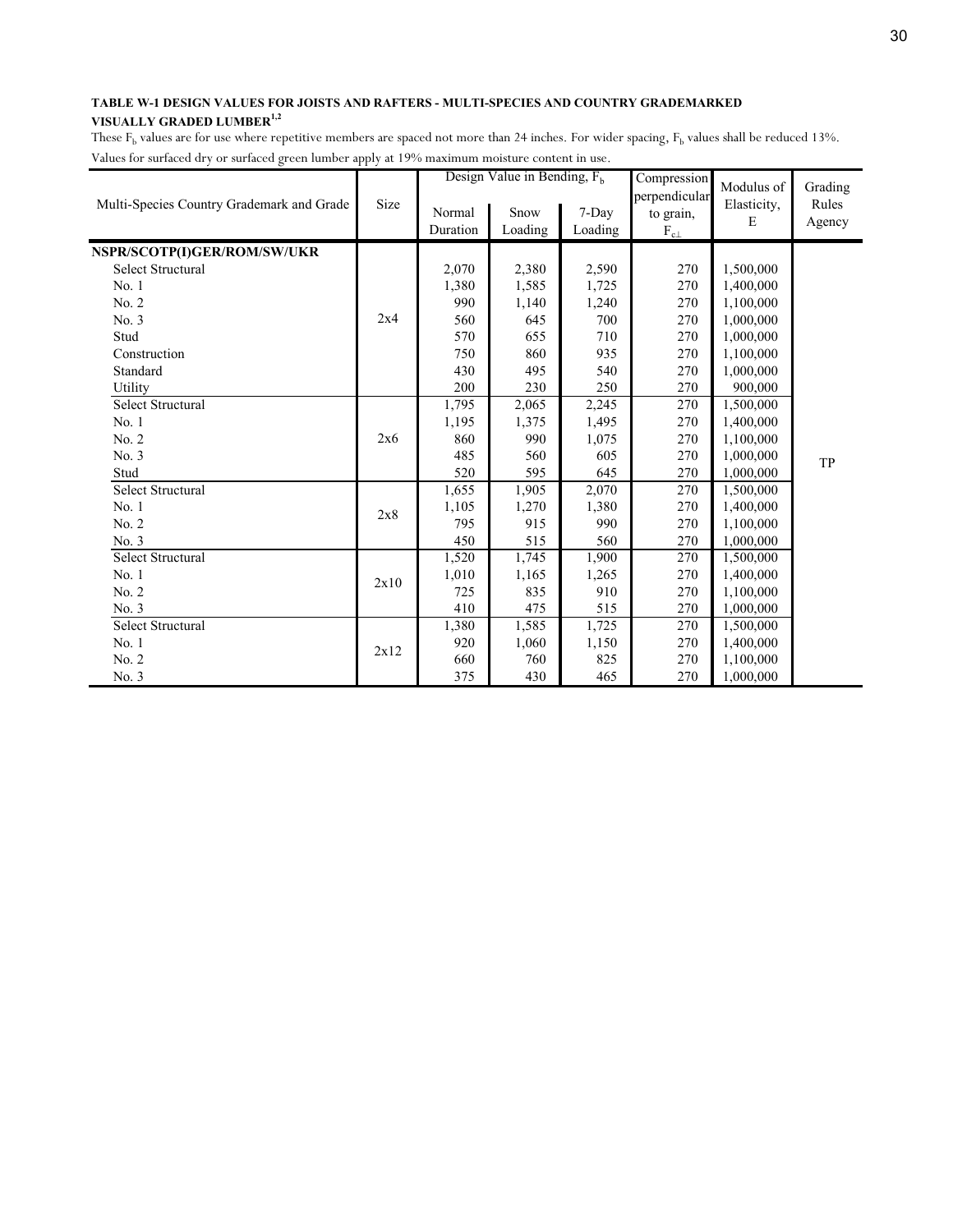|                                           |      | ances for surfaced ary or surfaced green fumber upply at 1970 maximum moisture content in | Design Value in Bending, $Fb$ |         | Compression   |             |         |
|-------------------------------------------|------|-------------------------------------------------------------------------------------------|-------------------------------|---------|---------------|-------------|---------|
|                                           |      |                                                                                           |                               |         | perpendicular | Modulus of  | Grading |
| Multi-Species Country Grademark and Grade | Size | Normal                                                                                    | Snow                          | 7-Day   | to grain,     | Elasticity, | Rules   |
|                                           |      | Duration                                                                                  | Loading                       | Loading | $F_{c\perp}$  | E           | Agency  |
|                                           |      |                                                                                           |                               |         |               |             |         |
| NSPR/SCOTP(I)GER/SW                       |      |                                                                                           |                               |         |               |             |         |
| Select Structural                         |      | 2,070                                                                                     | 2,380                         | 2,590   | 285           | 1,600,000   |         |
| No. 1                                     |      | 1,380                                                                                     | 1,585                         | 1,725   | 285           | 1,400,000   |         |
| No. 2                                     | 2x4  | 990                                                                                       | 1,140                         | 1,240   | 285           | 1,100,000   |         |
| No. 3                                     |      | 560                                                                                       | 645                           | 700     | 285           | 1,000,000   |         |
| Stud                                      |      | 570                                                                                       | 655                           | 710     | 285           | 1,000,000   |         |
| Construction                              |      | 750                                                                                       | 860                           | 935     | 285           | 1,100,000   |         |
| Standard                                  |      | 430                                                                                       | 495                           | 540     | 285           | 1,000,000   |         |
| Utility                                   |      | 200                                                                                       | 230                           | 250     | 285           | 900,000     |         |
| Select Structural                         |      | 1,795                                                                                     | 2,065                         | 2,245   | 285           | 1,600,000   |         |
| No. 1                                     |      | 1,195                                                                                     | 1,375                         | 1,495   | 285           | 1,400,000   |         |
| No. 2                                     | 2x6  | 860                                                                                       | 990                           | 1,075   | 285           | 1,100,000   |         |
| No. 3                                     |      | 485                                                                                       | 560                           | 605     | 285           | 1,000,000   | TP      |
| Stud                                      |      | 520                                                                                       | 595                           | 645     | 285           | 1,000,000   |         |
| Select Structural                         |      | 1,655                                                                                     | 1,905                         | 2,070   | 285           | 1,600,000   |         |
| No. 1                                     | 2x8  | 1,105                                                                                     | 1,270                         | 1,380   | 285           | 1,400,000   |         |
| No. 2                                     |      | 795                                                                                       | 915                           | 990     | 285           | 1,100,000   |         |
| No. 3                                     |      | 450                                                                                       | 515                           | 560     | 285           | 1,000,000   |         |
| Select Structural                         |      | 1,520                                                                                     | 1,745                         | 1,900   | 285           | 1,600,000   |         |
| No. 1                                     | 2x10 | 1,010                                                                                     | 1,165                         | 1,265   | 285           | 1,400,000   |         |
| No. 2                                     |      | 725                                                                                       | 835                           | 910     | 285           | 1,100,000   |         |
| No. 3                                     |      | 410                                                                                       | 475                           | 515     | 285           | 1,000,000   |         |
| Select Structural                         |      | 1,380                                                                                     | 1,585                         | 1,725   | 285           | 1,600,000   |         |
| No. 1                                     | 2x12 | 920                                                                                       | 1,060                         | 1,150   | 285           | 1,400,000   |         |
| No. 2                                     |      | 660                                                                                       | 760                           | 825     | 285           | 1,100,000   |         |
| No. 3                                     |      | 375                                                                                       | 430                           | 465     | 285           | 1,000,000   |         |
| NSPR/SCOTP(I)SW                           |      |                                                                                           |                               |         |               |             |         |
| Select Structural                         |      | 2,155                                                                                     | 2,480                         | 2,695   | 285           | 1,600,000   |         |
| No. 1                                     |      | 1,425                                                                                     | 1,635                         | 1,780   | 285           | 1,400,000   |         |
| No. 2                                     |      | 990                                                                                       | 1,140                         | 1,240   | 285           | 1,200,000   |         |
| No. 3                                     | 2x4  | 560                                                                                       | 645                           | 700     | 285           | 1,100,000   |         |
| Stud                                      |      | 570                                                                                       | 655                           | 710     | 285           | 1,100,000   |         |
| Construction                              |      | 750                                                                                       | 860                           | 935     | 285           | 1,200,000   |         |
| Standard                                  |      | 430                                                                                       | 495                           | 540     | 285           | 1,100,000   |         |
| Utility                                   |      | 200                                                                                       | 230                           | 250     | 285           | 1,000,000   |         |
| Select Structural                         |      | 1,870                                                                                     | 2,150                         | 2,335   | 285           | 1,600,000   |         |
| No. 1                                     |      | 1,235                                                                                     | 1,420                         | 1,540   | 285           | 1,400,000   |         |
| No. 2                                     | 2x6  | 860                                                                                       | 990                           | 1,075   | 285           | 1,200,000   |         |
| No. 3                                     |      | 485                                                                                       | 560                           | 605     | 285           | 1,100,000   | TP      |
| Stud                                      |      | 520                                                                                       | 595                           | 645     | 285           | 1,100,000   |         |
| Select Structural                         |      | 1,725                                                                                     | 1,985                         | 2,155   | 285           | 1,600,000   |         |
| No. 1                                     |      | 1,140                                                                                     | 1,310                         | 1,425   | 285           | 1,400,000   |         |
| No. 2                                     | 2x8  | 795                                                                                       | 915                           | 990     | 285           | 1,200,000   |         |
| No. 3                                     |      | 450                                                                                       | 515                           | 560     | 285           | 1,100,000   |         |
| Select Structural                         |      | 1,580                                                                                     | 1,820                         | 1,975   | 285           | 1,600,000   |         |
| No. 1                                     |      | 1,045                                                                                     | 1,200                         | 1,305   | 285           | 1,400,000   |         |
| No. 2                                     | 2x10 | 725                                                                                       | 835                           | 910     | 285           | 1,200,000   |         |
| No. 3                                     |      | 410                                                                                       | 475                           | 515     | 285           | 1,100,000   |         |
| Select Structural                         |      | 1,440                                                                                     | 1,655                         | 1,795   | 285           | 1,600,000   |         |
| No. 1                                     |      | 950                                                                                       | 1,090                         | 1,185   | 285           | 1,400,000   |         |
| No. 2                                     | 2x12 | 660                                                                                       | 760                           | 825     | 285           | 1,200,000   |         |
| No. 3                                     |      | 375                                                                                       | 430                           | 465     | 285           | 1,100,000   |         |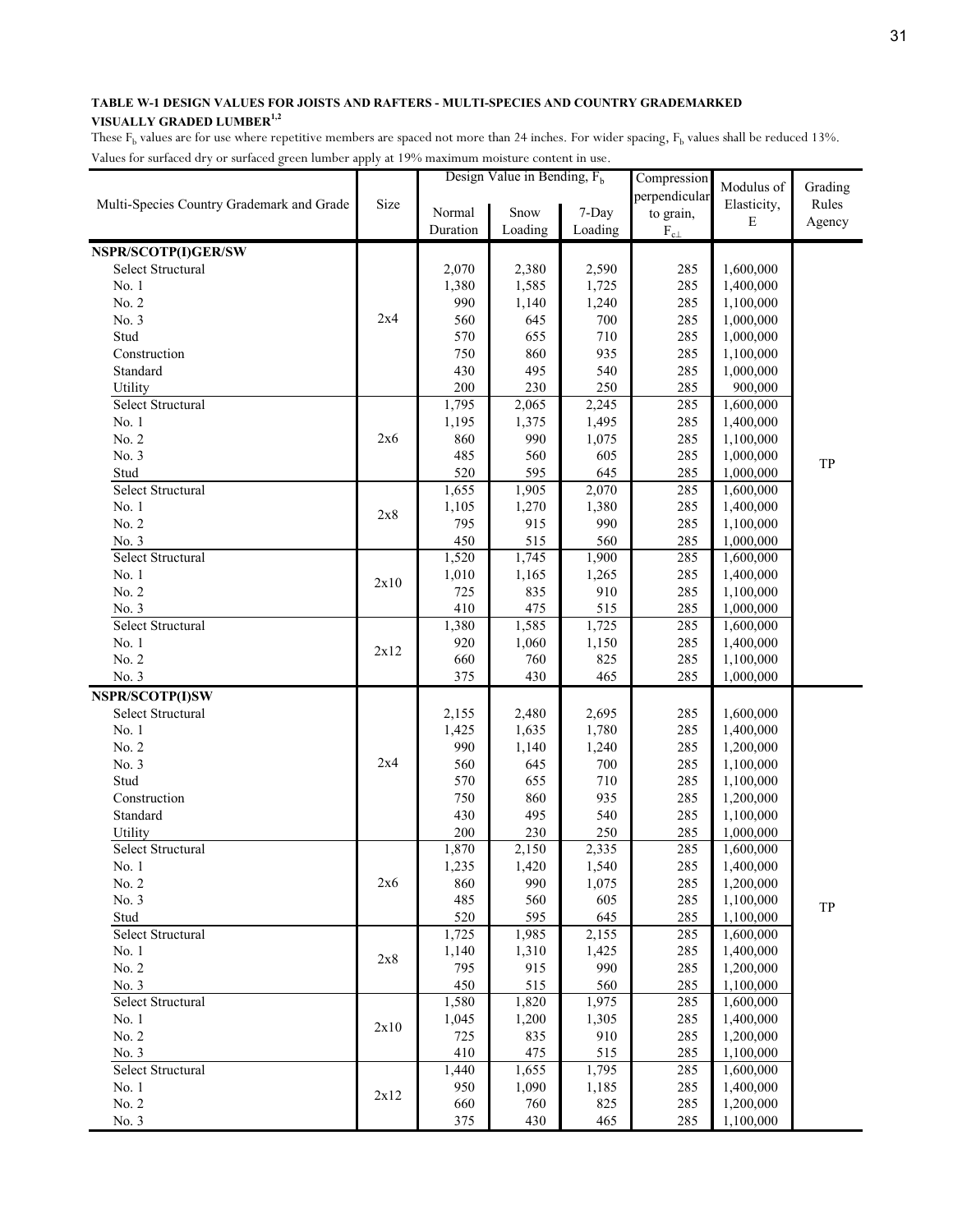|                                           |      |            | Design Value in Bending, $F_h$ |                | Compression      | Modulus of             | Grading     |
|-------------------------------------------|------|------------|--------------------------------|----------------|------------------|------------------------|-------------|
| Multi-Species Country Grademark and Grade | Size |            |                                |                | perpendicular    | Elasticity,            | Rules       |
|                                           |      | Normal     | Snow                           | 7-Day          | to grain,        | $\mathbf E$            | Agency      |
|                                           |      | Duration   | Loading                        | Loading        | $\rm F_{c\perp}$ |                        |             |
| NSPR/SCOTP/SFIR(I)GER                     |      |            |                                |                |                  |                        |             |
| Select Structural                         |      | 1,640      | 1,885                          | 2,050          | 355              | 1,500,000              |             |
| No. 1                                     |      | 1,250      | 1,440                          | 1,565          | 355              | 1,400,000              |             |
| No. 2                                     |      | 1,210      | 1,390                          | 1,510          | 355              | 1,100,000              |             |
| No. 3                                     | 2x4  | 690        | 795                            | 865            | 355              | 1,000,000              |             |
| Stud                                      |      | 695        | 800                            | 870            | 355              | 1,000,000              |             |
| Construction                              |      | 920        | 1,060                          | 1,150          | 355              | 1,100,000              |             |
| Standard                                  |      | 520        | 595                            | 645            | 355              | 1,000,000              |             |
| Utility                                   |      | 260        | 300                            | 325            | 355              | 900,000                |             |
| Select Structural                         |      | 1,420      | 1,635                          | 1,775          | 355              | 1,500,000              |             |
| No. 1                                     |      | 1,085      | 1,245                          | 1,355          | 355              | 1,400,000              |             |
| No. 2                                     | 2x6  | 1,045      | 1,205                          | 1,310          | 355              | 1,100,000              |             |
| No. 3                                     |      | 600        | 690                            | 750            | 355              | 1,000,000              | TP          |
| Stud                                      |      | 635        | 725                            | 790            | 355              | 1,000,000              |             |
| Select Structural                         |      | 1,310      | 1,510                          | 1,640          | 355              | 1,500,000              |             |
| No. 1                                     | 2x8  | 1,000      | 1,150                          | 1,250          | 355              | 1,400,000              |             |
| No. 2                                     |      | 965        | 1,110                          | 1,210          | 355              | 1,100,000              |             |
| No. 3                                     |      | 550        | 635                            | 690            | 355              | 1,000,000              |             |
| Select Structural                         |      | 1,200      | 1,380                          | 1,500          | 355              | 1,500,000              |             |
| No. 1                                     | 2x10 | 915        | 1,055                          | 1,145          | 355              | 1,400,000              |             |
| No. 2                                     |      | 885        | 1,020                          | 1,105          | 355              | 1,100,000              |             |
| No. 3                                     |      | 505        | 580                            | 635            | 355              | 1,000,000              |             |
| Select Structural                         |      | 1,095      | 1,255                          | 1,365          | 355              | 1,500,000              |             |
| No. 1<br>No. 2                            | 2x12 | 835<br>805 | 960<br>925                     | 1,040<br>1,005 | 355<br>355       | 1,400,000<br>1,100,000 |             |
| No. 3                                     |      | 460        | 530                            | 575            | 355              | 1,000,000              |             |
| <b>PP-LP</b>                              |      |            |                                |                |                  |                        |             |
| Select Structural                         |      | 1,555      | 1,785                          | 1,940          | 335              | 1,200,000              |             |
| No. 1                                     |      | 1,165      | 1,340                          | 1,455          | 335              | 1,100,000              |             |
| No. 2                                     |      | 1,165      | 1,340                          | 1,455          | 335              | 1,000,000              |             |
| No. 3                                     | 2x4  | 645        | 745                            | 810            | 335              | 900,000                |             |
| Stud                                      |      | 665        | 765                            | 830            | 335              | 900,000                |             |
| Construction                              |      | 890        | 1,025                          | 1,115          | 335              | 1,000,000              |             |
| Standard                                  |      | 490        | 560                            | 610            | 335              | 900,000                |             |
| Utility                                   |      | 230        | 265                            | 290            | 335              | 800,000                |             |
| Select Structural                         |      | 1,345      | 1,545                          | 1,680          | 335              | 1,200,000              |             |
| No. 1                                     |      | 1,010      | 1,160                          | 1,260          | 335              | 1,100,000              |             |
| No. 2                                     | 2x6  | 1,010      | 1,160                          | 1,260          | 335              | 1,000,000              |             |
| No. 3                                     |      | 560        | 645                            | 700            | 335              | 900,000                | PLIB,       |
| Stud                                      |      | 605        | 695                            | 755            | 335              | 900,000                | <b>WWPA</b> |
| Select Structural                         |      | 1,240      | 1,430                          | 1,555          | 335              | 1,200,000              |             |
| No. 1                                     | 2x8  | 930        | 1,070                          | 1,165          | 335              | 1,100,000              |             |
| No. 2                                     |      | 930        | 1,070                          | 1,165          | 335              | 1,000,000              |             |
| No. 3                                     |      | 520        | 595                            | 645            | 335              | 900,000                |             |
| Select Structural                         |      | 1,140      | 1,310                          | 1,425          | 335              | 1,200,000              |             |
| No. 1                                     | 2x10 | 855        | 980                            | 1,065          | 335              | 1,100,000              |             |
| No. 2                                     |      | 855        | 980                            | 1,065          | 335              | 1,000,000              |             |
| No. 3                                     |      | 475        | 545                            | 595            | 335              | 900,000                |             |
| Select Structural                         |      | 1,035      | 1,190                          | 1,295          | 335              | 1,200,000              |             |
| No. 1                                     | 2x12 | 775        | 895                            | 970            | 335              | 1,100,000              |             |
| No. 2                                     |      | 775        | 895                            | 970            | 335              | 1,000,000              |             |
| No. 3                                     |      | 430        | 495                            | 540            | 335              | 900,000                |             |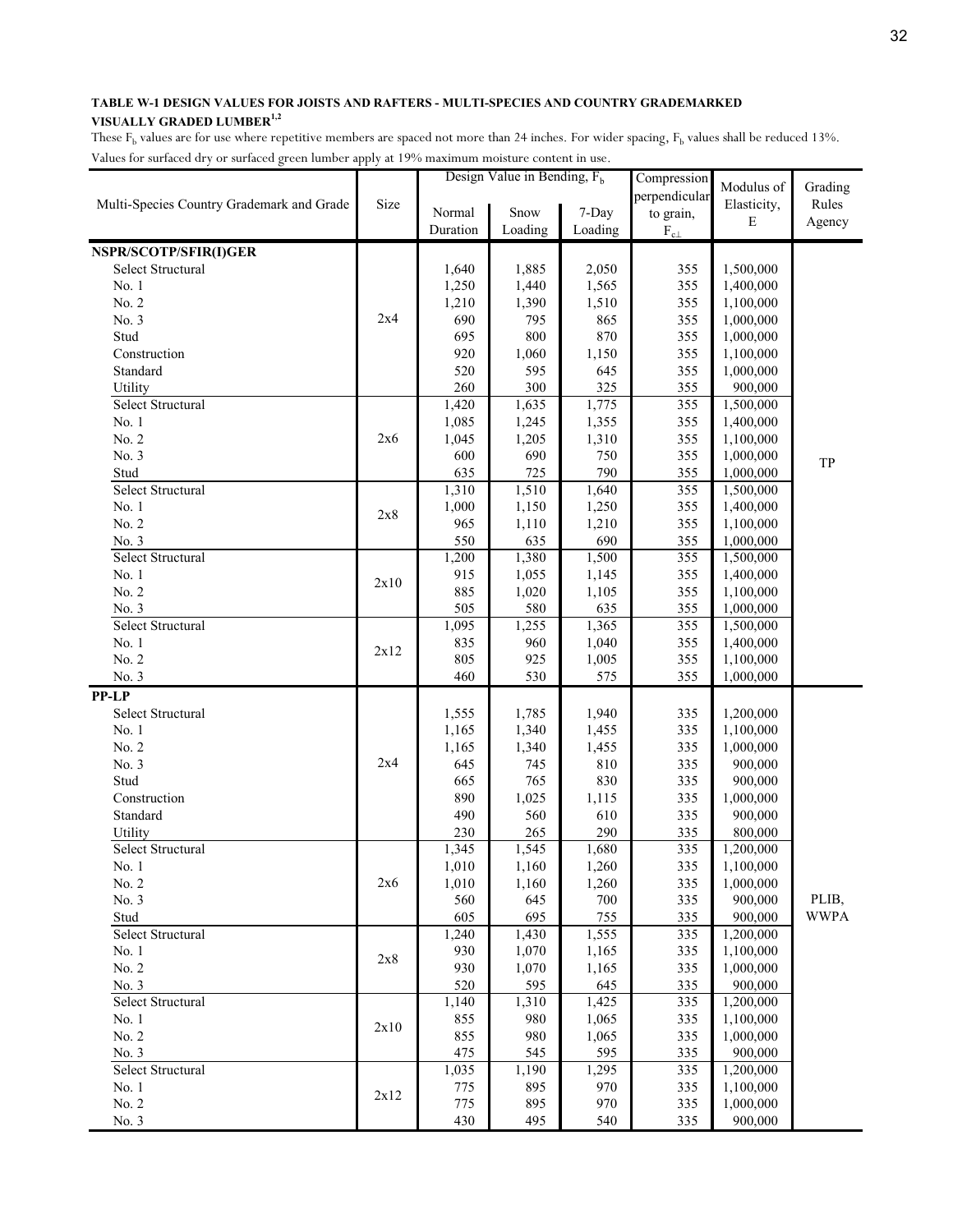|                                           |      |            | Design Value in Bending, $F_h$ |            | Compression      | Modulus of             | Grading |
|-------------------------------------------|------|------------|--------------------------------|------------|------------------|------------------------|---------|
| Multi-Species Country Grademark and Grade | Size |            |                                |            | perpendicular    | Elasticity,            | Rules   |
|                                           |      | Normal     | Snow                           | 7-Day      | to grain,        | E                      |         |
|                                           |      | Duration   | Loading                        | Loading    | $\rm F_{c\perp}$ |                        | Agency  |
| R. PINE/NSPR(N)/SPF/SPF(S)                |      |            |                                |            |                  |                        |         |
| Select Structural                         |      | 1,640      | 1,885                          | 2,050      | 335              | 1,100,000              |         |
| No. 1                                     |      | 1,080      | 1,240                          | 1,350      | 335              | 1,100,000              |         |
| No. 2                                     |      | 1,080      | 1,240                          | 1,350      | 335              | 1,100,000              |         |
| No. 3                                     | 2x4  | 605        | 695                            | 755        | 335              | 1,000,000              |         |
| Stud                                      |      | 600        | 690                            | 750        | 335              | 1,000,000              |         |
| Construction                              |      | 805        | 925                            | 1,005      | 335              | 1,000,000              |         |
| Standard                                  |      | 460        | 530                            | 575        | 335              | 900,000                |         |
| Utility                                   |      | 200        | 230                            | 250        | 335              | 900,000                |         |
| Select Structural                         |      | 1,420      | 1,635                          | 1,775      | 335              | 1,100,000              |         |
| No. 1                                     |      | 935        | 1,075                          | 1,170      | 335              | 1,100,000              |         |
| No. 2                                     | 2x6  | 935        | 1,075                          | 1,170      | 335              | 1,100,000              |         |
| No. 3                                     |      | 525        | 600                            | 655        | 335              | 1,000,000              | TP      |
| Stud                                      |      | 545        | 630                            | 685        | 335              | 1,000,000              |         |
| Select Structural                         |      | 1,310      | 1,510                          | 1,640      | 335              | 1,100,000              |         |
| No. 1                                     | 2x8  | 865        | 990                            | 1,080      | 335              | 1,100,000              |         |
| No. 2                                     |      | 865        | 990                            | 1,080      | 335              | 1,100,000              |         |
| No. 3                                     |      | 485        | 555                            | 605        | 335              | 1,000,000              |         |
| Select Structural                         |      | 1,200      | 1,380                          | 1,500      | 335              | 1,100,000              |         |
| No. 1                                     | 2x10 | 790        | 910                            | 990        | 335              | 1,100,000              |         |
| No. 2                                     |      | 790        | 910                            | 990        | 335              | 1,100,000              |         |
| No. 3                                     |      | 445        | 510                            | 555        | 335              | 1,000,000              |         |
| Select Structural                         |      | 1,095      | 1,255                          | 1,365      | 335              | 1,100,000              |         |
| No. 1                                     | 2x12 | 720        | 825                            | 900        | 335              | 1,100,000              |         |
| No. 2                                     |      | 720        | 825                            | 900        | 335              | 1,100,000              |         |
| No. 3                                     |      | 405        | 465                            | 505        | 335              | 1,000,000              |         |
| Sc P (I) EST FIN GER LTH SW               |      |            |                                |            |                  |                        |         |
| Select Structural                         |      | 1,985      | 2,280                          | 2,480      | 210              | 1,500,000              |         |
| No. 1                                     |      | 1,380      | 1,585                          | 1,725      | 210              | 1,400,000              |         |
| No. 2                                     |      | 990        | 1,140                          | 1,240      | 210              | 1,100,000              |         |
| No. 3                                     | 2x4  | 560        | 645                            | 700        | 210              | 1,000,000              |         |
| Stud                                      |      | 570        | 655                            | 710        | 210              | 1,000,000              |         |
| Construction                              |      | 750        | 860                            | 935        | 210              | 1,100,000              |         |
| Standard                                  |      | 430        | 495                            | 540        | 210              | 1,000,000              |         |
| Utility                                   |      | $200\,$    | 230                            | 250        | 210              | 900,000                |         |
| Select Structural                         |      | 1,720      | 1,975                          | 2,150      | 210              | 1,500,000              |         |
| No. 1                                     |      | 1,195      | 1,375                          | 1,495      | 210              | 1,400,000              |         |
| No. 2<br>No. 3                            | 2x6  | 860<br>485 | 990                            | 1,075      | 210              | 1,100,000              |         |
| Stud                                      |      | 520        | 560<br>595                     | 605<br>645 | 210<br>210       | 1,000,000<br>1,000,000 | PLIB    |
| Select Structural                         |      | 1,585      | 1,825                          | 1,985      | 210              | 1,500,000              |         |
| No. 1                                     |      | 1,105      | 1,270                          | 1,380      | 210              | 1,400,000              |         |
| No. 2                                     | 2x8  | 795        | 915                            | 990        | 210              | 1,100,000              |         |
| No. 3                                     |      | 450        | 515                            | 560        | 210              | 1,000,000              |         |
| Select Structural                         |      | 1,455      | 1,675                          | 1,820      | 210              | 1,500,000              |         |
| No. 1                                     |      | 1,010      | 1,165                          | 1,265      | 210              | 1,400,000              |         |
| No. 2                                     | 2x10 | 725        | 835                            | 910        | 210              | 1,100,000              |         |
| No. 3                                     |      | 410        | 475                            | 515        | 210              | 1,000,000              |         |
| Select Structural                         |      | 1,325      | 1,520                          | 1,655      | 210              | 1,500,000              |         |
| No. 1                                     |      | 920        | 1,060                          | 1,150      | 210              | 1,400,000              |         |
| No. 2                                     | 2x12 | 660        | 760                            | 825        | 210              | 1,100,000              |         |
| No. 3                                     |      | 375        | 430                            | 465        | 210              | 1,000,000              |         |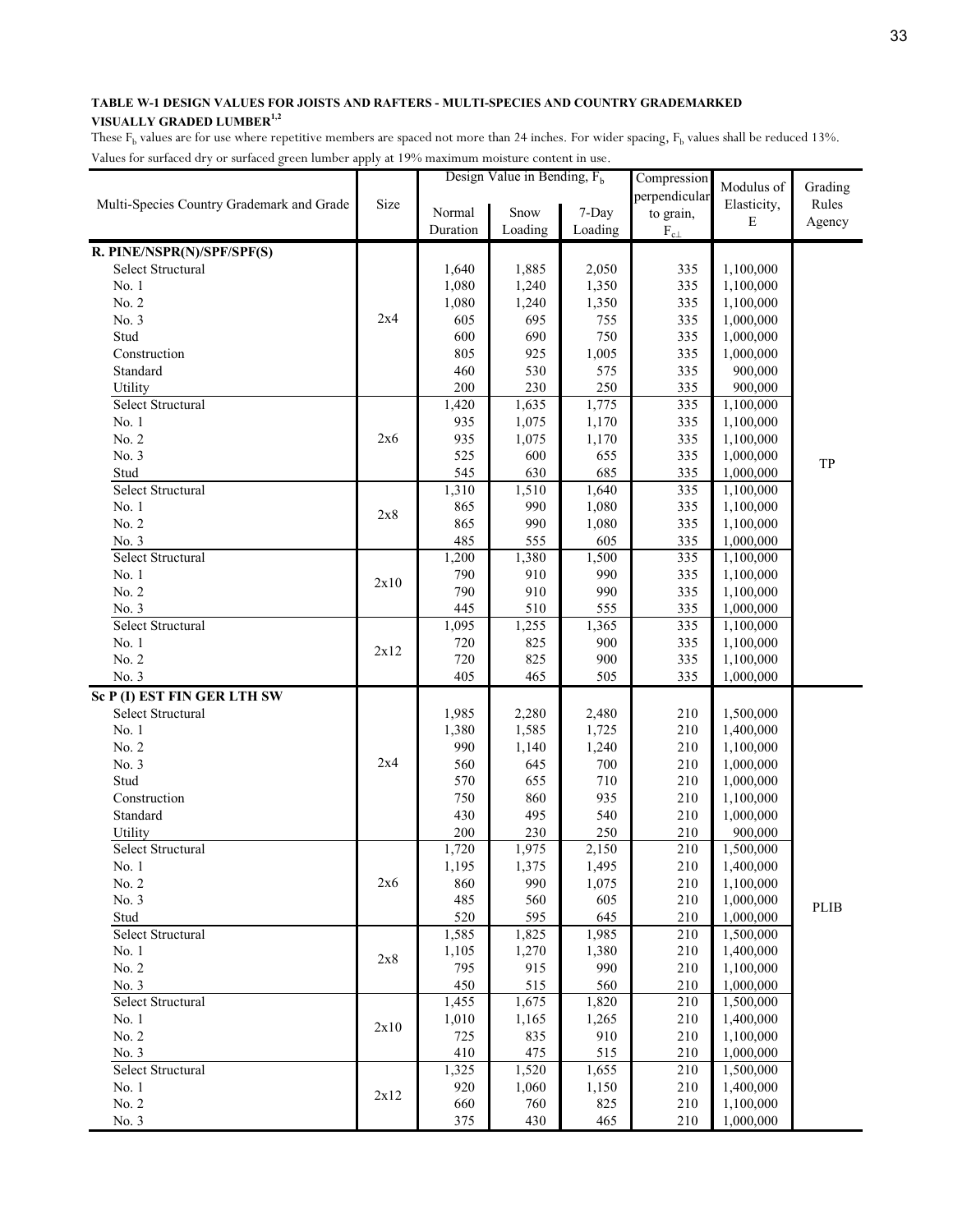|                                           |      |                    | Design Value in Bending, $F_h$ |                  | Compression                                    | Modulus of       | Grading         |
|-------------------------------------------|------|--------------------|--------------------------------|------------------|------------------------------------------------|------------------|-----------------|
| Multi-Species Country Grademark and Grade | Size | Normal<br>Duration | Snow<br>Loading                | 7-Day<br>Loading | perpendicular<br>to grain,<br>$\rm F_{c\perp}$ | Elasticity,<br>E | Rules<br>Agency |
| Sitka Sp/HF                               |      |                    |                                |                  |                                                |                  |                 |
| <b>Select Structural</b>                  |      | 2,245              | 2,580                          | 2,805            | 335                                            | 1,300,000        |                 |
| No. 1                                     |      | 1,510              | 1,735                          | 1,885            | 335                                            | 1,200,000        |                 |
| No. 2                                     |      | 1,335              | 1,535                          | 1,670            | 335                                            | 1,100,000        |                 |
| No. 3                                     | 2x4  | 775                | 895                            | 970              | 335                                            | 1,000,000        |                 |
| Stud                                      |      | 760                | 875                            | 950              | 335                                            | 1,000,000        |                 |
| Construction                              |      | 1,005              | 1,155                          | 1,260            | 335                                            | 1,000,000        |                 |
| Standard                                  |      | 575                | 660                            | 720              | 335                                            | 900,000          |                 |
| Utility                                   |      | 260                | 300                            | 325              | 335                                            | 900,000          |                 |
| Select Structural                         |      | 1,945              | 2,235                          | 2,430            | 335                                            | 1,300,000        |                 |
| No. 1                                     |      | 1,310              | 1,505                          | 1,635            | 335                                            | 1,200,000        |                 |
| No. 2                                     | 2x6  | 1,160              | 1,330                          | 1,450            | 335                                            | 1,100,000        |                 |
| No. 3                                     |      | 675                | 775                            | 840              | 335                                            | 1,000,000        | <b>PLIB</b>     |
| Stud                                      |      | 690                | 795                            | 865              | 335                                            | 1,000,000        |                 |
| <b>Select Structural</b>                  |      | 1,795              | 2,065                          | 2,245            | 335                                            | 1,300,000        |                 |
| No. 1                                     | 2x8  | 1,210              | 1,390                          | 1,510            | 335                                            | 1,200,000        |                 |
| No. 2                                     |      | 1,070              | 1,230                          | 1,335            | 335                                            | 1,100,000        |                 |
| No. 3                                     |      | 620                | 715                            | 775              | 335                                            | 1,000,000        |                 |
| <b>Select Structural</b>                  |      | 1,645              | 1,890                          | 2,055            | 335                                            | 1,300,000        |                 |
| No. 1                                     | 2x10 | 1,105              | 1,275                          | 1,385            | 335                                            | 1,200,000        |                 |
| No. 2                                     |      | 980                | 1,125                          | 1,225            | 335                                            | 1,100,000        |                 |
| No. 3                                     |      | 570                | 655                            | 710              | 335                                            | 1,000,000        |                 |
| <b>Select Structural</b>                  |      | 1,495              | 1,720                          | 1,870            | 335                                            | 1,300,000        |                 |
| No. 1                                     |      | 1,005              | 1,155                          | 1,260            | 335                                            | 1,200,000        |                 |
| No. 2                                     | 2x12 | 890                | 1,025                          | 1,115            | 335                                            | 1,100,000        |                 |
| No. 3                                     |      | 520                | 595                            | 645              | 335                                            | 1,000,000        |                 |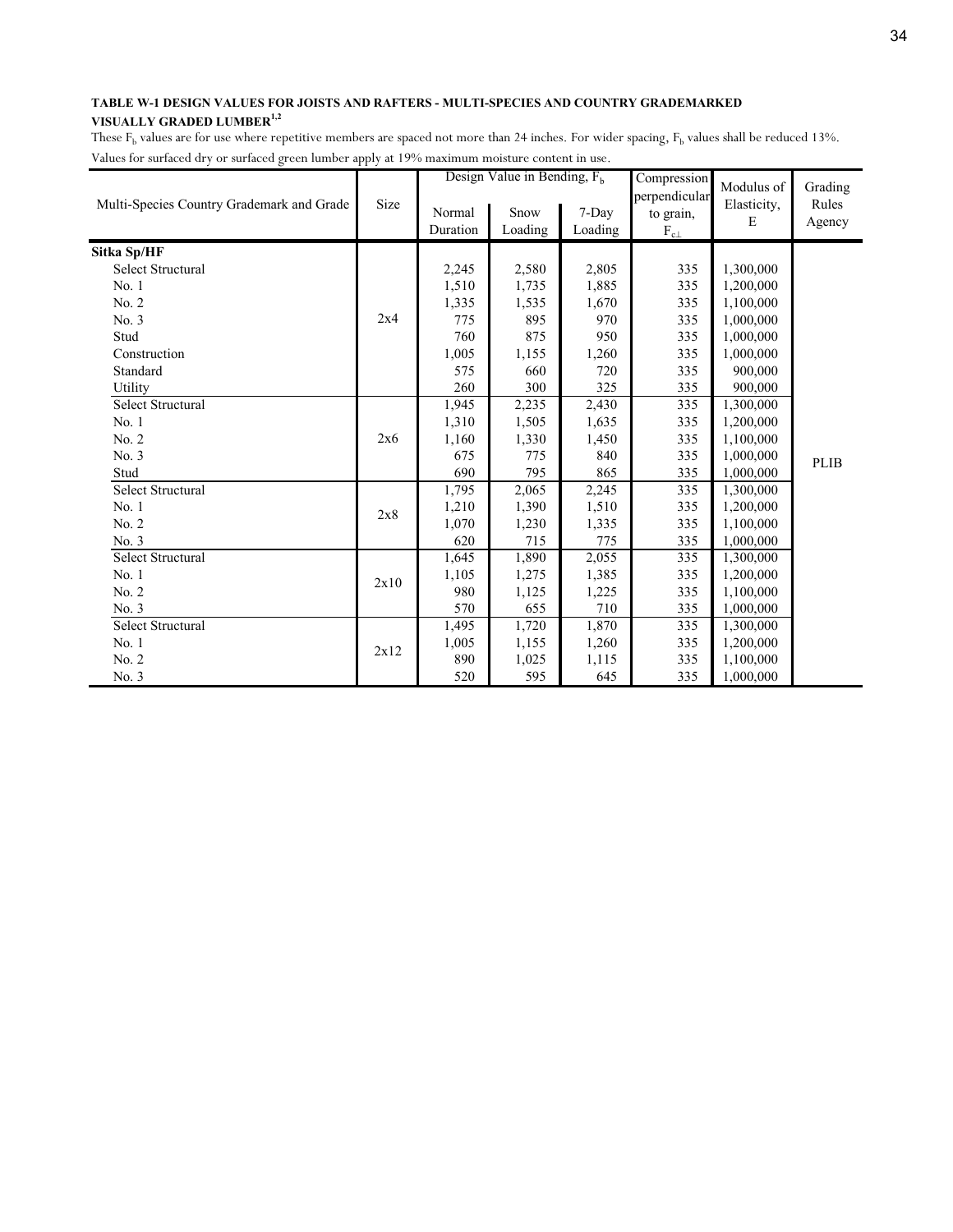|                                           |      |          | Design Value in Bending, $F_h$ |         | Compression                   | Modulus of  | Grading     |
|-------------------------------------------|------|----------|--------------------------------|---------|-------------------------------|-------------|-------------|
| Multi-Species Country Grademark and Grade | Size | Normal   | Snow                           | 7-Day   | perpendicular                 | Elasticity, | Rules       |
|                                           |      | Duration | Loading                        | Loading | to grain,<br>$\rm F_{c\perp}$ | E           | Agency      |
|                                           |      |          |                                |         |                               |             |             |
| <b>SPF/SPF-S</b>                          |      |          |                                |         |                               |             |             |
| SPF/SPF(S)                                |      |          |                                |         |                               |             |             |
| SPF <sup>s</sup> /SPF                     |      |          |                                |         |                               |             |             |
| <b>SPF/SPF-s</b>                          |      |          |                                |         |                               |             |             |
| S-P-F/SPFs                                |      |          |                                |         |                               |             |             |
| Select Structural                         |      | 2,155    | 2,480                          | 2,695   | 335                           | 1,300,000   |             |
| No. 1                                     | 2x4  | 1,510    | 1,735                          | 1,885   | 335                           | 1,200,000   |             |
| No. 2                                     |      | 1,335    | 1,535                          | 1,670   | 335                           | 1,100,000   |             |
| No. 3                                     |      | 775      | 895                            | 970     | 335                           | 1,000,000   |             |
| Stud                                      |      | 760      | 875                            | 950     | 335                           | 1,000,000   |             |
| Construction                              |      | 1,005    | 1,155                          | 1,260   | 335                           | 1,000,000   |             |
| Standard                                  |      | 575      | 660                            | 720     | 335                           | 900,000     |             |
| Utility                                   |      | 260      | 300                            | 325     | 335                           | 900,000     |             |
| Select Structural                         |      | 1,870    | 2,150                          | 2,335   | 335                           | 1,300,000   | NLGA,       |
| No.1                                      |      | 1,310    | 1,505                          | 1,635   | 335                           | 1,200,000   | PLIB, TP,   |
| No. 2                                     | 2x6  | 1,160    | 1,330                          | 1,450   | 335                           | 1,100,000   | <b>WWPA</b> |
| No. 3                                     |      | 675      | 775                            | 840     | 335                           | 1,000,000   |             |
| Stud                                      |      | 690      | 795                            | 865     | 335                           | 1,000,000   |             |
| <b>Select Structural</b>                  |      | 1,725    | 1,985                          | 2,155   | 335                           | 1,300,000   |             |
| No.1                                      | 2x8  | 1,210    | 1,390                          | 1,510   | 335                           | 1,200,000   |             |
| No. 2                                     |      | 1,070    | 1,230                          | 1,335   | 335                           | 1,100,000   |             |
| No. 3                                     |      | 620      | 715                            | 775     | 335                           | 1,000,000   |             |
| Select Structural                         |      | 1,580    | 1,820                          | 1,975   | 335                           | 1,300,000   |             |
| No. 1                                     |      | 1,105    | 1,275                          | 1,385   | 335                           | 1,200,000   |             |
| No. 2                                     | 2x10 | 980      | 1,125                          | 1,225   | 335                           | 1,100,000   |             |
| No. 3                                     |      | 570      | 655                            | 710     | 335                           | 1,000,000   |             |
| Select Structural                         |      | 1,440    | 1,655                          | 1,795   | 335                           | 1,300,000   |             |
| No. 1                                     |      | 1,005    | 1,155                          | 1,260   | 335                           | 1,200,000   |             |
| No. 2                                     | 2x12 | 890      | 1,025                          | 1,115   | 335                           | 1,100,000   |             |
| No. 3                                     |      | 520      | 595                            | 645     | 335                           | 1,000,000   |             |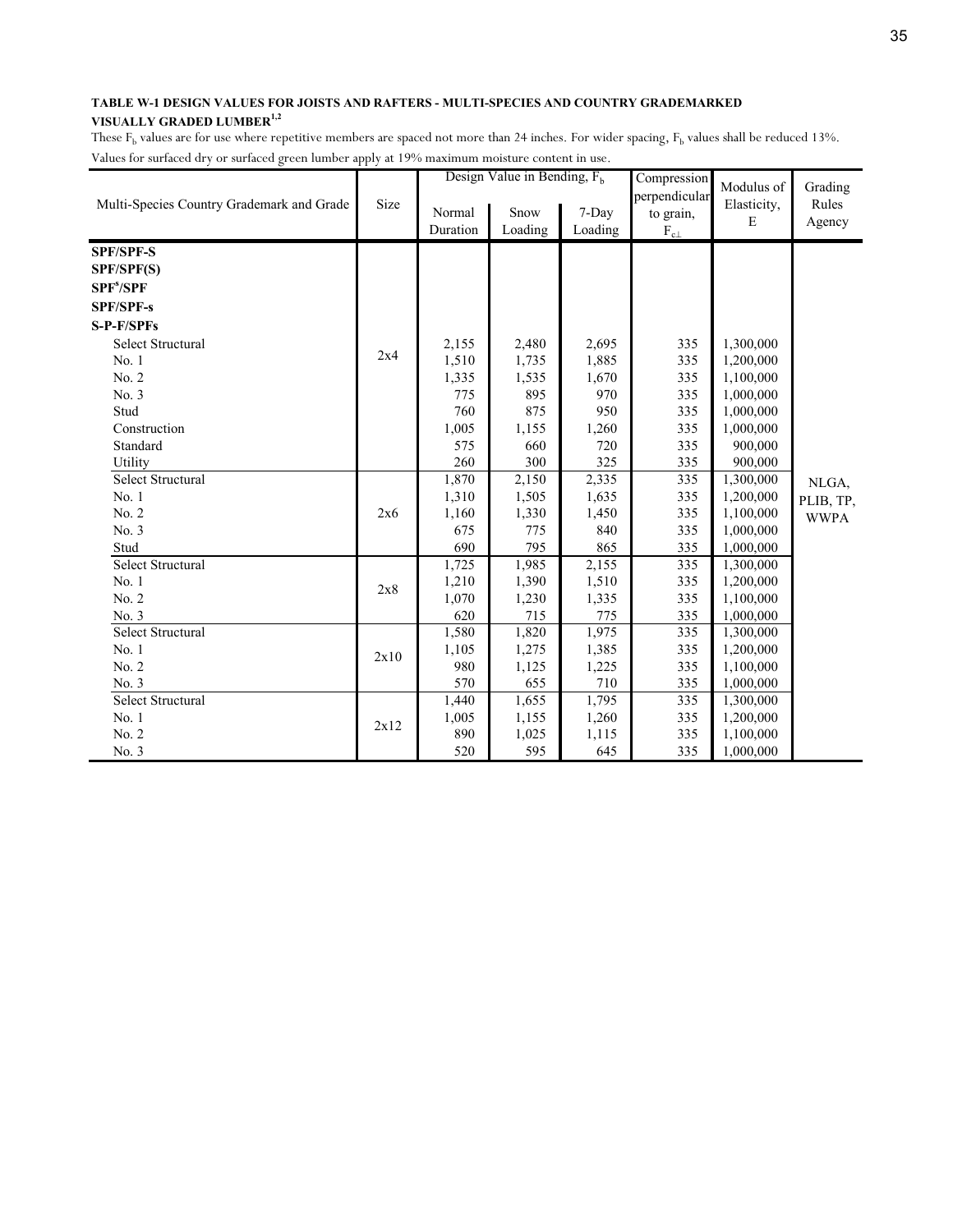|                                           |      |          | Design Value in Bending, $F_h$ |         | Compression      | Modulus of  | Grading |
|-------------------------------------------|------|----------|--------------------------------|---------|------------------|-------------|---------|
| Multi-Species Country Grademark and Grade | Size | Normal   | Snow                           | 7-Day   | perpendicular    | Elasticity, | Rules   |
|                                           |      | Duration | Loading                        | Loading | to grain,        | E           | Agency  |
|                                           |      |          |                                |         | $\rm F_{c\perp}$ |             |         |
| SPF/SPF-S AS/NSPR/SCOTP/SFIR(I)AUS        |      |          |                                |         |                  |             |         |
| /EST/FIN/GER/LTH/SW                       |      |          |                                |         |                  |             |         |
| Select Structural                         |      | 1,640    | 1,885                          | 2,050   | 210              | 1,300,000   |         |
| No.1                                      |      | 1,250    | 1,440                          | 1,565   | 210              | 1,200,000   |         |
| No. 2                                     | 2x4  | 990      | 1,140                          | 1,240   | 210              | 1,100,000   |         |
| No. 3                                     |      | 560      | 645                            | 700     | 210              | 1,000,000   |         |
| Stud                                      |      | 570      | 655                            | 710     | 210              | 1,000,000   |         |
| Construction                              |      | 750      | 860                            | 935     | 210              | 1,000,000   |         |
| Standard                                  |      | 430      | 495                            | 540     | 210              | 900,000     |         |
| Utility                                   |      | 200      | 230                            | 250     | 210              | 900,000     |         |
| Select Structural                         |      | 1,420    | 1,635                          | 1,775   | 210              | 1,300,000   |         |
| No. 1                                     |      | 1,085    | 1,245                          | 1,355   | 210              | 1,200,000   |         |
| No. 2                                     | 2x6  | 860      | 990                            | 1,075   | 210              | 1,100,000   |         |
| No. 3                                     |      | 485      | 560                            | 605     | 210              | 1,000,000   | TP      |
| Stud                                      |      | 520      | 595                            | 645     | 210              | 1,000,000   |         |
| <b>Select Structural</b>                  |      | 1,310    | 1,510                          | 1,640   | 210              | 1,300,000   |         |
| No. 1                                     | 2x8  | 1,000    | 1,150                          | 1,250   | 210              | 1,200,000   |         |
| No. 2                                     |      | 795      | 915                            | 990     | 210              | 1,100,000   |         |
| No. 3                                     |      | 450      | 515                            | 560     | 210              | 1,000,000   |         |
| <b>Select Structural</b>                  |      | 1,200    | 1,380                          | 1,500   | 210              | 1,300,000   |         |
| No.1                                      |      | 915      | 1,055                          | 1,145   | 210              | 1,200,000   |         |
| No. 2                                     | 2x10 | 725      | 835                            | 910     | 210              | 1,100,000   |         |
| No. 3                                     |      | 410      | 475                            | 515     | 210              | 1,000,000   |         |
| Select Structural                         |      | 1,095    | 1,255                          | 1,365   | 210              | 1,300,000   |         |
| No. 1                                     |      | 835      | 960                            | 1,040   | 210              | 1,200,000   |         |
| No. 2                                     | 2x12 | 660      | 760                            | 825     | 210              | 1,100,000   |         |
| No. 3                                     |      | 375      | 430                            | 465     | 210              | 1,000,000   |         |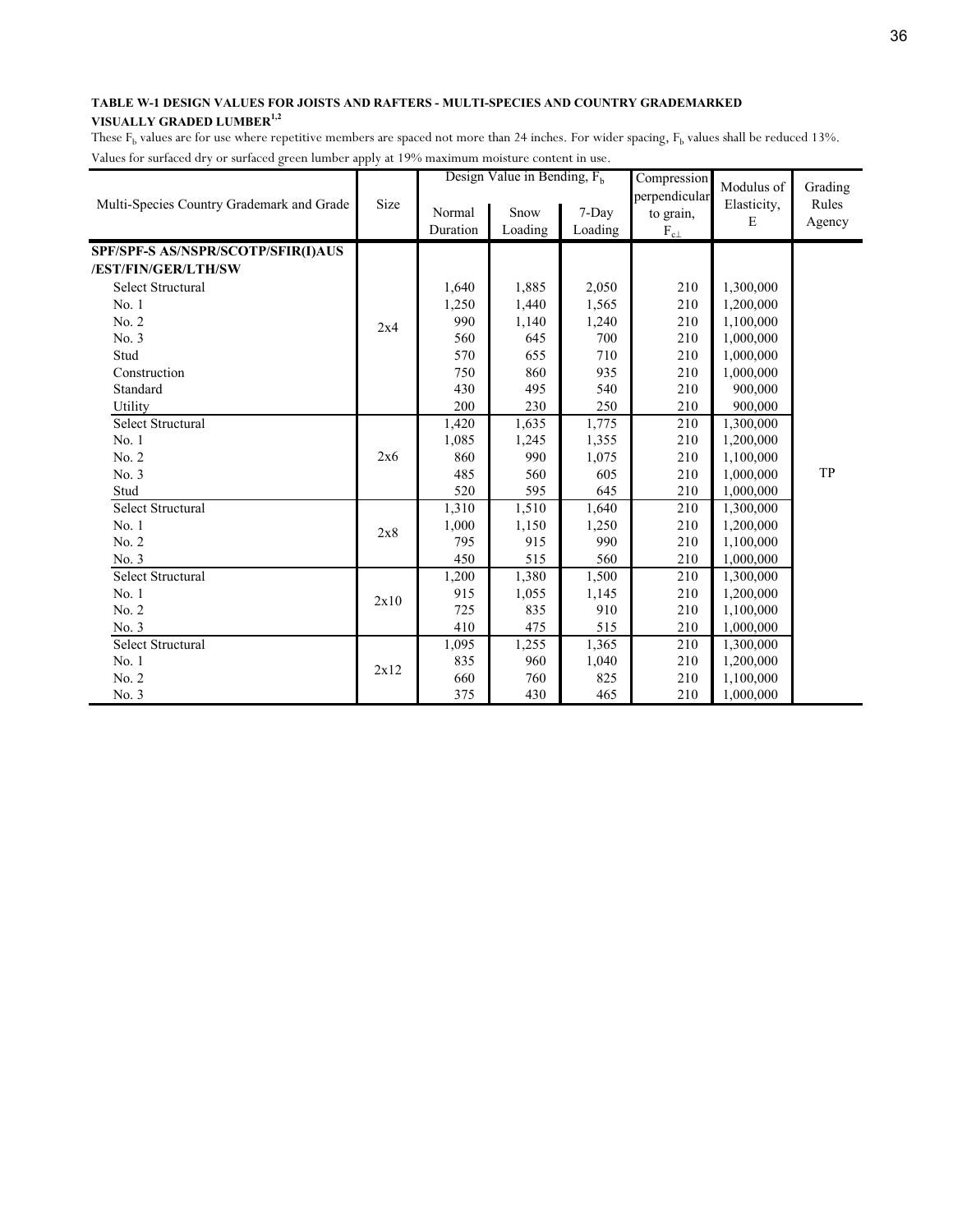|                                           |      |          | Design Value in Bending, $F_h$ |         | Compression                | Modulus of  | Grading |
|-------------------------------------------|------|----------|--------------------------------|---------|----------------------------|-------------|---------|
| Multi-Species Country Grademark and Grade | Size | Normal   | Snow                           | 7-Day   | perpendicular<br>to grain, | Elasticity, | Rules   |
|                                           |      | Duration | Loading                        | Loading | $F_{c\perp}$               | E           | Agency  |
|                                           |      |          |                                |         |                            |             |         |
| SPF/SPF-S AS/NSPR/SCOTP/SFIR(I)AUS        |      |          |                                |         |                            |             |         |
| /FIN/GER/SW                               |      |          |                                |         |                            |             |         |
| <b>Select Structural</b>                  |      | 1,640    | 1,885                          | 2,050   | 210                        | 1,300,000   |         |
| No.1                                      |      | 1,250    | 1,440                          | 1,565   | 210                        | 1,200,000   |         |
| No. 2                                     | 2x4  | 990      | 1,140                          | 1,240   | 210                        | 1,100,000   |         |
| No. 3                                     |      | 560      | 645                            | 700     | 210                        | 1,000,000   |         |
| Stud                                      |      | 570      | 655                            | 710     | 210                        | 1,000,000   |         |
| Construction                              |      | 750      | 860                            | 935     | 210                        | 1,000,000   |         |
| Standard                                  |      | 430      | 495                            | 540     | 210                        | 900,000     |         |
| Utility                                   |      | 200      | 230                            | 250     | 210                        | 900,000     |         |
| Select Structural                         |      | 1,420    | 1,635                          | 1,775   | 210                        | 1,300,000   |         |
| No. 1                                     |      | 1,085    | 1,245                          | 1,355   | 210                        | 1,200,000   |         |
| No. 2                                     | 2x6  | 860      | 990                            | 1,075   | 210                        | 1,100,000   |         |
| No. 3                                     |      | 485      | 560                            | 605     | 210                        | 1,000,000   | TP      |
| Stud                                      |      | 520      | 595                            | 645     | 210                        | 1,000,000   |         |
| <b>Select Structural</b>                  |      | 1,310    | 1,510                          | 1,640   | 210                        | 1,300,000   |         |
| No. 1                                     | 2x8  | 1,000    | 1,150                          | 1,250   | 210                        | 1,200,000   |         |
| No. 2                                     |      | 795      | 915                            | 990     | 210                        | 1,100,000   |         |
| No. 3                                     |      | 450      | 515                            | 560     | 210                        | 1,000,000   |         |
| <b>Select Structural</b>                  |      | 1,200    | 1,380                          | 1,500   | 210                        | 1,300,000   |         |
| No.1                                      |      | 915      | 1,055                          | 1,145   | 210                        | 1,200,000   |         |
| No. 2                                     | 2x10 | 725      | 835                            | 910     | 210                        | 1,100,000   |         |
| No. 3                                     |      | 410      | 475                            | 515     | 210                        | 1,000,000   |         |
| Select Structural                         |      | 1,095    | 1,255                          | 1,365   | 210                        | 1,300,000   |         |
| No. 1                                     |      | 835      | 960                            | 1,040   | 210                        | 1,200,000   |         |
| No. 2                                     | 2x12 | 660      | 760                            | 825     | 210                        | 1,100,000   |         |
| No. 3                                     |      | 375      | 430                            | 465     | 210                        | 1,000,000   |         |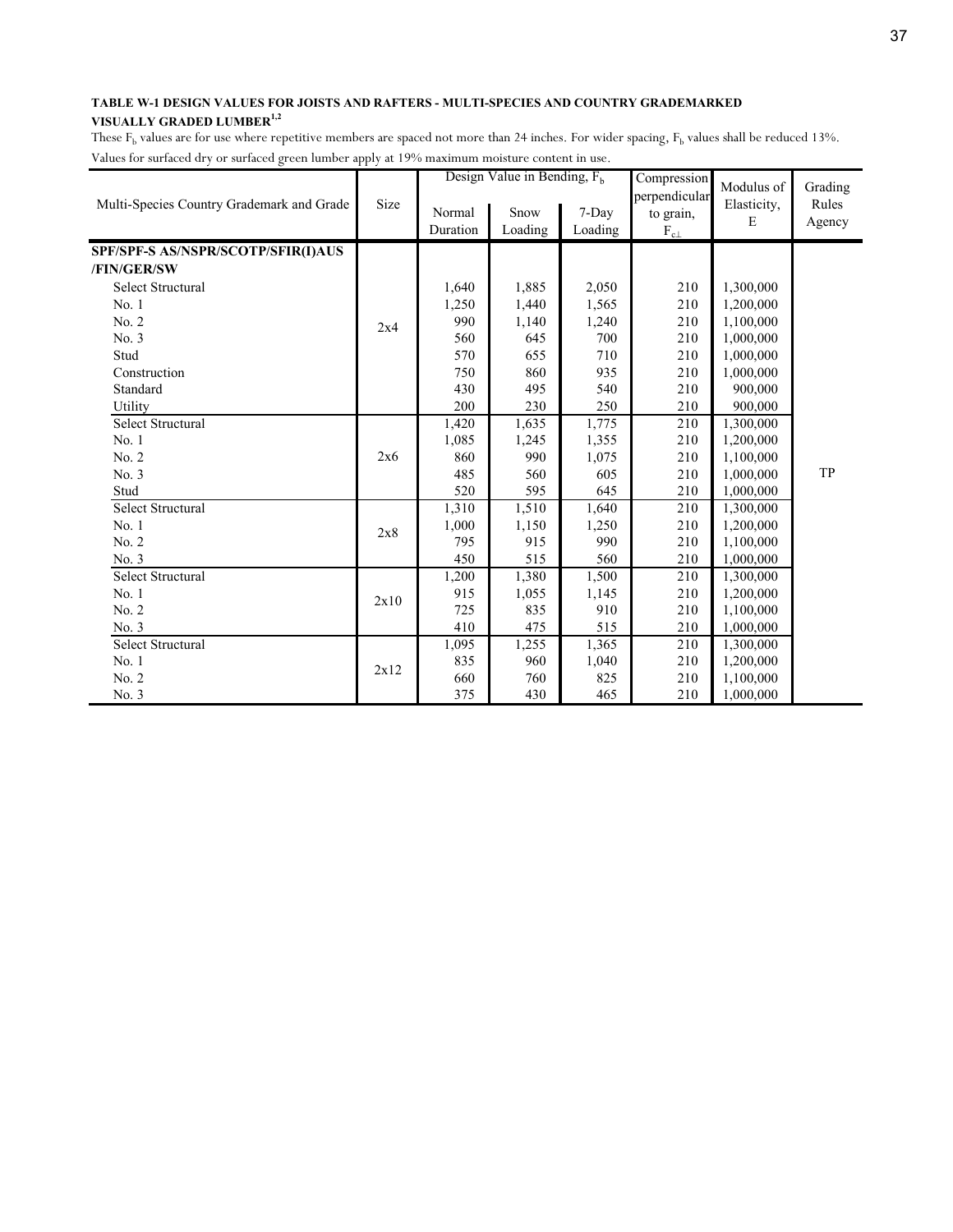|                                           |      |          | Design Value in Bending, $F_h$ |         | Compression                | Modulus of  | Grading |
|-------------------------------------------|------|----------|--------------------------------|---------|----------------------------|-------------|---------|
| Multi-Species Country Grademark and Grade | Size | Normal   | Snow                           | 7-Day   | perpendicular<br>to grain, | Elasticity, | Rules   |
|                                           |      | Duration | Loading                        | Loading | $F_{c\perp}$               | E           | Agency  |
|                                           |      |          |                                |         |                            |             |         |
| SPF/SPF-S AS/NSPR/SCOTP/SFIR(I)AUS        |      |          |                                |         |                            |             |         |
| /GER/ROM/SW/UKR                           |      |          |                                |         |                            |             |         |
| <b>Select Structural</b>                  |      | 1,640    | 1,885                          | 2,050   | 260                        | 1,300,000   |         |
| No.1                                      |      | 1,250    | 1,440                          | 1,565   | 260                        | 1,200,000   |         |
| No. 2                                     | 2x4  | 990      | 1,140                          | 1,240   | 260                        | 1,100,000   |         |
| No. 3                                     |      | 560      | 645                            | 700     | 260                        | 1,000,000   |         |
| Stud                                      |      | 570      | 655                            | 710     | 260                        | 1,000,000   |         |
| Construction                              |      | 750      | 860                            | 935     | 260                        | 1,000,000   |         |
| Standard                                  |      | 430      | 495                            | 540     | 260                        | 900,000     |         |
| Utility                                   |      | 200      | 230                            | 250     | 260                        | 900,000     |         |
| Select Structural                         |      | 1,420    | 1,635                          | 1,775   | 260                        | 1,300,000   |         |
| No. 1                                     |      | 1,085    | 1,245                          | 1,355   | 260                        | 1,200,000   |         |
| No. 2                                     | 2x6  | 860      | 990                            | 1,075   | 260                        | 1,100,000   |         |
| No. 3                                     |      | 485      | 560                            | 605     | 260                        | 1,000,000   | TP      |
| Stud                                      |      | 520      | 595                            | 645     | 260                        | 1,000,000   |         |
| <b>Select Structural</b>                  |      | 1,310    | 1,510                          | 1,640   | 260                        | 1,300,000   |         |
| No. 1                                     | 2x8  | 1,000    | 1,150                          | 1,250   | 260                        | 1,200,000   |         |
| No. 2                                     |      | 795      | 915                            | 990     | 260                        | 1,100,000   |         |
| No. 3                                     |      | 450      | 515                            | 560     | 260                        | 1,000,000   |         |
| <b>Select Structural</b>                  |      | 1,200    | 1,380                          | 1,500   | 260                        | 1,300,000   |         |
| No.1                                      | 2x10 | 915      | 1,055                          | 1,145   | 260                        | 1,200,000   |         |
| No. 2                                     |      | 725      | 835                            | 910     | 260                        | 1,100,000   |         |
| No. 3                                     |      | 410      | 475                            | 515     | 260                        | 1,000,000   |         |
| Select Structural                         |      | 1,095    | 1,255                          | 1,365   | 260                        | 1,300,000   |         |
| No. 1                                     |      | 835      | 960                            | 1,040   | 260                        | 1,200,000   |         |
| No. 2                                     | 2x12 | 660      | 760                            | 825     | 260                        | 1,100,000   |         |
| No. 3                                     |      | 375      | 430                            | 465     | 260                        | 1,000,000   |         |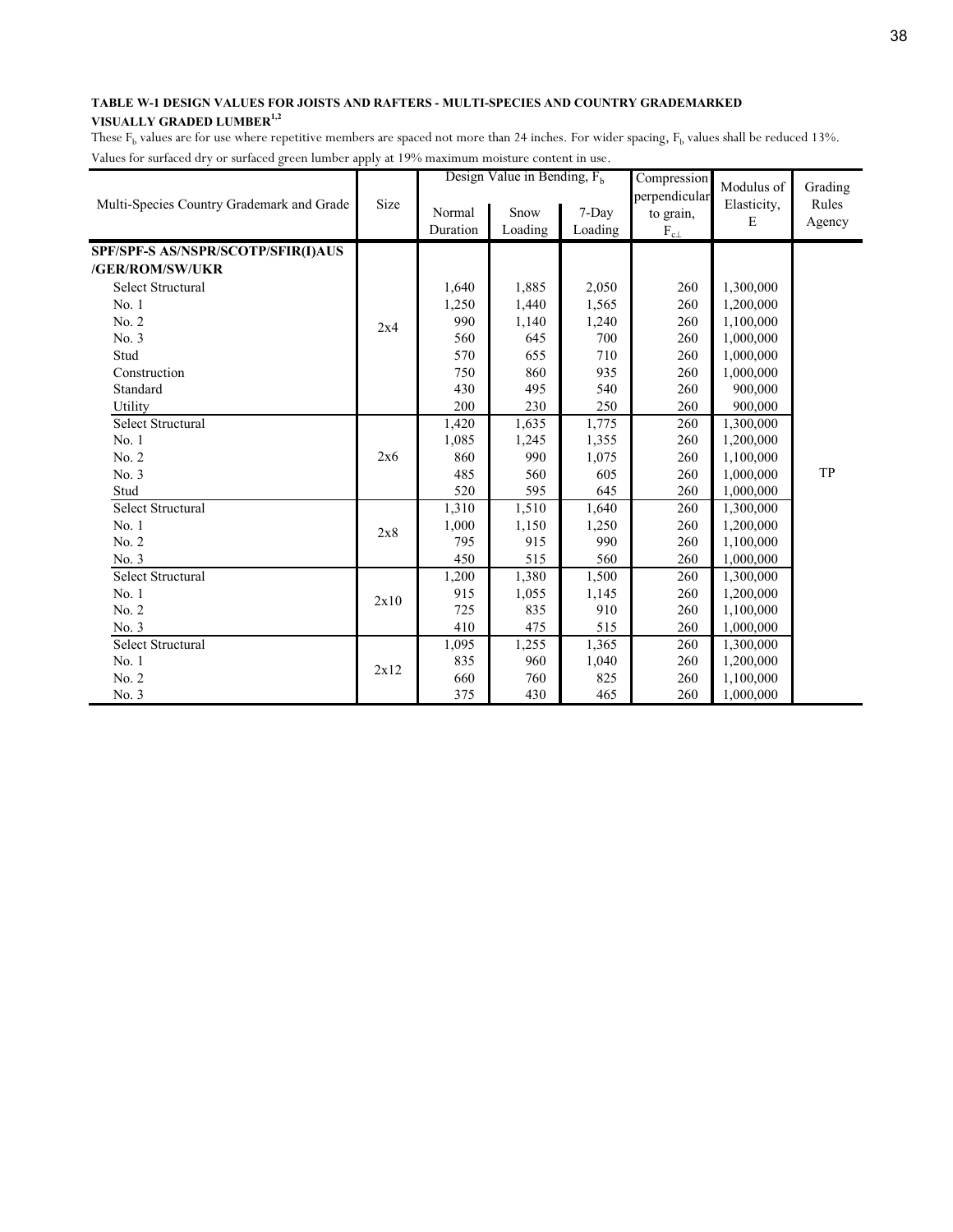|                                           |      |          | Design Value in Bending, $F_h$ |         | Compression      | Modulus of  | Grading |
|-------------------------------------------|------|----------|--------------------------------|---------|------------------|-------------|---------|
| Multi-Species Country Grademark and Grade | Size | Normal   | Snow                           | 7-Day   | perpendicular    | Elasticity, | Rules   |
|                                           |      | Duration | Loading                        | Loading | to grain,        | E           | Agency  |
|                                           |      |          |                                |         | $\rm F_{c\perp}$ |             |         |
| SPF/SPF-S AS/NSPR/SCOTP/SFIR(I)AUS        |      |          |                                |         |                  |             |         |
| /EST/FIN/GER/LTH/ROM/ SW/UKR              |      |          |                                |         |                  |             |         |
| Select Structural                         |      | 1,640    | 1,885                          | 2,050   | 210              | 1,300,000   |         |
| No.1                                      |      | 1,250    | 1,440                          | 1,565   | 210              | 1,200,000   |         |
| No. 2                                     | 2x4  | 990      | 1,140                          | 1,240   | 210              | 1,100,000   |         |
| No. 3                                     |      | 560      | 645                            | 700     | 210              | 1,000,000   |         |
| Stud                                      |      | 570      | 655                            | 710     | 210              | 1,000,000   |         |
| Construction                              |      | 750      | 860                            | 935     | 210              | 1,000,000   |         |
| Standard                                  |      | 430      | 495                            | 540     | 210              | 900,000     |         |
| Utility                                   |      | 200      | 230                            | 250     | 210              | 900,000     |         |
| Select Structural                         |      | 1,420    | 1,635                          | 1,775   | 210              | 1,300,000   |         |
| No.1                                      |      | 1,085    | 1,245                          | 1,355   | 210              | 1,200,000   |         |
| No. 2                                     | 2x6  | 860      | 990                            | 1,075   | 210              | 1,100,000   |         |
| No. 3                                     |      | 485      | 560                            | 605     | 210              | 1,000,000   | TP      |
| Stud                                      |      | 520      | 595                            | 645     | 210              | 1,000,000   |         |
| <b>Select Structural</b>                  |      | 1,310    | 1,510                          | 1,640   | 210              | 1,300,000   |         |
| No. 1                                     | 2x8  | 1,000    | 1,150                          | 1,250   | 210              | 1,200,000   |         |
| No. 2                                     |      | 795      | 915                            | 990     | 210              | 1,100,000   |         |
| No. 3                                     |      | 450      | 515                            | 560     | 210              | 1,000,000   |         |
| <b>Select Structural</b>                  |      | 1,200    | 1,380                          | 1,500   | 210              | 1,300,000   |         |
| No.1                                      |      | 915      | 1,055                          | 1,145   | 210              | 1,200,000   |         |
| No. 2                                     | 2x10 | 725      | 835                            | 910     | 210              | 1,100,000   |         |
| No. 3                                     |      | 410      | 475                            | 515     | 210              | 1,000,000   |         |
| Select Structural                         |      | 1,095    | 1,255                          | 1,365   | 210              | 1,300,000   |         |
| No. 1                                     |      | 835      | 960                            | 1,040   | 210              | 1,200,000   |         |
| No. 2                                     | 2x12 | 660      | 760                            | 825     | 210              | 1,100,000   |         |
| No. 3                                     |      | 375      | 430                            | 465     | 210              | 1,000,000   |         |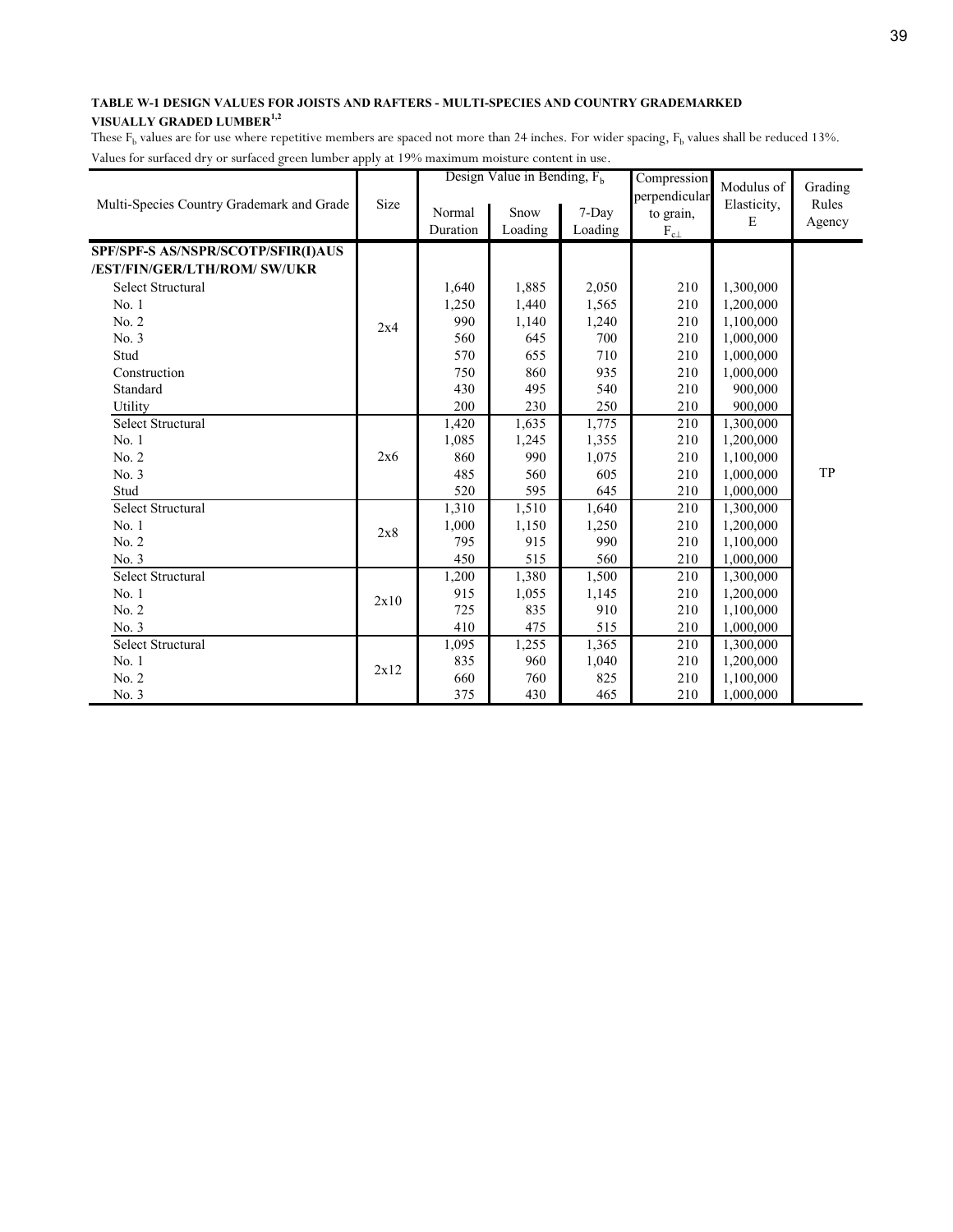|                                           |      |          | Design Value in Bending, $F_h$ |         | Compression                | Modulus of  | Grading     |
|-------------------------------------------|------|----------|--------------------------------|---------|----------------------------|-------------|-------------|
| Multi-Species Country Grademark and Grade | Size | Normal   | Snow                           | 7-Day   | perpendicular<br>to grain, | Elasticity, | Rules       |
|                                           |      | Duration | Loading                        | Loading | $\rm F_{c\perp}$           | E           | Agency      |
| $S-P-F/NSpr(N)$                           |      |          |                                |         |                            |             |             |
| SPF/NSpr(N)                               |      |          |                                |         |                            |             |             |
| <b>Select Structural</b>                  |      | 1,640    | 1,885                          | 2,050   | 410                        | 1,500,000   |             |
| No.1                                      |      | 1,120    | 1,290                          | 1,400   | 410                        | 1,300,000   |             |
| No. 2                                     | 2x4  | 1,120    | 1,290                          | 1,400   | 410                        | 1,300,000   |             |
| No. 3                                     |      | 645      | 745                            | 810     | 410                        | 1,200,000   |             |
| Stud                                      |      | 635      | 725                            | 790     | 410                        | 1,200,000   |             |
| Construction                              |      | 805      | 925                            | 1,005   | 410                        | 1,200,000   |             |
| Standard                                  |      | 460      | 530                            | 575     | 410                        | 1,100,000   |             |
| Utility                                   |      | 200      | 230                            | 250     | 410                        | 1,100,000   |             |
| <b>Select Structural</b>                  |      | 1,420    | 1,635                          | 1,775   | 410                        | 1,500,000   |             |
| No. 1                                     |      | 970      | 1,120                          | 1,215   | 410                        | 1,300,000   |             |
| No. 2                                     | 2x6  | 970      | 1,120                          | 1,215   | 410                        | 1,300,000   |             |
| No. 3                                     |      | 560      | 645                            | 700     | 410                        | 1,200,000   | <b>NLGA</b> |
| Stud                                      |      | 575      | 660                            | 720     | 410                        | 1,200,000   |             |
| <b>Select Structural</b>                  |      | 1,310    | 1,510                          | 1,640   | 410                        | 1,500,000   |             |
| No.1                                      | 2x8  | 895      | 1,030                          | 1,120   | 410                        | 1,300,000   |             |
| No. 2                                     |      | 895      | 1,030                          | 1,120   | 410                        | 1,300,000   |             |
| No. 3                                     |      | 520      | 595                            | 645     | 410                        | 1,200,000   |             |
| <b>Select Structural</b>                  |      | 1,200    | 1,380                          | 1,500   | 410                        | 1,500,000   |             |
| No. 1                                     | 2x10 | 820      | 945                            | 1,030   | 410                        | 1,300,000   |             |
| No. 2                                     |      | 820      | 945                            | 1,030   | 410                        | 1,300,000   |             |
| No. 3                                     |      | 475      | 545                            | 595     | 410                        | 1,200,000   |             |
| <b>Select Structural</b>                  |      | 1,095    | 1,255                          | 1,365   | 410                        | 1,500,000   |             |
| No. 1                                     | 2x12 | 750      | 860                            | 935     | 410                        | 1,300,000   |             |
| No. 2                                     |      | 750      | 860                            | 935     | 410                        | 1,300,000   |             |
| No. 3                                     |      | 430      | 495                            | 540     | 410                        | 1,200,000   |             |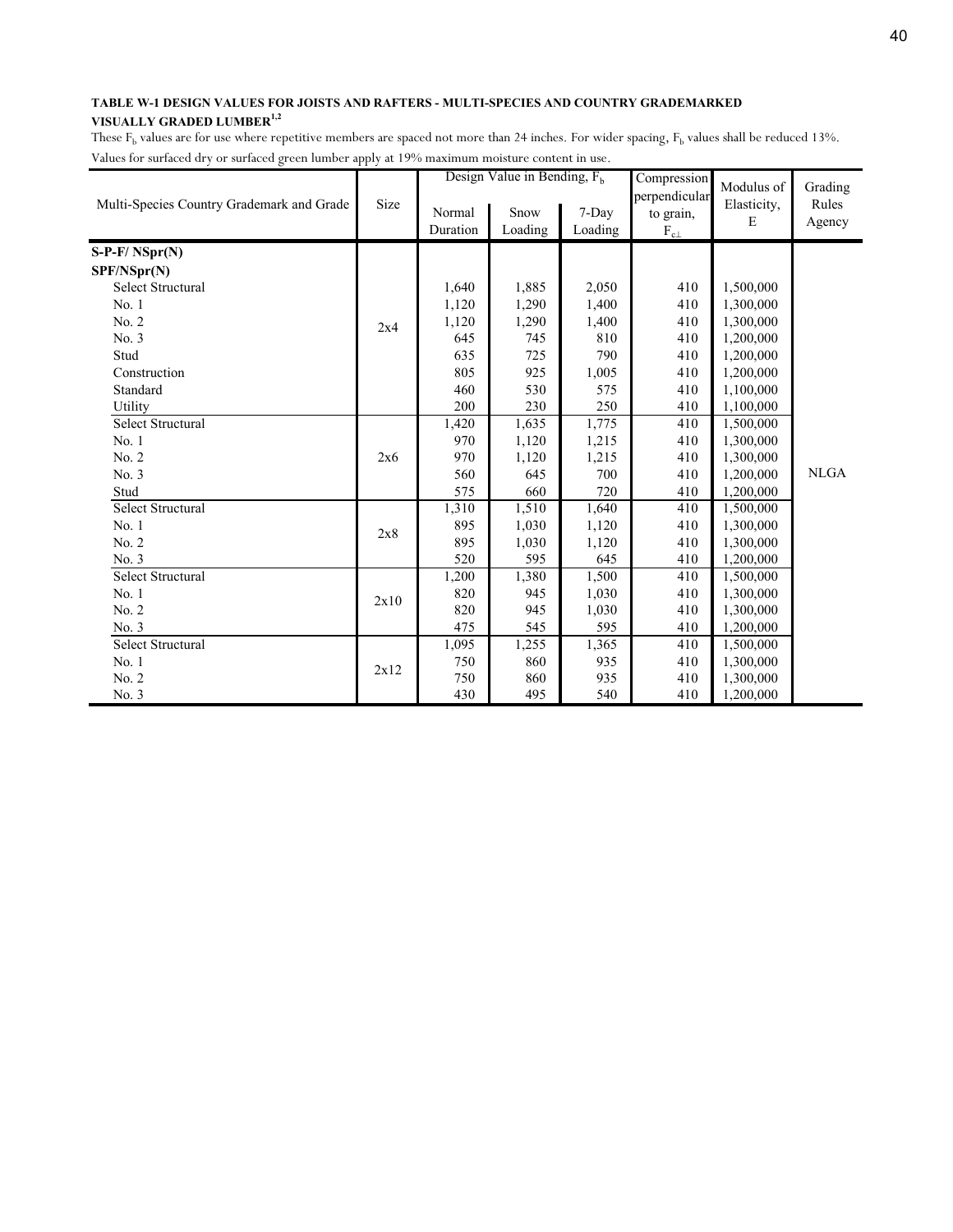|                                           |      |                    | Design Value in Bending, $F_h$ |                  | Compression                                              | Modulus of       | Grading         |
|-------------------------------------------|------|--------------------|--------------------------------|------------------|----------------------------------------------------------|------------------|-----------------|
| Multi-Species Country Grademark and Grade | Size | Normal<br>Duration | Snow<br>Loading                | 7-Day<br>Loading | perpendicular<br>to grain,<br>$F_{c{\underline{\perp}}}$ | Elasticity,<br>E | Rules<br>Agency |
| S-P-F/ SPFs/NSpr(N)                       |      |                    |                                |                  |                                                          |                  |                 |
| Select Structural                         |      | 1,640              | 1,885                          | 2,050            | 335                                                      | 1,300,000        |                 |
| No.1                                      |      | 1,120              | 1,290                          | 1,400            | 335                                                      | 1,200,000        |                 |
| No. 2                                     |      | 1,120              | 1,290                          | 1,400            | 335                                                      | 1,100,000        |                 |
| No. 3                                     | 2x4  | 645                | 745                            | 810              | 335                                                      | 1,000,000        |                 |
| Stud                                      |      | 635                | 725                            | 790              | 335                                                      | 1,000,000        |                 |
| Construction                              |      | 805                | 925                            | 1,005            | 335                                                      | 1,000,000        |                 |
| Standard                                  |      | 460                | 530                            | 575              | 335                                                      | 900,000          |                 |
| Utility                                   |      | 200                | 230                            | 250              | 335                                                      | 900,000          |                 |
| <b>Select Structural</b>                  |      | 1,420              | 1,635                          | 1,775            | 335                                                      | 1,300,000        |                 |
| No. 1                                     |      | 970                | 1,120                          | 1,215            | 335                                                      | 1,200,000        |                 |
| No. 2                                     | 2x6  | 970                | 1,120                          | 1,215            | 335                                                      | 1,100,000        |                 |
| No. 3                                     |      | 560                | 645                            | 700              | 335                                                      | 1,000,000        | <b>NLGA</b>     |
| Stud                                      |      | 575                | 660                            | 720              | 335                                                      | 1,000,000        |                 |
| <b>Select Structural</b>                  |      | 1,310              | 1,510                          | 1,640            | 335                                                      | 1,300,000        |                 |
| No. 1                                     | 2x8  | 895                | 1,030                          | 1,120            | 335                                                      | 1,200,000        |                 |
| No. 2                                     |      | 895                | 1,030                          | 1,120            | 335                                                      | 1,100,000        |                 |
| No. 3                                     |      | 520                | 595                            | 645              | 335                                                      | 1,000,000        |                 |
| <b>Select Structural</b>                  |      | 1,200              | 1,380                          | 1,500            | 335                                                      | 1,300,000        |                 |
| No. 1                                     | 2x10 | 820                | 945                            | 1,030            | 335                                                      | 1,200,000        |                 |
| No. 2                                     |      | 820                | 945                            | 1,030            | 335                                                      | 1,100,000        |                 |
| No. 3                                     |      | 475                | 545                            | 595              | 335                                                      | 1,000,000        |                 |
| Select Structural                         |      | 1,095              | 1,255                          | 1,365            | 335                                                      | 1,300,000        |                 |
| No. 1                                     |      | 750                | 860                            | 935              | 335                                                      | 1,200,000        |                 |
| No. 2                                     | 2x12 | 750                | 860                            | 935              | 335                                                      | 1,100,000        |                 |
| No. 3                                     |      | 430                | 495                            | 540              | 335                                                      | 1,000,000        |                 |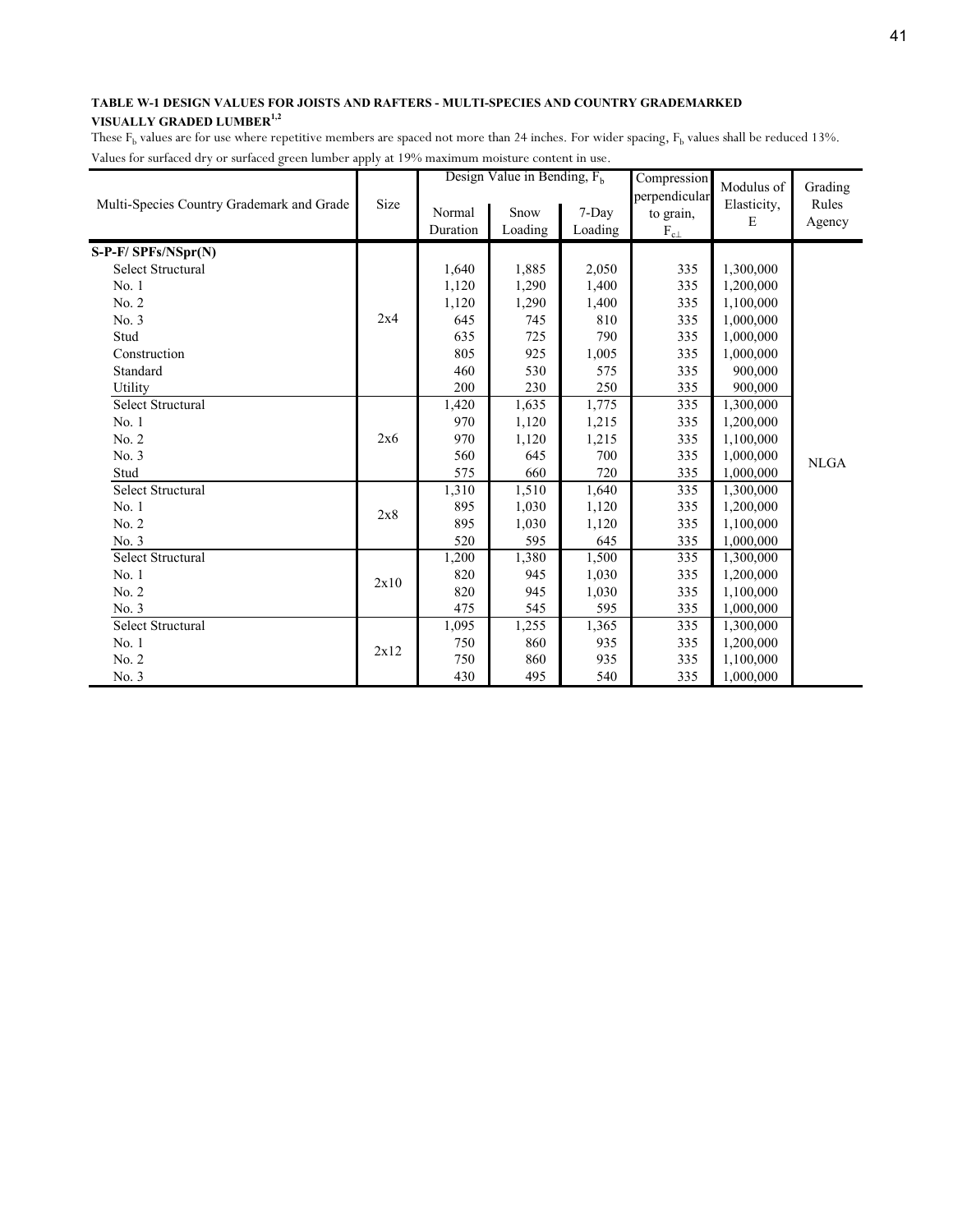|                                           |      |                    | Design Value in Bending, $F_h$ |                  | Compression                                    | Modulus of       | Grading         |
|-------------------------------------------|------|--------------------|--------------------------------|------------------|------------------------------------------------|------------------|-----------------|
| Multi-Species Country Grademark and Grade | Size | Normal<br>Duration | Snow<br>Loading                | 7-Day<br>Loading | perpendicular<br>to grain,<br>$\rm F_{c\perp}$ | Elasticity,<br>E | Rules<br>Agency |
| SPF/SPF-S NSPR/SCOTP(I)GER                |      |                    |                                |                  |                                                |                  |                 |
| Select Structural                         |      | 2,070              | 2,380                          | 2,590            | 335                                            | 1,300,000        |                 |
| No. 1                                     |      | 1,380              | 1,585                          | 1,725            | 335                                            | 1,200,000        |                 |
| No. 2                                     |      | 1,210              | 1,390                          | 1,510            | 335                                            | 1,100,000        |                 |
| No. 3                                     | 2x4  | 690                | 795                            | 865              | 335                                            | 1,000,000        |                 |
| Stud                                      |      | 695                | 800                            | 870              | 335                                            | 1,000,000        |                 |
| Construction                              |      | 920                | 1,060                          | 1,150            | 335                                            | 1,000,000        |                 |
| Standard                                  |      | 520                | 595                            | 645              | 335                                            | 900,000          |                 |
| Utility                                   |      | 260                | 300                            | 325              | 335                                            | 900,000          |                 |
| <b>Select Structural</b>                  |      | 1,795              | 2,065                          | 2,245            | 335                                            | 1,300,000        |                 |
| No. 1                                     |      | 1,195              | 1,375                          | 1,495            | 335                                            | 1,200,000        |                 |
| No. 2                                     | 2x6  | 1,045              | 1,205                          | 1,310            | 335                                            | 1,100,000        |                 |
| No. 3                                     |      | 600                | 690                            | 750              | 335                                            | 1,000,000        | TP              |
| Stud                                      |      | 635                | 725                            | 790              | 335                                            | 1,000,000        |                 |
| <b>Select Structural</b>                  |      | 1,655              | 1,905                          | 2,070            | 335                                            | 1,300,000        |                 |
| No. 1                                     | 2x8  | 1,105              | 1,270                          | 1,380            | 335                                            | 1,200,000        |                 |
| No. 2                                     |      | 965                | 1,110                          | 1,210            | 335                                            | 1,100,000        |                 |
| No. 3                                     |      | 550                | 635                            | 690              | 335                                            | 1,000,000        |                 |
| <b>Select Structural</b>                  |      | 1,520              | 1,745                          | 1,900            | 335                                            | 1,300,000        |                 |
| No. 1                                     | 2x10 | 1,010              | 1,165                          | 1,265            | 335                                            | 1,200,000        |                 |
| No. 2                                     |      | 885                | 1,020                          | 1,105            | 335                                            | 1,100,000        |                 |
| No. 3                                     |      | 505                | 580                            | 635              | 335                                            | 1,000,000        |                 |
| <b>Select Structural</b>                  |      | 1,380              | 1,585                          | 1,725            | 335                                            | 1,300,000        |                 |
| No. 1                                     |      | 920                | 1,060                          | 1,150            | 335                                            | 1,200,000        |                 |
| No. 2                                     | 2x12 | 805                | 925                            | 1,005            | 335                                            | 1,100,000        |                 |
| No. 3                                     |      | 460                | 530                            | 575              | 335                                            | 1,000,000        |                 |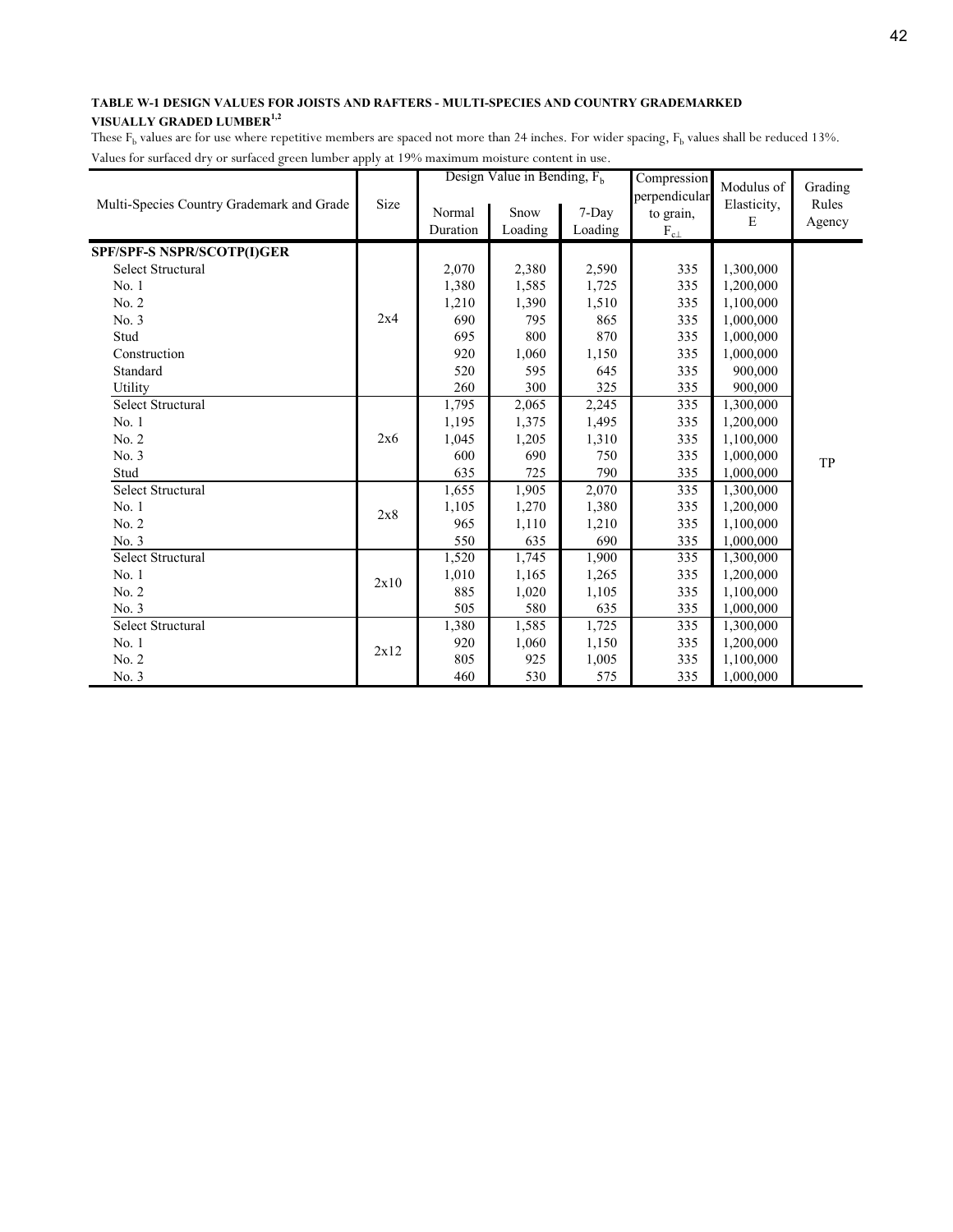|                                           |      |          | Design Value in Bending, $F_h$ |         | Compression                | Modulus of  | Grading |
|-------------------------------------------|------|----------|--------------------------------|---------|----------------------------|-------------|---------|
| Multi-Species Country Grademark and Grade | Size | Normal   | Snow                           | 7-Day   | perpendicular<br>to grain, | Elasticity, | Rules   |
|                                           |      | Duration | Loading                        | Loading | $F_{c\perp}$               | E           | Agency  |
|                                           |      |          |                                |         |                            |             |         |
| SPF/SPF-S NSPR/SCOTP(I)GER/ROM            |      |          |                                |         |                            |             |         |
| /SW/UKR                                   |      |          |                                |         |                            |             |         |
| <b>Select Structural</b>                  |      | 2,070    | 2,380                          | 2,590   | 270                        | 1,300,000   |         |
| No.1                                      |      | 1,380    | 1,585                          | 1,725   | 270                        | 1,200,000   |         |
| No. 2                                     | 2x4  | 990      | 1,140                          | 1,240   | 270                        | 1,100,000   |         |
| No. 3                                     |      | 560      | 645                            | 700     | 270                        | 1,000,000   |         |
| Stud                                      |      | 570      | 655                            | 710     | 270                        | 1,000,000   |         |
| Construction                              |      | 750      | 860                            | 935     | 270                        | 1,000,000   |         |
| Standard                                  |      | 430      | 495                            | 540     | 270                        | 900,000     |         |
| Utility                                   |      | 200      | 230                            | 250     | 270                        | 900,000     |         |
| Select Structural                         |      | 1,795    | 2,065                          | 2,245   | 270                        | 1,300,000   |         |
| No. 1                                     |      | 1,195    | 1,375                          | 1,495   | 270                        | 1,200,000   |         |
| No. 2                                     | 2x6  | 860      | 990                            | 1,075   | 270                        | 1,100,000   |         |
| No. 3                                     |      | 485      | 560                            | 605     | 270                        | 1,000,000   | TP      |
| Stud                                      |      | 520      | 595                            | 645     | 270                        | 1,000,000   |         |
| <b>Select Structural</b>                  |      | 1,655    | 1,905                          | 2,070   | 270                        | 1,300,000   |         |
| No. 1                                     | 2x8  | 1,105    | 1,270                          | 1,380   | 270                        | 1,200,000   |         |
| No. 2                                     |      | 795      | 915                            | 990     | 270                        | 1,100,000   |         |
| No. 3                                     |      | 450      | 515                            | 560     | 270                        | 1,000,000   |         |
| <b>Select Structural</b>                  |      | 1,520    | 1,745                          | 1,900   | 270                        | 1,300,000   |         |
| No.1                                      |      | 1,010    | 1,165                          | 1,265   | 270                        | 1,200,000   |         |
| No. 2                                     | 2x10 | 725      | 835                            | 910     | 270                        | 1,100,000   |         |
| No. 3                                     |      | 410      | 475                            | 515     | 270                        | 1,000,000   |         |
| Select Structural                         |      | 1,380    | 1,585                          | 1,725   | 270                        | 1,300,000   |         |
| No.1                                      |      | 920      | 1,060                          | 1,150   | 270                        | 1,200,000   |         |
| No. 2                                     | 2x12 | 660      | 760                            | 825     | 270                        | 1,100,000   |         |
| No. 3                                     |      | 375      | 430                            | 465     | 270                        | 1,000,000   |         |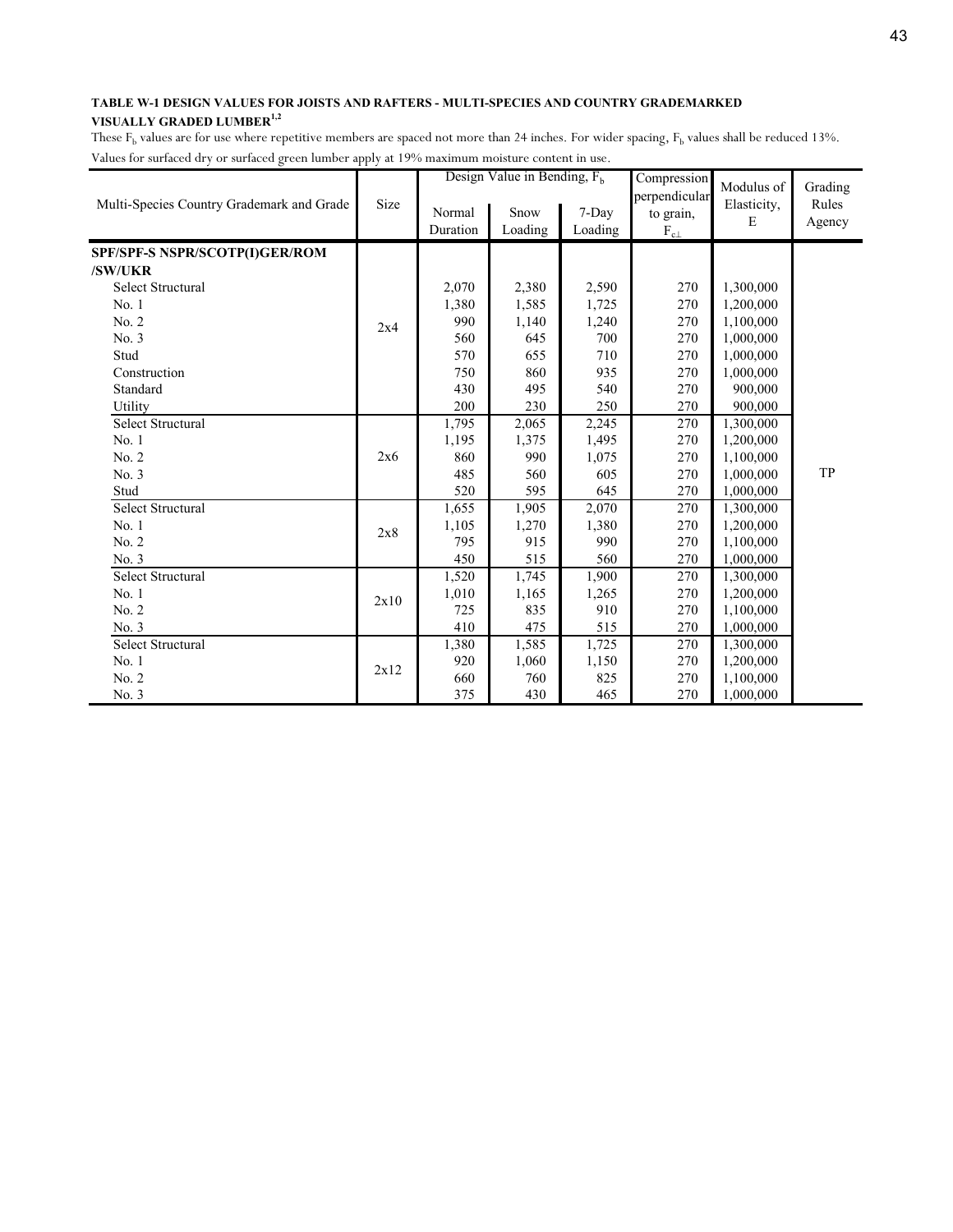| hacs for sariacea ary or sariacea green namoer apply at 1976 maximum moistare content in |      |          | Design Value in Bending, $F_h$ |                    | Compression                |             |         |
|------------------------------------------------------------------------------------------|------|----------|--------------------------------|--------------------|----------------------------|-------------|---------|
|                                                                                          |      |          |                                |                    |                            | Modulus of  | Grading |
| Multi-Species Country Grademark and Grade                                                | Size | Normal   | Snow                           | 7-Day              | perpendicular<br>to grain, | Elasticity, | Rules   |
|                                                                                          |      | Duration | Loading                        | Loading            | $F_{c\perp}$               | E           | Agency  |
|                                                                                          |      |          |                                |                    |                            |             |         |
| SPF/SPF-S NSPR/SCOTP(I)GER/SW                                                            |      |          |                                |                    |                            |             |         |
| Select Structural                                                                        |      | 2,070    | 2,380                          | 2,590              | 285                        | 1,300,000   |         |
| No. 1                                                                                    |      | 1,380    | 1,585                          | 1,725              | 285                        | 1,200,000   |         |
| No. 2                                                                                    | 2x4  | 990      | 1,140                          | 1,240              | 285                        | 1,100,000   |         |
| No. 3                                                                                    |      | 560      | 645                            | 700                | 285                        | 1,000,000   |         |
| Stud                                                                                     |      | 570      | 655                            | 710                | 285                        | 1,000,000   |         |
| Construction                                                                             |      | 750      | 860                            | 935                | 285                        | 1,000,000   |         |
| Standard                                                                                 |      | 430      | 495                            | 540                | 285                        | 900,000     |         |
| Utility                                                                                  |      | 200      | 230                            | 250                | 285                        | 900,000     |         |
| Select Structural                                                                        |      | 1,795    | 2,065                          | $\overline{2,}245$ | 285                        | 1,300,000   |         |
| No. 1                                                                                    |      | 1,195    | 1,375                          | 1,495              | 285                        | 1,200,000   |         |
| No. 2                                                                                    | 2x6  | 860      | 990                            | 1,075              | 285                        | 1,100,000   |         |
| No. 3                                                                                    |      | 485      | 560                            | 605                | 285                        | 1,000,000   | TP      |
| Stud                                                                                     |      | 520      | 595                            | 645                | 285                        | 1,000,000   |         |
| Select Structural                                                                        |      | 1,655    | 1,905                          | 2,070              | 285                        | 1,300,000   |         |
| No. 1                                                                                    | 2x8  | 1,105    | 1,270                          | 1,380              | 285                        | 1,200,000   |         |
| No. 2                                                                                    |      | 795      | 915                            | 990                | 285                        | 1,100,000   |         |
| No. 3                                                                                    |      | 450      | 515                            | 560                | 285                        | 1,000,000   |         |
| Select Structural                                                                        |      | 1,520    | 1,745                          | 1,900              | 285                        | 1,300,000   |         |
| No. 1                                                                                    | 2x10 | 1,010    | 1,165                          | 1,265              | 285                        | 1,200,000   |         |
| No. 2                                                                                    |      | 725      | 835                            | 910                | 285                        | 1,100,000   |         |
| No. 3                                                                                    |      | 410      | 475                            | 515                | 285                        | 1,000,000   |         |
| Select Structural                                                                        |      | 1,380    | 1,585                          | 1,725              | 285                        | 1,300,000   |         |
| No. 1                                                                                    | 2x12 | 920      | 1,060                          | 1,150              | 285                        | 1,200,000   |         |
| No. 2                                                                                    |      | 660      | 760                            | 825                | 285                        | 1,100,000   |         |
| No. 3                                                                                    |      | 375      | 430                            | 465                | 285                        | 1,000,000   |         |
| <b>SYP/WEST WOODS/NORTH SPECIES</b>                                                      |      |          |                                |                    |                            |             |         |
| Select Structural                                                                        |      | 1,555    | 1,785                          | 1,940              | 335                        | 1,100,000   |         |
| No. 1                                                                                    |      | 1,080    | 1,240                          | 1,350              | 335                        | 1,100,000   |         |
| No. 2                                                                                    |      | 1,080    | 1,240                          | 1,350              | 335                        | 1,000,000   |         |
| No. 3                                                                                    | 2x4  | 605      | 695                            | 755                | 335                        | 900,000     |         |
| Stud                                                                                     |      | 600      | 690                            | 750                | 335                        | 900,000     |         |
| Construction                                                                             |      | 805      | 925                            | 1,005              | 335                        | 1,000,000   |         |
| Standard                                                                                 |      | 460      | 530                            | 575                | 335                        | 900,000     |         |
| Utility                                                                                  |      | 200      | 230                            | 250                | 335                        | 800,000     |         |
| Select Structural                                                                        |      | 1,345    | 1,545                          | 1,680              | 335                        | 1,100,000   |         |
| No. 1                                                                                    |      | 935      | 1,075                          | 1,170              | 335                        | 1,100,000   |         |
| No. 2                                                                                    | 2x6  | 935      | 1,075                          | 1,170              | 335                        | 1,000,000   |         |
| No. 3                                                                                    |      | 525      | 600                            | 655                | 335                        | 900,000     | TP      |
| Stud                                                                                     |      | 545      | 630                            | 685                | 335                        | 900,000     |         |
| Select Structural                                                                        |      | 1,240    | 1,430                          | 1,555              | 335                        | 1,100,000   |         |
| No. 1                                                                                    | 2x8  | 865      | 990                            | 1,080              | 335                        | 1,100,000   |         |
| No. 2                                                                                    |      | 865      | 990                            | 1,080              | 335                        | 1,000,000   |         |
| No. 3                                                                                    |      | 485      | 555                            | 605                | 335                        | 900,000     |         |
| Select Structural                                                                        |      | 1,140    | 1,310                          | 1,425              | 335                        | 1,100,000   |         |
| No. 1                                                                                    |      | 790      | 910                            | 990                | 335                        | 1,100,000   |         |
| No. 2                                                                                    | 2x10 | 790      | 910                            | 990                | 335                        | 1,000,000   |         |
| No. 3                                                                                    |      | 445      | 510                            | 555                | 335                        | 900,000     |         |
| Select Structural                                                                        |      | 1,035    | 1,190                          | 1,295              | 335                        | 1,100,000   |         |
| No. 1                                                                                    |      | 720      | 825                            | 900                | 335                        | 1,100,000   |         |
| No. 2                                                                                    | 2x12 | 720      | 825                            | 900                | 335                        | 1,000,000   |         |
| No. 3                                                                                    |      | 405      | 465                            | 505                | 335                        | 900,000     |         |